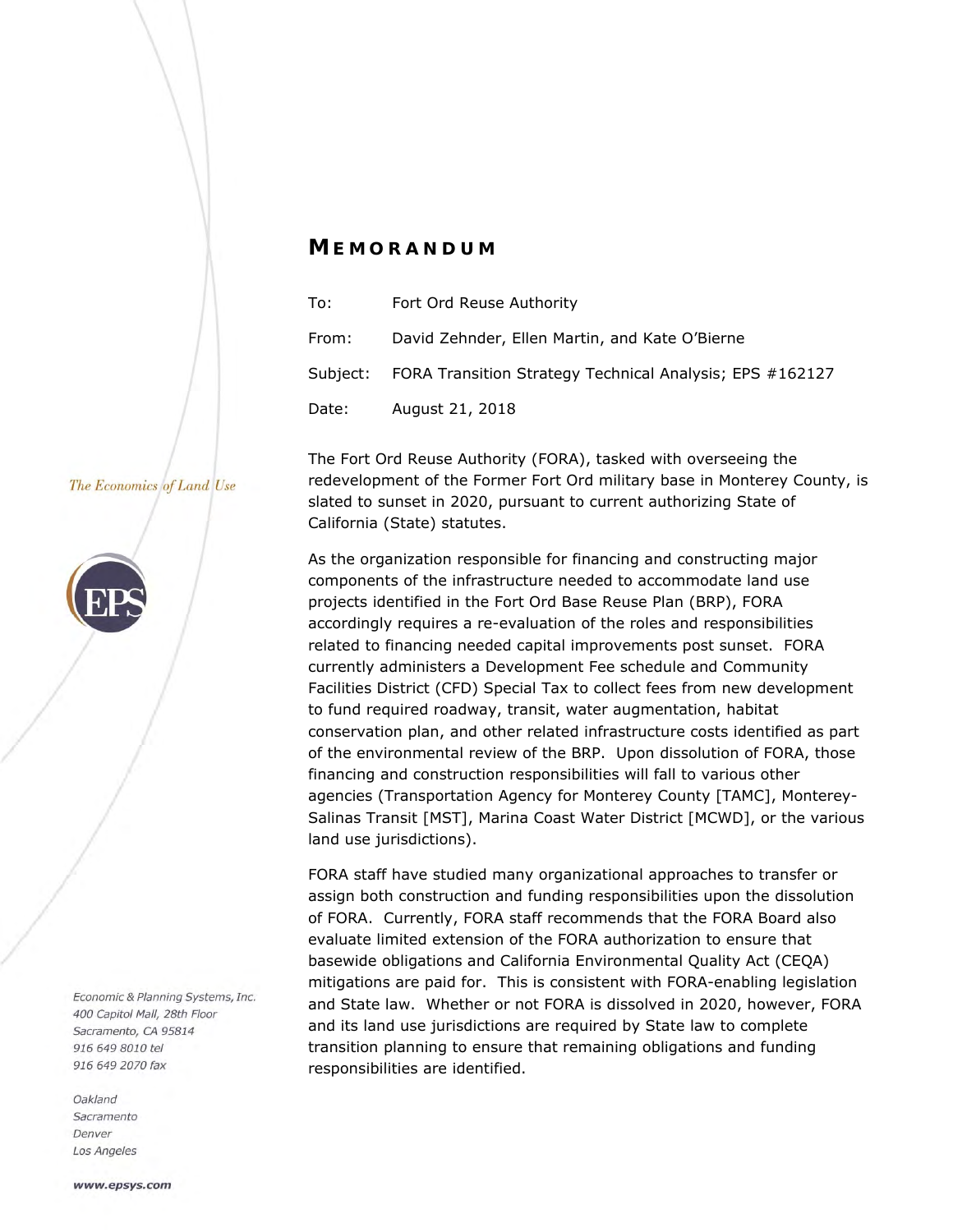In support of these transition planning efforts, FORA requested that EPS provide supporting technical analysis evaluating the availability of revenues to complete basewide improvements under FORA Sunset and FORA Extension alternatives. This memorandum offers comprehensive documentation of the technical components of EPS's analysis, summarizing key outcomes, assumptions, and areas for future study.

FORA staff requested specific analysis of several discrete topic areas:

- 1. **FORA CFD Revenues.** This portion of the analysis evaluates anticipated CFD revenues, detailing the amount and timing of CFD revenues generated relative to FORA's anticipated sunset date.
- 2. **Nexus Considerations.** This analysis offers insight regarding cost incidence associated with the potential shift from a CFD-based funding mechanism to a Mitigation Fee Act "nexus" approach.
- 3. **Property Tax Revenues.** EPS estimated the property tax revenues allocated to each land use jurisdiction under a FORA Sunset and a FORA Extension scenario, evaluating the anticipated revenue differential for each affected land use jurisdiction based on the existing statutory framework.

The following sections document EPS's analysis and findings related to each discrete topic area.

# **Key Assumptions**

The analysis in the sections to follow relies on an analysis framework and series of key assumptions, documented below for reference:

- FORA land use jurisidictions, or member jurisdictions, refer to the local jurisdictions with land use authority over development on the former Fort Ord and includes the Cities of Del Rey Oaks, Marina, Monterey, and Seaside and Monterey County. For purposes of this analysis, University of California (UC) development is also evaluated separately.
- Future development quantities and the timing of absorption are based on the development projections used for the Fiscal Year (FY) 2018/19 FORA Capital Improvement Program (CIP). Note that there may be minor differences between the land uses and absorption schedule used in this analysis and the latest version of the FORA CIP, as both analyses are moving forward concurrently and are subject to ongoing revision.
- Several analytical components below identify revenues generated by entitled versus unentitled development. Projections for entitled and unentitled development by jurisdiction were also established in conformance with the FORA CIP analysis.
- Future CIP expenditures and FORA Developer Fee and Special Tax Rates used in this analysis are based on the FY 2018/19 FORA CIP.
- The FORA Sunset scenario is based on the assumption FORA is dissolved as of June 30, 2020. FORA Extension alternatives are based on the assumption FORA continues to operate until June 20, 2028, to be consistent with the Capital Improvement Program and available projections.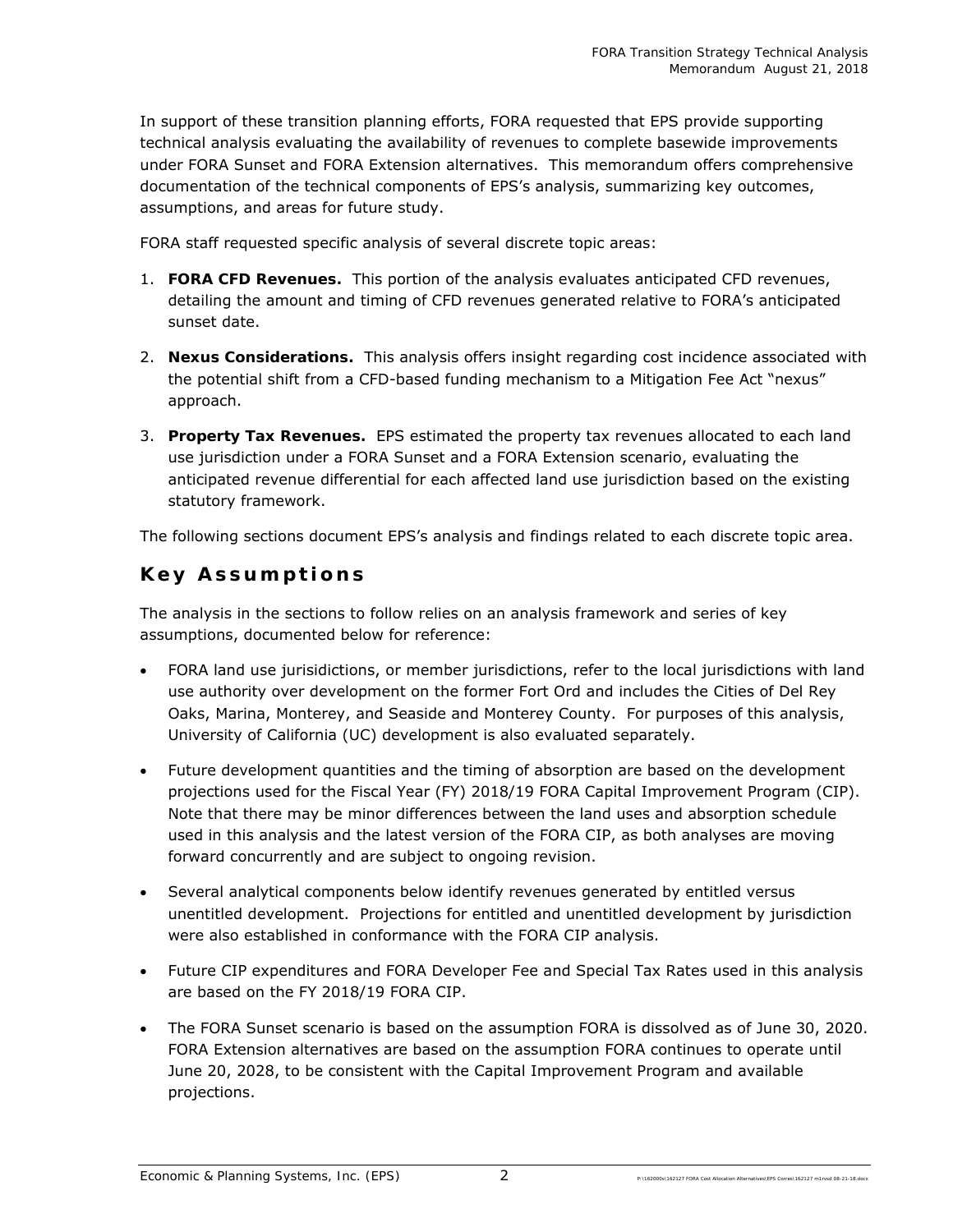These assumptions and analytical framework provide the foundation for an assessment of CFD revenue generation, implications of a shift towards a nexus-based approach to fund Fort Ord infrastructure requirements, and an evaluation of property tax revenue generation and allocation. Each of these analytical topics is discussed in more detail in the sections to follow.

# **CFD Revenues**

**Table 1** identifies the total FORA CFD revenue projected to be generated by FORA development and available to fund basewide obligations. Upon FORA's dissolution, the FORA CFD will also be dissolved, but land use jurisdictions may be able to implement a replacement land-secured financing mechanism. It is unclear, however, if the land use jurisdictions will be able to secure participation in a replacement CFD mechanism from projects that have already secured development entitlements. Remaining FORA development is projected to generate \$146.5 million in CFD revenues to fund remaining basewide improvement projects, assuming current CFD rates are applied to remaining FORA BRP development.

As shown in **Table 2**, these revenues are generated by 3 distinct categories of development:

- Through June 30, 2020, FORA development is projected to generate approximately \$19.2 million in CFD revenue. This revenue estimate would be generated by already entitled development anticipated to absorb before FORA's sunset.
- Approximately \$72.0 million in FORA CFD revenues is projected to be generated by already entitled FORA development that absorbs after FORA's scheduled 2020 dissolution.
- Roughly \$55.2 million in CFD revenue is projected to be generated by currently unentitled development that absorbs after FORA's scheduled 2020 dissolution.

**Tables A-1** through **A-6** detail this analysis for each individual land use jurisdiction.

## **Implications**

Under a FORA Extension scenario, where FORA is extended until June 30, 2028, it is anticipated that FORA will be able to secure much of the total \$146.5 million in CFD revenues projected to be generated by remaining Fort Ord development, assuming that most Fort Ord development absorbs within this extended timeframe.

Under a FORA Sunset scenario, however, it is not clear that revenues from development occurring after June 30, 2020, will be available to fund remaining obligations. Land use jurisdictions would have to form replacement CFD mechanisms, and it is unclear whether such replacement mechanisms could be applied to entitled development, or if it is feasible to form a replacement mechanism on entitled development. Each individual land use jurisidiction would have to take action to implement or participate in replacement funding mechanisms.

# **Nexus-Based Cost Allocation**

Upon the dissolution of FORA, responsibilities for remaining obligations will fall to various successor entities, including the TAMC, which will be responsible for construction of regional roadway facilities and potentially other off-site facilities, and the MCWD, which will be responsible for water/wastewater infrastructure and service. Other obligations may be passed on to individual land use jurisdictions.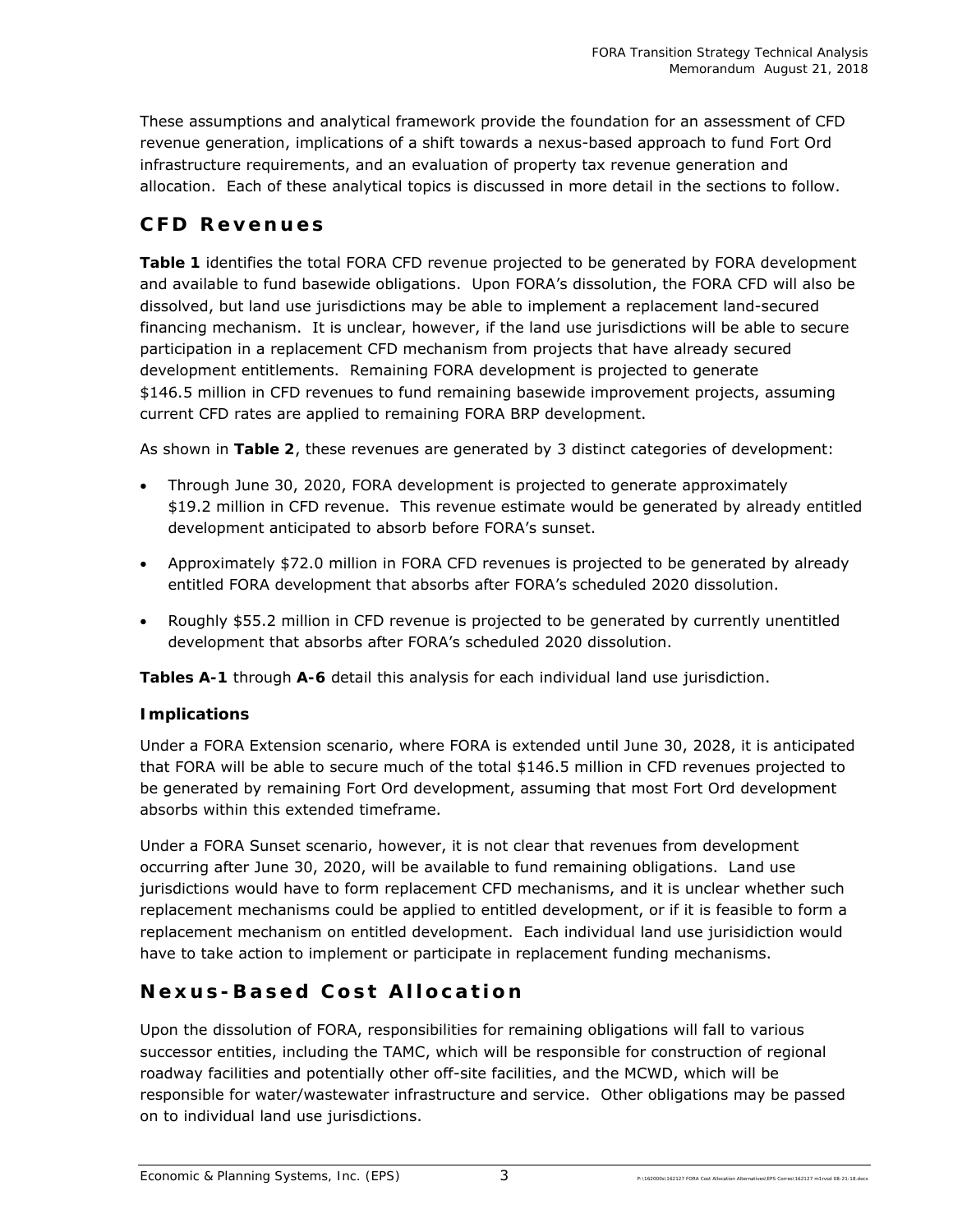Development impact fees are another commonly used mechanism to fund infrastructure needed to serve new development. It is possible that these successor entities will turn to this mechanism to fund remaining FORA obligations. Development impact fees must be established by public agencies under the rubric of the "Mitigation Fee Act," which sets forth standards for what facilities may be included in a development impact fee program and how costs are allocated amongst various land uses. The latter is a key provision of development impact fee programs pertinent to this discussion—development impact fee program costs must be allocated amongst benefitting land uses based on the principles of "proportionality." In other words, unlike a CFD, costs must be allocated based on the proportionate amount of benefit each land use derives from the facility in question. For example, water typically is allocated on the basis of water demand, with land uses consuming more water paying a proportionately higher development impact fee because those land uses will derive more benefit from needed water infrastructure. This method is commonly referred to as a "nexus" methodology in that a reasonable nexus must be drawn between the infrastructure needed, land uses paying the fee, and the amount of the fee charged to each land use.

This section evaluates the likely effect that transitioning to a nexus-based methodology would have on remaining transportation and water obligations funded by various land uses developing on the former Fort Ord. Note that other obligations, such as Habitat Conservation Plan (HCP) endowment funding costs, likely would not be eligible for impact fee funding because it is not clear that the requisite nexus-based findings could be established.

*Note that the calculations presented below are offered as examples only to demonstrate the dynamics of a nexus-based cost allocation model and to illustrate how this allocation model diverges from FORA's current CFD-based methodology. Additional study would be required to establish which facilities are included in a nexus-based development impact fee program and how those costs are allocated to benefitting land uses.* 

## **Transportation Facilities**

**Table 3** details an example methodology to allocate remaining transportation costs amongst remaining Fort Ord development. This methodology allocates costs using an "equivalent dwelling unit" (EDU) approach. An EDU states the benefit derived by individual land uses relative to a single-family unit. In the case of transportation, the EDU factor applied to each land use is based on the number of vehicle trips generated by a residential unit or every 1,000 square feet of commercial development, and is derived from TAMC's existing Regional Development Impact Fee Nexus Study.

Applying the EDU factor by land use to the quantities of projected development generates a distribution of EDUs by land use on which basis costs are allocated to each land use category. Dividing those allocated costs over the total units or square feet projected generates the allocated cost per residential unit or commercial square foot.

Using this methodology, **Table 3** demonstrates the results of allocating the approximately \$132.4 million in transportation costs projected to remain upon FORA's 2020 sunset over remaining projected development. As shown, under this scenario, residential land uses would be responsible for approximately 45 percent of remaining transportation costs and would pay roughly \$13,000 per unit. The remaining 55 percent of costs would be the responsibility of nonresidential development, which would pay fees ranging from \$12 per square foot to more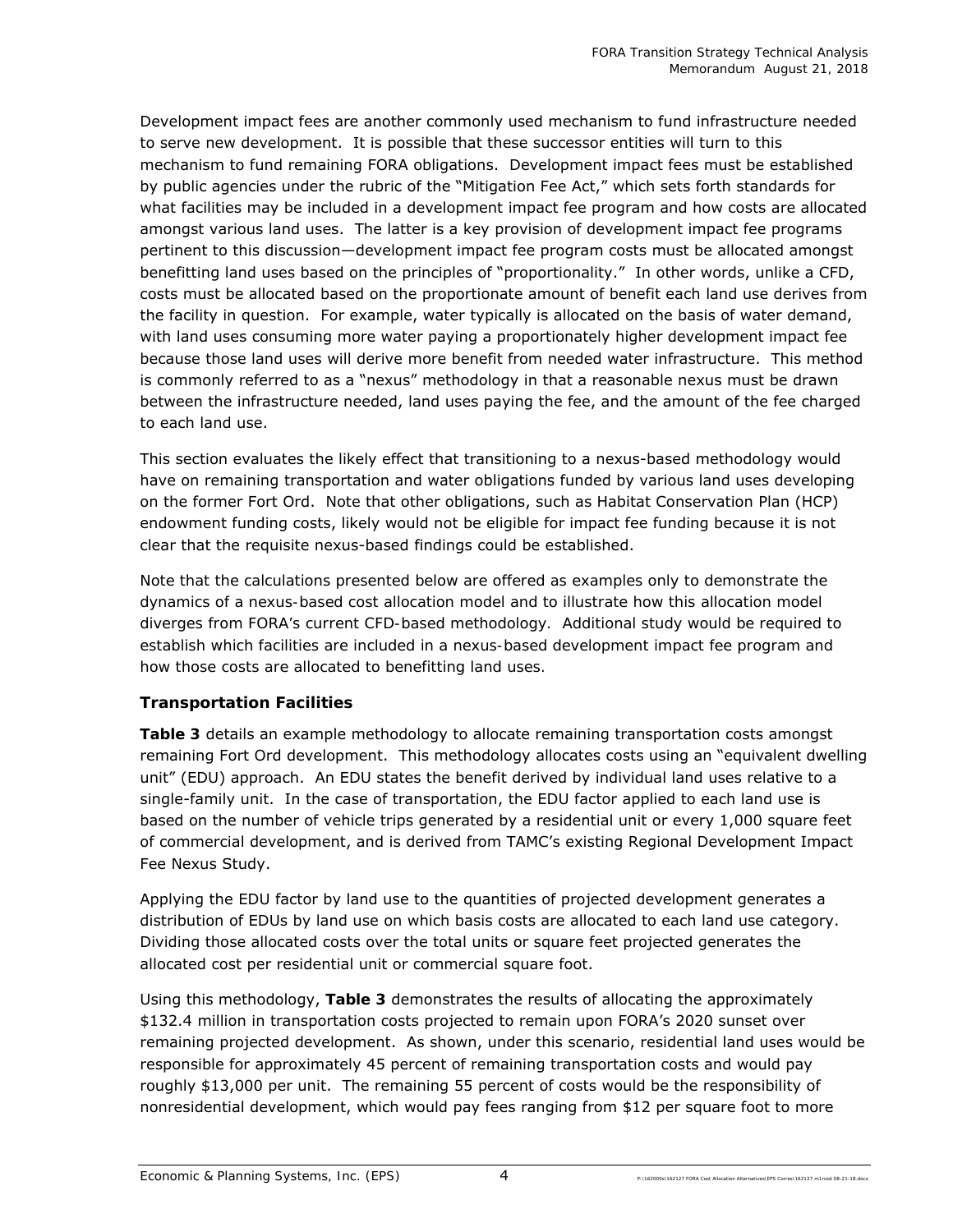than \$20 per square foot. Again, please note that this analysis is intended to offer a hypothetical cost allocation scenario only. Additional analysis would be needed to determine if remaining transportation costs meet other nexus requirements and to establish the precise cost allocation method.

**Tables B-1** through **B-6** detail the amount of nexus-based fee revenue that hypothetically would be generated by projected land uses in each jurisdicition.

## **Water Facilities**

**Table 4** applies the same analysis to remaining water and augmentation facilities, using water demand factors that measure water consumption by land use and are derived from MCWD's existing water capacity charge. Water costs anticipated to remain upon FORA's sunset are allocated to FORA development projected to remain as of June 30, 2020. Using these cost allocation factors, residential development would be allocated nearly 73 percent of remaining water costs and would pay a fee of roughly \$2,700 per unit. Nonresidential land uses would be allocated the remaining 27 percent, with fee amounts ranging from \$0.08 per square foot to \$0.98 per square foot.

**Tables C-1** through **C-6** identify total fee revenues generated by projected land uses for each FORA jurisdiction.

## **Implications**

Upon FORA's sunset, successor entities may choose to adopt nexus-based development impact fees to fund remaining infrastructure requirements. The above, hypothetical, nexus-based cost allocation approach illustrates some of the dynamics associated with a potential transition to this type of cost allocation methodology:

- **Funding Responsibility by Land Use.** A key aspect of nexus-based cost allocation methods is that costs must be allocated amongst land uses based on measures of benefit each land use derives from the funded infrastructure facility. This would represent a distinct shift from the existing CFD-based approach, as illustrated in **Table 5**. Under the FORA CFD paradigm, residential land uses generate nearly 90 percent of CFD revenues. Using a nexusbased methodology, residential uses would generate less than 50 percent of fee revenues, meaning nonresidential uses must absorb a greater percentage of costs.
- **Development Subject to Impact Fees.** Development that has already been entitled may not be subject to payment of new development impact fees. **Tables 6** and **7** illustrate the fee revenues that would be generated by entitled versus unentitled development for transportation and water facilities, respectively. As shown, nearly \$59 million in transportation facilities and \$9 million in water facilities would be assigned to uses that are already entitled, and successor entities may not be able to collect fees from those projects. Furthermore, to the extent that development on UC property is public, local jurisdictions may not be able to collect fee revenues from that development, but UC development is obligated to pay the FORA Developer Fee and CFD.
- **Infrastructure Eligibility.** This analysis included all transportation and water costs anticipated to remain upon FORA's dissolution and allocated those costs to all Fort Ord development anticipated to remain at that time. An actual development impact fee nexus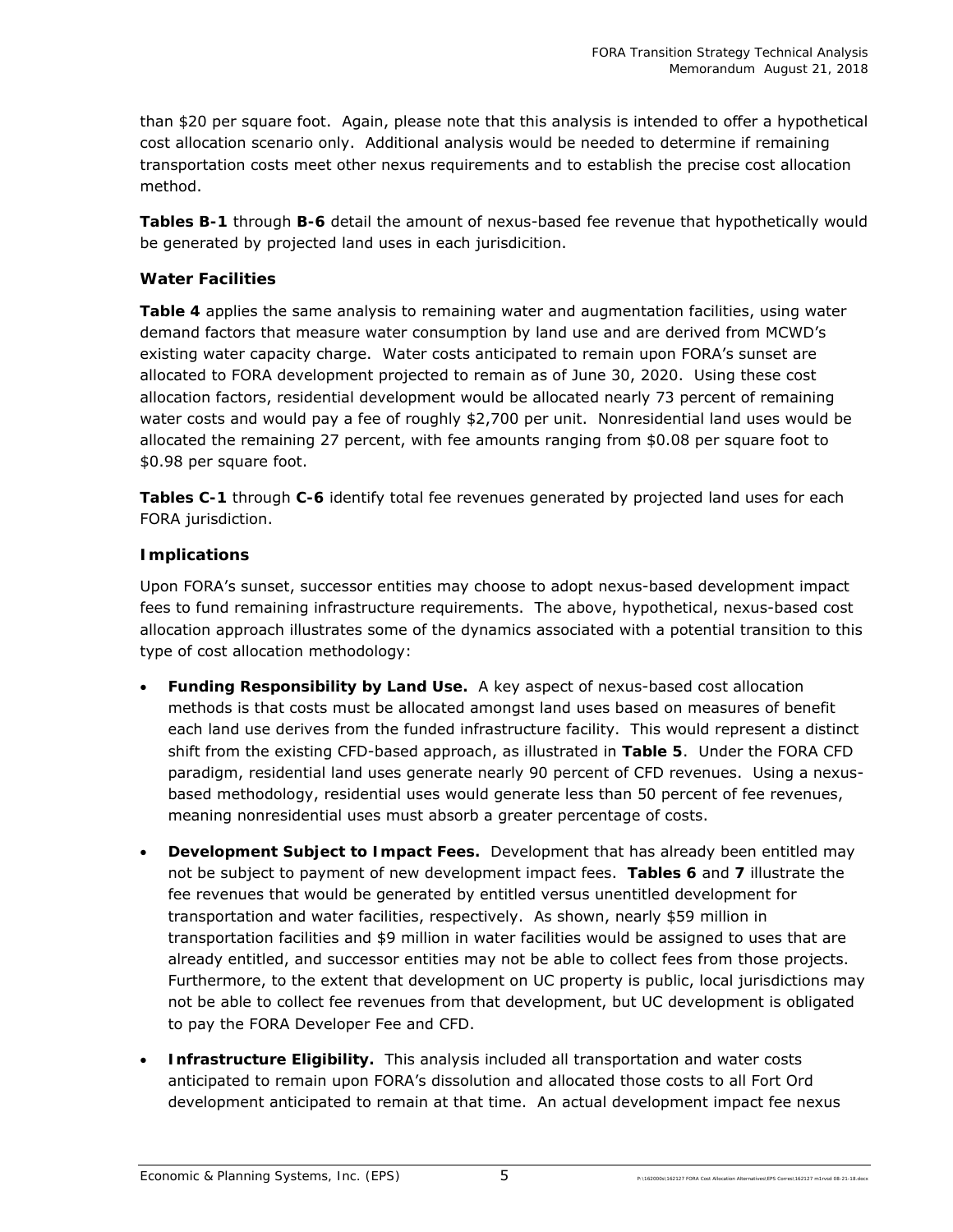analysis would require additional analysis and documentation to demonstrate that these facilities are required to serve the development paying the fees and to apportion the appropriate amount of costs to new Fort Ord development as opposed to existing development or development elsewhere in the region. Note that HCP costs were not included in this hypothetical analysis because it is unclear that a basewide nexus-based cost allocation approach would be appropriate for these costs.

# **Property Tax Revenue**

Enabling statutes creating FORA provide for collection of property tax revenue as a basewide funding mechanism. Through the implementation agreement amendments, FORA has agreed to share a portion of the property tax revenue it receives with the FORA jurisdictions. This section describes the statutory framework under which property tax revenues are allocated to FORA and provides an estimate of future FORA property tax revenues for each land use jurisdiction under FORA Extension and FORA Sunset alternatives.

## **Statutory Framework**

Health and Safety Code Section 33492.70 sets forth the statutory framework for FORA, describing the joint reuse of former Fort Ord lands by FORA and its member jurisdictions. Thirtyfive percent of the tax increment received by the redevelopment agency (RDA) in each member jurisdiction, after affordable housing set-asides, was allocated to FORA to finance Fort Ord reuse. Thirty-five percent is allocated to the member jurisdiction RDA, 25 percent to Monterey County (County), and 5 percent to other affected taxing entities. Under individual implementation agreements with FORA member agencies, FORA distributes 10 percent of property tax revenues received by FORA to the individual land use jurisdictions. After FORA sunsets, FORA's share is redistributed pursuant to State law, with the RDA receiving 54 percent, the County receiving 38 percent, and other affected taxing entities receiving 8 percent. **Figure 1** illustrates how property tax revenues are distributed during FORA operations and after FORA sunsets.

In June 2011, the California Legislature enacted AB1X 26, which dissolved all redevelopment agencies and transferred their rights, duties, obligations, and assets to "successor agencies," fundamentally altering the allocation of property taxes in redevelopment areas. AB1X 26 sought to maintain existing RDA commitments by establishing "enforceable obligations" as payments required by the federal government, preexisting obligations to the State, or obligations imposed by State law and any legally binding and enforceable agreement or contract. Under the legislation, successor agencies would continue to receive property taxes necessary to fulfill these enforceable obligations.

The obligation of redevelopment agencies in the former Fort Ord to pay a percentage of tax increment to FORA is an enforceable obligation. As long as it remains in operation, FORA will continue to receive property tax dollars according to the property tax increment formula in place before the passage of AB1X 26.

However, monies allocated to RDAs (during FORA operations and after FORA sunsets) must be distributed in accordance with the RDA wind-down provisions established upon the dissolution of RDAs. Effectively, after taking into consideration administration costs, debt, and other enforceable obligations, property tax revenues received by the successor agency to the RDA are distributed to all affected taxing entities based on a complex allocation formula that takes into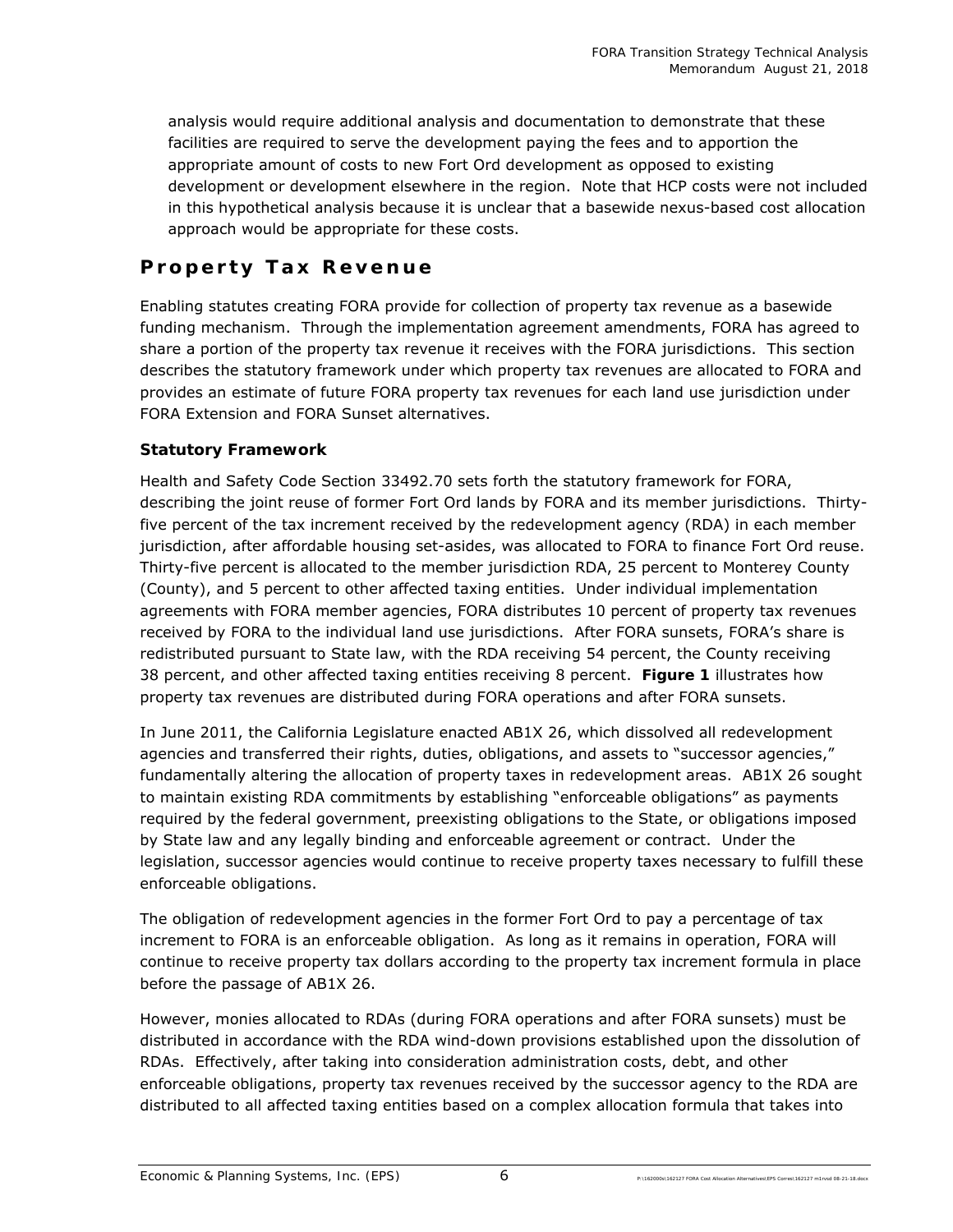account property tax allocation factors, statutory pass-through amounts, and assessed values, among other factors. **Figure 2** illustrates (in concept) how property tax revenues received by RDA successor agencies are distributed. Please note that this illustration and the analysis to follow remains conceptual in nature because information needed to fully evaluate the post-RDA distribution of property tax revenues was not available for purposes of this analysis.**1** The subsequent sections describe the impact of extending FORA on property tax revenues available to FORA and each member jurisdiction relative to a FORA Sunset alternative.

## **Future FORA Property Tax Revenues**

EPS estimated FORA's anticipated property tax revenue stream according to the provisions of the individual implementation agreements with FORA member jurisdictions that establish a formula for calculating the FORA Development Impact Fee and CFD rate (formulaic approach) and the methodology used to compute tax increment revenue before the elimination of redevelopment agencies.

The formulaic approach identifies that the net present value (NPV) of 90 percent of the FORA property tax revenue stream for all new assessed value after July 1, 2012, will be allocated to offset CIP costs. Property tax revenues are discounted using a discount rate equal to the annual average Bond Buyer Index, plus 50 basis points, using the prior fiscal year end date as published in The Bond Buyer. Under the implementation agreement with the member jurisdictions, the remaining 10 percent of FORA property tax revenues will be allocated to the city or county from which the funds were generated to support the reuse of Fort Ord land.

**Table 8** and **Table 9** summarize the property tax analysis outcomes under each scenario, identifying the resulting NPV of projected FORA property tax revenues. Based on these projections, until FORA's sunset in 2020, they will collect \$7.0 million in property tax revenues available to fund basewide obligations. Should FORA be extended until 2028, FORA could collect nearly \$50 million in property tax revenues. It is important to note that under the formulaic approach, available property tax revenues factor into the calculation of the Developer Fee and Special Tax and are not an isolated source of revenue.

**Appendices D** through **L** present the detailed analysis of anticipated FORA property tax revenues under FORA Extension and Sunset alternatives, including key assumptions relating to existing and future assessed values, taxable land uses, and other key variables. Note that because the City of Monterey did not form a RDA over their Fort Ord lands, that property is excluded from the analysis.

## **Future Land Use Jurisdictions Property Tax Revenues**

This analysis is extended to each individual FORA member jurisdiction to evaluate the change in property tax revenues received by each jurisdiction under a FORA Extension versus Sunset scenario. **Table 10** summarizes the results for each member jurisdiction (excluding the City of Monterey, as noted above), identifying the NPV of property tax revenues received through 2028

f

**<sup>1</sup>** Refining this analysis would require an intense effort to coordinate with land use jurisdictions and County staff to determine existing enforceable obligations, senior debt, assessed values by statutory pass-through tier, AB 1290 allocation factors, and other key variables for each RDA.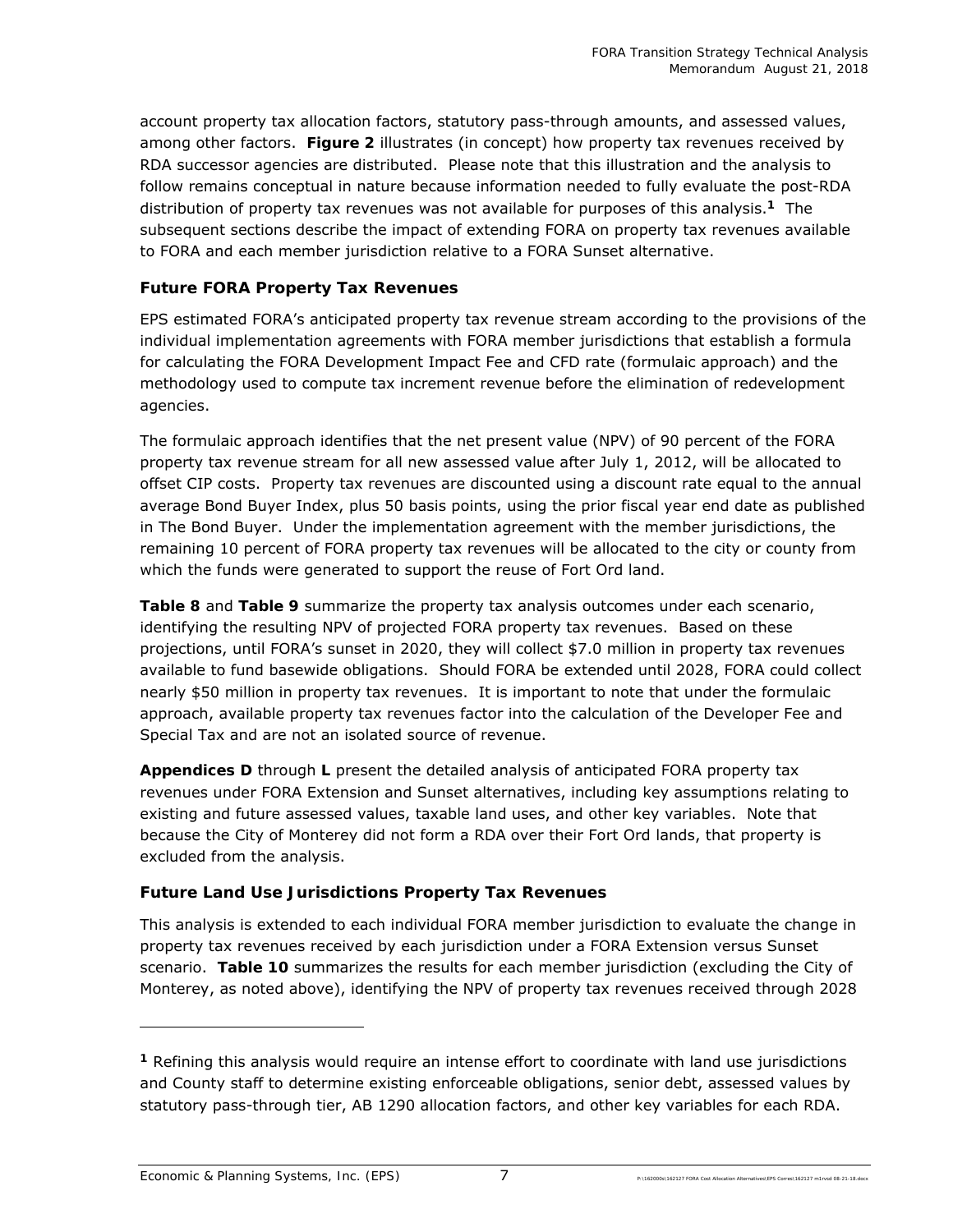under both FORA Sunset and FORA Extension alternatives. Because information regarding the precise distribution of post-RDA property tax revenues was not available, this analysis relies on several key assumptions. Most importantly, this analysis is based on the assumption that individual jurisdictions receive 15 percent of the post-RDA property tax revenues. Typically, local jurisdictions are allocated between 18 percent and 20 percent of property tax revenues, with the remainder diverted to the State ERAF and other taxing entities. The 15-percent assumption accounts for the typical local jurisdiction share less allowances for administration, but it does not account for any debt service or other enforceable obligations.

As shown in **Table 10**, when accounting for the share of property tax revenues received by the local jurisdiction in a post-RDA property tax allocation paradigm, and the portion of FORA property tax revenues distributed to the local jurisdiction (which are not received after 2020 in the FORA Sunset alternative), the difference in overall property tax revenues received through 2028 is not substantial for most FORA jurisdictions.

Because the County's share of post-FORA property tax revenues is so much higher (shifting from 25 percent to 38 percent), the impact of a FORA extension on property tax revenues received is more consequential—a FORA extension would reduce County property tax receipts by \$17 million over the 12-year analysis period.

Although RDAs receive a higher share of property tax revenues in a post-FORA environment (from 35 percent to 54 percent), that increase is tempered by the fact that local jurisdictions will receive only a fraction of that revenue and will lose their allocation of FORA property tax revenues. Note that if local jurisdictions receive more or less property tax revenues than assumed in this analysis, analytical outcomes could be substantially different.

Also, note that this analysis is based on the assumed full buildout of all FORA land uses by 2028—if land uses do not absorb as projected, property tax revenues may be lower than projected here.

EPS looks forward to working with FORA to continue to evaluate financial and revenue implications associated with various FORA transition strategies. Please contact EPS with any questions or comments regarding this memorandum or the attached technical analysis.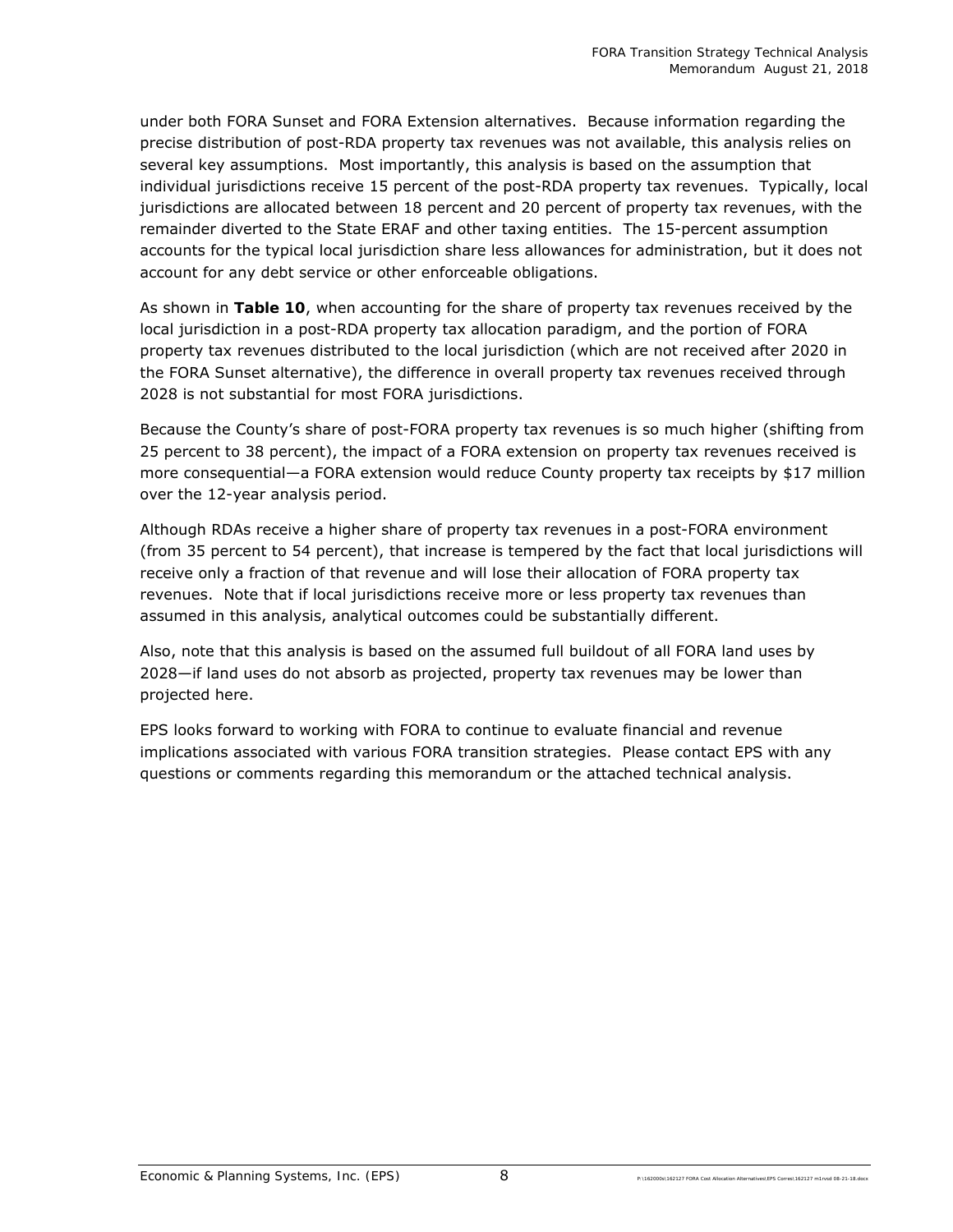### **Table 1Fort Ord Reuse Authority Transition Alternatives Estimated Total Remaining CFD Revenue Generated**

| <b>Land Use</b>                                                  | Units/<br>Acres/<br><b>Rooms</b> | Total<br><b>CFD Revenue</b>           |
|------------------------------------------------------------------|----------------------------------|---------------------------------------|
| <b>Residential</b>                                               | 5,302                            | \$130,541,800                         |
| <b>Nonresidential Revenues</b><br>Office<br>Industrial<br>Retail | Acres<br>159.9<br>49.7<br>64.6   | \$516,603<br>\$160,581<br>\$4,302,339 |
| Hotel<br><b>Total Nonresidential</b>                             | Rooms<br>1,992                   | \$10,935,808<br>\$15,915,332          |
| <b>Total Residential and Nonresidential [3]</b>                  |                                  | \$146,457,132                         |

Source: FORA; EPS.

*total summ*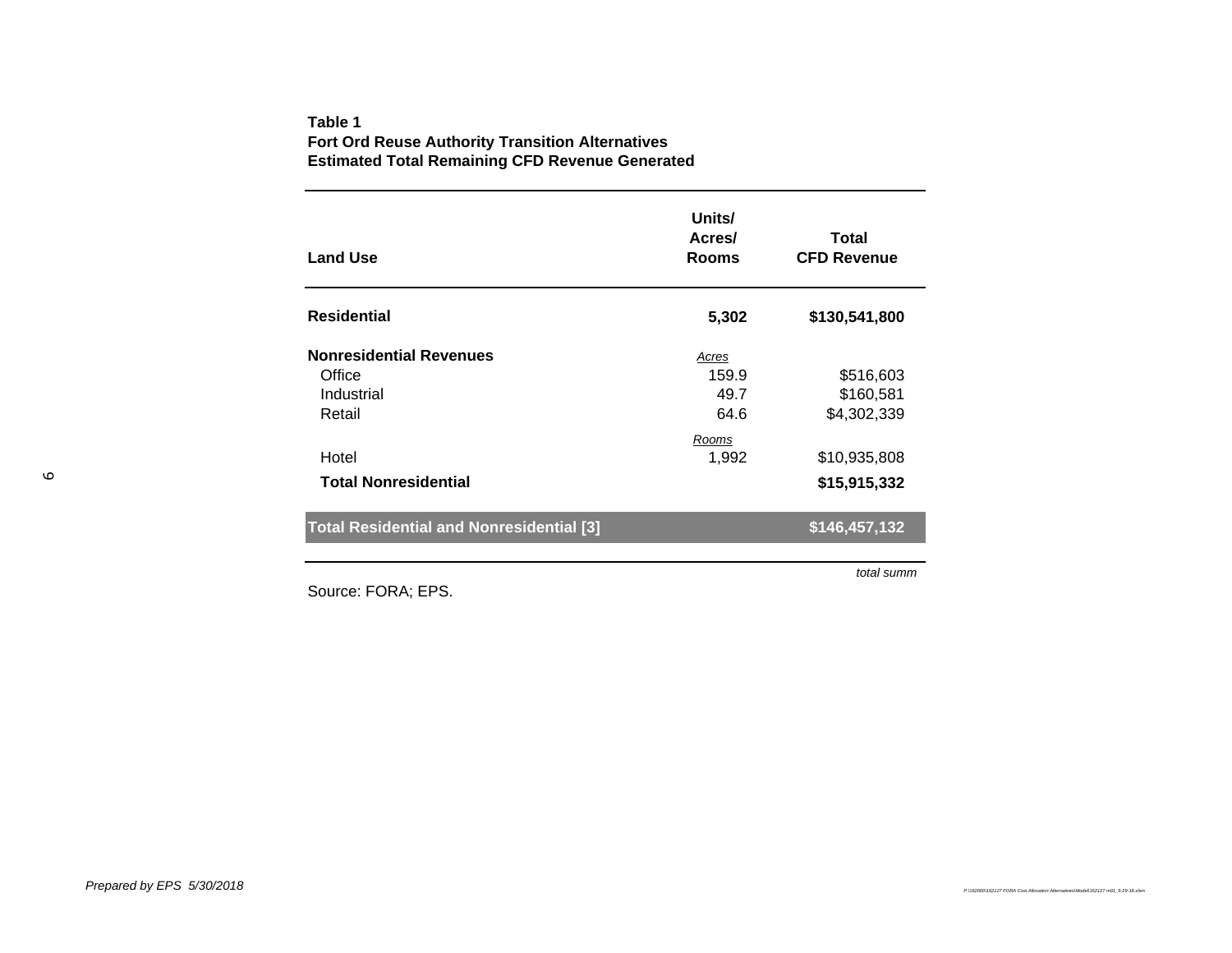### **Table 2Fort Ord Reuse Authority Transition Alternatives Estimated CFD Tax Revenues - All Jurisdictions**

**All Jurisdictions**

|                                                 |                                             |                          | <b>TOTAL ENTITLED PROJECTS</b> | <b>TOTAL UNENTITLED PROJECTS</b> |                    |                    |                    |
|-------------------------------------------------|---------------------------------------------|--------------------------|--------------------------------|----------------------------------|--------------------|--------------------|--------------------|
|                                                 |                                             | <b>Through 6/30/2020</b> |                                | Post 6/30/2020                   |                    | POST 6/30/2020 [1] |                    |
| <b>Land Use</b>                                 | <b>CFD Tax Rate</b><br>(as of July 1, 2018) | Entitled                 | <b>CFD Revenue</b>             | Entitled                         | <b>CFD Revenue</b> | Unentitled         | <b>CFD Revenue</b> |
| <b>Residential Revenues</b>                     | Per Unit                                    | Units                    |                                | Units                            |                    | Units              |                    |
| New Residential                                 | \$24,621                                    | 479                      | \$11,793,573                   | 2,805                            | \$69,062,571       | 1,814              | \$44,662,924       |
| <b>Employer Based Housing</b>                   | \$1,231                                     | 0                        | \$0                            | 0                                | \$0                | 0                  | \$0                |
| Existing/Replacement Residential [2]            | \$24,621                                    | 204                      | \$5,022,732                    | 0                                | \$0                | 0                  | \$0                |
| <b>Total Residential</b>                        |                                             | 683                      | \$16,816,305                   | 2,805                            | \$69,062,571       | 1,814              | \$44,662,924       |
| <b>Nonresidential Revenues</b>                  | Per Acre                                    | Acres                    |                                | <b>Acres</b>                     |                    | <b>Acres</b>       |                    |
| Office                                          | \$3,230                                     | 16.2                     | \$52,327                       | 48.5                             | \$156,770          | 95.2               | \$307,507          |
| Industrial                                      | \$3,230                                     | 0.0                      | \$0                            | 25.8                             | \$83,416           | 23.9               | \$77,165           |
| Retail                                          | \$66,552                                    | 2.9                      | \$195,561                      | 8.4                              | \$562,238          | 53.3               | \$3,544,541        |
|                                                 | Per Room                                    | Rooms                    |                                | Rooms                            |                    | Rooms              |                    |
| Hotel                                           | \$5,490                                     | 398                      | \$2,184,966                    | 394                              | \$2,163,006        | 1,200              | \$6,587,836        |
| <b>Total Nonresidential</b>                     |                                             |                          | \$2,432,854                    |                                  | \$2,965,430        |                    | \$10,517,049       |
| <b>Total Residential and Nonresidential [3]</b> |                                             |                          | \$19,249,159                   |                                  | \$72,028,000       |                    | \$55,179,973       |
|                                                 |                                             |                          |                                |                                  |                    |                    |                    |

Source: FORA; EPS.

[1] Includes unentitled land uses comprising 60 residential units and 4.13 acres of retail in the City of Seaside and 3.9 acres of office space and 1.1 acres of industrial space in the UC estimated to be built between 2018-2019.

[2] Includes 204 Seahaven (formerly Marina Heights) units, which do not count towards the 6,160 unit threshold. These units are charged the new residential rate, not the existing residential rate of \$7,163.

[3] Assumes no discount for affordable housing above the minimum requirement.

*cfd entitle*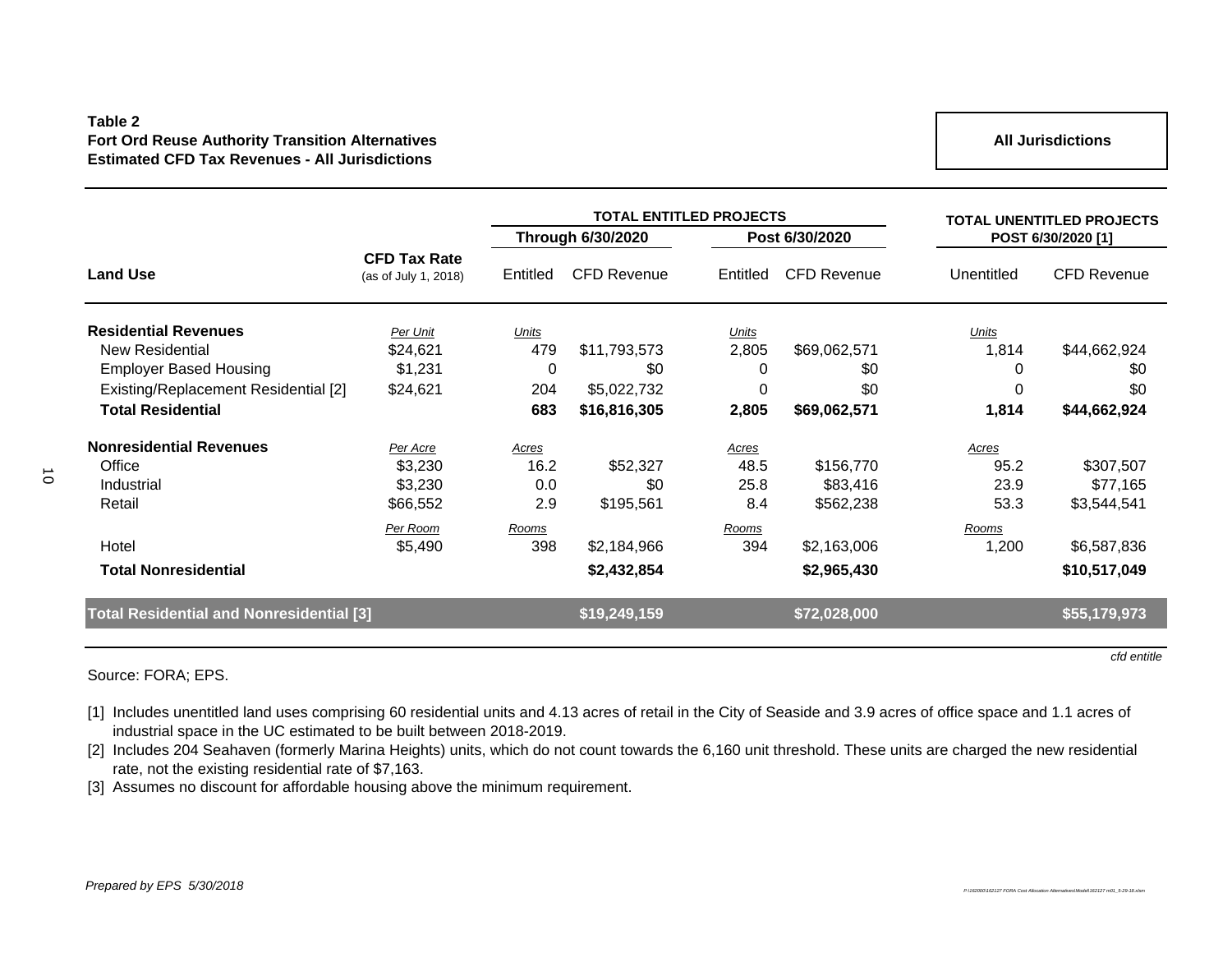### **Table 3Fort Ord Reuse Authority Transition Alternatives Estimated Allocation of Transportation Costs - Nexus Scenario**

| <b>Land Use</b>                             | Projected<br><b>Development (post</b><br>2020) | <b>EDU Factor</b><br>(Trip<br>Equivalents) | <b>Total EDUs</b> | <b>Percent</b><br>of Total | <b>Transportation</b><br><b>Cost Allocation</b> | <b>Allocated</b><br>Cost per Unit/<br><b>Square Foot</b> |
|---------------------------------------------|------------------------------------------------|--------------------------------------------|-------------------|----------------------------|-------------------------------------------------|----------------------------------------------------------|
|                                             |                                                | $[1]$                                      |                   |                            |                                                 |                                                          |
| <b>Residential</b>                          | Units                                          | per Unit                                   |                   |                            |                                                 | per Unit                                                 |
| New Residential [2]                         | 4,619                                          | 1.00                                       | 4,619             | 44.8%                      | \$59,309,203                                    | \$12,840                                                 |
| <b>Employer Based Housing</b>               | 0                                              | 1.00                                       | 0                 | 0.0%                       | \$0                                             | \$12,840                                                 |
| <b>Existing/Replacement Residential</b>     | 0                                              | 1.00                                       | 0                 | $0.0\%$                    | \$0                                             | \$12,840                                                 |
| <b>Total Residential</b>                    | 4,619                                          |                                            | 4,619             | 44.8%                      | \$59,309,203                                    |                                                          |
| <b>Nonresidential</b>                       | Square Feet                                    | per 1,000 Sq. Ft.                          |                   |                            |                                                 | per Sq. Ft.                                              |
| Office [3]                                  | 2,191,524                                      | 1.31                                       | 2,860             | 27.7%                      | \$36,723,178                                    | \$16.76                                                  |
| Industrial [4]                              | 866,276                                        | 0.92                                       | 793               | 7.7%                       | \$10,187,246                                    | \$11.76                                                  |
| Retail [5]                                  | 672,000                                        | 1.60                                       | 1,074             | 10.4%                      | \$13,790,805                                    | \$20.52                                                  |
|                                             | Rooms                                          | per Room                                   |                   |                            |                                                 | per Room                                                 |
| Hotel                                       | 1,594                                          | 0.60                                       | 961               | 9.3%                       | \$12,339,569                                    | \$7,741                                                  |
| <b>Total Nonresidential</b>                 |                                                |                                            | 5,688             | 55.2%                      | \$73,040,797                                    |                                                          |
| <b>Total Residential and Nonresidential</b> |                                                |                                            | 10,307            | 100.0%                     | \$132,350,000                                   |                                                          |

Source: FORA; TAMC Regional Development Impact Fees - Fee Schedule by Land Use; EPS.

[1] Trip equivalents derived from TAMC Regional Development Impact Fee Nexus Study - Table 9: Fee Rate Schedule by Benefit Zone and Land Use Category. Trip equivalents derived based on fee rates relative to a single family dwelling unit.

[2] New residential trip rates assume Single-Family Residential. Trip rates for other unit types would be lower.

[3] Trip rate based on General Office trip rate.

[4] Trip rate based on Light Industrial trip rate.

[5] Trip rate based on Shopping Center trip rate.

*trans\_realloc*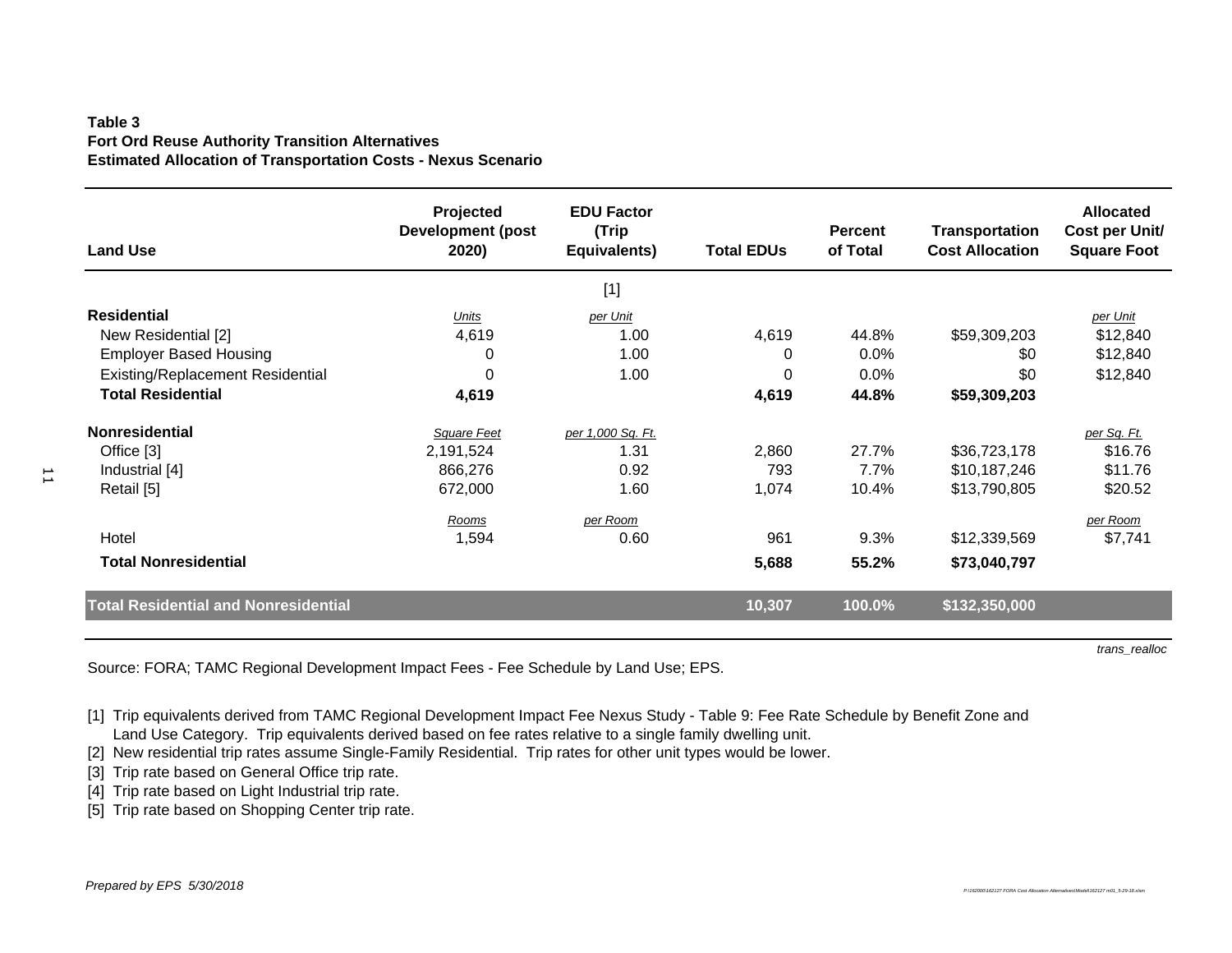### **Table 4Fort Ord Reuse Authority Transition Alternatives Estimated Allocation of Water Costs - Nexus Scenario**

| <b>Land Use</b>                             | Projected<br><b>Development</b><br>(post 2020) | <b>Water EDUs</b> | <b>Total Water</b><br><b>EDUs</b> | <b>Percent</b><br>of Total | <b>Water Cost</b><br><b>Allocation</b> | <b>Allocated</b><br>Cost per Unit/<br><b>Square Foot</b> |
|---------------------------------------------|------------------------------------------------|-------------------|-----------------------------------|----------------------------|----------------------------------------|----------------------------------------------------------|
|                                             |                                                | $[1]$             |                                   |                            |                                        |                                                          |
| <b>Residential</b>                          | Units                                          | per Unit          |                                   |                            |                                        | per Unit                                                 |
| New Residential [2]                         | 4,619                                          | 1.00              | 4,619                             | 72.6%                      | \$12,408,984                           | \$2,687                                                  |
| <b>Employer Based Housing</b>               | 0                                              | 1.00              | 0                                 | 0.0%                       | \$0                                    | \$2,687                                                  |
| <b>Existing/Replacement Residential</b>     | 0                                              | 1.00              | $\Omega$                          | 0.0%                       | \$0                                    | \$2,687                                                  |
| <b>Total Residential</b>                    | 4,619                                          |                   | 4,619                             | 72.6%                      | \$12,408,984                           |                                                          |
| <b>Nonresidential</b>                       | <u>Sq. Ft.</u>                                 | per 1,000 Sq. Ft. |                                   |                            |                                        | per Sq. Ft.                                              |
| Office [4]                                  | 2,191,524                                      | 0.36              | 797                               | 12.5%                      | \$2,140,927                            | \$0.98                                                   |
| Industrial [5]                              | 866,276                                        | 0.03              | 26                                | 0.4%                       | \$70,523                               | \$0.08                                                   |
| Retail [6]                                  | 672,000                                        | 0.15              | 102                               | 1.6%                       | \$273,535                              | \$0.41                                                   |
|                                             | Rooms                                          | per Room          |                                   |                            |                                        | per Room                                                 |
| Hotel                                       | 1,594                                          | 0.52              | 821                               | 12.9%                      | \$2,206,031                            | \$1,384                                                  |
| <b>Total Nonresidential</b>                 |                                                |                   | 1,746                             | 27.4%                      | \$4,691,016                            |                                                          |
| <b>Total Residential and Nonresidential</b> |                                                |                   | 6,365                             | 100.0%                     | \$17,100,000                           |                                                          |

 $\overline{2}$ 

Source: FORA; MCWD; EPS.

*water nexus*

[1] Water EDUs estimated based on MCWD Water Capacity Charge worksheet. Assumes an EDU of 1.0 for residential.

[2] New residential trip rates assume Single Family Residential. Trip rates for other unit types would be lower.

[3] Based on General Office trip rate.

[4] Based on Warehouse, distribution, self storage rate. Likely understates water demand associated with other light industrial uses, and future versions of this analysis may refine this number.

[5] Based on General Retail rate.

[6] Based on estimated portion of water augmentation costs funded by CFD revenues. See 0.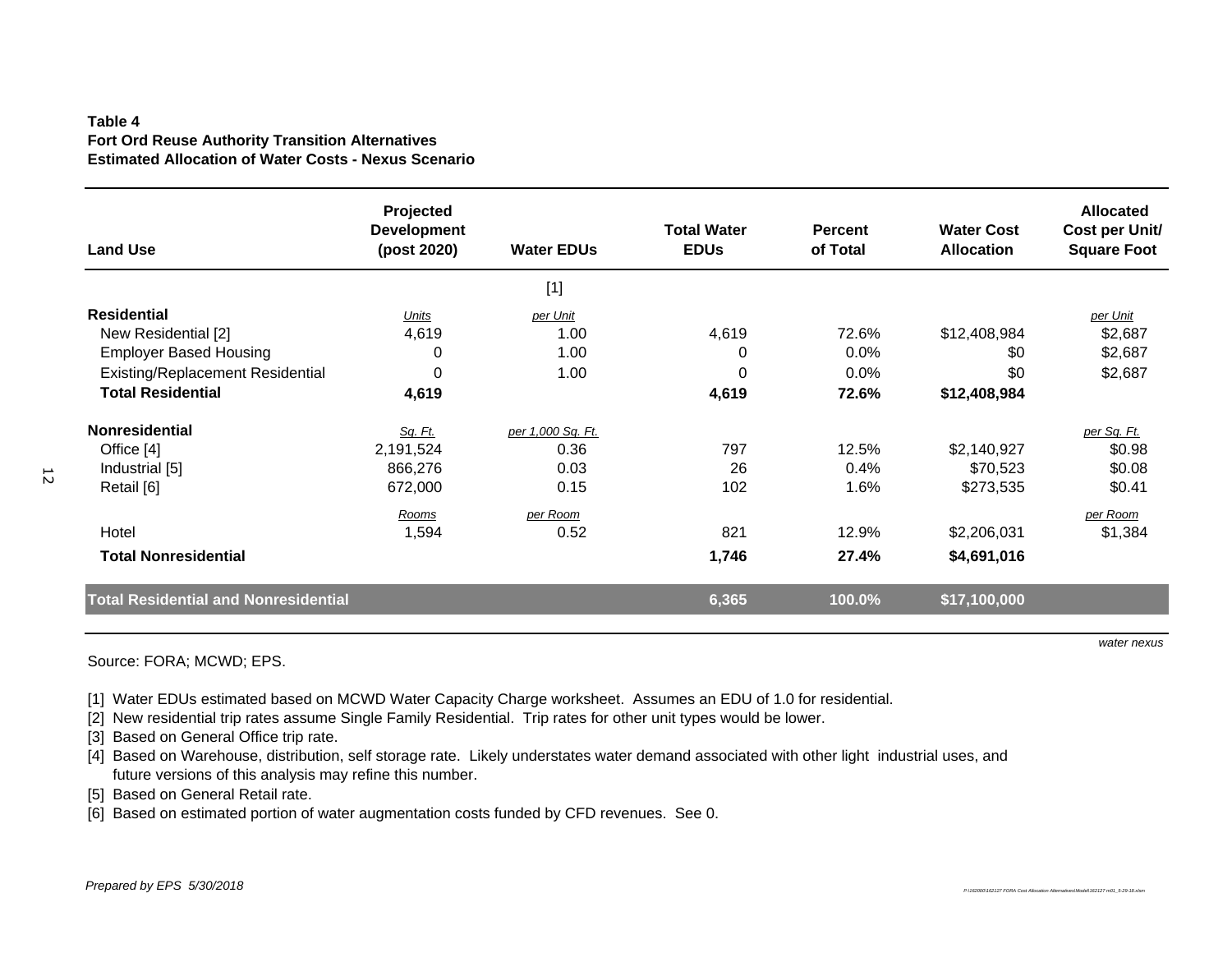### **Table 5Fort Ord Reuse Authority Transition Alternatives Comparison of CFD Revenue and Nexus Based Revenue, All Jurisdictions**

**All Jurisdictions**

| <b>Land Use</b>                             | <b>CFD Revenue %</b><br>(Post 2020) | <b>Nexus Based</b><br><b>Allocation %</b><br>(Transportation +<br>Water) | <b>Difference</b> |
|---------------------------------------------|-------------------------------------|--------------------------------------------------------------------------|-------------------|
|                                             |                                     |                                                                          |                   |
| <b>Residential Revenues</b>                 |                                     |                                                                          |                   |
| New Residential                             | 89.4%                               | 48.0%                                                                    | $(41.4\%)$        |
| <b>Employer Based Housing</b>               | 0.0%                                | 0.0%                                                                     | $0.0\%$           |
| Existing/Replacement Residential            | 0.0%                                | 0.0%                                                                     | $0.0\%$           |
| <b>Total Residential</b>                    | 89.4%                               | 48.0%                                                                    | (41.4%)           |
| <b>Nonresidential Revenues</b>              |                                     |                                                                          |                   |
| Office                                      | 0.4%                                | 26.0%                                                                    | 25.6%             |
| Industrial                                  | 0.1%                                | 6.9%                                                                     | 6.7%              |
| Retail                                      | 3.2%                                | 9.4%                                                                     | 6.2%              |
| Hotel                                       | 6.9%                                | 9.7%                                                                     | 2.9%              |
| <b>Total Nonresidential</b>                 | 10.6%                               | 52.0%                                                                    | 41.4%             |
| <b>Total Residential and Nonresidential</b> | 100.0%                              | 100.0%                                                                   |                   |

Source: EPS.

*comparison*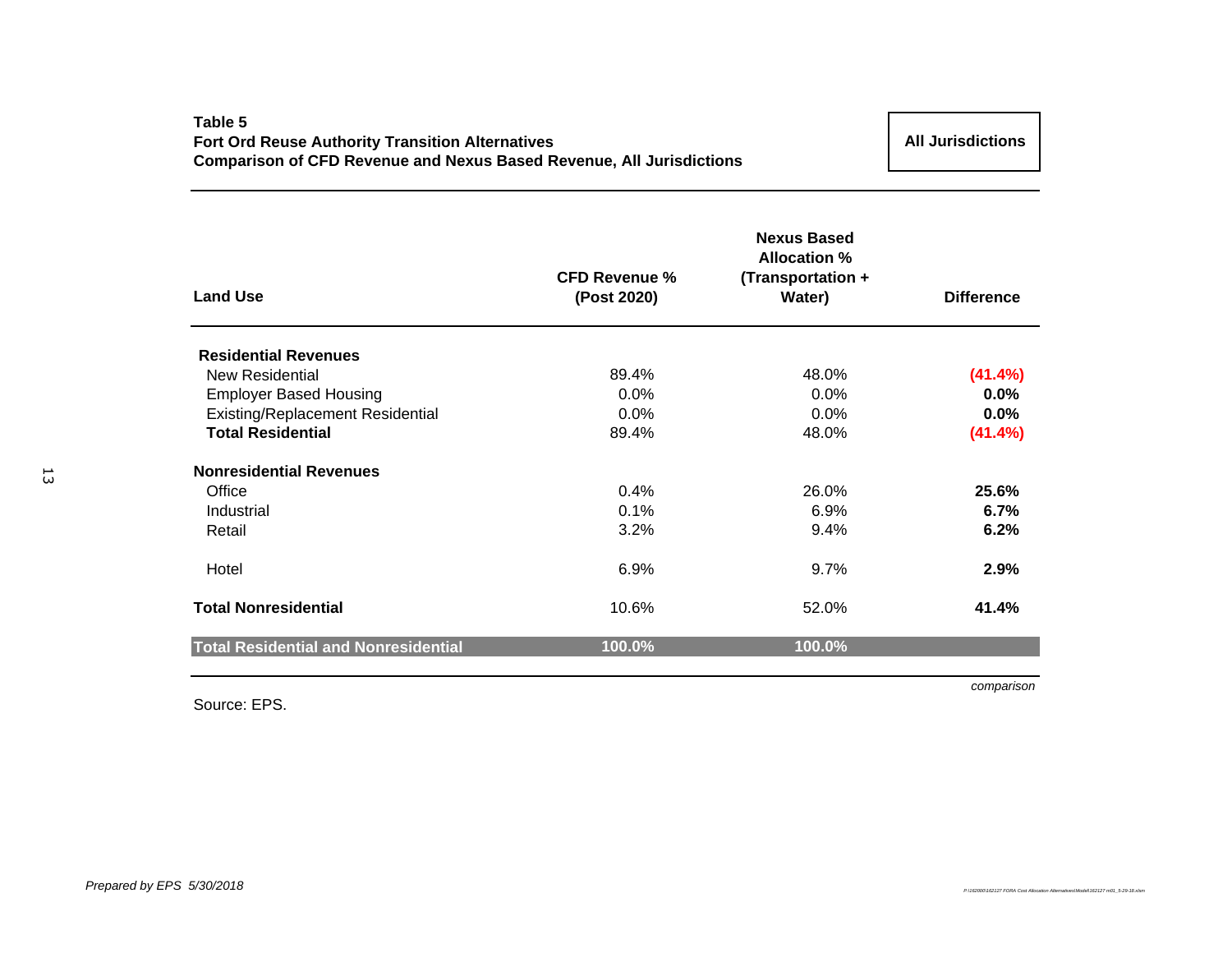### **Table 6 Fort Ord Reuse Authority Transition Alternatives Nexus-Based Transportation Fee Revenue - Post 2020, All Jurisdictions**

|                                                 |                        | <b>POST 2020 DEVELOPMENT COST / ALLOCATION</b> |                             |               |                               |                  |                  |       |  |  |
|-------------------------------------------------|------------------------|------------------------------------------------|-----------------------------|---------------|-------------------------------|------------------|------------------|-------|--|--|
|                                                 |                        |                                                | <b>ENTITLED DEVELOPMENT</b> |               | <b>UNENTITLED DEVELOPMENT</b> |                  | <b>TOTAL</b>     |       |  |  |
|                                                 | <b>Nexus Based</b>     | Land                                           |                             | Land          | <b>Allocated</b>              |                  | <b>Allocated</b> |       |  |  |
| <b>Land Use</b>                                 | <b>Cost Allocation</b> | Uses                                           | <b>Allocated Costs</b>      | <b>Uses</b>   | <b>Costs</b>                  | <b>Land Uses</b> | Costs            | %     |  |  |
| <b>Residential Revenues</b>                     | per Unit               | Units                                          |                             | Units         |                               | <u>Units</u>     |                  |       |  |  |
| <b>New Residential</b>                          | \$12,840               | 2,805                                          | \$36,016,955                | 1,814         | \$23,292,248                  | 4,619            | \$59,309,203     | 45%   |  |  |
| <b>Employer Based Housing</b>                   | \$12,840               |                                                | \$0                         |               | \$0                           | 0                | \$0              | 0%    |  |  |
| Existing/Replacement Residential                | \$12,840               | 0                                              | \$0                         | 0             | \$0                           | $\Omega$         | \$0              | $0\%$ |  |  |
| <b>Total Residential</b>                        |                        | 2,805                                          | \$36,016,955                | 1,814         | \$23,292,248                  | 4,619            | \$59,309,203     | 45%   |  |  |
| <b>Nonresidential Revenues</b>                  | Per Sq. Ft.            | Bldg. Sq. Ft.                                  |                             | Bldg. Sq. Ft. |                               | Bldg. Sq. Ft.    |                  |       |  |  |
| Office                                          | \$16.76                | 740,000                                        | \$12,400,116                | 1,451,524     | \$24,323,062                  | 2,191,524        | \$36,723,178     | 28%   |  |  |
| Industrial                                      | \$11.76                | 450,000                                        | \$5,291,917                 | 416,276       | \$4,895,329                   | 866,276          | \$10,187,246     | 8%    |  |  |
| Retail                                          | \$20.52                | 92,000                                         | \$1,888,027                 | 580,000       | \$11,902,778                  | 672,000          | \$13,790,805     | 10%   |  |  |
|                                                 | per Room               | Rooms                                          |                             | Rooms         |                               | Rooms            |                  |       |  |  |
| Hotel                                           | \$7,741                | 394                                            | \$3,050,056                 | 1,200         | \$9,289,512                   | 1,594            | \$12,339,569     | 9%    |  |  |
| <b>Total Nonresidential</b>                     |                        |                                                | \$22,630,116                |               | \$50,410,681                  |                  | \$73,040,797     | 55%   |  |  |
| <b>Total Residential and Nonresidential [1]</b> |                        |                                                | \$58,647,071                |               | \$73,702,929                  |                  | \$132,350,000    | 100%  |  |  |

Source: FORA; EPS.

[1] Assumes no discount for affordable housing above the minimum requirement.

*all\_trans\_realloc*

 **All Jurisdictions**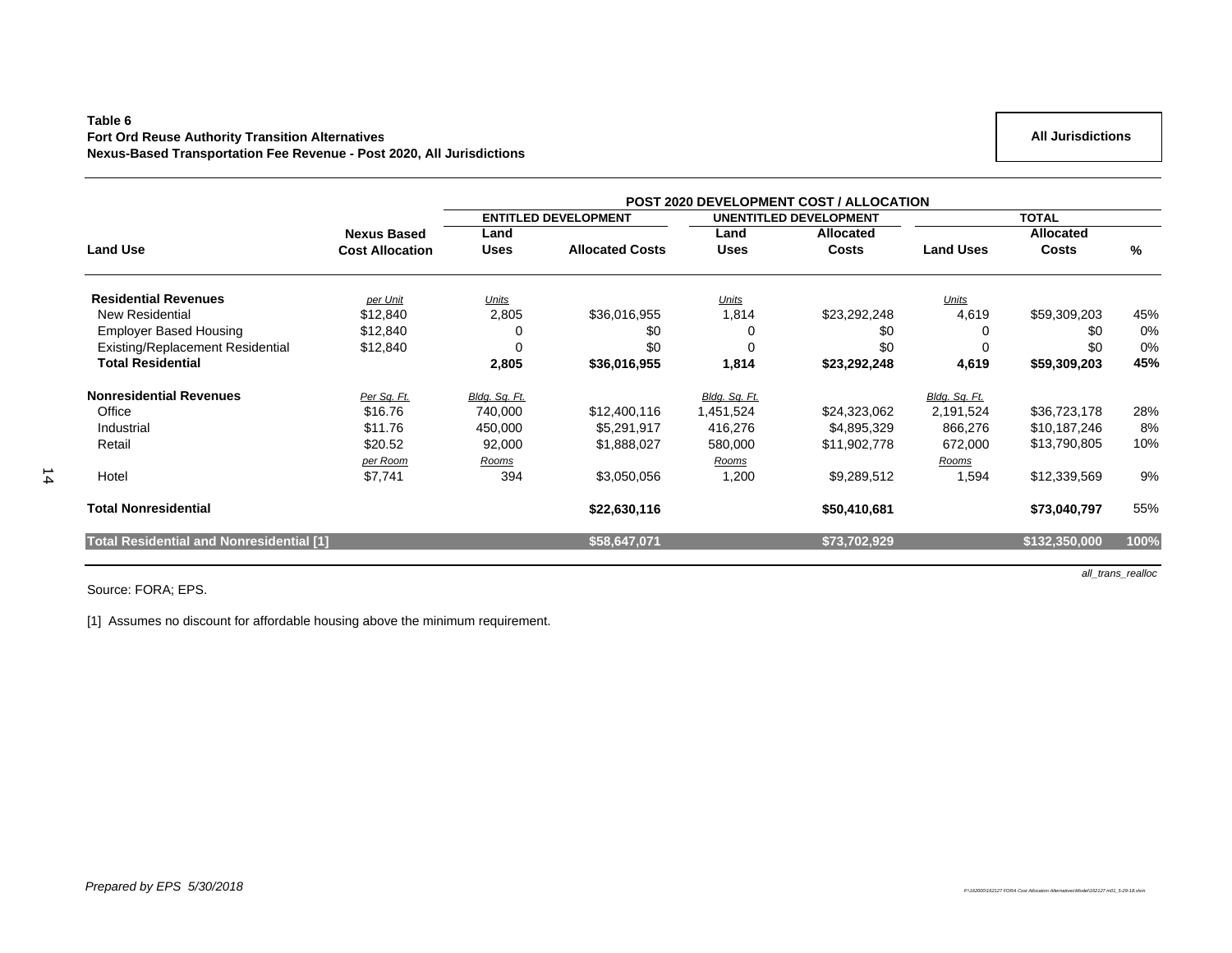### **Table 7 Fort Ord Reuse Authority Transition Alternatives Nexus-Based Water Fee Revenue - Post 2020, All Jurisdictions**

|                                                 |                         | POST 2020 DEVELOPMENT COST / ALLOCATION |                             |               |                               |                  |              |      |  |  |
|-------------------------------------------------|-------------------------|-----------------------------------------|-----------------------------|---------------|-------------------------------|------------------|--------------|------|--|--|
|                                                 |                         |                                         | <b>ENTITLED DEVELOPMENT</b> |               | <b>UNENTITLED DEVELOPMENT</b> |                  | <b>TOTAL</b> |      |  |  |
|                                                 | <b>Nexus Based Cost</b> | Land                                    |                             | Land          | Allocated                     |                  | Allocated    |      |  |  |
| <b>Land Use</b>                                 | <b>Allocation</b>       | <b>Uses</b>                             | <b>Allocated Costs</b>      | <b>Uses</b>   | <b>Costs</b>                  | <b>Land Uses</b> | <b>Costs</b> | $\%$ |  |  |
| <b>Residential Revenues</b>                     | per Unit                | Units                                   |                             | Units         |                               | Units            |              |      |  |  |
| <b>New Residential</b>                          | \$2,687                 | 2,805                                   | \$7,535,657                 | 1,814         | \$4,873,327                   | 4,619            | \$12,408,984 | 73%  |  |  |
| <b>Employer Based Housing</b>                   | \$2,687                 |                                         | \$0                         | 0             | \$0                           |                  | \$0          | 0%   |  |  |
| <b>Existing/Replacement Residential</b>         | \$2,687                 |                                         | \$0                         | 0             | \$0                           | $\Omega$         | \$0          | 0%   |  |  |
| <b>Total Residential</b>                        |                         | 2,805                                   | \$7,535,657                 | 1,814         | \$4,873,327                   | 4,619            | \$12,408,984 | 73%  |  |  |
| <b>Nonresidential Revenues</b>                  | per Sq. Ft.             | Bldg. Sq. Ft.                           |                             | Bldg. Sq. Ft. |                               | Bldg. Sq. Ft.    |              |      |  |  |
| Office                                          | \$0.98                  | 740,000                                 | \$722,915                   | 1,451,524     | \$1,418,012                   | 2,191,524        | \$2,140,927  | 13%  |  |  |
| Industrial                                      | \$0.08                  | 450,000                                 | \$36,634                    | 416,276       | \$33,889                      | 866,276          | \$70,523     | 0%   |  |  |
| Retail                                          | \$0.41                  | 92,000                                  | \$37,448                    | 580,000       | \$236,087                     | 672,000          | \$273,535    | 2%   |  |  |
|                                                 | per Room                | Rooms                                   |                             | Rooms         |                               | Rooms            |              |      |  |  |
| Hotel                                           | \$1,384                 | 394                                     | \$545,280                   | 1,200         | \$1,660,751                   | 1,594            | \$2,206,031  | 13%  |  |  |
| <b>Total Nonresidential</b>                     |                         |                                         | \$1,342,277                 |               | \$3,348,738                   |                  | \$4,691,016  | 27%  |  |  |
| <b>Total Residential and Nonresidential [1]</b> |                         |                                         | \$8,877,935                 |               | \$8,222,065                   |                  | \$17,100,000 | 100% |  |  |

Source: FORA; EPS.

 $\overline{5}$ 

[1] Assumes no discount for affordable housing above the minimum requirement.

 **All Jurisdictions** 

*water\_realloc\_all*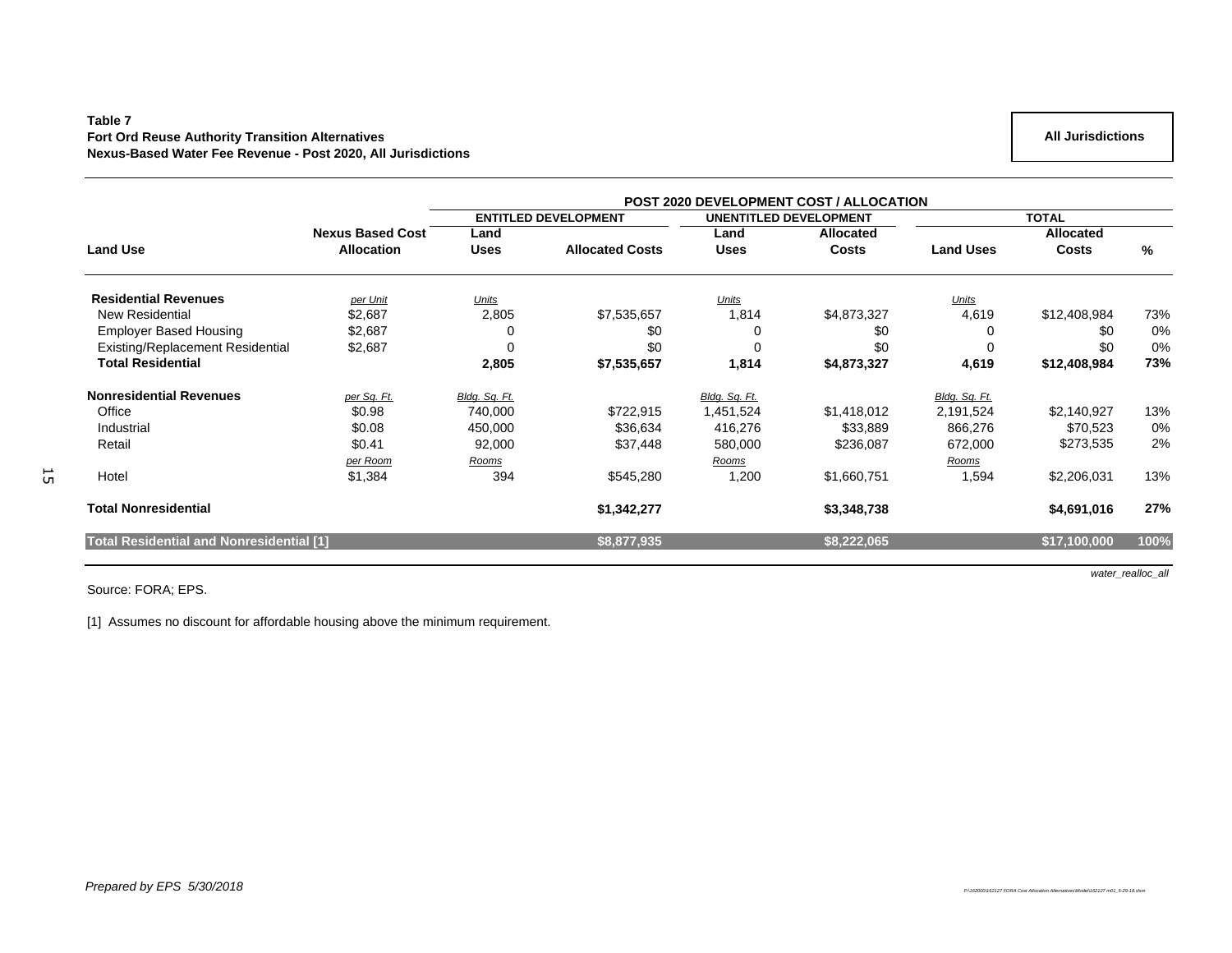

**Figure 1 Flow of Tax Increment Revenue [1] FORA Redevelopment Project Area**

[1] Typical tax increment revenue flow prior to ABx1 26, which eliminates redevelopment agencies in California.

[2] Duration of City's or County's optional retention is limited to the sixth year in which an agency is allocated \$100,000 or more in increment.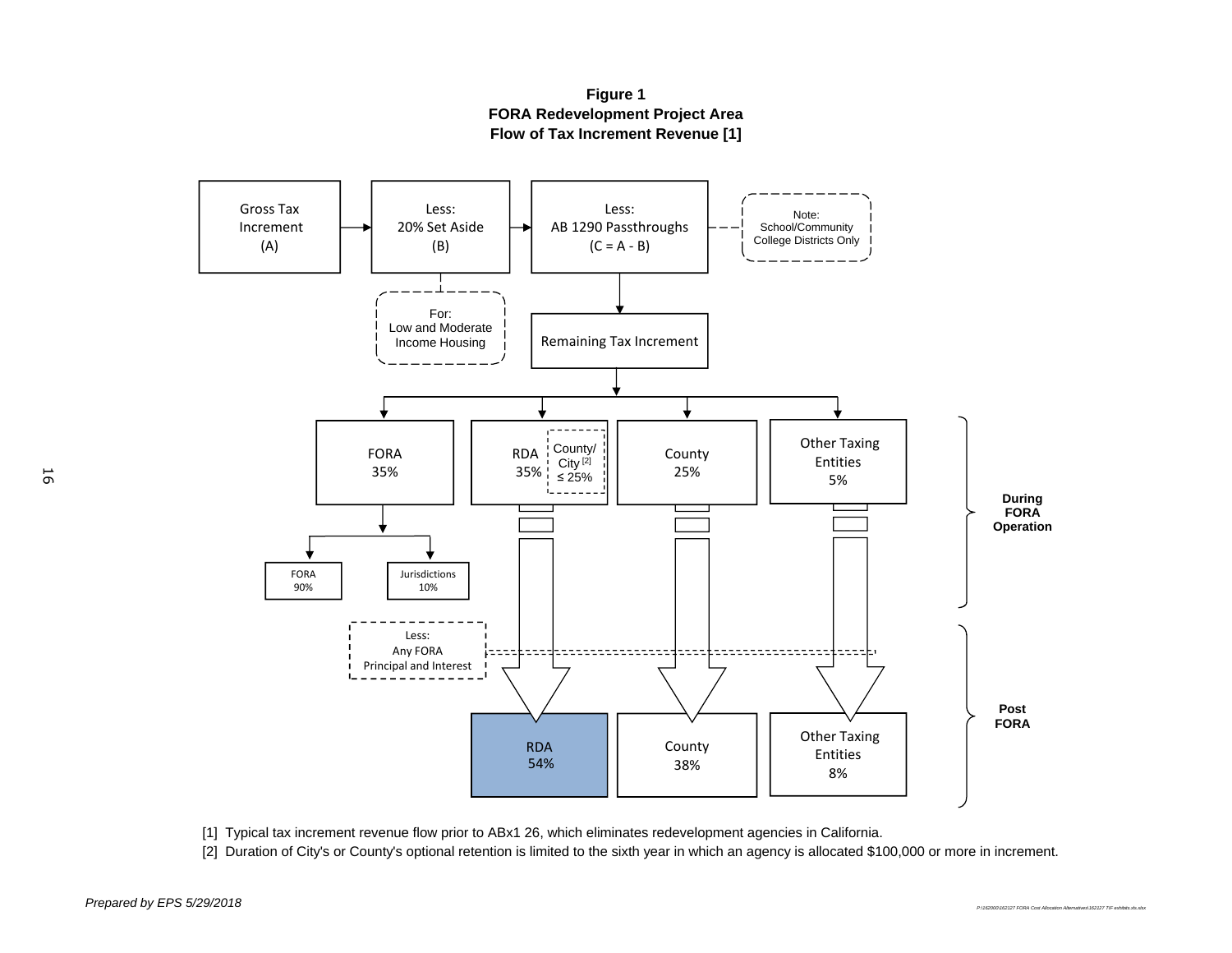#### **FIGURE 2 Post RDA Dissolution Distribution of Property Tax Increment Revenue**

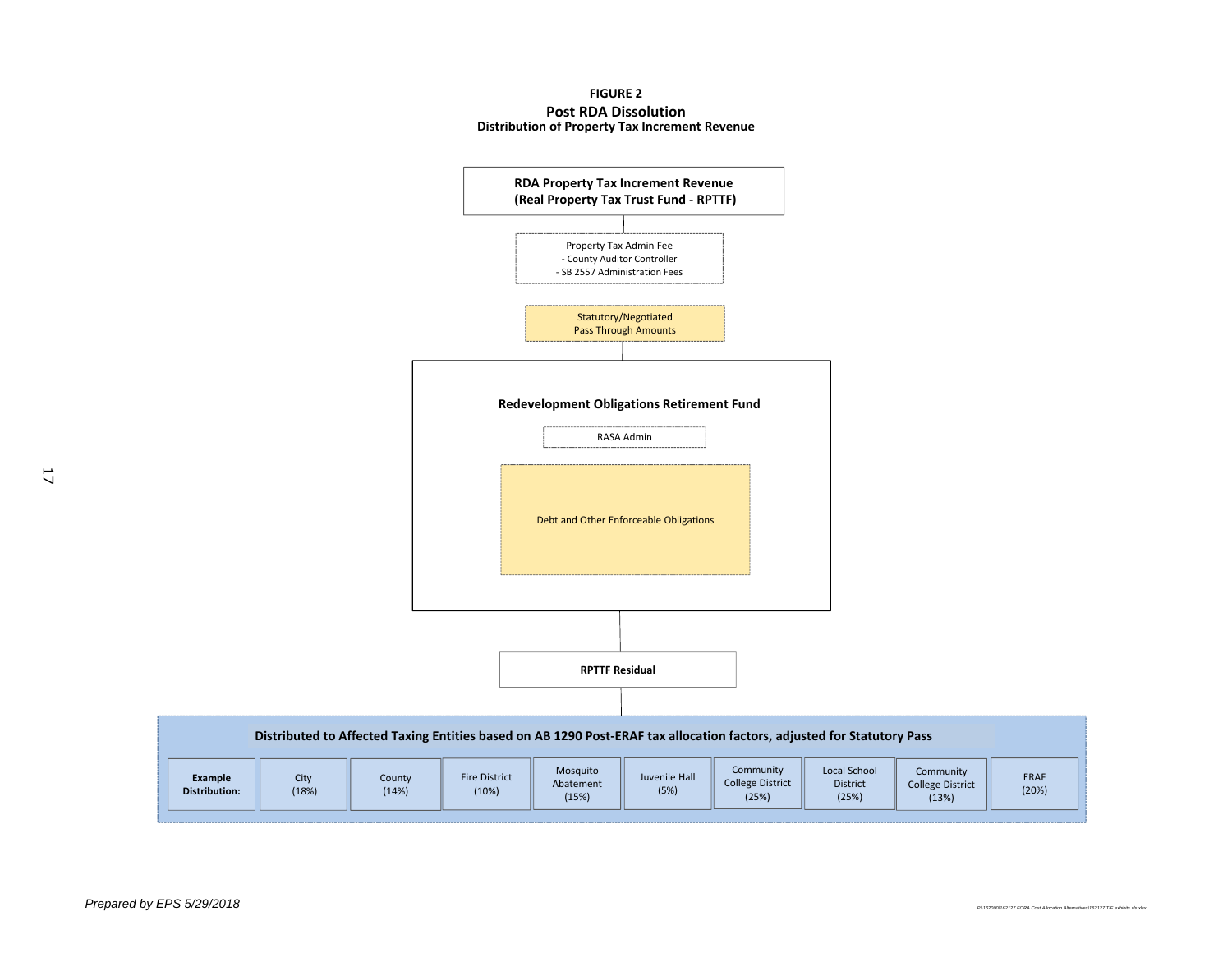### **Table 8Fort Ord Reuse Authority Transition Alternatives Net Present Value of Future FORA Property Tax Revenue [1]**

|                                    |                         | Scenario 1: FORA 2020 Sunset |                   |                 |                |              |                       |  |  |  |
|------------------------------------|-------------------------|------------------------------|-------------------|-----------------|----------------|--------------|-----------------------|--|--|--|
|                                    |                         |                              | <b>FORA Share</b> |                 |                |              |                       |  |  |  |
|                                    |                         |                              | Less FORA         |                 |                |              |                       |  |  |  |
|                                    | <b>Net Property Tax</b> | Gross FORA                   | Jurisdiction      | <b>Net FORA</b> | <b>RDA</b>     | County       | <b>Other Taxing</b>   |  |  |  |
| <b>Item</b>                        | <b>For Distribution</b> | Share                        | Amount [2]        | <b>Amount</b>   | <b>Share</b>   | <b>Share</b> | <b>Entities Share</b> |  |  |  |
|                                    |                         |                              | 10% of            |                 |                |              |                       |  |  |  |
|                                    |                         |                              | <b>FORA Share</b> |                 |                |              |                       |  |  |  |
| <b>Pre-FORA Sunset Allocation</b>  |                         | 35%                          | post July 1, 2012 |                 | 35%            | 25%          | 5%                    |  |  |  |
| 2017-18                            | \$5,951,760             | \$2,083,116                  | \$87,169          | \$1,995,947     | \$2,083,116.00 | \$1,487,940  | \$297,588             |  |  |  |
| 2018-19                            | \$6,912,718             | \$2,419,451                  | \$120,803         | \$2,298,648     | \$2,419,451.21 | \$1,728,179  | \$345,636             |  |  |  |
| 2019-20                            | \$9,444,652             | \$3,305,628                  | \$209,421         | \$3,096,207     | \$3,305,628.09 | \$2,361,163  | \$472,233             |  |  |  |
| <b>Post FORA Sunset Allocation</b> |                         | 0%                           | 0%                |                 | 54%            | 38%          | 8%                    |  |  |  |
| 2020-21                            | \$12,737,028            | \$0                          | \$0               | \$0             | \$6,877,995    | \$4,840,071  | \$1,018,962           |  |  |  |
| 2021-22                            | \$16,236,443            | \$0                          | \$0               | \$0             | \$8,767,679    | \$6,169,848  | \$1,298,915           |  |  |  |
| 2022-23                            | \$19,219,350            | \$0                          | \$0               | \$0             | \$10,378,449   | \$7,303,353  | \$1,537,548           |  |  |  |
| 2023-24                            | \$21,566,588            | \$0                          | \$0               | \$0             | \$11,645,957   | \$8,195,303  | \$1,725,327           |  |  |  |
| 2024-25                            | \$24,161,917            | \$0                          | \$0               | \$0             | \$13,047,435   | \$9,181,529  | \$1,932,953           |  |  |  |
| 2025-26                            | \$26,158,225            | \$0                          | \$0               | \$0             | \$14,125,442   | \$9,940,126  | \$2,092,658           |  |  |  |
| 2026-27                            | \$27,832,986            | \$0                          | \$0               | \$0             | \$15,029,813   | \$10,576,535 | \$2,226,639           |  |  |  |
| 2027-28                            | \$29,183,931            | \$0                          | \$0               | \$0             | \$15,759,323   | \$11,089,894 | \$2,334,714           |  |  |  |
| <b>Total</b>                       | \$199,405,597           | \$7,808,195                  | \$417,393         | \$7,390,802     | \$103,440,288  | \$72,873,940 | \$15,283,174          |  |  |  |
| <b>Net Present Value</b>           |                         |                              |                   |                 |                |              |                       |  |  |  |
| 4.45% Discount Rate [3]            | \$152,085,200           | \$7,429,450                  | \$394,782         | \$7,034,668     | \$78,092,878   | \$55,032,866 | \$11,530,006          |  |  |  |

Source: FORA; Bond Buyers Revenue Index; EPS.

[1] Based on the provisions of the FORA Implementation Agreement Amendment, only increases in assessed value after July 1, 2012 are considered.

[2] Additional allocation of FORA property tax revenues to jurisdictions based on Implementation Agreement Amendment terms.

[2] Based on Bond Buyers Revenue Bond Index annual average as of April 2017 plus 50 basis points.

*npv*

*P:\162000\162127 FORA Cost Allocation Alternatives\Model\162127 property tax model.xlsm*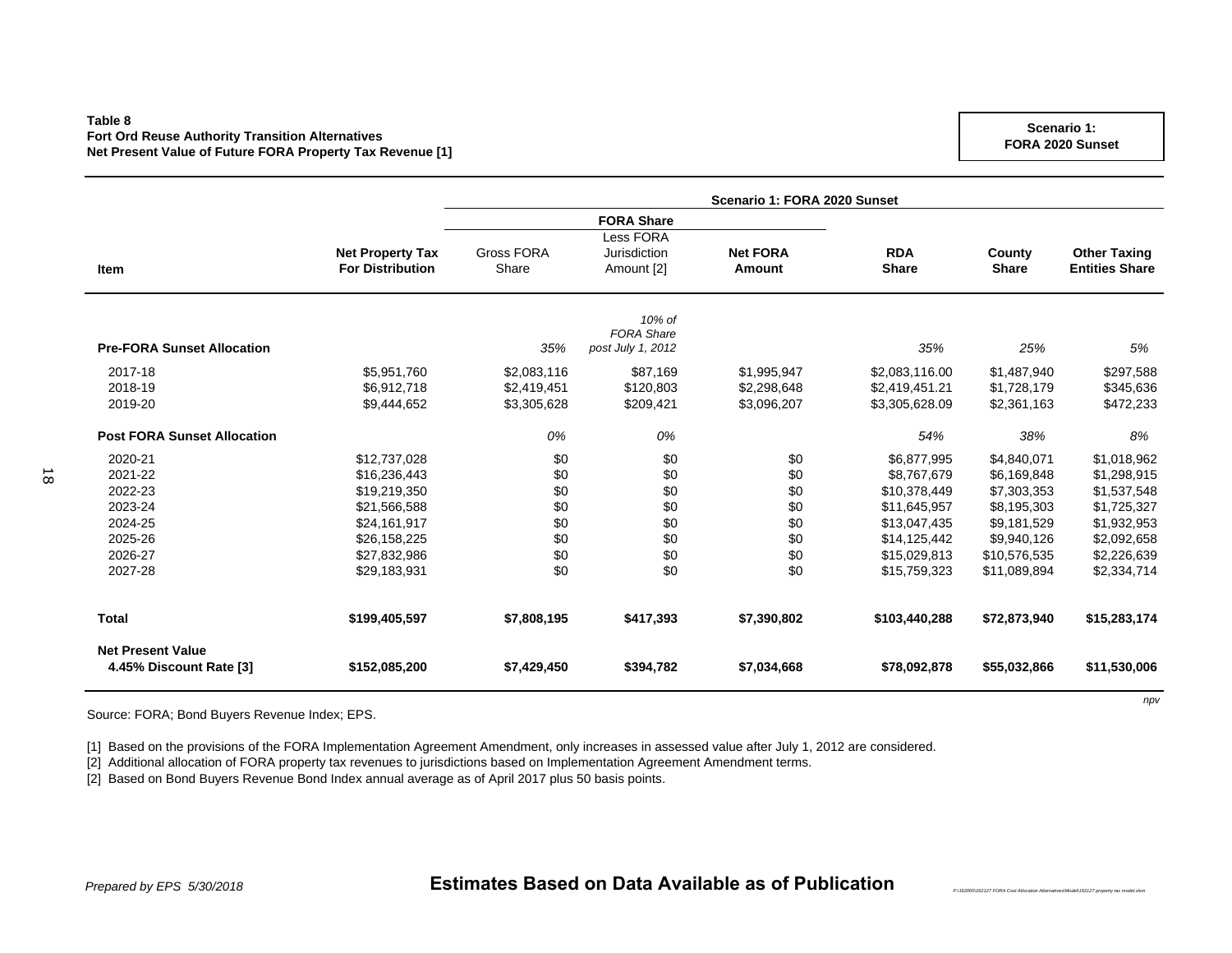### **Table 9Fort Ord Reuse Authority Transition Alternatives Net Present Value of Future FORA Property Tax Revenue [1]**

|                                                     |                         |                   | Scenario 2: FORA Extension (2028 Sunset) |                 |              |              |                       |  |
|-----------------------------------------------------|-------------------------|-------------------|------------------------------------------|-----------------|--------------|--------------|-----------------------|--|
|                                                     |                         |                   | <b>FORA Share</b>                        |                 |              |              |                       |  |
|                                                     |                         |                   | Less FORA                                |                 |              |              |                       |  |
|                                                     | <b>Net Property Tax</b> | <b>Gross FORA</b> | Jurisdiction                             | <b>Net FORA</b> | <b>RDA</b>   | County       | <b>Other Taxing</b>   |  |
| <b>Item</b>                                         | <b>For Distribution</b> | Share             | Amount [2]                               | <b>Amount</b>   | <b>Share</b> | <b>Share</b> | <b>Entities Share</b> |  |
|                                                     |                         |                   | 10% of                                   |                 |              |              |                       |  |
|                                                     |                         |                   | <b>FORA Share</b>                        |                 |              |              |                       |  |
| <b>Pre-FORA Sunset Allocation</b>                   |                         | 35%               | post July 1, 2012                        |                 | 35%          | 25%          | 5%                    |  |
| 2017-18                                             | \$5,951,760             | \$2,083,116       | \$87,169                                 | \$1,995,947     | \$2,083,116  | \$1,487,940  | \$297,588             |  |
| 2018-19                                             | \$6,912,718             | \$2,419,451       | \$120,803                                | \$2,298,648     | \$2,419,451  | \$1,728,179  | \$345,636             |  |
| 2019-20                                             | \$9,444,652             | \$3,305,628       | \$209,421                                | \$3,096,207     | \$3,305,628  | \$2,361,163  | \$472,233             |  |
| 2020-21                                             | \$12,737,028            | \$4,457,960       | \$324,654                                | \$4,133,306     | \$4,457,960  | \$3,184,257  | \$636,851             |  |
| 2021-22                                             | \$16,236,443            | \$5,682,755       | \$447,133                                | \$5,235,622     | \$5,682,755  | \$4,059,111  | \$811,822             |  |
| 2022-23                                             | \$19,219,350            | \$6,726,772       | \$551,535                                | \$6,175,237     | \$6,726,772  | \$4,804,837  | \$960,967             |  |
| 2023-24                                             | \$21,566,588            | \$7,548,306       | \$633,688                                | \$6.914.617     | \$7,548,306  | \$5,391,647  | \$1,078,329           |  |
| 2024-25                                             | \$24,161,917            | \$8,456,671       | \$724,525                                | \$7,732,146     | \$8,456,671  | \$6,040,479  | \$1,208,096           |  |
| 2025-26                                             | \$26,158,225            | \$9,155,379       | \$794,396                                | \$8,360,983     | \$9,155,379  | \$6,539,556  | \$1,307,911           |  |
| 2026-27                                             | \$27,832,986            | \$9,741,545       | \$853,012                                | \$8,888,533     | \$9,741,545  | \$6,958,247  | \$1,391,649           |  |
| 2027-28                                             | \$29,183,931            | \$10,214,376      | \$900,295                                | \$9,314,081     | \$10,214,376 | \$7,295,983  | \$1,459,197           |  |
| <b>Total</b>                                        | \$199,405,597           | \$69,791,959      | \$5,646,632                              | \$64,145,327    | \$69,791,959 | \$49,851,399 | \$9,970,280           |  |
| <b>Net Present Value</b><br>4.45% Discount Rate [3] | \$152,085,200           | \$53,229,820      | \$4,240,915                              | \$48,988,905    | \$53,229,820 | \$38,021,300 | \$7,604,260           |  |
|                                                     |                         |                   |                                          |                 |              |              | sc2                   |  |

Source: FORA; Bond Buyers Revenue Index; EPS.

[1] Based on the provisions of the FORA Implementation Agreement Amendment, only increases in assessed value after July 1, 2012 are considered.

[2] Additional allocation of FORA property tax revenues to jurisdictions based on Implementation Agreement Amendment terms.

[2] Based on Bond Buyers Revenue Bond Index annual average as of April 2017 plus 50 basis points.

*Prepared by EPS 5/30/2018* **Estimates Based on Data Available as of Publication**

*P:\162000\162127 FORA Cost Allocation Alternatives\Model\162127 property tax model.xlsm*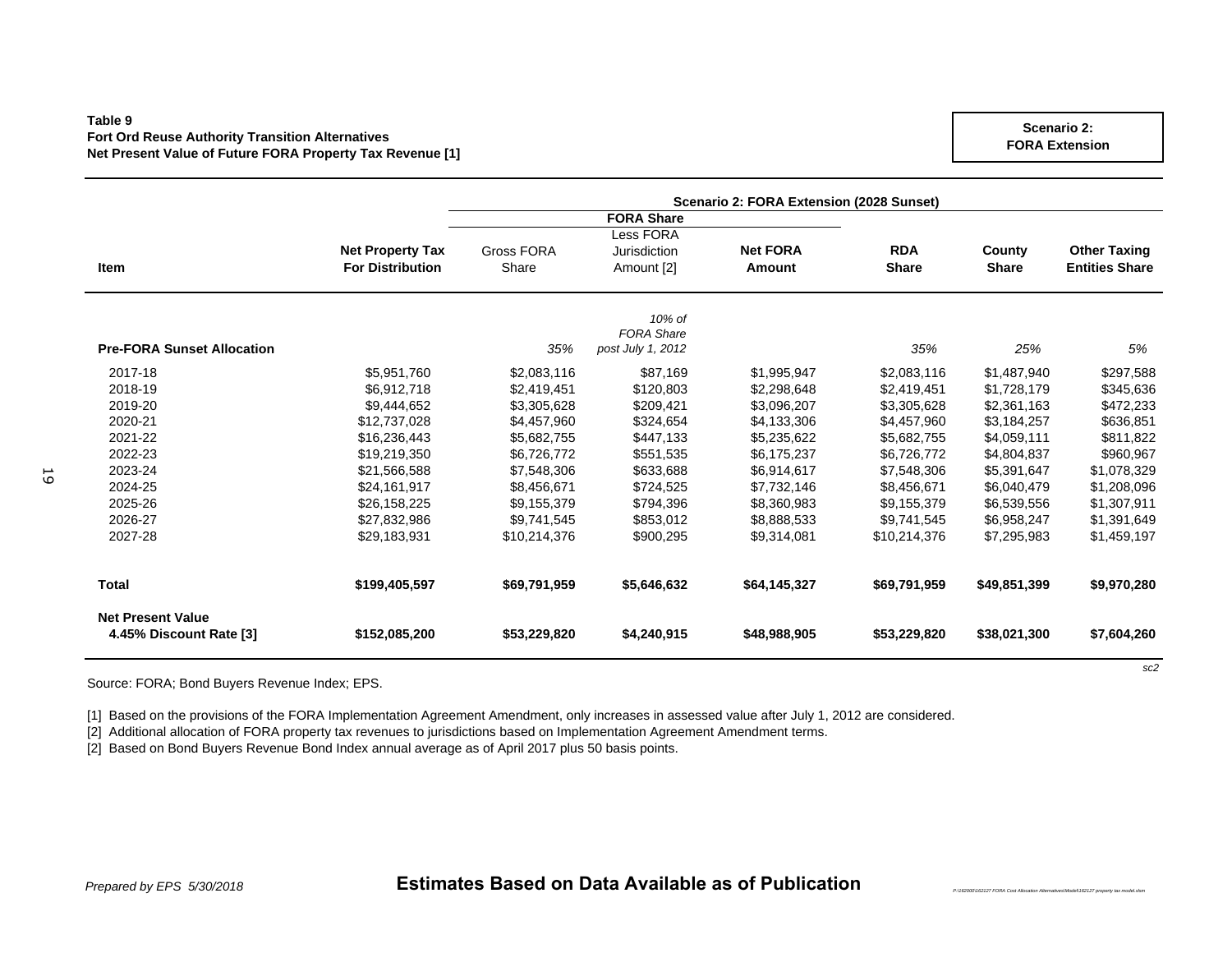### **Table 10Fort Ord Reuse Authority Transition Alternatives Property Tax Revenue Projections - Select Jurisdictions**

|                        | Net Present Value of Projected Property Tax Revenues<br>Through June 30, 2028 |                          |                   |  |  |  |  |
|------------------------|-------------------------------------------------------------------------------|--------------------------|-------------------|--|--|--|--|
| <b>Jurisdiction</b>    | <b>FORA 2020</b><br>Sunset                                                    | <b>FORA</b><br>Extension | <b>Difference</b> |  |  |  |  |
|                        | А                                                                             | B                        | $C = A - B$       |  |  |  |  |
| City of Del Rey Oaks   | \$827,500                                                                     | \$895,500                | \$68,000          |  |  |  |  |
| City of Marina         | \$5.397.000                                                                   | \$5,418,500              | \$21,500          |  |  |  |  |
| City of Seaside        | \$3,286,500                                                                   | \$3,273,500              | (\$13,000)        |  |  |  |  |
| <b>Monterey County</b> | \$56,980,500                                                                  | \$39,971,500             | (\$17,009,000)    |  |  |  |  |

*overall*

### **Key Assumptions and Caveats:**

- 1. Assumes each jurisdiction receives 15 percent of property tax revenues allocated to the RDA, approximated based on administrative costs and the typical property tax allocation received by cities and counties (18-20%) Remaining RDA amount is assumed to be disbursed to other affecting taxing entities. RDA successor agencies may be able to retain all property tax revenues via issuing debt secured by property tax revenue stream.
- 2. Under the FORA extension scenario, assumes each jurisdiction continues to receive 10 percent of property tax revenues received by FORA, in accordance with Implementation Agreement Amendment.
- 3. Applies 4.45% discount rate to future estimated property tax revenues.
- 4. Analysis utilizes placeholder estimates of existing assessed value and assessed value as of July 1, 2012. Refining this information may change the outcome of the analysis.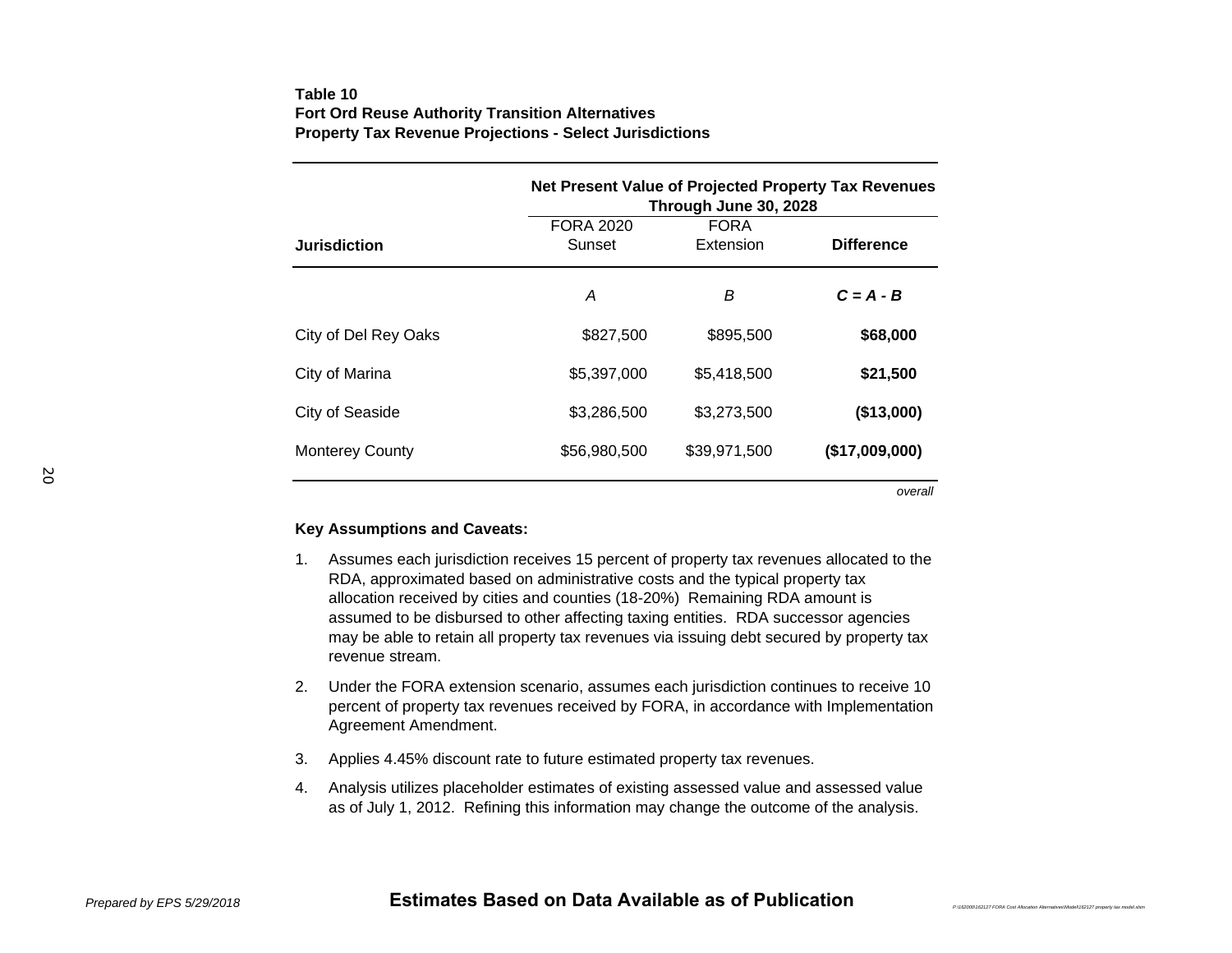# A APPENDIC CES:

Append dix A: Append dix B: Append dix C: Append dix D: Append dix E: Append dix F: Append dix G: Append dix H: Append dix I: Append dix J: Append dix K: Append dix L: Estimated CFD Revenues by Jurisdiction Nexus-Based Cost Allocation: Transportation Nexus-Based Cost Allocation: Water Property Tax Revenue Detail: All Jurisd dictions Property Tax Revenue Detail: Del Rey Oaks Property Tax Revenue Detail: Marina Property Tax Revenue Detail: Seaside Property Tax Revenue Detail: Monterey County Property Tax Revenue Detail: UC Development Forecasts Taxable Development Forecasts Assessed Value Estimates and Projections

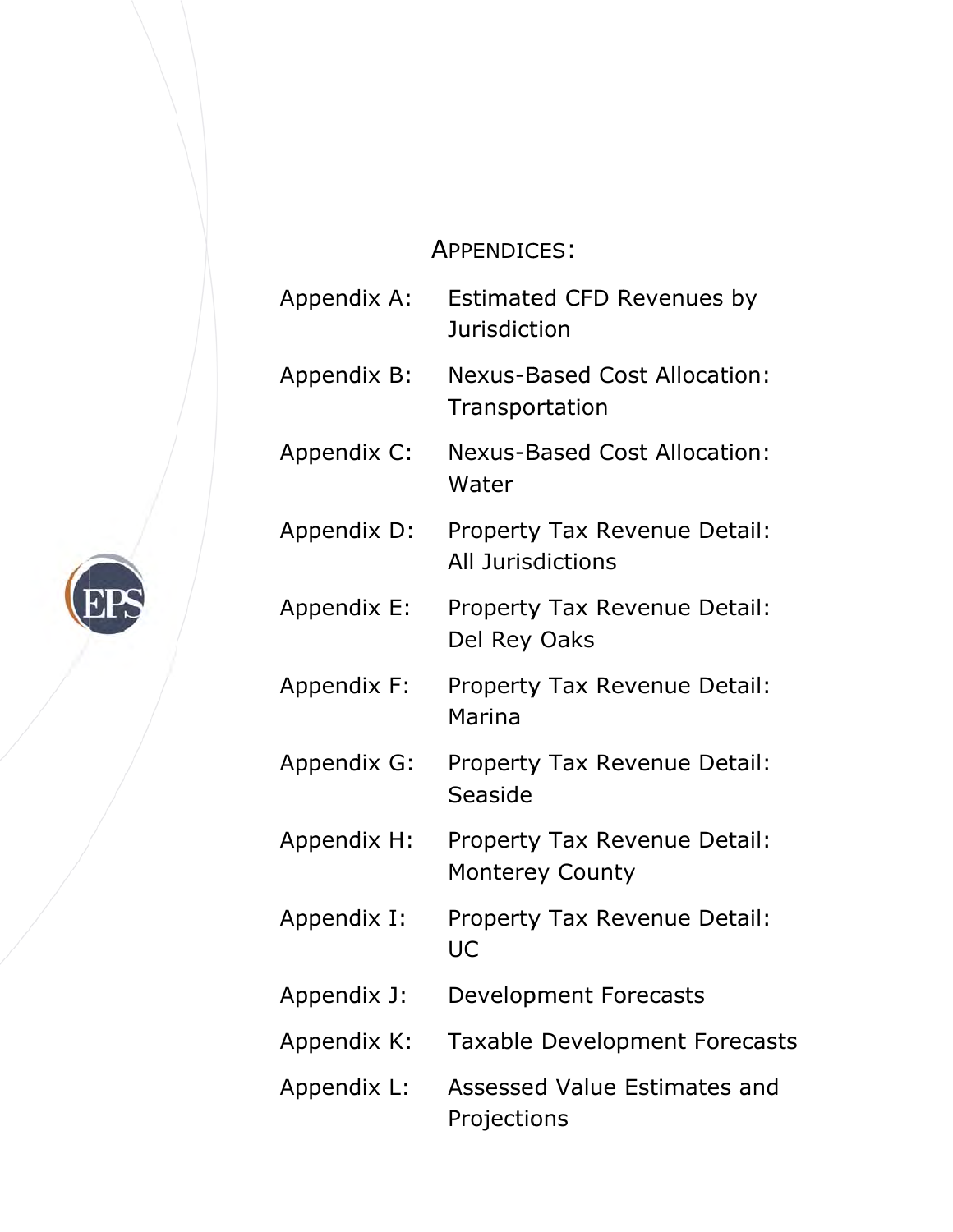# A APPENDIX X A:

# Estimated CFD Revenues by Jurisdiction

| Table A-1 |  |
|-----------|--|
| Table A-2 |  |
| Table A-3 |  |
| Table A-4 |  |
| Table A-5 |  |
| Table A-6 |  |

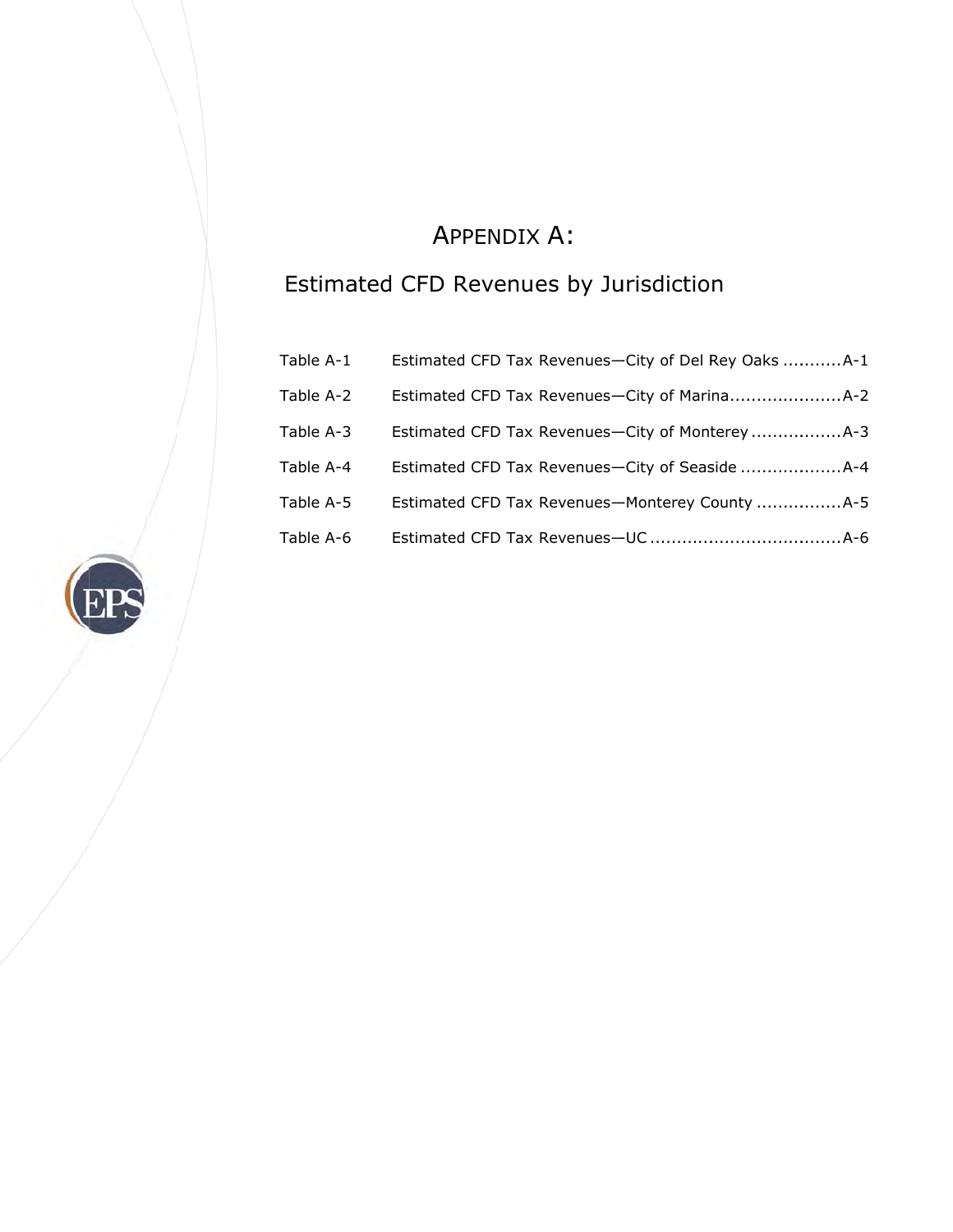### **Table A-1 Fort Ord Reuse Authority Transition Alternatives Estimated CFD Tax Revenues - City of Del Rey Oaks**

**City of Del Rey Oaks**

|                                                 |                                             |              | <b>TOTAL ENTITLED PROJECTS</b> |              |                    | <b>TOTAL UNENTITLED PROJECTS</b> |                    |
|-------------------------------------------------|---------------------------------------------|--------------|--------------------------------|--------------|--------------------|----------------------------------|--------------------|
|                                                 |                                             |              | Through 6/30/2020              |              | Post 6/30/2020     |                                  | POST 6/30/2020 [1] |
| <b>Land Use</b>                                 | <b>CFD Tax Rate</b><br>(as of July 1, 2018) | Entitled     | <b>CFD Revenue</b>             | Entitled     | <b>CFD Revenue</b> | Unentitled                       | <b>CFD Revenue</b> |
| <b>Residential Revenues</b>                     | Per Unit                                    | <b>Units</b> |                                | <b>Units</b> |                    | <b>Units</b>                     |                    |
| <b>New Residential</b>                          | \$24,621                                    | 0            | \$0                            | 0            | \$0                | 691                              | \$17,013,275       |
| <b>Employer Based Housing</b>                   | \$1,231                                     | 0            | \$0                            | 0            | \$0                | 0                                | \$0                |
| Existing/Replacement Residential                | \$24,621                                    | 0            | \$0                            | 0            | \$0                | 0                                | \$0                |
| <b>Total Residential</b>                        |                                             | $\bf{0}$     | \$0                            | 0            | \$0                | 691                              | \$17,013,275       |
| <b>Nonresidential Revenues</b>                  | Per Acre                                    | Acres        |                                | Acres        |                    | Acres                            |                    |
| Office                                          | \$3,230                                     | 13.1         | \$42,370                       | 13.1         | \$42,370           | 0.0                              | \$0                |
| Industrial                                      | \$3,230                                     | 0.0          | \$0                            | 0.0          | \$0                | 0.0                              | \$0                |
| Retail                                          | \$66,552                                    | 0.0          | \$0                            | 0.0          | \$0                | 0.0                              | \$0                |
|                                                 | Per Room                                    | Rooms        |                                | Rooms        |                    | Rooms                            |                    |
| Hotel                                           | \$5,490                                     | 0            | \$0                            | 0            | \$0                | 550                              | \$3,019,425        |
| <b>Total Nonresidential</b>                     |                                             |              | \$42,370                       |              | \$42,370           |                                  | \$3,019,425        |
| <b>Total Residential and Nonresidential [1]</b> |                                             |              | \$42,370                       |              | \$42,370           |                                  | \$20,032,700       |
|                                                 |                                             |              |                                |              |                    |                                  |                    |

Source: FORA; EPS.

[1] Assumes no discount for affordable housing above the minimum requirement.

*cfd entitle juris*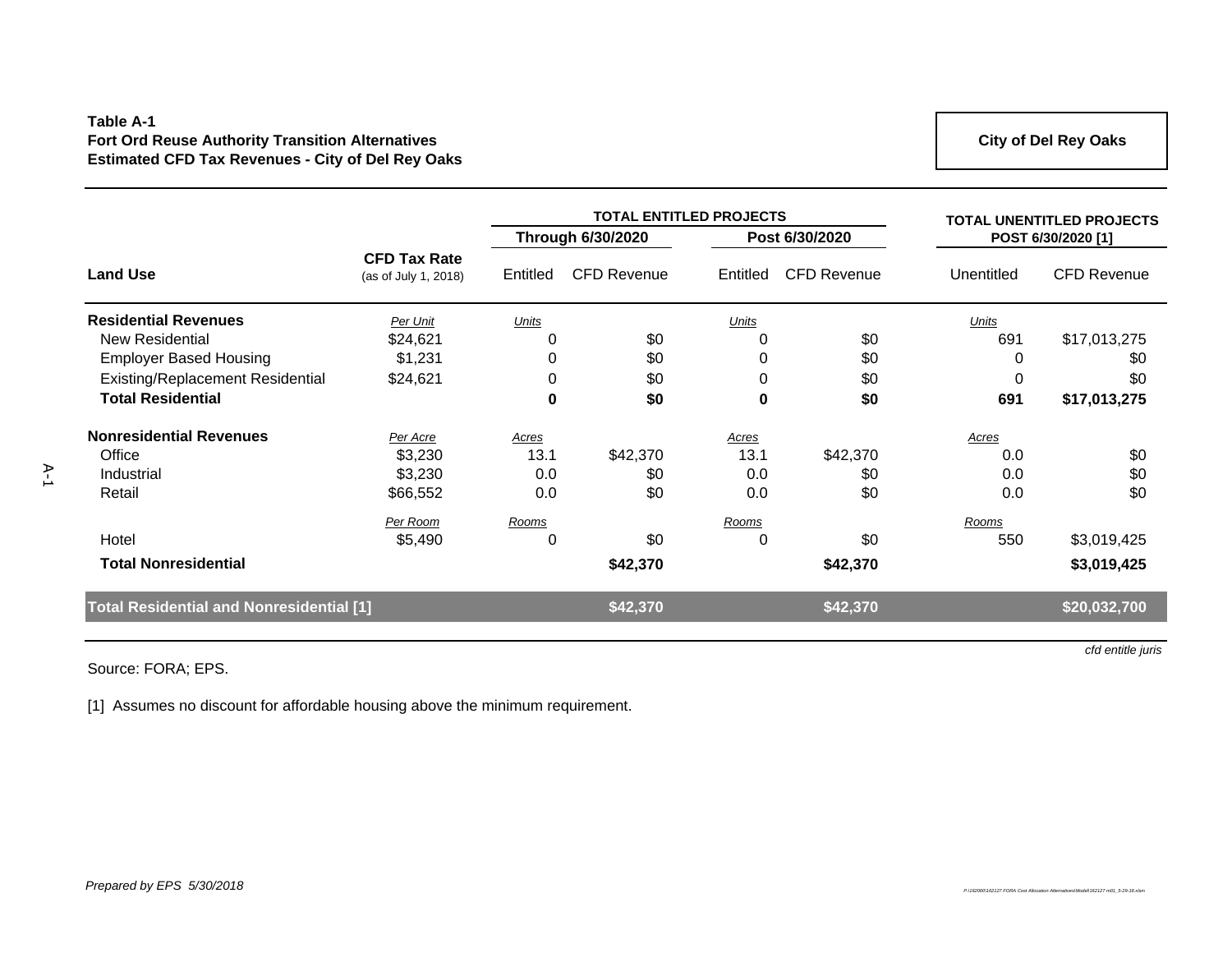### **Table A-2 Fort Ord Reuse Authority Transition Alternatives Estimated CFD Tax Revenues - City of Marina**

**City of Marina**

|                                                 |                                             |             | <b>TOTAL ENTITLED PROJECTS</b> |                |                    | <b>TOTAL UNENTITLED PROJECTS</b> |                    |
|-------------------------------------------------|---------------------------------------------|-------------|--------------------------------|----------------|--------------------|----------------------------------|--------------------|
|                                                 |                                             |             | <b>Through 6/30/2020</b>       | Post 6/30/2020 |                    | POST 6/30/2020 [1]               |                    |
| <b>Land Use</b>                                 | <b>CFD Tax Rate</b><br>(as of July 1, 2018) | Entitled    | <b>CFD Revenue</b>             | Entitled       | <b>CFD Revenue</b> | Unentitled                       | <b>CFD Revenue</b> |
| <b>Residential Revenues</b>                     | Per Unit                                    | Units       |                                | Units          |                    | Units                            |                    |
| New Residential                                 | \$24,621                                    | 223         | \$5,490,536                    | 2,137          | \$52,615,584       |                                  | \$0                |
| <b>Employer Based Housing</b>                   | \$1,231                                     | $\mathbf 0$ | \$0                            | O              | \$0                |                                  | \$0                |
| Existing/Replacement Residential [1]            | \$24,621                                    | 204         | \$5,022,732                    | 0              | \$0                |                                  | \$0                |
| <b>Total Residential</b>                        |                                             | 427         | \$10,513,268                   | 2,137          | \$52,615,584       | 0                                | \$0                |
| <b>Nonresidential Revenues</b>                  | Per Acre                                    | Acres       |                                | Acres          |                    | Acres                            |                    |
| Office                                          | \$3,230                                     | 1.5         | \$4,873                        | 32.5           | \$105,078          | 0.0                              | \$0                |
| Industrial                                      | \$3,230                                     | 0.0         | \$0                            | 25.8           | \$83,416           | 0.0                              | \$0                |
| Retail                                          | \$66,552                                    | 1.8         | \$122,226                      | 5.5            | \$366,677          | 0.0                              | \$0                |
|                                                 | Per Room                                    | Rooms       |                                | <u>Rooms</u>   |                    | Rooms                            |                    |
| Hotel                                           | \$5,490                                     | 0           | \$0                            | 394            | \$2,163,006        | $\Omega$                         | \$0                |
| <b>Total Nonresidential</b>                     |                                             |             | \$127,098                      |                | \$2,718,177        |                                  | \$0                |
| <b>Total Residential and Nonresidential [2]</b> |                                             |             | \$10,640,366                   |                | \$55,333,761       |                                  | \$0                |

Source: FORA; EPS.

A-2

*cfd entitle juris*

[1] Includes 204 Seahaven (formerly Marina Heights) units, which do not count towards the 6,160 unit threshold. These units are charged the new residential rate, not the existing residential rate of \$7,163.

[2] Assumes no discount for affordable housing above the minimum requirement.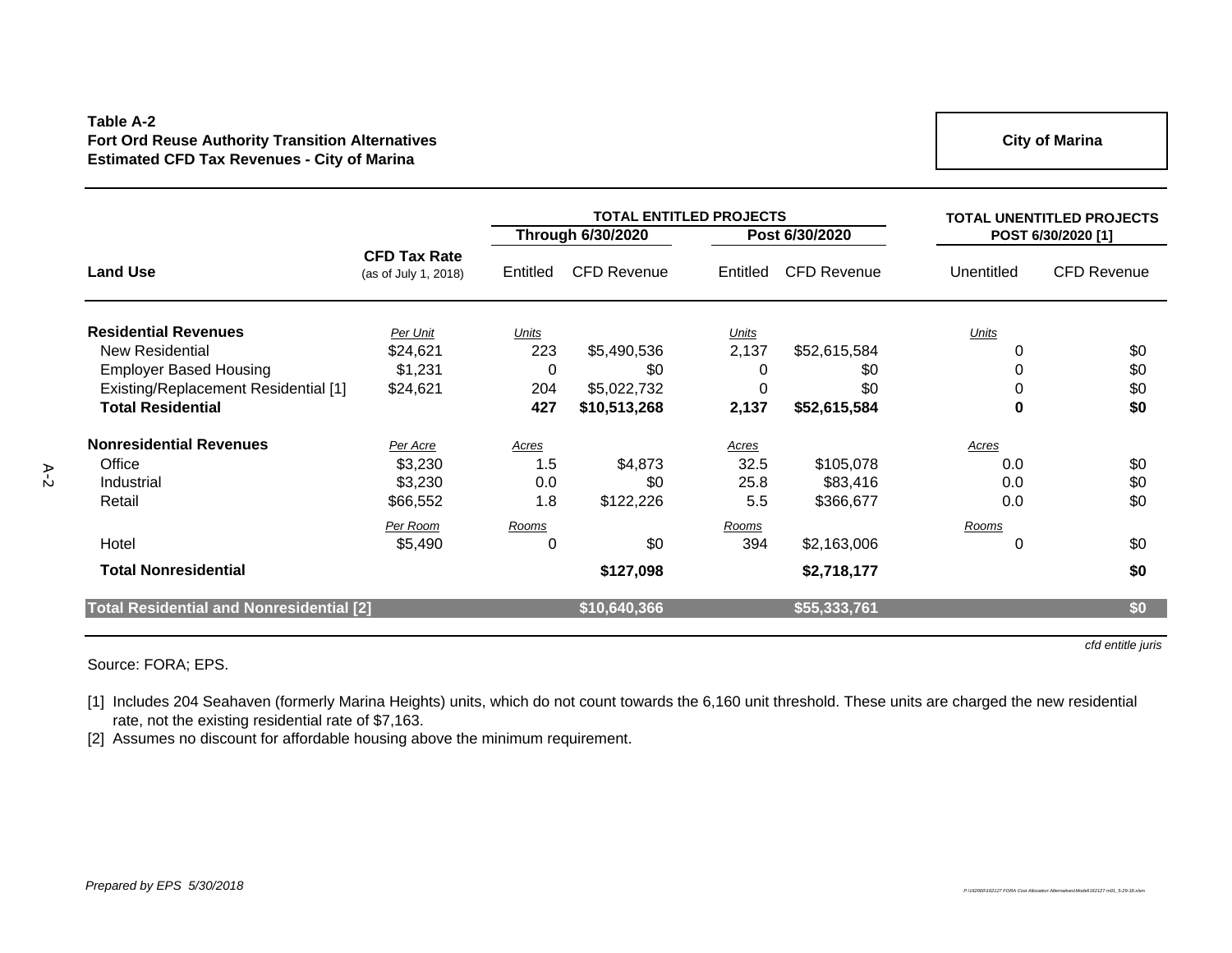### **Table A-3 Fort Ord Reuse Authority Transition Alternatives Estimated CFD Tax Revenues - City of Monterey**

**City of Monterey**

|                                                 |                                             |           | <b>TOTAL ENTITLED PROJECTS</b> |              |                    |            | <b>TOTAL UNENTITLED PROJECTS</b> |  |
|-------------------------------------------------|---------------------------------------------|-----------|--------------------------------|--------------|--------------------|------------|----------------------------------|--|
|                                                 |                                             |           | <b>Through 6/30/2020</b>       |              | Post 6/30/2020     |            | POST 6/30/2020 [1]               |  |
| <b>Land Use</b>                                 | <b>CFD Tax Rate</b><br>(as of July 1, 2018) | Entitled  | <b>CFD Revenue</b>             | Entitled     | <b>CFD Revenue</b> | Unentitled | <b>CFD Revenue</b>               |  |
| <b>Residential Revenues</b>                     | Per Unit                                    | Units     |                                | <b>Units</b> |                    | Units      |                                  |  |
| <b>New Residential</b>                          | \$24,621                                    |           | \$0                            | 0            | \$0                | 0          | \$0                              |  |
| <b>Employer Based Housing</b>                   | \$1,231                                     | 0         | \$0                            | 0            | \$0                | 0          | \$0                              |  |
| Existing/Replacement Residential                | \$7,163                                     | 0         | \$0                            | 0            | \$0                | 0          | \$0                              |  |
| <b>Total Residential</b>                        |                                             | $\pmb{0}$ | \$0                            | 0            | \$0                | $\bf{0}$   | \$0                              |  |
| <b>Nonresidential Revenues</b>                  | Per Acre                                    | Acres     |                                | Acres        |                    | Acres      |                                  |  |
| Office                                          | \$3,230                                     | 0.0       | \$0                            | 0.0          | \$0                | 47.3       | \$152,855                        |  |
| Industrial                                      | \$3,230                                     | 0.0       | \$0                            | 0.0          | \$0                | 12.4       | \$40,091                         |  |
| Retail                                          | \$66,552                                    | 0.0       | \$0                            | 0.0          | \$0                | 0.0        | \$0                              |  |
|                                                 | Per Room                                    | Rooms     |                                | Rooms        |                    | Rooms      |                                  |  |
| Hotel                                           | \$5,490                                     | 0         | \$0                            | 0            | \$0                | 0          | \$0                              |  |
| <b>Total Nonresidential</b>                     |                                             |           | \$0                            |              | \$0                |            | \$192,946                        |  |
| <b>Total Residential and Nonresidential [1]</b> |                                             |           | \$0                            |              | \$0                |            | \$192,946                        |  |
|                                                 |                                             |           |                                |              |                    |            | cfd entitle juris                |  |

### Source: FORA; EPS.

[1] Assumes no discount for affordable housing above the minimum requirement.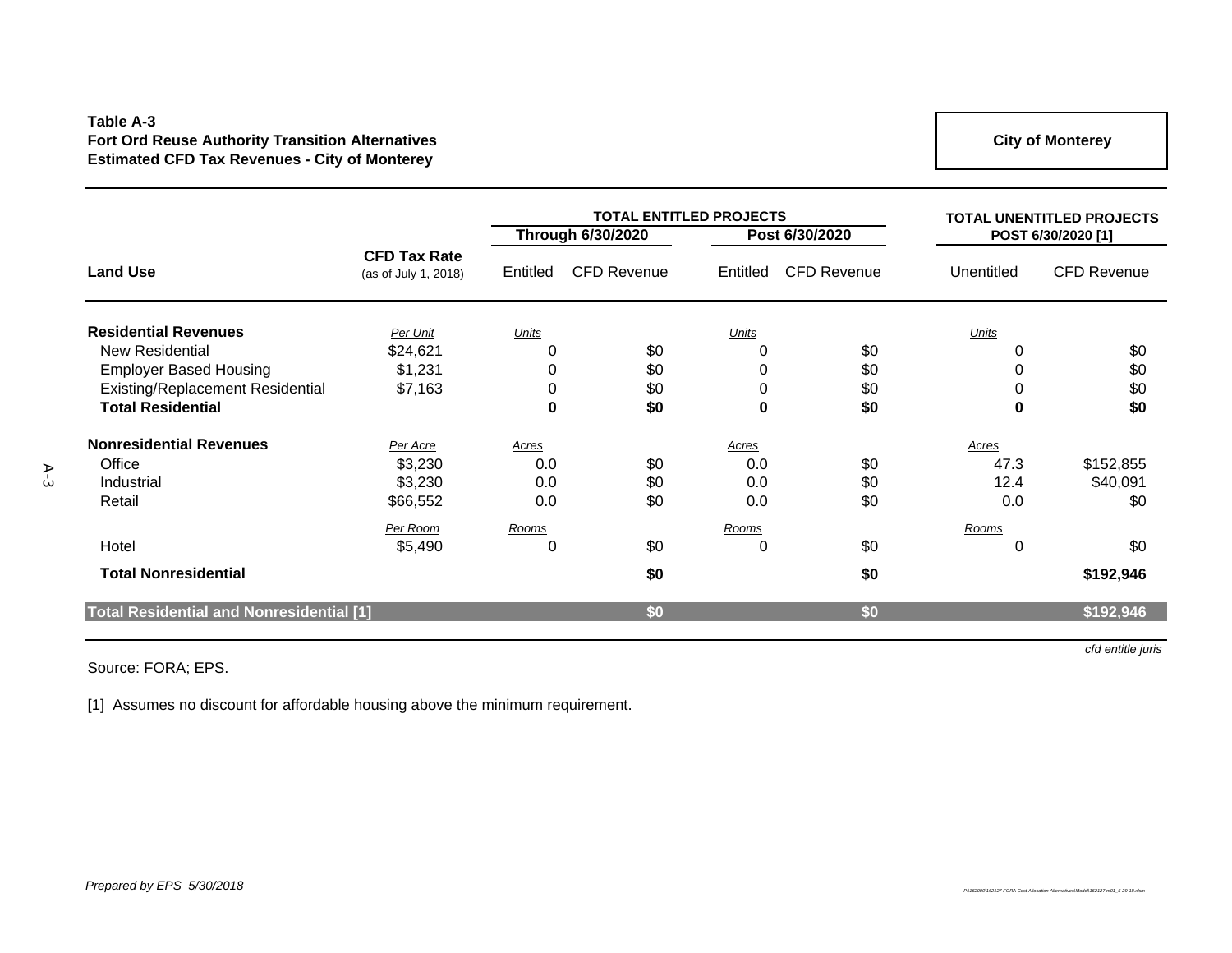### **Table A-4 Fort Ord Reuse Authority Transition Alternatives Estimated CFD Tax Revenues - City of Seaside**

**City of Seaside**

|                                                 |                                             |             | <b>TOTAL ENTITLED PROJECTS</b> |              |                    | <b>TOTAL UNENTITLED PROJECTS</b> |                    |
|-------------------------------------------------|---------------------------------------------|-------------|--------------------------------|--------------|--------------------|----------------------------------|--------------------|
|                                                 |                                             |             | <b>Through 6/30/2020</b>       |              | Post 6/30/2020     |                                  | POST 6/30/2020 [1] |
| <b>Land Use</b>                                 | <b>CFD Tax Rate</b><br>(as of July 1, 2018) | Entitled    | <b>CFD Revenue</b>             | Entitled     | <b>CFD Revenue</b> | Unentitled                       | <b>CFD Revenue</b> |
| <b>Residential Revenues</b>                     | Per Unit                                    | Units       |                                | <b>Units</b> |                    | Units                            |                    |
| <b>New Residential</b>                          | \$24,621                                    | 16          | \$393,940                      | 106          | \$2,609,851        | 883                              | \$21,740,553       |
| <b>Employer Based Housing</b>                   | \$1,231                                     | $\mathbf 0$ | \$0                            | 0            | \$0                | 0                                | \$0                |
| <b>Existing/Replacement Residential</b>         | \$24,621                                    | 0           | \$0                            | 0            | \$0                | 0                                | \$0                |
| <b>Total Residential</b>                        |                                             | 16          | \$393,940                      | 106          | \$2,609,851        | 883                              | \$21,740,553       |
| <b>Nonresidential Revenues</b>                  | Per Acre                                    | Acres       |                                | Acres        |                    | Acres                            |                    |
| Office                                          | \$3,230                                     | 0.0         | \$0                            | 0.0          | \$0                | 3.3                              | \$10,593           |
| Industrial                                      | \$3,230                                     | 0.0         | \$0                            | 0.0          | \$0                | 5.7                              | \$18,537           |
| Retail                                          | \$66,552                                    | 0.0         | \$0                            | 0.9          | \$61,113           | 24.8                             | \$1,650,045        |
|                                                 | Per Room                                    | Rooms       |                                | Rooms        |                    | <b>Rooms</b>                     |                    |
| Hotel                                           | \$5,490                                     | 398         | \$2,184,966                    | 0            | \$0                | 650                              | \$3,568,411        |
| <b>Total Nonresidential</b>                     |                                             |             | \$2,184,966                    |              | \$61,113           |                                  | \$5,247,586        |
| <b>Total Residential and Nonresidential [2]</b> |                                             |             | \$2,578,905                    |              | \$2,670,964        |                                  | \$26,988,138       |
|                                                 |                                             |             |                                |              |                    |                                  |                    |

Source: FORA; EPS.

[1] Includes 60 unentitled residential units and 4.13 acres of unentitled retail estimated to be built between 2018-2019.

[2] Assumes no discount for affordable housing above the minimum requirement.

*cfd entitle juris*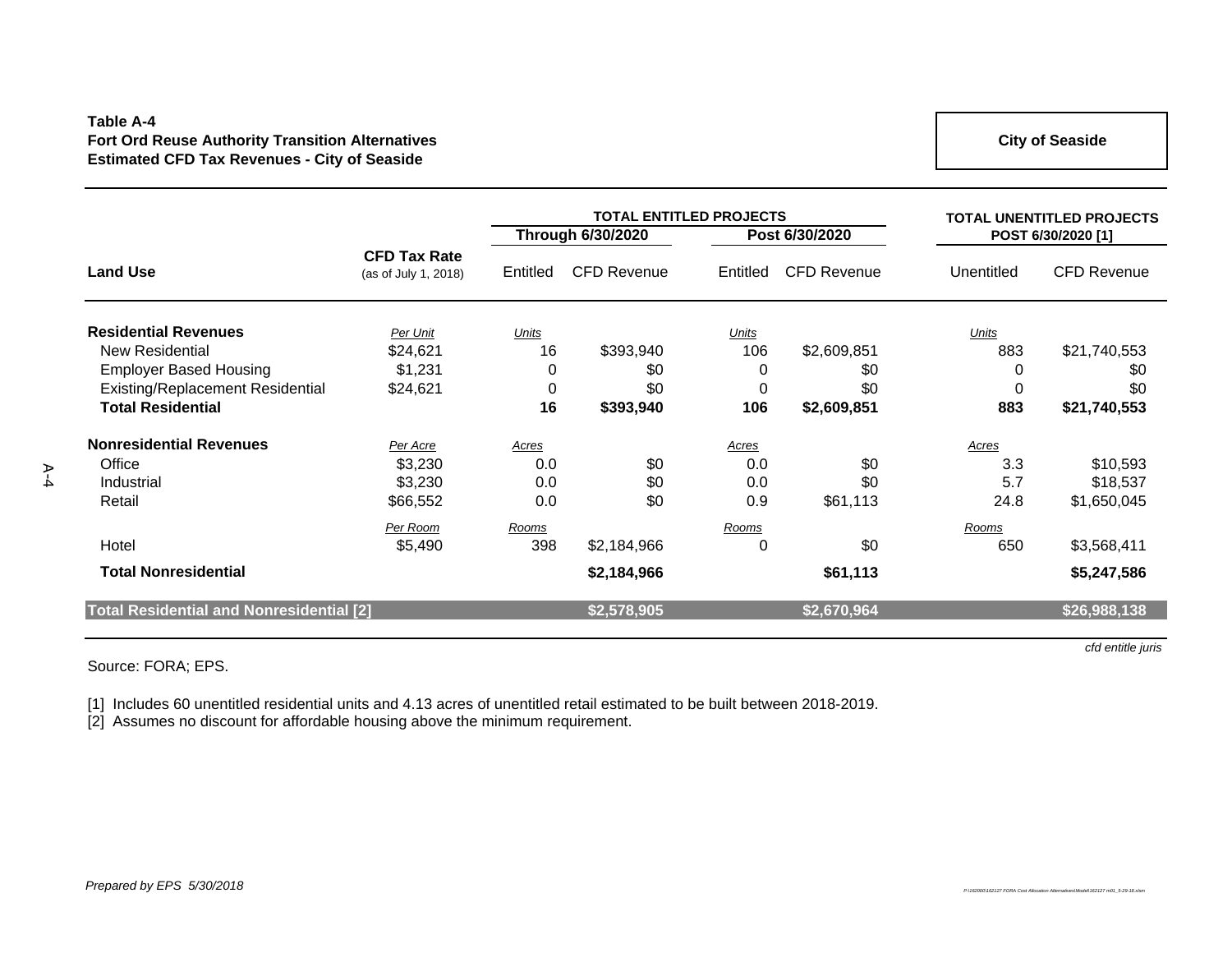### **Table A-5 Fort Ord Reuse Authority Transition Alternatives Estimated CFD Tax Revenues - Monterey County**

**Monterey County**

|                                                 |                                             |              | <b>TOTAL ENTITLED PROJECTS</b> |          |                    | <b>TOTAL UNENTITLED PROJECTS</b> |                    |
|-------------------------------------------------|---------------------------------------------|--------------|--------------------------------|----------|--------------------|----------------------------------|--------------------|
|                                                 |                                             |              | <b>Through 6/30/2020</b>       |          | Post 6/30/2020     |                                  | POST 6/30/2020 [1] |
| <b>Land Use</b>                                 | <b>CFD Tax Rate</b><br>(as of July 1, 2018) | Entitled     | <b>CFD Revenue</b>             | Entitled | <b>CFD Revenue</b> | Unentitled                       | <b>CFD Revenue</b> |
| <b>Residential Revenues</b>                     | Per Unit                                    | Units        |                                | Units    |                    | Units                            |                    |
| New Residential                                 | \$24,621                                    | 240          | \$5,909,097                    | 562      | \$13,837,135       |                                  | \$0                |
| <b>Employer Based Housing</b>                   | \$1,231                                     | $\mathbf 0$  | \$0                            | 0        | \$0                |                                  | \$0                |
| Existing/Replacement Residential                | \$7,163                                     | 0            | \$0                            | 0        | \$0                |                                  | \$0                |
| <b>Total Residential</b>                        |                                             | 240          | \$5,909,097                    | 562      | \$13,837,135       | 0                                | \$0                |
| <b>Nonresidential Revenues</b>                  | Per Acre                                    | Acres        |                                | Acres    |                    | Acres                            |                    |
| Office                                          | \$3,230                                     | 1.6          | \$5,084                        | 2.9      | \$9,321            | 0.0                              | \$0                |
| Industrial                                      | \$3,230                                     | 0.0          | \$0                            | 0.0      | \$0                | 0.0                              | \$0                |
| Retail                                          | \$66,552                                    | 1.1          | \$73,335                       | 2.0      | \$134,448          | 0.0                              | \$0                |
|                                                 | Per Room                                    | <u>Rooms</u> |                                | Rooms    |                    | Rooms                            |                    |
| Hotel                                           | \$5,490                                     | 0            | \$0                            | 0        | \$0                | $\Omega$                         | \$0                |
| <b>Total Nonresidential</b>                     |                                             |              | \$78,420                       |          | \$143,770          |                                  | \$0                |
| <b>Total Residential and Nonresidential [1]</b> |                                             |              | \$5,987,517                    |          | \$13,980,905       |                                  | \$0                |

### Source: FORA; EPS.

*cfd entitle juris*

[1] Assumes no discount for affordable housing above the minimum requirement.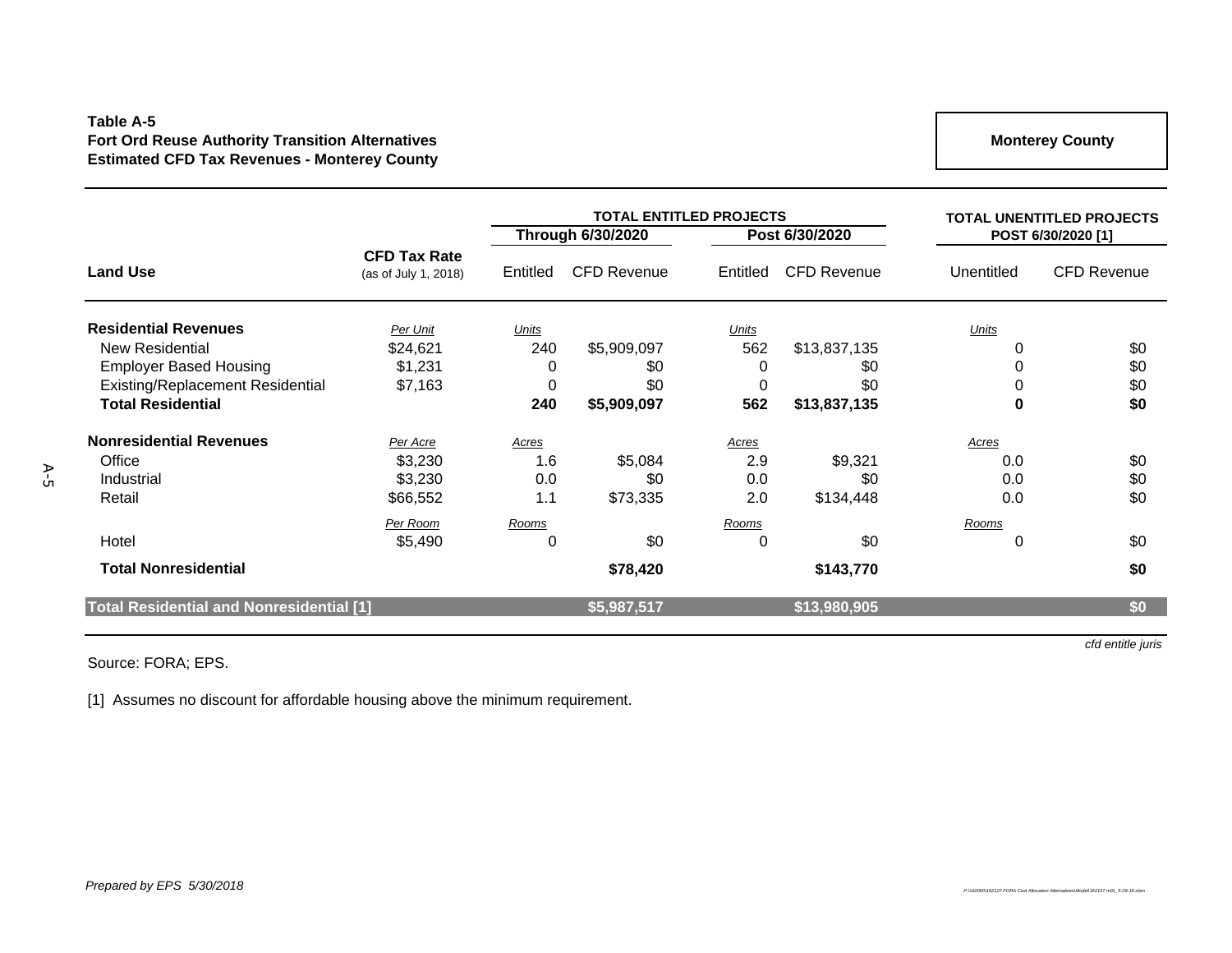### **Table A-6 Fort Ord Reuse Authority Transition Alternatives Estimated CFD Tax Revenues - UC**

|                                                 |                                             |              | <b>TOTAL ENTITLED PROJECTS</b> | <b>TOTAL UNENTITLED PROJECTS</b> |                    |                    |                    |
|-------------------------------------------------|---------------------------------------------|--------------|--------------------------------|----------------------------------|--------------------|--------------------|--------------------|
|                                                 |                                             |              | <b>Through 6/30/2020</b>       |                                  | Post 6/30/2020     | POST 6/30/2020 [1] |                    |
| <b>Land Use</b>                                 | <b>CFD Tax Rate</b><br>(as of July 1, 2018) | Entitled     | <b>CFD Revenue</b>             | Entitled                         | <b>CFD Revenue</b> | Unentitled         | <b>CFD Revenue</b> |
| <b>Residential Revenues</b>                     | Per Unit                                    | <b>Units</b> |                                | <b>Units</b>                     |                    | Units              |                    |
| New Residential                                 | \$24,621                                    |              | \$0                            | 0                                | \$0                | 240                | \$5,909,097        |
| <b>Employer Based Housing</b>                   | \$1,231                                     | 0            | \$0                            | 0                                | \$0                | 0                  | \$0                |
| Existing/Replacement Residential                | \$7,163                                     | 0            | \$0                            | 0                                | \$0                | 0                  | \$0                |
| <b>Total Residential</b>                        |                                             | $\pmb{0}$    | \$0                            | 0                                | \$0                | 240                | \$5,909,097        |
| <b>Nonresidential Revenues</b>                  | Per Acre                                    | <u>Acres</u> |                                | Acres                            |                    | <u>Acres</u>       |                    |
| Office                                          | \$3,230                                     | 0.0          | \$0                            | 0.0                              | \$0                | 44.6               | \$144,059          |
| Industrial                                      | \$3,230                                     | 0.0          | \$0                            | 0.0                              | \$0                | 5.7                | \$18,537           |
| Retail                                          | \$66,552                                    | 0.0          | \$0                            | 0.0                              | \$0                | 28.5               | \$1,894,496        |
|                                                 | Per Room                                    | Rooms        |                                | Rooms                            |                    | Rooms              |                    |
| Hotel                                           | \$5,490                                     | 0            | \$0                            | 0                                | \$0                | 0                  | \$0                |
| <b>Total Nonresidential</b>                     |                                             |              | \$0                            |                                  | \$0                |                    | \$2,057,092        |
| <b>Total Residential and Nonresidential [2]</b> |                                             |              | \$0                            |                                  | \$0                |                    | \$7,966,189        |
|                                                 |                                             |              |                                |                                  |                    |                    | cfd entitle juris  |

### Source: FORA; EPS.

[1] Includes 3.9 acres of unentitled office space and 1.1 acres of industrial space estimated to be built between 2018-2019.

[2] Assumes no discount for affordable housing above the minimum requirement.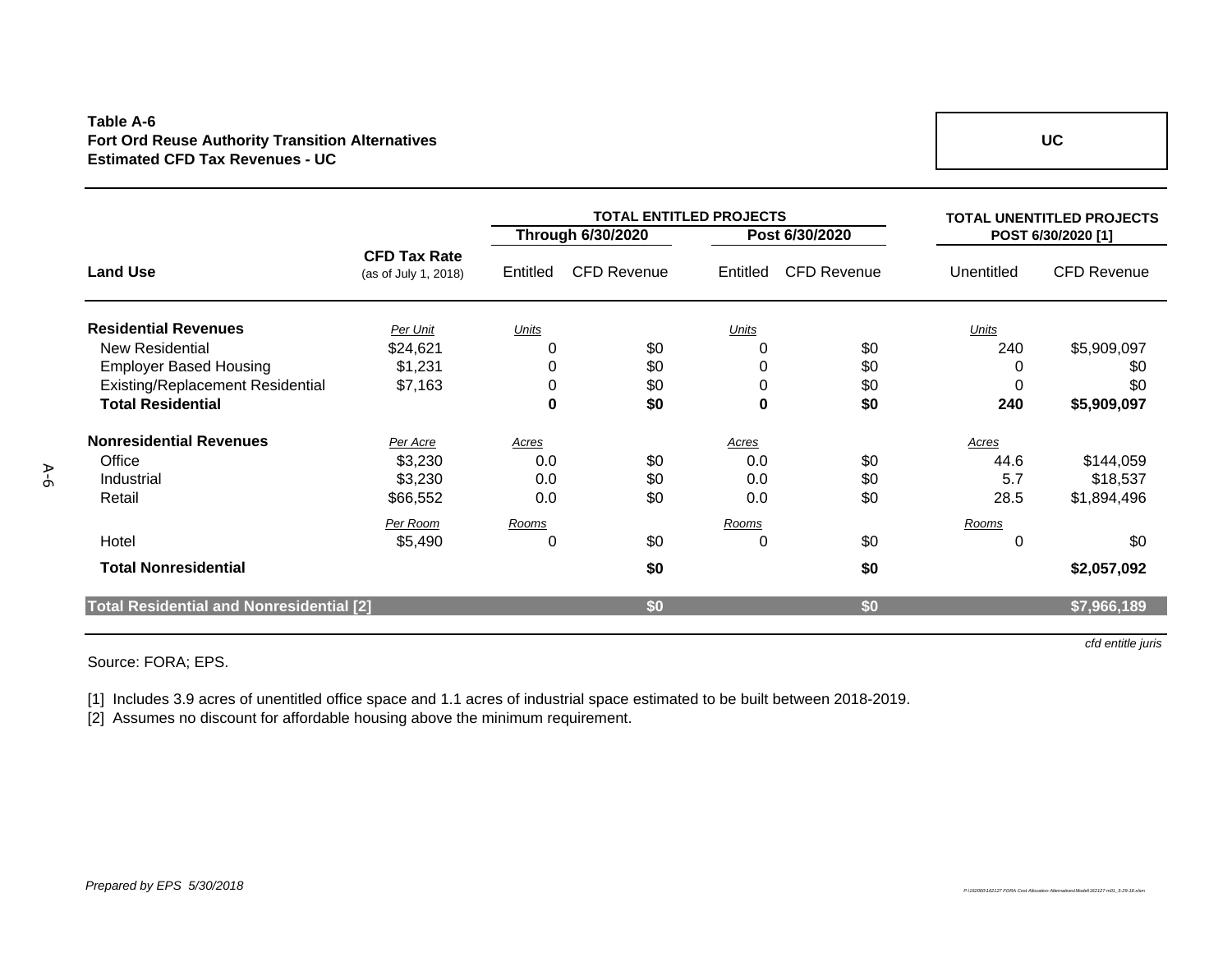# A APPENDIX X B:

# Nexus-Based Cost Allocation: Transportation

| Table B-1 | Nexus-Based Transportation Fee Revenue- |
|-----------|-----------------------------------------|
| Table B-2 | Nexus-Based Transportation Fee Revenue- |
| Table B-3 | Nexus-Based Transportation Fee Revenue- |
| Table B-4 | Nexus-Based Transportation Fee Revenue- |
| Table B-5 | Nexus-Based Transportation Fee Revenue- |
| Table B-6 | Nexus-Based Transportation Fee Revenue- |

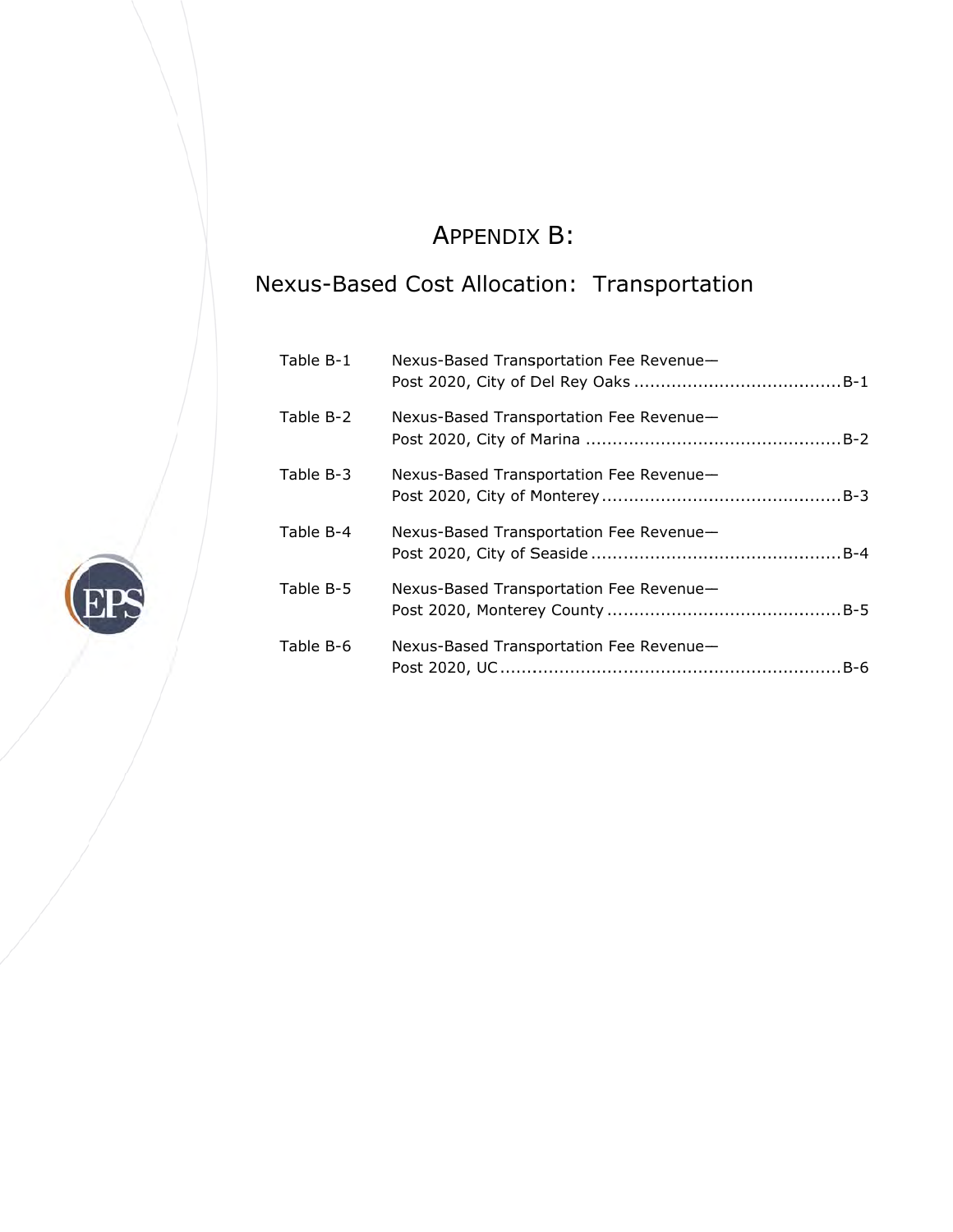### **Table B-1 Fort Ord Reuse Authority Transition Alternatives Nexus-Based Transportation Fee Revenue - Post 2020, City of Del Rey Oaks**

|                                                 |                        | <b>POST 2020 DEVELOPMENT COST / ALLOCATION</b> |                        |               |                               |                  |                  |      |  |
|-------------------------------------------------|------------------------|------------------------------------------------|------------------------|---------------|-------------------------------|------------------|------------------|------|--|
|                                                 |                        | <b>ENTITLED DEVELOPMENT</b>                    |                        |               | <b>UNENTITLED DEVELOPMENT</b> |                  | <b>TOTAL</b>     |      |  |
|                                                 | <b>Nexus Based</b>     | Land                                           |                        | Land          | Allocated                     |                  | <b>Allocated</b> |      |  |
| <b>Land Use</b>                                 | <b>Cost Allocation</b> | <b>Uses</b>                                    | <b>Allocated Costs</b> | <b>Uses</b>   | <b>Costs</b>                  | <b>Land Uses</b> | <b>Costs</b>     | ℅    |  |
| <b>Residential Revenues</b>                     | per Unit               | Units                                          |                        | Units         |                               | Units            |                  |      |  |
| <b>New Residential</b>                          | \$12,840               |                                                | \$0                    | 691           | \$8,872,626                   | 691              | \$8,872,626      | 54%  |  |
| <b>Employer Based Housing</b>                   | \$12,840               | 0                                              | \$0                    | 0             | \$0                           | 0                | \$0              | 0%   |  |
| Existing/Replacement Residential                | \$12,840               | $\Omega$                                       | \$0                    | 0             | \$0                           | 0                | \$0              | 0%   |  |
| <b>Total Residential</b>                        |                        | 0                                              | \$0                    | 691           | \$8,872,626                   | 691              | \$8,872,626      | 54%  |  |
| <b>Nonresidential Revenues</b>                  | Per Sq. Ft.            | Bldg. Sq. Ft.                                  |                        | Bldg. Sq. Ft. |                               | Bldg. Sq. Ft.    |                  |      |  |
| Office                                          | \$16.76                | 200,000                                        | \$3,351,383            | 0             | \$0                           | 200,000          | \$3,351,383      | 20%  |  |
| Industrial                                      | \$11.76                | 0                                              | \$0                    | 0             | \$0                           | 0                | \$0              | 0%   |  |
| Retail                                          | \$20.52                | 0                                              | \$0                    | 0             | \$0                           | 0                | \$0              | 0%   |  |
|                                                 | per Room               | Rooms                                          |                        | Rooms         |                               | Rooms            |                  |      |  |
| Hotel                                           | \$7,741                | 0                                              | \$0                    | 550           | \$4,257,693                   | 550              | \$4,257,693      | 26%  |  |
| <b>Total Nonresidential</b>                     |                        |                                                | \$3,351,383            |               | \$4,257,693                   |                  | \$7,609,076      | 46%  |  |
| <b>Total Residential and Nonresidential [1]</b> |                        |                                                | \$3,351,383            |               | \$13,130,319                  |                  | \$16,481,702     | 100% |  |

Source: FORA; EPS.

[1] Assumes no discount for affordable housing above the minimum requirement.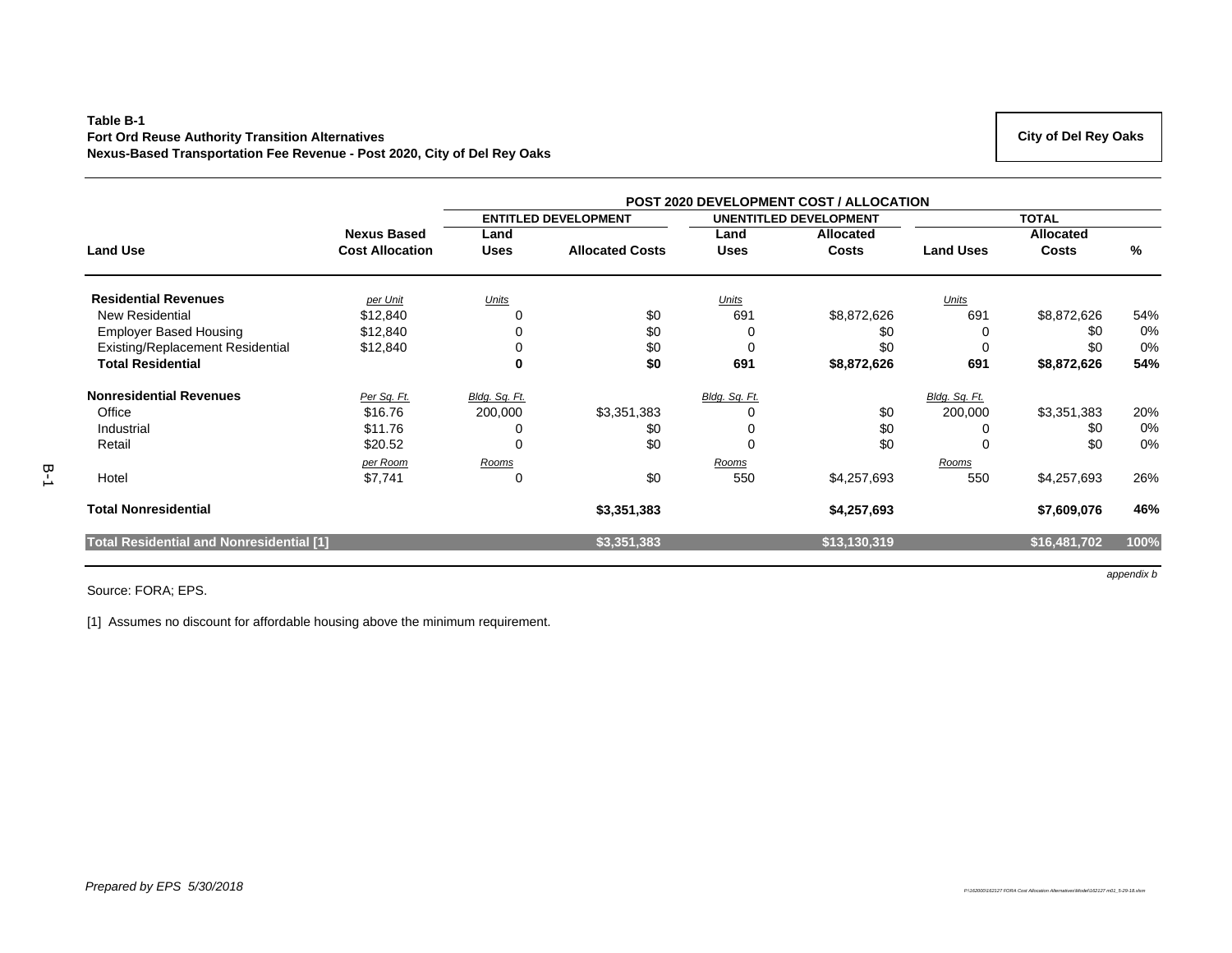### **Table B-2 Fort Ord Reuse Authority Transition Alternatives Nexus-Based Transportation Fee Revenue - Post 2020, City of Marina**

|                                                 |                        | <b>POST 2020 DEVELOPMENT COST / ALLOCATION</b> |                        |               |                               |                  |                  |      |  |  |
|-------------------------------------------------|------------------------|------------------------------------------------|------------------------|---------------|-------------------------------|------------------|------------------|------|--|--|
|                                                 |                        | <b>ENTITLED DEVELOPMENT</b>                    |                        |               | <b>UNENTITLED DEVELOPMENT</b> |                  | <b>TOTAL</b>     |      |  |  |
|                                                 | <b>Nexus Based</b>     | Land                                           |                        | Land          | <b>Allocated</b>              |                  | <b>Allocated</b> |      |  |  |
| <b>Land Use</b>                                 | <b>Cost Allocation</b> | <b>Uses</b>                                    | <b>Allocated Costs</b> | <b>Uses</b>   | <b>Costs</b>                  | <b>Land Uses</b> | <b>Costs</b>     | %    |  |  |
| <b>Residential Revenues</b>                     | per Unit               | Units                                          |                        | Units         |                               | Units            |                  |      |  |  |
| <b>New Residential</b>                          | \$12,840               | 2,137                                          | \$27,439,655           | $\Omega$      | \$0                           | 2,137            | \$27,439,655     | 61%  |  |  |
| <b>Employer Based Housing</b>                   | \$12,840               | 0                                              | \$0                    | 0             | \$0                           |                  | \$0              | 0%   |  |  |
| Existing/Replacement Residential [1]            | \$12,840               | 0                                              | \$0                    | $\mathbf 0$   | \$0                           | $\Omega$         | \$0              | 0%   |  |  |
| <b>Total Residential</b>                        |                        | 2,137                                          | \$27,439,655           | $\mathbf 0$   | \$0                           | 2,137            | \$27,439,655     | 61%  |  |  |
| <b>Nonresidential Revenues</b>                  | Per Sq. Ft.            | Bldg. Sq. Ft.                                  |                        | Bldg. Sq. Ft. |                               | Bldg. Sq. Ft.    |                  |      |  |  |
| Office                                          | \$16.76                | 496,000                                        | \$8,311,429            |               | \$0                           | 496,000          | \$8,311,429      | 18%  |  |  |
| Industrial                                      | \$11.76                | 450,000                                        | \$5,291,917            |               | \$0                           | 450,000          | \$5,291,917      | 12%  |  |  |
| Retail                                          | \$20.52                | 60,000                                         | \$1,231,322            | $\Omega$      | \$0                           | 60,000           | \$1,231,322      | 3%   |  |  |
|                                                 | per Room               | Rooms                                          |                        | Rooms         |                               | Rooms            |                  |      |  |  |
| Hotel                                           | \$7,741                | 394                                            | \$3,050,056            | $\mathbf 0$   | \$0                           | 394              | \$3,050,056      | 7%   |  |  |
| <b>Total Nonresidential</b>                     |                        |                                                | \$17,884,724           |               | \$0                           |                  | \$17,884,724     | 39%  |  |  |
| <b>Total Residential and Nonresidential [2]</b> |                        |                                                | \$45,324,379           |               | \$0                           |                  | \$45,324,379     | 100% |  |  |

Source: FORA; EPS.

[1] Includes 228 Sea Haven (formerly Marina Heights) units, which do not count towards the 6,160 unit threshold. These units are charged the new residential rate, not the existing residential rate of \$7,163.

[2] Assumes no discount for affordable housing above the minimum requirement.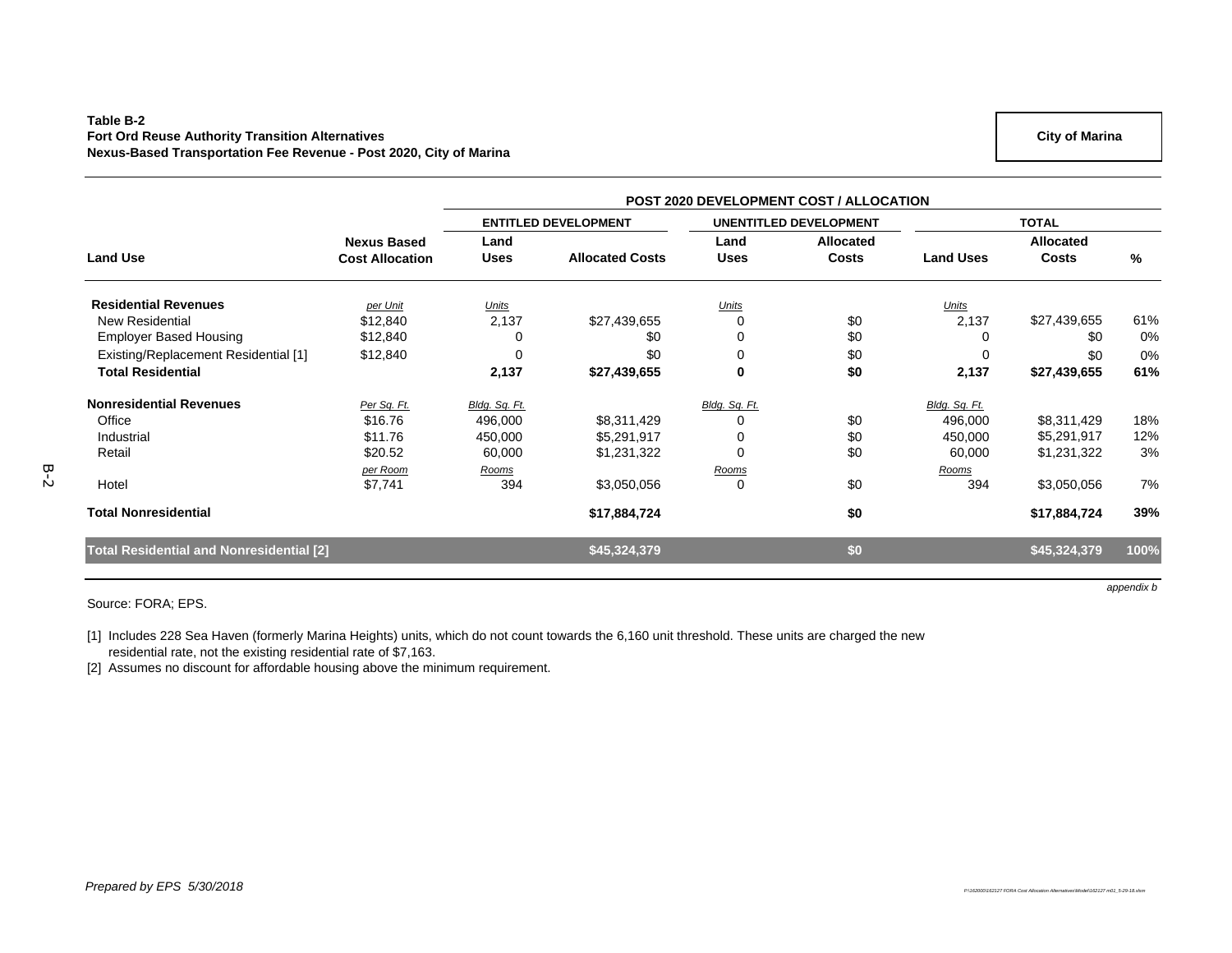### **Table B-3 Fort Ord Reuse Authority Transition Alternatives Nexus-Based Transportation Fee Revenue - Post 2020, City of Monterey**

|                                                 |                        |                             | <b>POST 2020 DEVELOPMENT COST / ALLOCATION</b> |                               |              |                  |                  |       |
|-------------------------------------------------|------------------------|-----------------------------|------------------------------------------------|-------------------------------|--------------|------------------|------------------|-------|
|                                                 |                        | <b>ENTITLED DEVELOPMENT</b> |                                                | <b>UNENTITLED DEVELOPMENT</b> |              |                  | <b>TOTAL</b>     |       |
|                                                 | <b>Nexus Based</b>     | Land                        |                                                | Land                          | Allocated    |                  | <b>Allocated</b> |       |
| <b>Land Use</b>                                 | <b>Cost Allocation</b> | <b>Uses</b>                 | <b>Allocated Costs</b>                         | <b>Uses</b>                   | <b>Costs</b> | <b>Land Uses</b> | Costs            | %     |
| <b>Residential Revenues</b>                     | per Unit               | Units                       |                                                | Units                         |              | <b>Units</b>     |                  |       |
| <b>New Residential</b>                          | \$12,840               |                             | \$0                                            |                               | \$0          |                  | \$0              | $0\%$ |
| <b>Employer Based Housing</b>                   | \$12,840               | $\Omega$                    | \$0                                            |                               | \$0          | $\Omega$         | \$0              | 0%    |
| Existing/Replacement Residential                | \$12,840               | 0                           | \$0                                            | 0                             | \$0          | $\Omega$         | \$0              | 0%    |
| <b>Total Residential</b>                        |                        |                             | \$0                                            | $\mathbf 0$                   | \$0          | $\mathbf 0$      | \$0              | 0%    |
| <b>Nonresidential Revenues</b>                  | Per Sq. Ft.            | Bldg. Sq. Ft.               |                                                | Bldg. Sq. Ft.                 |              | Bldg. Sq. Ft.    |                  |       |
| Office                                          | \$16.76                |                             | \$0                                            | 721,524                       | \$12,090,515 | 721,524          | \$12,090,515     | 83%   |
| Industrial                                      | \$11.76                |                             | \$0                                            | 216,276                       | \$2,543,366  | 216,276          | \$2,543,366      | 17%   |
| Retail                                          | \$20.52                | $\Omega$                    | \$0                                            | 0                             | \$0          | $\Omega$         | \$0              | 0%    |
|                                                 | per Room               | Rooms                       |                                                | Rooms                         |              | Rooms            |                  |       |
| Hotel                                           | \$7,741                | $\Omega$                    | \$0                                            | 0                             | \$0          | $\Omega$         | \$0              | 0%    |
| <b>Total Nonresidential</b>                     |                        |                             | \$0                                            |                               | \$14,633,881 |                  | \$14,633,881     | 100%  |
| <b>Total Residential and Nonresidential [1]</b> |                        |                             | \$0                                            |                               | \$14,633,881 |                  | \$14,633,881     | 100%  |

Source: FORA; EPS.

[1] Assumes no discount for affordable housing above the minimum requirement.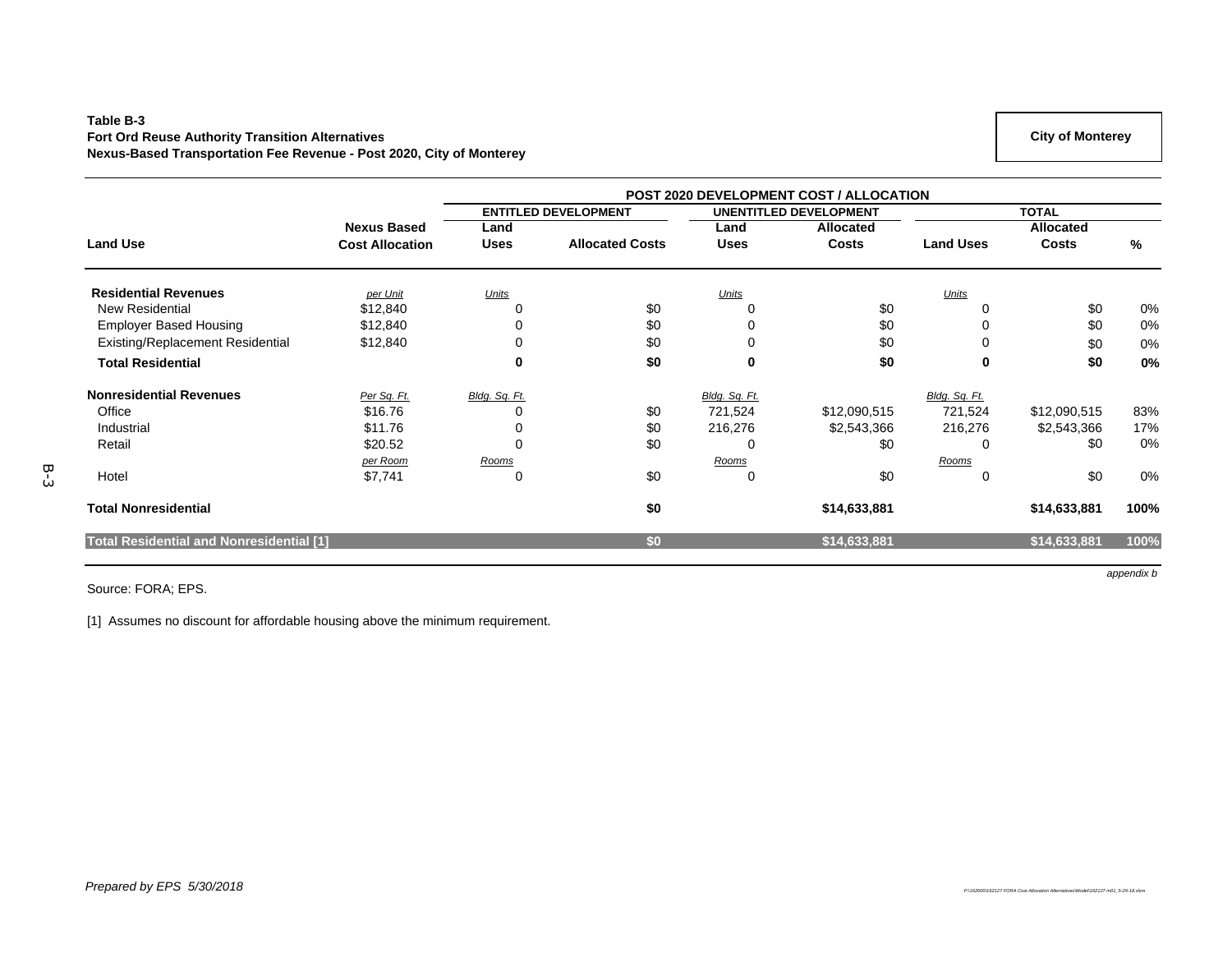#### **Table B-4 Fort Ord Reuse Authority Transition Alternatives Nexus-Based Transportation Fee Revenue - Post 2020, City of Seaside**

|                                                 |                        | <b>POST 2020 DEVELOPMENT COST / ALLOCATION</b> |                        |                                   |                  |                  |                  |               |  |  |
|-------------------------------------------------|------------------------|------------------------------------------------|------------------------|-----------------------------------|------------------|------------------|------------------|---------------|--|--|
|                                                 |                        | <b>ENTITLED DEVELOPMENT</b>                    |                        | <b>UNENTITLED DEVELOPMENT [1]</b> |                  |                  | <b>TOTAL</b>     |               |  |  |
|                                                 | <b>Nexus Based</b>     | Land                                           |                        | Land                              | <b>Allocated</b> |                  | <b>Allocated</b> |               |  |  |
| <b>Land Use</b>                                 | <b>Cost Allocation</b> | <b>Uses</b>                                    | <b>Allocated Costs</b> | <b>Uses</b>                       | <b>Costs</b>     | <b>Land Uses</b> | Costs            | $\frac{9}{6}$ |  |  |
| <b>Residential Revenues</b>                     | per Unit               | Units                                          |                        | Units                             |                  | Units            |                  |               |  |  |
| <b>New Residential</b>                          | \$12,840               | 106                                            | \$1,361,069            | 883                               | \$11,337,958     | 989              | \$12,699,026     | 50%           |  |  |
| <b>Employer Based Housing</b>                   | \$12,840               | 0                                              | \$0                    | 0                                 | \$0              |                  | \$0              | 0%            |  |  |
| Existing/Replacement Residential                | \$12,840               | $\mathbf 0$                                    | \$0                    | $\mathbf 0$                       | \$0              | $\Omega$         | \$0              | 0%            |  |  |
| <b>Total Residential</b>                        |                        | 106                                            | \$1,361,069            | 883                               | \$11,337,958     | 989              | \$12,699,026     | 50%           |  |  |
| <b>Nonresidential Revenues</b>                  | Per Sq. Ft.            | Bldg. Sq. Ft.                                  |                        | Bldg. Sq. Ft.                     |                  | Bldg. Sq. Ft.    |                  |               |  |  |
| Office                                          | \$16.76                | 0                                              | \$0                    | 50,000                            | \$837,846        | 50,000           | \$837,846        | 3%            |  |  |
| Industrial                                      | \$11.76                | 0                                              | \$0                    | 100,000                           | \$1,175,982      | 100,000          | \$1,175,982      | 5%            |  |  |
| Retail                                          | \$20.52                | 10,000                                         | \$205,220              | 270,000                           | \$5,540,948      | 280,000          | \$5,746,169      | 23%           |  |  |
|                                                 | per Room               | <u>Rooms</u>                                   |                        | Rooms                             |                  | Rooms            |                  |               |  |  |
| Hotel                                           | \$7,741                | 0                                              | \$0                    | 650                               | \$5,031,819      | 650              | \$5,031,819      | 20%           |  |  |
| <b>Total Nonresidential</b>                     |                        |                                                | \$205,220              |                                   | \$12,586,595     |                  | \$12,791,815     | 50%           |  |  |
| <b>Total Residential and Nonresidential [2]</b> |                        |                                                | \$1,566,289            |                                   | \$23,924,552     |                  | \$25,490,841     | 100%          |  |  |

Source: FORA; EPS.

[1] Includes 60 unentitled residential units and 4.13 acres of unentitled retail estimated to be built between 2018-2019.

[2] Assumes no discount for affordable housing above the minimum requirement.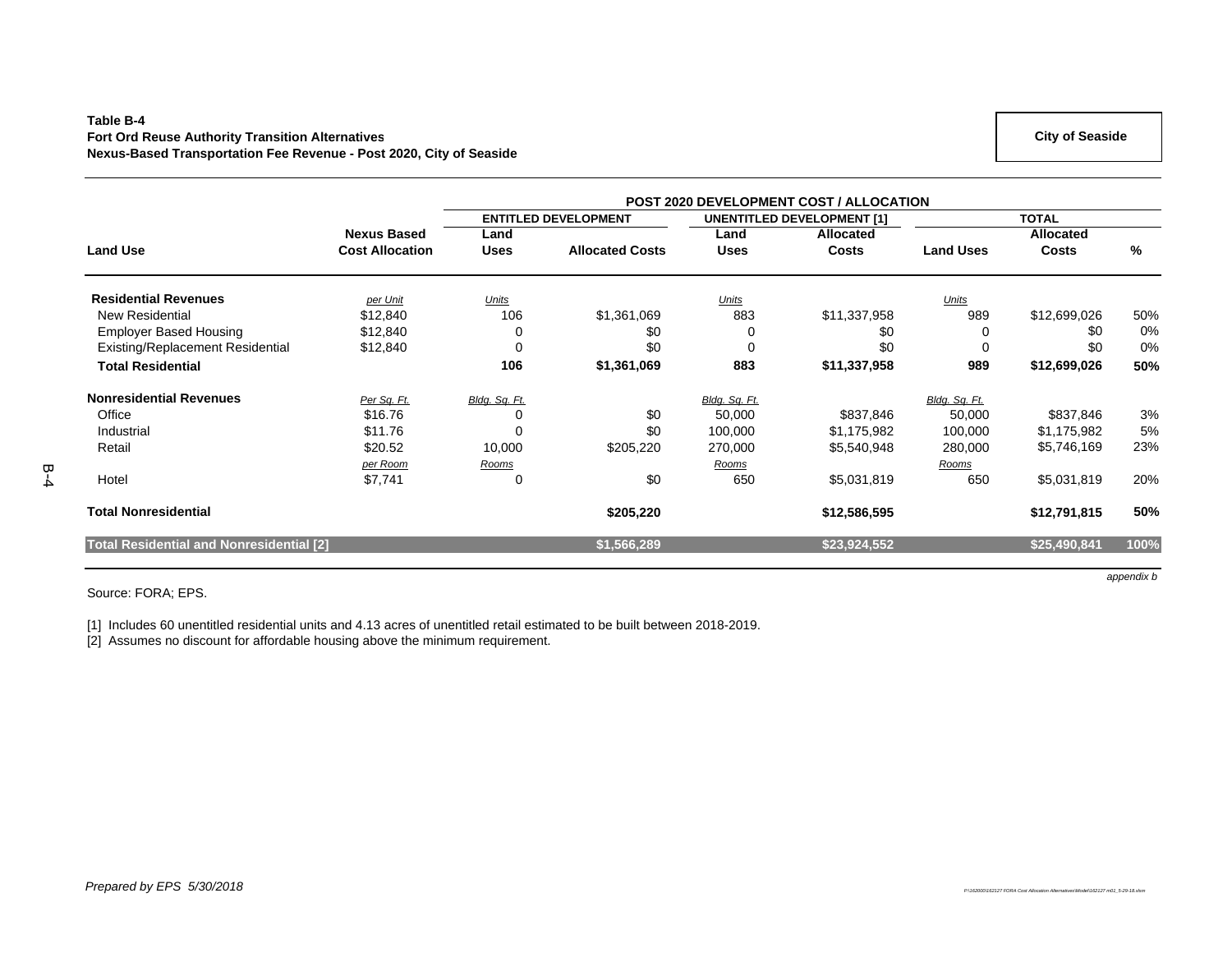### **Table B-5 Fort Ord Reuse Authority Transition Alternatives Nexus-Based Transportation Fee Revenue - Post 2020, Monterey County**

|                                                 |                        | <b>POST 2020 DEVELOPMENT COST / ALLOCATION</b> |                             |               |                               |                  |                  |      |  |  |
|-------------------------------------------------|------------------------|------------------------------------------------|-----------------------------|---------------|-------------------------------|------------------|------------------|------|--|--|
|                                                 |                        |                                                | <b>ENTITLED DEVELOPMENT</b> |               | <b>UNENTITLED DEVELOPMENT</b> |                  | <b>TOTAL</b>     |      |  |  |
|                                                 | <b>Nexus Based</b>     | Land                                           |                             | Land          | <b>Allocated</b>              |                  | <b>Allocated</b> |      |  |  |
| <b>Land Use</b>                                 | <b>Cost Allocation</b> | <b>Uses</b>                                    | <b>Allocated Costs</b>      | <b>Uses</b>   | <b>Costs</b>                  | <b>Land Uses</b> | <b>Costs</b>     | %    |  |  |
| <b>Residential Revenues</b>                     | per Unit               | <u>Units</u>                                   |                             | Units         |                               | Units            |                  |      |  |  |
| <b>New Residential</b>                          | \$12,840               | 562                                            | \$7,216,231                 |               | \$0                           | 562              | \$7,216,231      | 86%  |  |  |
| <b>Employer Based Housing</b>                   | \$12,840               |                                                | \$0                         |               | \$0                           | 0                | \$0              | 0%   |  |  |
| Existing/Replacement Residential                | \$12,840               | 0                                              | \$0                         |               | \$0                           | 0                | \$0              | 0%   |  |  |
| <b>Total Residential</b>                        |                        | 562                                            | \$7,216,231                 | 0             | \$0                           | 562              | \$7,216,231      | 86%  |  |  |
| <b>Nonresidential Revenues</b>                  | Per Sq. Ft.            | Bldg. Sq. Ft.                                  |                             | Bldg. Sq. Ft. |                               | Bldg. Sq. Ft.    |                  |      |  |  |
| Office                                          | \$16.76                | 44,000                                         | \$737,304                   |               | \$0                           | 44,000           | \$737,304        | 9%   |  |  |
| Industrial                                      | \$11.76                | 0                                              | \$0                         |               | \$0                           | 0                | \$0              | 0%   |  |  |
| Retail                                          | \$20.52                | 22,000                                         | \$451,485                   |               | \$0                           | 22,000           | \$451,485        | 5%   |  |  |
|                                                 | per Room               | Rooms                                          |                             | Rooms         |                               | Ro <u>oms</u>    |                  |      |  |  |
| Hotel                                           | \$7,741                |                                                | \$0                         |               | \$0                           | 0                | \$0              | 0%   |  |  |
| <b>Total Nonresidential</b>                     |                        |                                                | \$1,188,789                 |               | \$0                           |                  | \$1,188,789      | 14%  |  |  |
| <b>Total Residential and Nonresidential [1]</b> |                        |                                                | \$8,405,020                 |               | \$0                           |                  | \$8,405,020      | 100% |  |  |

Source: FORA; EPS.

[1] Assumes no discount for affordable housing above the minimum requirement.

 **Monterey County**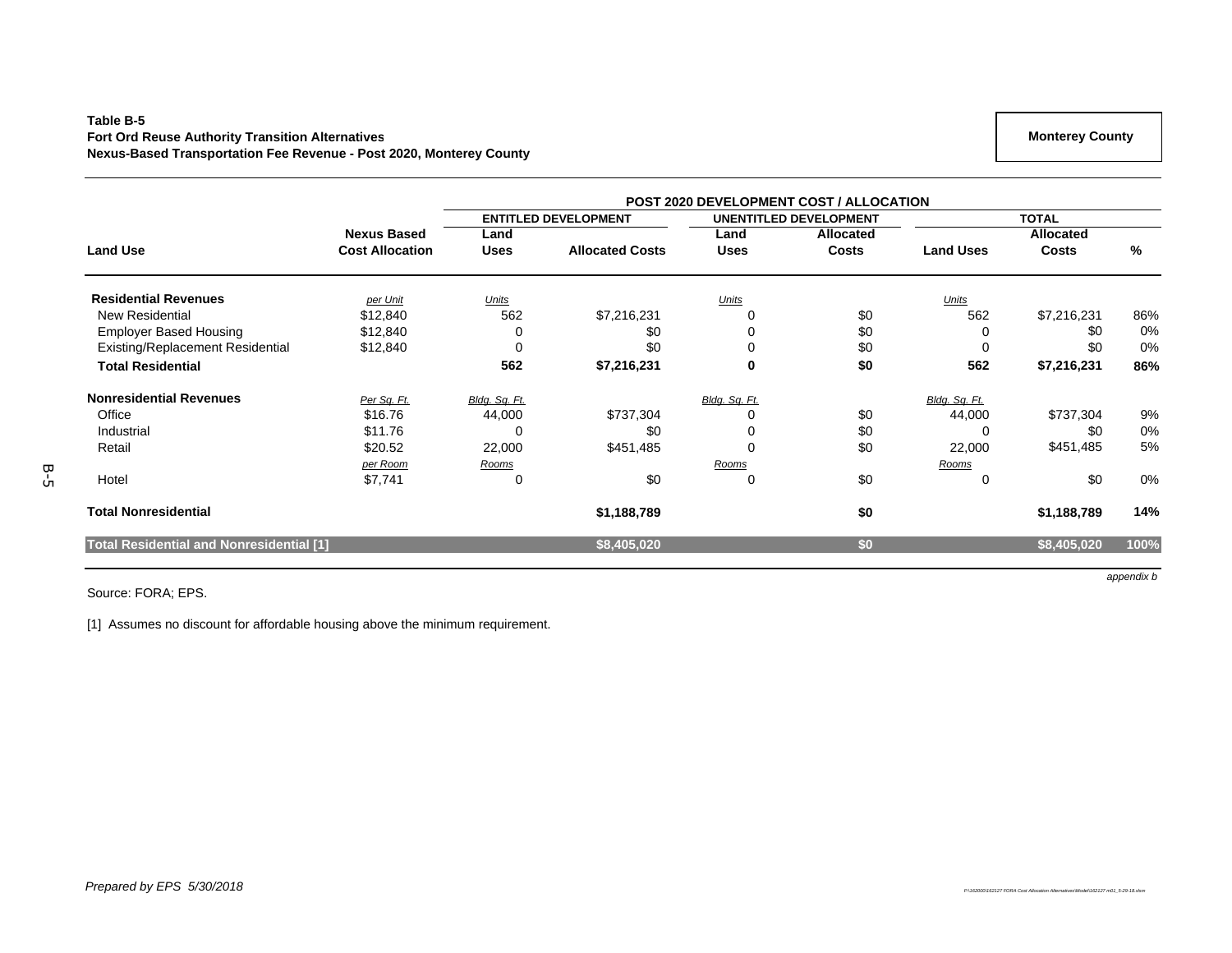### **Table B-6 Fort Ord Reuse Authority Transition Alternatives Nexus-Based Transportation Fee Revenue - Post 2020, UC**

|                                          |                        | <b>POST 2020 DEVELOPMENT COST / ALLOCATION</b> |                             |               |                               |                  |                  |      |
|------------------------------------------|------------------------|------------------------------------------------|-----------------------------|---------------|-------------------------------|------------------|------------------|------|
|                                          |                        |                                                | <b>ENTITLED DEVELOPMENT</b> |               | <b>UNENTITLED DEVELOPMENT</b> |                  | <b>TOTAL</b>     |      |
|                                          | <b>Nexus Based</b>     | Land                                           |                             | Land          | <b>Allocated</b>              |                  | <b>Allocated</b> |      |
| <b>Land Use</b>                          | <b>Cost Allocation</b> | <b>Uses</b>                                    | <b>Allocated Costs</b>      | <b>Uses</b>   | <b>Costs</b>                  | <b>Land Uses</b> | <b>Costs</b>     | ℅    |
| <b>Residential Revenues</b>              | per Unit               | Units                                          |                             | Units         |                               | Units            |                  |      |
| <b>New Residential</b>                   | \$12,840               |                                                | \$0                         | 240           | \$3,081,665                   | 240              | \$3,081,665      | 14%  |
| <b>Employer Based Housing</b>            | \$12,840               |                                                | \$0                         | 0             | \$0                           | 0                | \$0              | 0%   |
| <b>Existing/Replacement Residential</b>  | \$12,840               | 0                                              | \$0                         | $\Omega$      | \$0                           | $\Omega$         | \$0              | 0%   |
| <b>Total Residential</b>                 |                        | 0                                              | \$0                         | 240           | \$3,081,665                   | 240              | \$3,081,665      | 14%  |
| <b>Nonresidential Revenues</b>           | Per Sq. Ft.            | Bldg. Sq. Ft.                                  |                             | Bldg. Sq. Ft. |                               | Bldg. Sq. Ft.    |                  |      |
| Office                                   | \$16.76                |                                                | \$0                         | 680,000       | \$11,394,701                  | 680,000          | \$11,394,701     | 52%  |
| Industrial                               | \$11.76                | 0                                              | \$0                         | 100,000       | \$1,175,982                   | 100,000          | \$1,175,982      | 5%   |
| Retail                                   | \$20.52                | 0                                              | \$0                         | 310,000       | \$6,361,830                   | 310,000          | \$6,361,830      | 29%  |
|                                          | per Room               | Rooms                                          |                             | Rooms         |                               | Rooms            |                  |      |
| Hotel                                    | \$7,741                | 0                                              | \$0                         | 0             | \$0                           | 0                | \$0              | 0%   |
| <b>Total Nonresidential</b>              |                        |                                                | \$0                         |               | \$18,932,512                  |                  | \$18,932,512     | 86%  |
| Total Residential and Nonresidential [1] |                        |                                                | \$0                         |               | \$22,014,177                  |                  | \$22,014,177     | 100% |

Source: FORA; EPS.

[1] Assumes no discount for affordable housing above the minimum requirement.

*appendix b*

B-6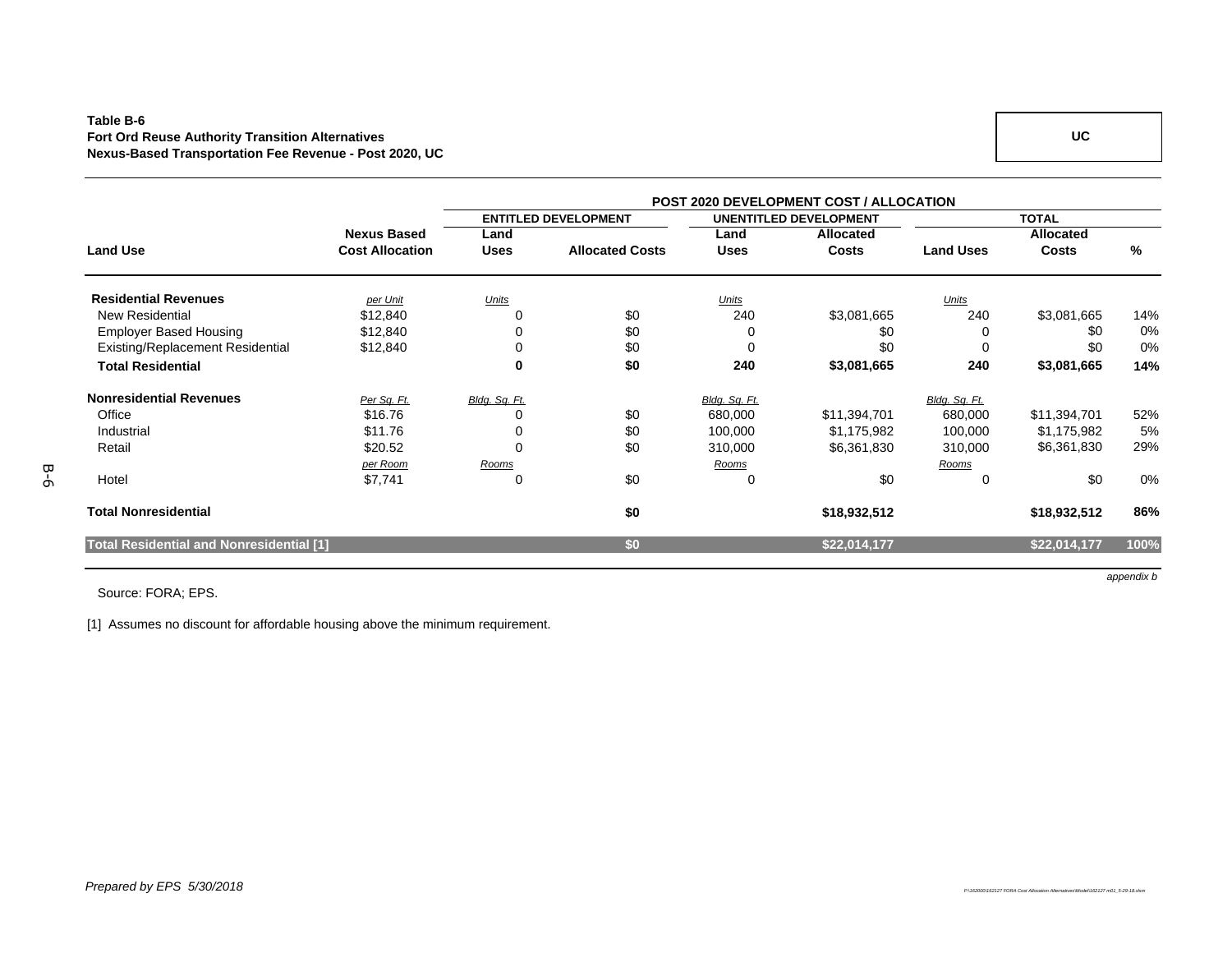# A APPENDIX X C:

# Nexus-Based Cost Allocation: Water

| Table C-1 | Nexus-Based Water Fee Revenue- |
|-----------|--------------------------------|
| Table C-2 | Nexus-Based Water Fee Revenue- |
| Table C-3 | Nexus-Based Water Fee Revenue- |
| Table C-4 | Nexus-Based Water Fee Revenue- |
| Table C-5 | Nexus-Based Water Fee Revenue- |
| Table C-6 | Nexus-Based Water Fee Revenue- |

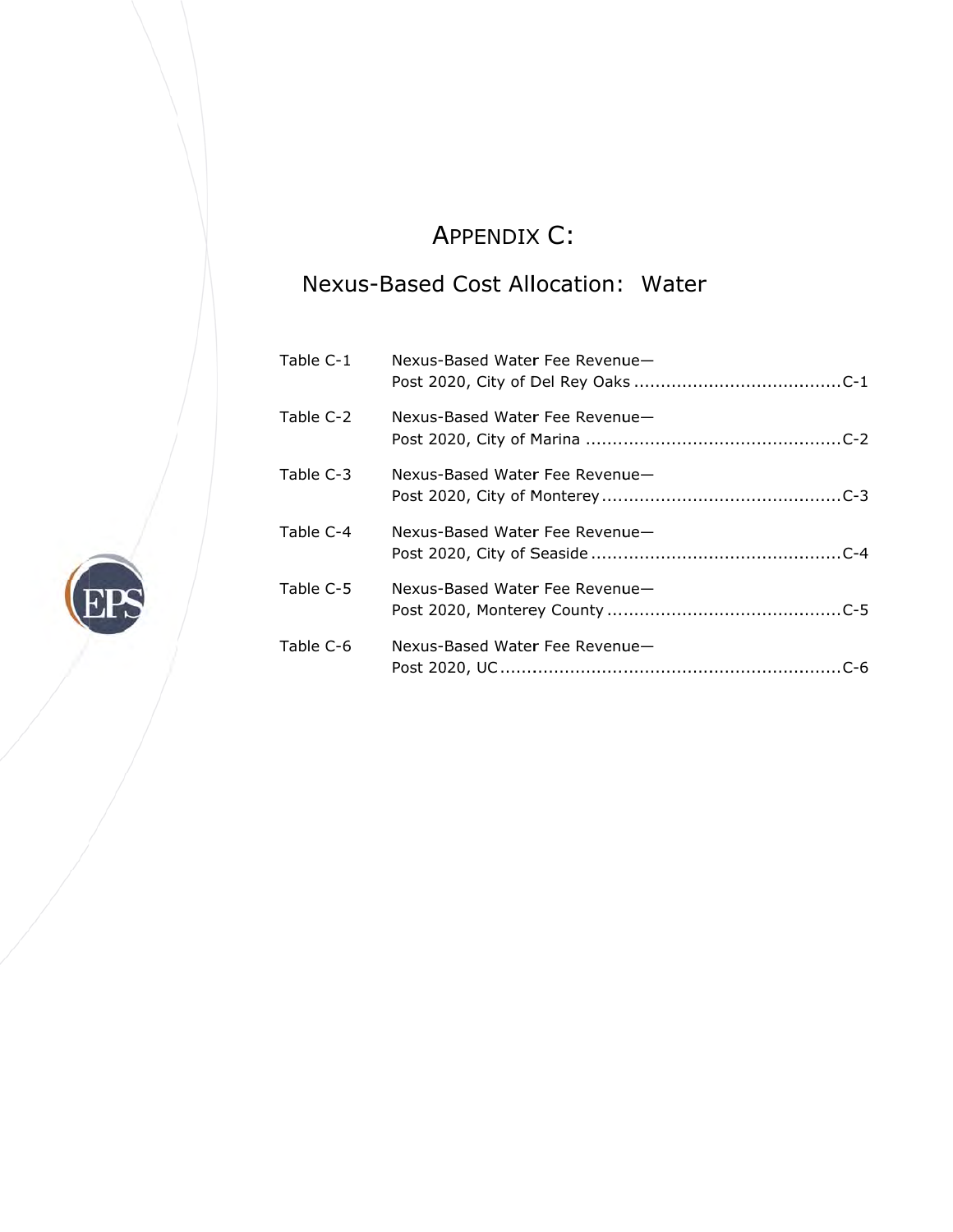#### **Table C-1 Fort Ord Reuse Authority Transition Alternatives Nexus-Based Water Fee Revenue - Post 2020, City of Del Rey Oaks**

|                                                 |                         | <b>POST 2020 DEVELOPMENT COST / ALLOCATION</b> |                             |               |                               |                  |                  |      |  |  |  |
|-------------------------------------------------|-------------------------|------------------------------------------------|-----------------------------|---------------|-------------------------------|------------------|------------------|------|--|--|--|
|                                                 |                         |                                                | <b>ENTITLED DEVELOPMENT</b> |               | <b>UNENTITLED DEVELOPMENT</b> |                  | <b>TOTAL</b>     |      |  |  |  |
|                                                 | <b>Nexus Based Cost</b> | Land                                           |                             | Land          | <b>Allocated</b>              |                  | <b>Allocated</b> |      |  |  |  |
| <b>Land Use</b>                                 | <b>Allocation</b>       | <b>Uses</b>                                    | <b>Allocated Costs</b>      | <b>Uses</b>   | <b>Costs</b>                  | <b>Land Uses</b> | <b>Costs</b>     | %    |  |  |  |
| <b>Residential Revenues</b>                     | per Unit                | Units                                          |                             | Units         |                               | Units            |                  |      |  |  |  |
| New Residential                                 | \$2,687                 |                                                | \$0                         | 691           | \$1,856,378                   | 691              | \$1,856,378      | 66%  |  |  |  |
| <b>Employer Based Housing</b>                   | \$2,687                 |                                                | \$0                         |               | \$0                           |                  | \$0              | 0%   |  |  |  |
| <b>Existing/Replacement Residential</b>         | \$2,687                 |                                                | \$0                         | 0             | \$0                           | 0                | \$0              | 0%   |  |  |  |
| <b>Total Residential</b>                        |                         | 0                                              | \$0                         | 691           | \$1,856,378                   | 691              | \$1,856,378      | 66%  |  |  |  |
| <b>Nonresidential Revenues</b>                  | per Sq. Ft.             | Bldg. Sq. Ft.                                  |                             | Bldg. Sq. Ft. |                               | Bldg. Sq. Ft.    |                  |      |  |  |  |
| Office                                          | \$0.98                  | 200,000                                        | \$195,382                   |               | \$0                           | 200,000          | \$195,382        | 7%   |  |  |  |
| Industrial                                      | \$0.08                  |                                                | \$0                         |               | \$0                           |                  | \$0              | 0%   |  |  |  |
| Retail                                          | \$0.41                  |                                                | \$0                         |               | \$0                           |                  | \$0              | 0%   |  |  |  |
|                                                 | per Room                | Rooms                                          |                             | Rooms         |                               | Rooms            |                  |      |  |  |  |
| Hotel                                           | \$1,384                 | 0                                              | \$0                         | 550           | \$761,177                     | 550              | \$761,177        | 27%  |  |  |  |
| <b>Total Nonresidential</b>                     |                         |                                                | \$195,382                   |               | \$761,177                     |                  | \$956,560        | 34%  |  |  |  |
| <b>Total Residential and Nonresidential [1]</b> |                         |                                                | \$195,382                   |               | \$2,617,555                   |                  | \$2,812,938      | 100% |  |  |  |

Source: FORA; EPS.

[1] Assumes no discount for affordable housing above the minimum requirement.

 **City of Del Rey Oaks** 

*appendix c*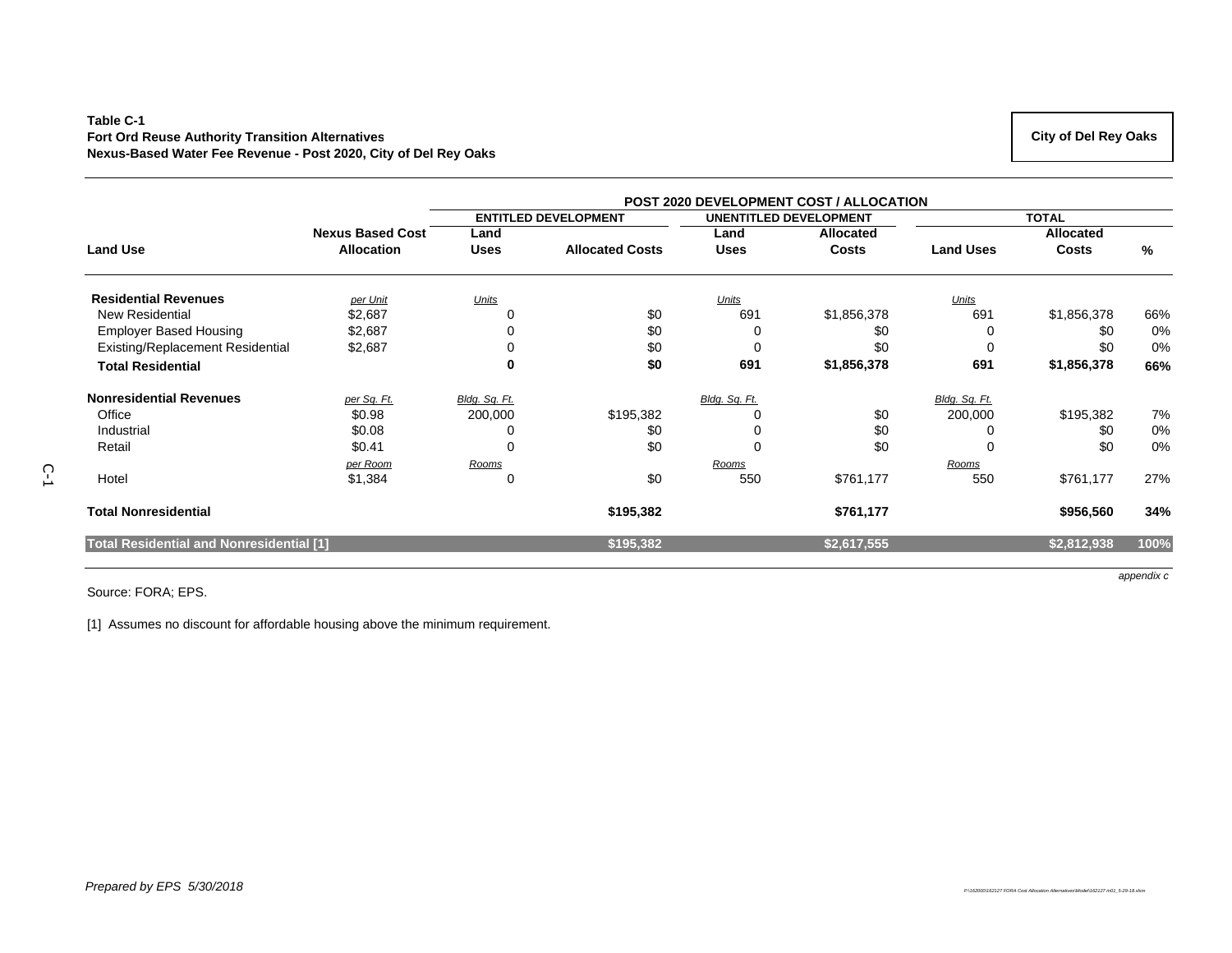#### **Table C-2 Fort Ord Reuse Authority Transition Alternatives Nexus-Based Water Fee Revenue - Post 2020, City of Marina**

|                                                 |                         | <b>POST 2020 DEVELOPMENT COST / ALLOCATION</b> |                             |               |                               |                  |                  |      |
|-------------------------------------------------|-------------------------|------------------------------------------------|-----------------------------|---------------|-------------------------------|------------------|------------------|------|
|                                                 |                         |                                                | <b>ENTITLED DEVELOPMENT</b> |               | <b>UNENTITLED DEVELOPMENT</b> |                  | <b>TOTAL</b>     |      |
|                                                 | <b>Nexus Based Cost</b> | Land                                           |                             | Land          | <b>Allocated</b>              |                  | <b>Allocated</b> |      |
| <b>Land Use</b>                                 | <b>Allocation</b>       | <b>Uses</b>                                    | <b>Allocated Costs</b>      | <b>Uses</b>   | <b>Costs</b>                  | <b>Land Uses</b> | <b>Costs</b>     | %    |
| <b>Residential Revenues</b>                     | per Unit                | Units                                          |                             | Units         |                               | <u>Units</u>     |                  |      |
| <b>New Residential</b>                          | \$2,687                 | 2,137                                          | \$5,741,069                 |               | \$0                           | 2,137            | \$5,741,069      | 84%  |
| <b>Employer Based Housing</b>                   | \$2,687                 |                                                | \$0                         | 0             | \$0                           |                  | \$0              | 0%   |
| <b>Existing/Replacement Residential</b>         | \$2,687                 | $\Omega$                                       | \$0                         | 0             | \$0                           | $\Omega$         | \$0              | 0%   |
| <b>Total Residential</b>                        |                         | 2,137                                          | \$5,741,069                 | $\mathbf 0$   | \$0                           | 2,137            | \$5,741,069      | 84%  |
| <b>Nonresidential Revenues</b>                  | per Sq. Ft.             | Bldg. Sq. Ft.                                  |                             | Bldg. Sq. Ft. |                               | Bldg. Sq. Ft.    |                  |      |
| Office                                          | \$0.98                  | 496,000                                        | \$484,548                   |               | \$0                           | 496,000          | \$484,548        | 7%   |
| Industrial                                      | \$0.08                  | 450,000                                        | \$36,634                    | 0             | \$0                           | 450,000          | \$36,634         | 1%   |
| Retail                                          | \$0.41                  | 60,000                                         | \$24,423                    | 0             | \$0                           | 60,000           | \$24,423         | 0%   |
|                                                 | per Room                | Rooms                                          |                             | Rooms         |                               | Rooms            |                  |      |
| Hotel                                           | \$1,384                 | 394                                            | \$545,280                   | 0             | \$0                           | 394              | \$545,280        | 8%   |
| <b>Total Nonresidential</b>                     |                         |                                                | \$1,090,885                 |               | \$0                           |                  | \$1,090,885      | 16%  |
| <b>Total Residential and Nonresidential [1]</b> |                         |                                                | \$6,831,955                 |               | \$0                           |                  | \$6,831,955      | 100% |

Source: FORA; EPS.

C-2

Marina Heights) units, which do not

[2] Assumes no discount for affordable housing above the minimum requirement.

**City of Marina**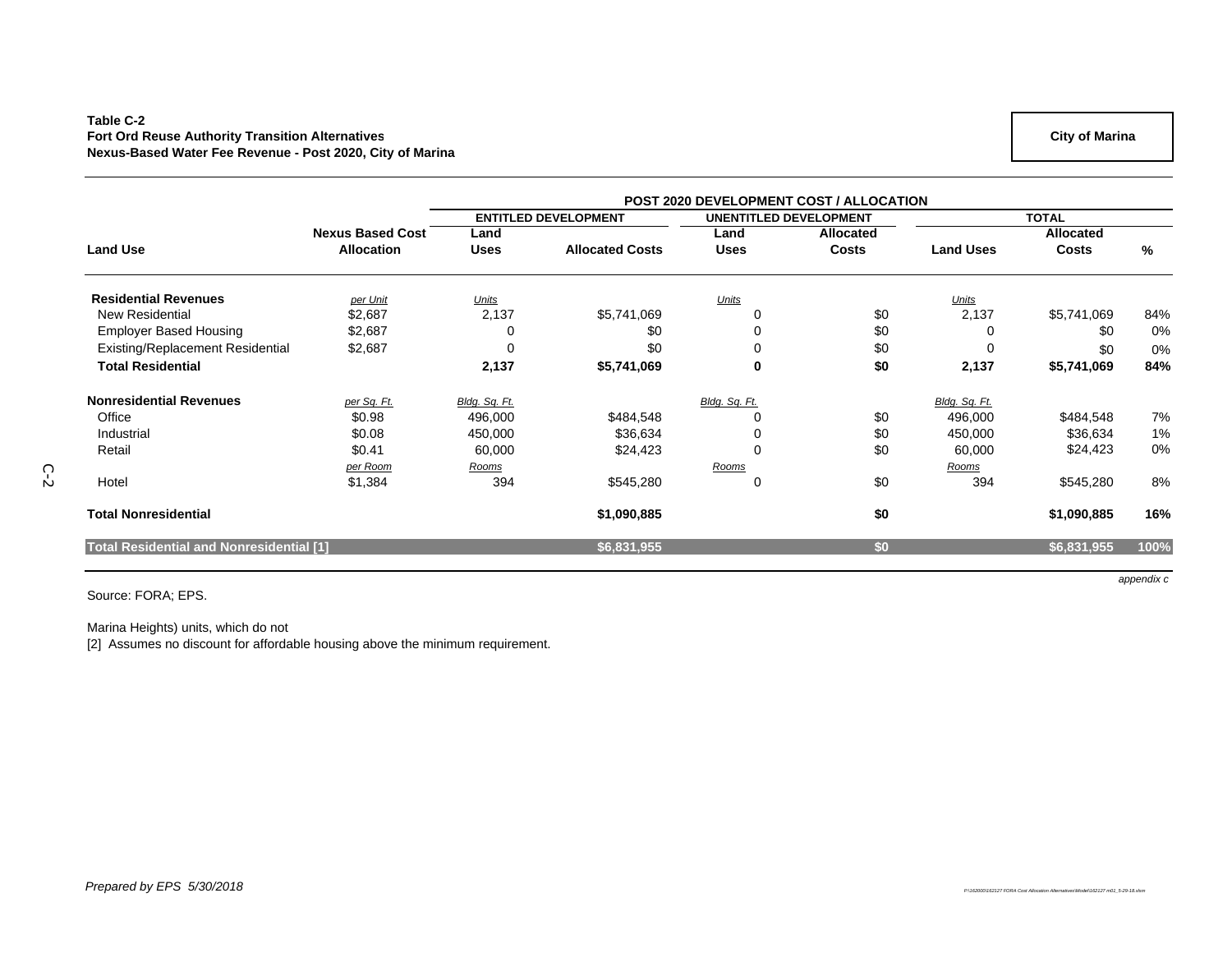#### **Table C-3 Fort Ord Reuse Authority Transition Alternatives Nexus-Based Water Fee Revenue - Post 2020, City of Monterey**

|                                                 |                         | <b>POST 2020 DEVELOPMENT COST / ALLOCATION</b> |                             |               |                               |                  |                  |      |  |  |  |
|-------------------------------------------------|-------------------------|------------------------------------------------|-----------------------------|---------------|-------------------------------|------------------|------------------|------|--|--|--|
|                                                 |                         |                                                | <b>ENTITLED DEVELOPMENT</b> |               | <b>UNENTITLED DEVELOPMENT</b> |                  | <b>TOTAL</b>     |      |  |  |  |
|                                                 | <b>Nexus Based Cost</b> | Land                                           |                             | Land          | <b>Allocated</b>              |                  | <b>Allocated</b> |      |  |  |  |
| <b>Land Use</b>                                 | <b>Allocation</b>       | <b>Uses</b>                                    | <b>Allocated Costs</b>      | <b>Uses</b>   | <b>Costs</b>                  | <b>Land Uses</b> | Costs            | %    |  |  |  |
| <b>Residential Revenues</b>                     | per Unit                | Units                                          |                             | <b>Units</b>  |                               | Units            |                  |      |  |  |  |
| <b>New Residential</b>                          | \$2,687                 | 0                                              | \$0                         |               | \$0                           |                  | \$0              | 0%   |  |  |  |
| <b>Employer Based Housing</b>                   | \$2,687                 | 0                                              | \$0                         |               | \$0                           |                  | \$0              | 0%   |  |  |  |
| Existing/Replacement Residential                | \$2,687                 |                                                | \$0                         |               | \$0                           |                  | \$0              | 0%   |  |  |  |
| <b>Total Residential</b>                        |                         | 0                                              | \$0                         | 0             | \$0                           | 0                | \$0              | 0%   |  |  |  |
| <b>Nonresidential Revenues</b>                  | per Sq. Ft.             | Bldg. Sq. Ft.                                  |                             | Bldg. Sq. Ft. |                               | Bldg. Sq. Ft.    |                  |      |  |  |  |
| Office                                          | \$0.98                  |                                                | \$0                         | 721,524       | \$704,866                     | 721,524          | \$704,866        | 98%  |  |  |  |
| Industrial                                      | \$0.08                  |                                                | \$0                         | 216,276       | \$17,607                      | 216,276          | \$17,607         | 2%   |  |  |  |
| Retail                                          | \$0.41                  | 0                                              | \$0                         | 0             | \$0                           | 0                | \$0              | 0%   |  |  |  |
|                                                 | per Room                | Rooms                                          |                             | Rooms         |                               | Rooms            |                  |      |  |  |  |
| Hotel                                           | \$1,384                 | 0                                              | \$0                         | 0             | \$0                           | 0                | \$0              | 0%   |  |  |  |
| <b>Total Nonresidential</b>                     |                         |                                                | \$0                         |               | \$722,473                     |                  | \$722,473        | 100% |  |  |  |
| <b>Total Residential and Nonresidential [1]</b> |                         |                                                | \$0                         |               | \$722,473                     |                  | \$722,473        | 100% |  |  |  |

Source: FORA; EPS.

[1] Assumes no discount for affordable housing above the minimum requirement.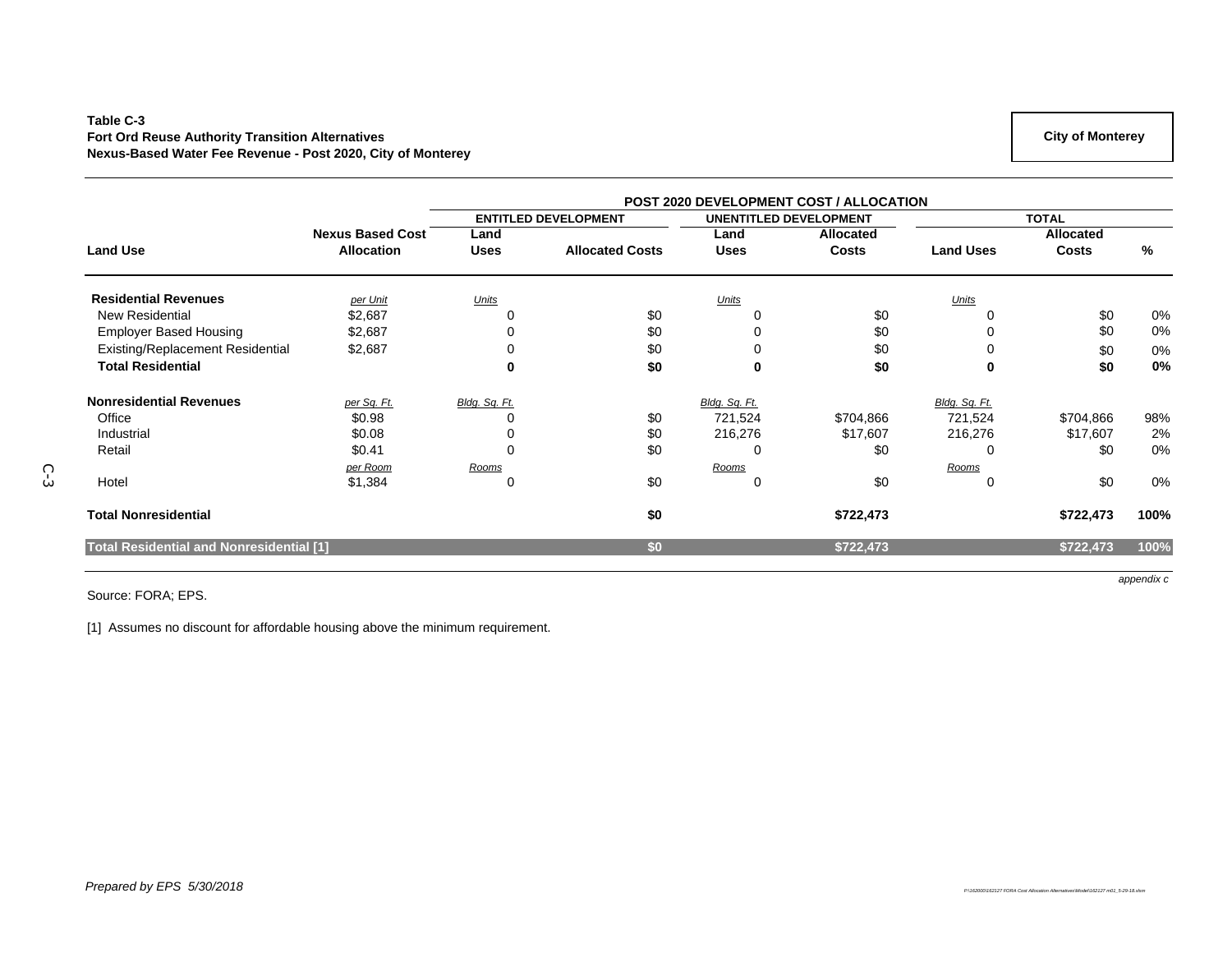#### **Table C-4 Fort Ord Reuse Authority Transition Alternatives Nexus-Based Water Fee Revenue - Post 2020, City of Seaside**

|                                                 |                         |               |                             | <b>POST 2020 DEVELOPMENT COST / ALLOCATION</b> |                                   |                  |                  |      |  |  |
|-------------------------------------------------|-------------------------|---------------|-----------------------------|------------------------------------------------|-----------------------------------|------------------|------------------|------|--|--|
|                                                 |                         |               | <b>ENTITLED DEVELOPMENT</b> |                                                | <b>UNENTITLED DEVELOPMENT [1]</b> |                  | <b>TOTAL</b>     |      |  |  |
|                                                 | <b>Nexus Based Cost</b> | Land          |                             | Land                                           | <b>Allocated</b>                  |                  | <b>Allocated</b> |      |  |  |
| <b>Land Use</b>                                 | <b>Allocation</b>       | <b>Uses</b>   | <b>Allocated Costs</b>      | <b>Uses</b>                                    | <b>Costs</b>                      | <b>Land Uses</b> | <b>Costs</b>     | %    |  |  |
| <b>Residential Revenues</b>                     | per Unit                | Units         |                             | Units                                          |                                   | <b>Units</b>     |                  |      |  |  |
| New Residential                                 | \$2,687                 | 106           | \$284,770                   | 883                                            | \$2,372,187                       | 989              | \$2,656,957      | 71%  |  |  |
| <b>Employer Based Housing</b>                   | \$2,687                 | 0             | \$0                         | 0                                              | \$0                               |                  | \$0              | 0%   |  |  |
| Existing/Replacement Residential                | \$2,687                 | $\Omega$      | \$0                         | $\mathbf 0$                                    | \$0                               | $\Omega$         | \$0              | 0%   |  |  |
| <b>Total Residential</b>                        |                         | 106           | \$284,770                   | 883                                            | \$2,372,187                       | 989              | \$2,656,957      | 71%  |  |  |
| <b>Nonresidential Revenues</b>                  | per Sq. Ft.             | Bldg. Sq. Ft. |                             | Bldg. Sq. Ft.                                  |                                   | Bldg. Sq. Ft.    |                  |      |  |  |
| Office                                          | \$0.98                  | 0             | \$0                         | 50,000                                         | \$48,846                          | 50,000           | \$48,846         | 1%   |  |  |
| Industrial                                      | \$0.08                  | 0             | \$0                         | 100,000                                        | \$8,141                           | 100,000          | \$8,141          | 0%   |  |  |
| Retail                                          | \$0.41                  | 10,000        | \$4,070                     | 270,000                                        | \$109,903                         | 280,000          | \$113,973        | 3%   |  |  |
|                                                 | per Room                | Rooms         |                             | Rooms                                          |                                   | Rooms            |                  |      |  |  |
| Hotel                                           | \$1,384                 | 0             | \$0                         | 650                                            | \$899,573                         | 650              | \$899,573        | 24%  |  |  |
| <b>Total Nonresidential</b>                     |                         |               | \$4,070                     |                                                | \$1,066,463                       |                  | \$1,070,533      | 29%  |  |  |
| <b>Total Residential and Nonresidential [2]</b> |                         |               | \$288,840                   |                                                | \$3,438,650                       |                  | \$3,727,490      | 100% |  |  |

Source: FORA; EPS.

C-4

[1] Includes 60 unentitled residential units and 4.13 acres of unentitled retail estimated to be built between 2018-2019.

[2] Assumes no discount for affordable housing above the minimum requirement.

*appendix c*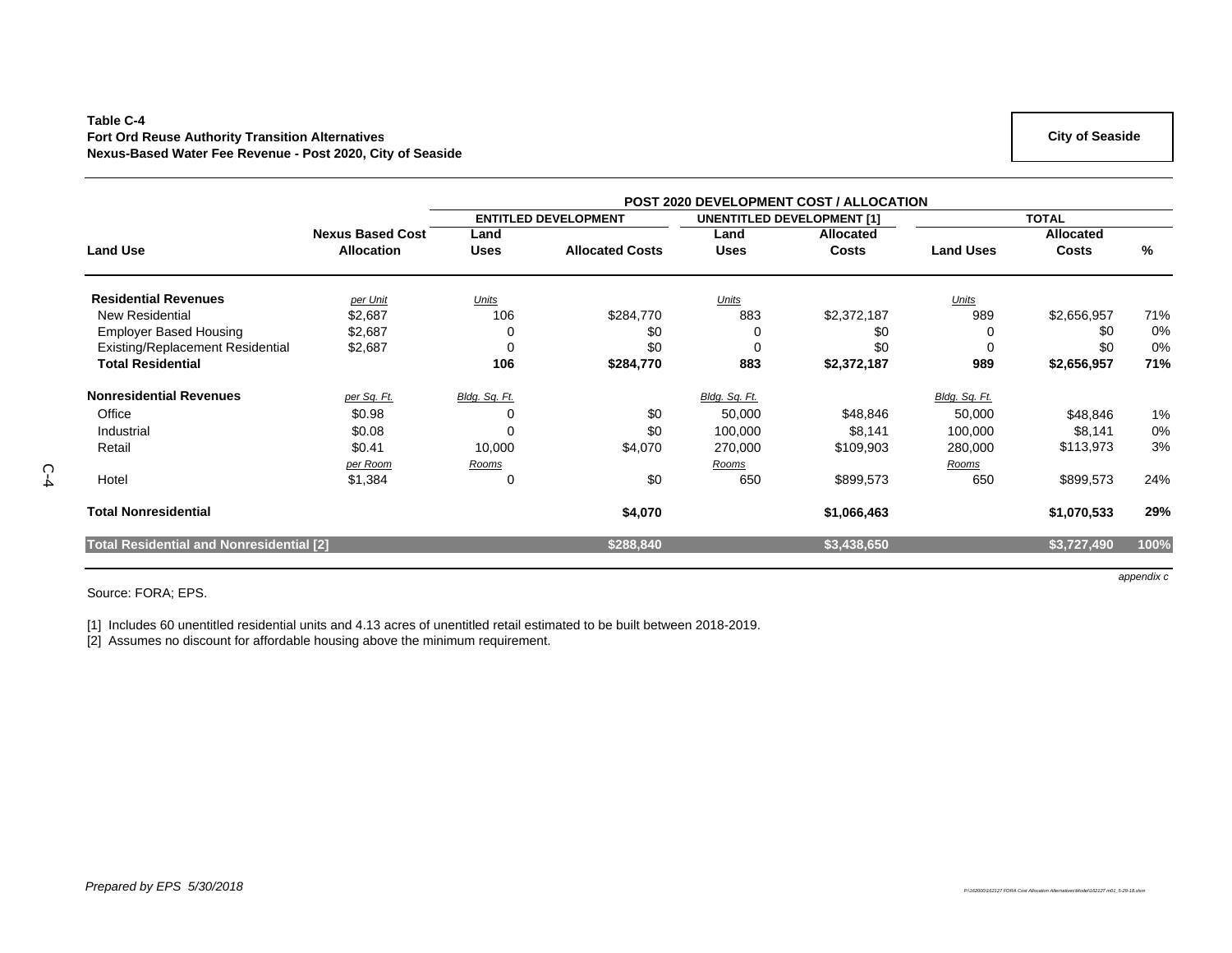#### **Table C-5 Fort Ord Reuse Authority Transition Alternatives Nexus-Based Water Fee Revenue - Post 2020, Monterey County**

|                                                 |                         | POST 2020 DEVELOPMENT COST / ALLOCATION |                             |               |                               |                  |                  |      |  |  |  |
|-------------------------------------------------|-------------------------|-----------------------------------------|-----------------------------|---------------|-------------------------------|------------------|------------------|------|--|--|--|
|                                                 |                         |                                         | <b>ENTITLED DEVELOPMENT</b> |               | <b>UNENTITLED DEVELOPMENT</b> | <b>TOTAL</b>     |                  |      |  |  |  |
|                                                 | <b>Nexus Based Cost</b> | Land                                    |                             | Land          | <b>Allocated</b>              |                  | <b>Allocated</b> |      |  |  |  |
| <b>Land Use</b>                                 | <b>Allocation</b>       | <b>Uses</b>                             | <b>Allocated Costs</b>      | <b>Uses</b>   | <b>Costs</b>                  | <b>Land Uses</b> | <b>Costs</b>     | %    |  |  |  |
| <b>Residential Revenues</b>                     | per Unit                | Units                                   |                             | Units         |                               | Units            |                  |      |  |  |  |
| <b>New Residential</b>                          | \$2,687                 | 562                                     | \$1,509,818                 |               | \$0                           | 562              | \$1,509,818      | 97%  |  |  |  |
| <b>Employer Based Housing</b>                   | \$2,687                 | 0                                       | \$0                         |               | \$0                           | 0                | \$0              | 0%   |  |  |  |
| Existing/Replacement Residential                | \$2,687                 | 0                                       | \$0                         |               | \$0                           | 0                | \$0              | 0%   |  |  |  |
| <b>Total Residential</b>                        |                         | 562                                     | \$1,509,818                 | 0             | \$0                           | 562              | \$1,509,818      | 97%  |  |  |  |
| <b>Nonresidential Revenues</b>                  | per Sq. Ft.             | Bldg. Sq. Ft.                           |                             | Bldg. Sq. Ft. |                               | Bldg. Sq. Ft.    |                  |      |  |  |  |
| Office                                          | \$0.98                  | 44,000                                  | \$42,984                    |               | \$0                           | 44,000           | \$42,984         | 3%   |  |  |  |
| Industrial                                      | \$0.08                  | 0                                       | \$0                         |               | \$0                           | 0                | \$0              | 0%   |  |  |  |
| Retail                                          | \$0.41                  | 22,000                                  | \$8,955                     | $\Omega$      | \$0                           | 22,000           | \$8,955          | 1%   |  |  |  |
|                                                 | per Room                | Rooms                                   |                             | <u>Rooms</u>  |                               | <u>Rooms</u>     |                  |      |  |  |  |
| Hotel                                           | \$1,384                 | 0                                       | \$0                         | $\Omega$      | \$0                           | 0                | \$0              | 0%   |  |  |  |
| <b>Total Nonresidential</b>                     |                         |                                         | \$51,939                    |               | \$0                           |                  | \$51,939         | 3%   |  |  |  |
| <b>Total Residential and Nonresidential [1]</b> |                         |                                         | \$1,561,757                 |               | \$0                           |                  | \$1,561,757      | 100% |  |  |  |

Source: FORA; EPS.

[1] Assumes no discount for affordable housing above the minimum requirement.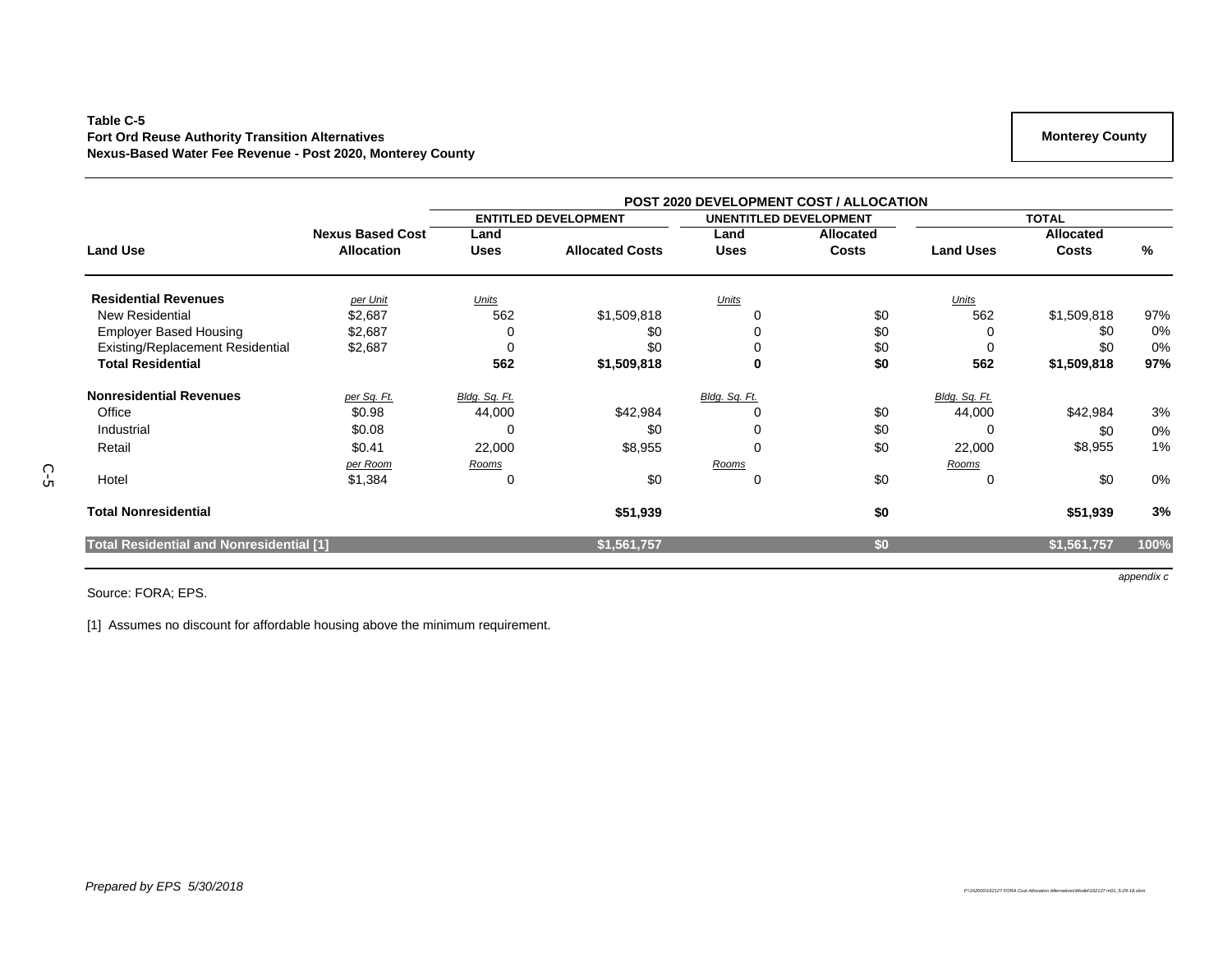#### **Table C-6 Fort Ord Reuse Authority Transition Alternatives Nexus-Based Water Fee Revenue - Post 2020, UC**

|                                                 |                         | <b>POST 2020 DEVELOPMENT COST / ALLOCATION</b> |                             |                               |                  |                  |              |      |  |  |  |
|-------------------------------------------------|-------------------------|------------------------------------------------|-----------------------------|-------------------------------|------------------|------------------|--------------|------|--|--|--|
|                                                 |                         |                                                | <b>ENTITLED DEVELOPMENT</b> | <b>UNENTITLED DEVELOPMENT</b> |                  |                  | <b>TOTAL</b> |      |  |  |  |
|                                                 | <b>Nexus Based Cost</b> | Land                                           |                             | Land                          | <b>Allocated</b> |                  | Allocated    |      |  |  |  |
| <b>Land Use</b>                                 | <b>Allocation</b>       | <b>Uses</b>                                    | <b>Allocated Costs</b>      | Uses                          | <b>Costs</b>     | <b>Land Uses</b> | <b>Costs</b> | %    |  |  |  |
| <b>Residential Revenues</b>                     | per Unit                | Units                                          |                             | Units                         |                  | Units            |              |      |  |  |  |
| <b>New Residential</b>                          | \$2,687                 |                                                | \$0                         | 240                           | \$644,762        | 240              | \$644,762    | 45%  |  |  |  |
| <b>Employer Based Housing</b>                   | \$2,687                 |                                                | \$0                         |                               | \$0              |                  | \$0          | 0%   |  |  |  |
| <b>Existing/Replacement Residential</b>         | \$2,687                 |                                                | \$0                         | 0                             | \$0              | $\Omega$         | \$0          | 0%   |  |  |  |
| <b>Total Residential</b>                        |                         | 0                                              | \$0                         | 240                           | \$644,762        | 240              | \$644,762    | 45%  |  |  |  |
| <b>Nonresidential Revenues</b>                  | per Sq. Ft.             | Bldg. Sq. Ft.                                  |                             | Bldg. Sq. Ft.                 |                  | Bldg. Sq. Ft.    |              |      |  |  |  |
| Office                                          | \$0.98                  |                                                | \$0                         | 680,000                       | \$664,300        | 680,000          | \$664,300    | 46%  |  |  |  |
| Industrial                                      | \$0.08                  |                                                | \$0                         | 100,000                       | \$8,141          | 100,000          | \$8,141      | 1%   |  |  |  |
| Retail                                          | \$0.41                  | $\Omega$                                       | \$0                         | 310,000                       | \$126,185        | 310,000          | \$126,185    | 9%   |  |  |  |
|                                                 | per Room                | Rooms                                          |                             | Rooms                         |                  | Rooms            |              |      |  |  |  |
| Hotel                                           | \$1,384                 | 0                                              | \$0                         | 0                             | \$0              | 0                | \$0          | 0%   |  |  |  |
| <b>Total Nonresidential</b>                     |                         |                                                | \$0                         |                               | \$798,626        |                  | \$798,626    | 55%  |  |  |  |
| <b>Total Residential and Nonresidential [1]</b> |                         |                                                | \$0                         |                               | \$1,443,388      |                  | \$1,443,388  | 100% |  |  |  |

Source: FORA; EPS.

C-6

[1] Assumes no discount for affordable housing above the minimum requirement.

*Prepared by EPS 5/30/2018* 

 **UC** 

*appendix c*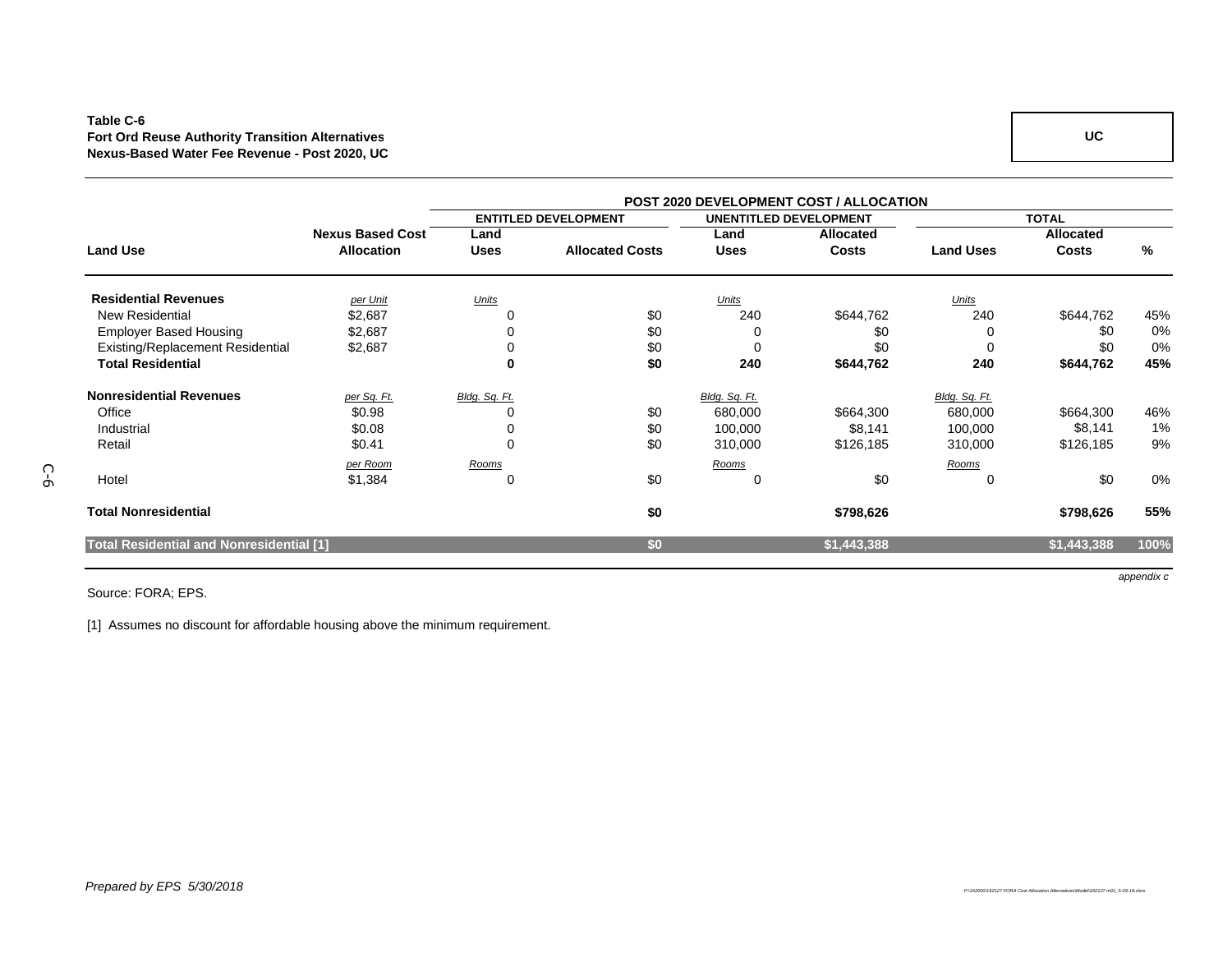# A APPENDIX X D:

## Property Tax Revenue Detail: All Jurisdictions

| Table D-1 | Estimated Net Property Tax Revenue from                                                             |
|-----------|-----------------------------------------------------------------------------------------------------|
| Table D-2 | Estimated Net Property Tax Revenue from Fort Ord<br>Development Subject to Implementation Agreement |
|           |                                                                                                     |

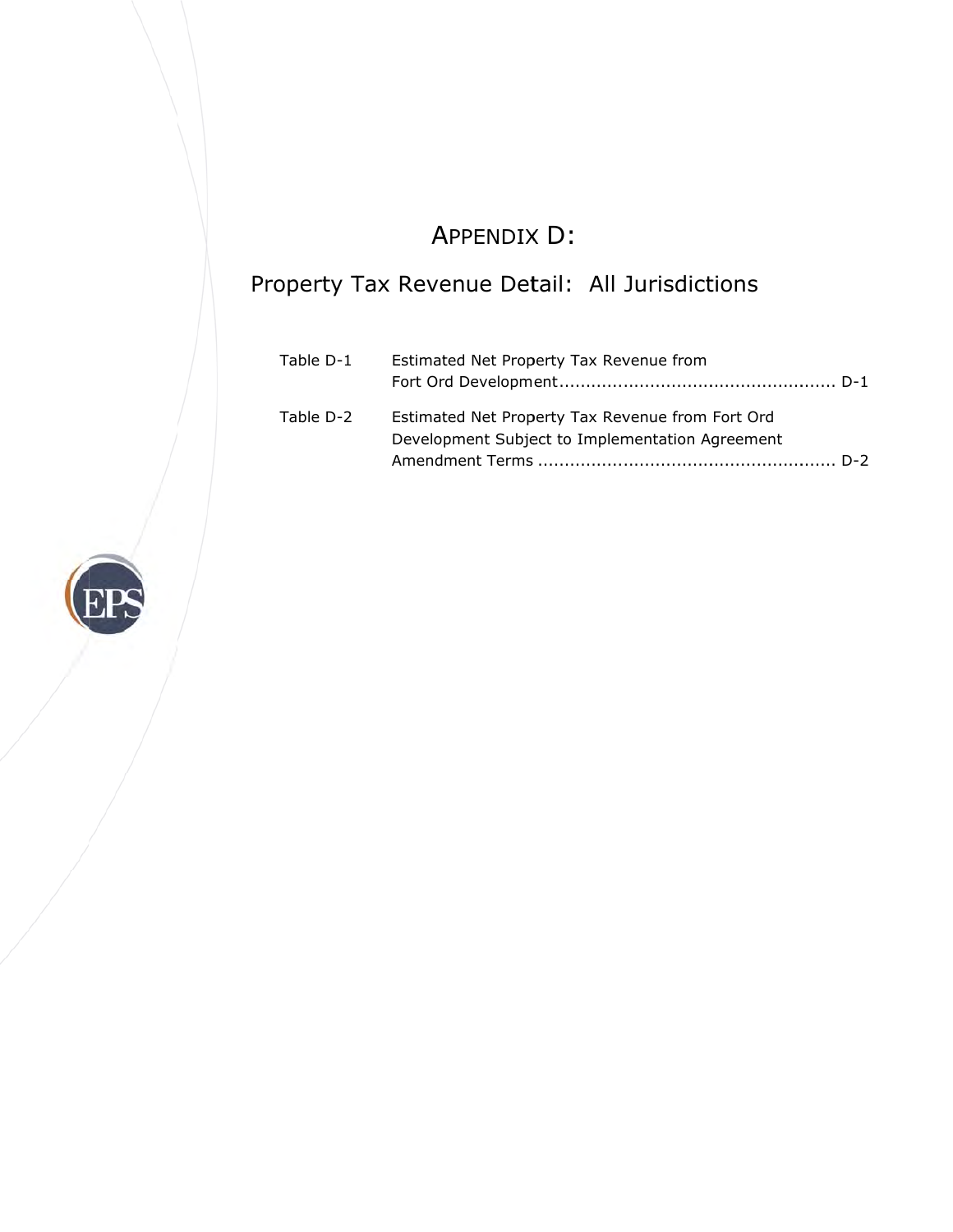### **Table D-1 Fort Ord Reuse Authority Transition Alternatives Estimated Net Property Tax Revenue from Fort Ord Development**

|                                                                                                               |                                                                                                                                                                                        |                                                                                                                                                              |                                                                                                                                                              |                                                                                                                                                                                          |                                                                                                                                                                                          | <b>Property</b>                                                                                                                                             |                                                                                                                                                                          |                                                                                                                                                            | Less: Other Agency Pass-Throughs [3]                                                                                                                                   |                                                                                                                                                                       |                                                                    |                                                                                                                                                           |                                                                                                                                                    |
|---------------------------------------------------------------------------------------------------------------|----------------------------------------------------------------------------------------------------------------------------------------------------------------------------------------|--------------------------------------------------------------------------------------------------------------------------------------------------------------|--------------------------------------------------------------------------------------------------------------------------------------------------------------|------------------------------------------------------------------------------------------------------------------------------------------------------------------------------------------|------------------------------------------------------------------------------------------------------------------------------------------------------------------------------------------|-------------------------------------------------------------------------------------------------------------------------------------------------------------|--------------------------------------------------------------------------------------------------------------------------------------------------------------------------|------------------------------------------------------------------------------------------------------------------------------------------------------------|------------------------------------------------------------------------------------------------------------------------------------------------------------------------|-----------------------------------------------------------------------------------------------------------------------------------------------------------------------|--------------------------------------------------------------------|-----------------------------------------------------------------------------------------------------------------------------------------------------------|----------------------------------------------------------------------------------------------------------------------------------------------------|
| <b>Item</b>                                                                                                   | <b>Beginning</b><br>AV                                                                                                                                                                 | Annual 2%<br>Growth                                                                                                                                          | New AV<br>Added<br>to Roll [2]                                                                                                                               | <b>Ending</b><br>A٧                                                                                                                                                                      | <b>New AV Since</b><br><b>Base Year</b>                                                                                                                                                  | Tax<br>(Formerly T.I.)<br>1%                                                                                                                                | Less: Housing<br>Set Aside<br>20%                                                                                                                                        | <b>Property Tax</b><br>Net of Housing<br>Set Aside                                                                                                         | Tier 1<br>Years 1-45<br>13.5%                                                                                                                                          | Tier <sub>2</sub><br>Years 11-45<br>11.3%                                                                                                                             | Tier $3$<br>Years 31-45<br>7.6%                                    | Annual<br><b>Net Property</b><br>Tax                                                                                                                      | <b>FORA Gross</b><br><b>Allocation</b> [4]                                                                                                         |
| Formula<br><b>Estimated Base Assessed Value [1]</b><br>FY 2016-17 Estimated Assessed Value (July 1, 2016) [1] | \$0<br>\$960,912,000                                                                                                                                                                   |                                                                                                                                                              |                                                                                                                                                              |                                                                                                                                                                                          |                                                                                                                                                                                          |                                                                                                                                                             |                                                                                                                                                                          | $c = a + b$                                                                                                                                                | d                                                                                                                                                                      |                                                                                                                                                                       |                                                                    | $e = c + d + e + f$                                                                                                                                       | $f = e * 35%$                                                                                                                                      |
| 2017-18<br>2018-19<br>2019-20<br>2020-21<br>2021-22<br>2022-23<br>2023-24<br>2024-25<br>2025-26<br>2026-27    | \$975,325,680<br>\$989,955,565<br>\$1,149,791,559<br>\$1,570,927,841<br>\$2,118,548,377<br>\$2,700,605,660<br>\$3,196,752,284<br>\$3,587,168,085<br>\$4,018,848,943<br>\$4,350,894,634 | \$14,629,885<br>\$14,849,333<br>\$17,246,873<br>\$23,563,918<br>\$31,778,226<br>\$40,509,085<br>\$47,951,284<br>\$53,807,521<br>\$60,282,734<br>\$65,263,420 | \$0<br>\$144,986,660<br>\$403,889,409<br>\$524,056,619<br>\$550,279,057<br>\$455,637,539<br>\$342,464,517<br>\$377,873,337<br>\$271,762,957<br>\$213,299,400 | \$989,955,565<br>\$1,149,791,559<br>\$1,570,927,841<br>\$2,118,548,377<br>\$2,700,605,660<br>\$3,196,752,284<br>\$3,587,168,085<br>\$4,018,848,943<br>\$4,350,894,634<br>\$4,629,457,454 | \$989,955,565<br>\$1,149,791,559<br>\$1,570,927,841<br>\$2,118,548,377<br>\$2,700,605,660<br>\$3,196,752,284<br>\$3,587,168,085<br>\$4,018,848,943<br>\$4,350,894,634<br>\$4,629,457,454 | \$9,899,556<br>\$11,497,916<br>\$15,709,278<br>\$21,185,484<br>\$27,006,057<br>\$31,967,523<br>\$35,871,681<br>\$40,188,489<br>\$43,508,946<br>\$46,294,575 | (\$1,979,911)<br>(\$2,299,583)<br>(\$3,141,856)<br>(S4, 237, 097)<br>(S5, 401, 211)<br>(\$6,393,505)<br>(\$7,174,336)<br>(\$8,037,698)<br>(\$8,701,789)<br>(\$9,258,915) | \$7,919,645<br>\$9,198,332<br>\$12,567,423<br>\$16,948,387<br>\$21,604,845<br>\$25,574,018<br>\$28,697,345<br>\$32,150,792<br>\$34,807,157<br>\$37,035,660 | (\$1,069,502)<br>(\$1,242,182)<br>(\$1,697,158)<br>(\$2,288,782)<br>(\$2,917,610)<br>(\$3,453,624)<br>(\$3,875,411)<br>(\$4,341,780)<br>(\$4,700,506)<br>(\$5,001,453) | (\$898,382)<br>(\$1,043,433)<br>(\$1,425,613)<br>(\$1,922,577)<br>(S2, 450, 793)<br>(\$2,901,044)<br>(\$3,255,346)<br>(\$3,647,095)<br>(\$3,948,425)<br>(\$4,201,220) | \$0<br>\$0<br>\$0<br>\$0<br>\$0<br>\$0<br>\$0<br>\$0<br>\$0<br>\$0 | \$5,951,760<br>\$6,912,718<br>\$9,444,652<br>\$12,737,028<br>\$16,236,443<br>\$19,219,350<br>\$21,566,588<br>\$24,161,917<br>\$26,158,225<br>\$27,832,986 | \$2,083,116<br>\$2,419,451<br>\$3,305,628<br>\$4,457,960<br>\$5,682,755<br>\$6,726,772<br>\$7,548,306<br>\$8,456,671<br>\$9,155,379<br>\$9,741,545 |
| 2027-28<br>2028-29                                                                                            | \$4,629,457,454<br>\$4,854,159,949                                                                                                                                                     | \$69,441,862<br>\$72,812,399                                                                                                                                 | \$155,260,633<br>\$43,321,428                                                                                                                                | \$4,854,159,949<br>\$4,970,293,776                                                                                                                                                       | \$4,854,159,949<br>\$4,970,293,776                                                                                                                                                       | \$48,541,599<br>\$49,702,938                                                                                                                                | (\$9,708,320)<br>(\$9,940,588)                                                                                                                                           | \$38,833,280<br>\$39,762,350                                                                                                                               | (\$5,244,211)<br>(\$5,369,677)                                                                                                                                         | (\$4,405,137)<br>(S4, 510, 528)                                                                                                                                       | \$0<br>(\$3,007,019)                                               | \$29,183,931<br>\$26,875,126                                                                                                                              | \$10,214,376<br>\$9,406,294                                                                                                                        |

*ti*

Source: Monterey County and EPS.

[1] FORA CIP analysis uses base assessed value as of July 1, 2012 for purposes of calibrating needed CFD revenues. This analysis focused on estimating total property tax revenue accruals and therefore uses a base assessed

[2] See Table L-3. Assumes an annual market appreciation rate of 1.5%.

[3] Pass throughs received by community college and school districts only. Statutory pass-throughs therefore adjusted as shown in calculation below. Model assumes RDA commenced in FY 1997-98. Tier 3 rate would not apply un

| Tier 1<br>______ | Tier 2 | Tier 3 |
|------------------|--------|--------|
| 25.0%            | 21.0%  | 14.0%  |
| 54.0%            | 54.0%  | 54.0%  |
| 13.5%            | 11.3%  | 7.6%   |
|                  |        |        |

[4] Prior to consideration of allocation to FORA land use jurisdictions pursuant to Implementation Agreement Amendment #1.

#### **Overall Property Tax**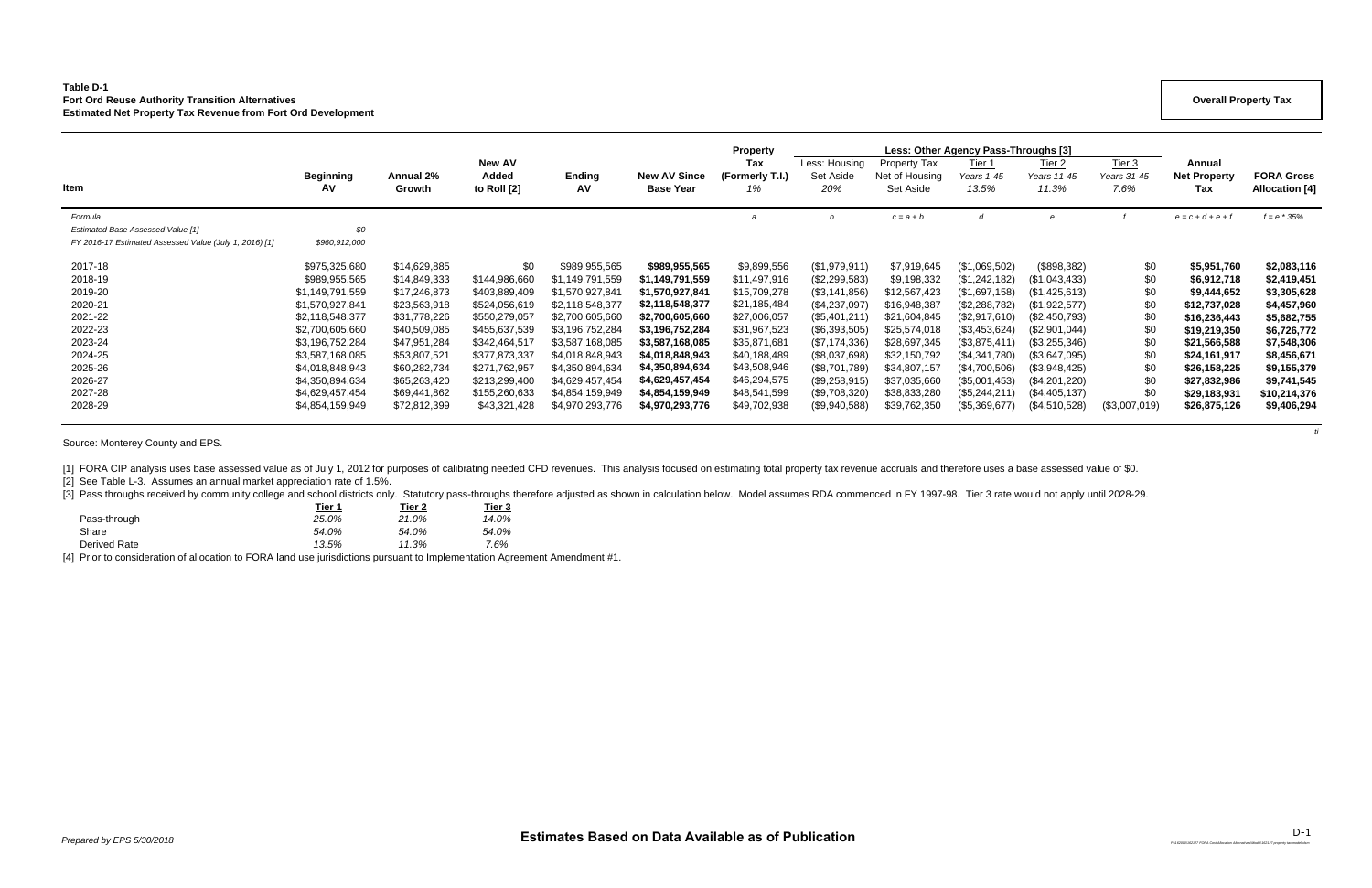## **Table D-2 Fort Ord Reuse Authority Transition Alternatives**

[3] Pass throughs received by community college and school districts only. Statutory pass-throughs therefore adjusted as shown in calculation below. Model assumes RDA commenced in FY 1997-98. Tier 3 rate would not apply un **Tier 1 Tier 2 Tier 3**

| Fort Ord Reuse Authority Transition Alternatives<br>Estimated Net Property Tax Revenue from Fort Ord Development Subject to Implementation Agreement Amendment Terms |                         |                     |                                       |                 |                                                      |                              |                                   |                                             | (Post July 1, 2012)                  |                                           |                                 |                                      |                                           |                                       |
|----------------------------------------------------------------------------------------------------------------------------------------------------------------------|-------------------------|---------------------|---------------------------------------|-----------------|------------------------------------------------------|------------------------------|-----------------------------------|---------------------------------------------|--------------------------------------|-------------------------------------------|---------------------------------|--------------------------------------|-------------------------------------------|---------------------------------------|
|                                                                                                                                                                      |                         |                     |                                       |                 |                                                      | <b>Property</b>              |                                   |                                             | Less: Other Agency Pass-Throughs [3] |                                           |                                 |                                      |                                           |                                       |
| Item                                                                                                                                                                 | <b>Beginning</b><br>AV. | Annual 2%<br>Growth | <b>New AV</b><br>Added<br>to Roll [2] | Ending<br>AV    | <b>New AV</b><br><b>Since</b><br><b>July 1, 2012</b> | Tax<br>(Formerly T.I.)<br>1% | Less: Housing<br>Set Aside<br>20% | Property Tax<br>Net of Housing<br>Set Aside | Tier 1<br>Years 1-45<br>13.5%        | Tier <sub>2</sub><br>Years 11-45<br>11.3% | Tier $3$<br>Years 31-45<br>7.6% | Annual<br><b>Net Property</b><br>Tax | <b>FORA</b><br>Gross<br><b>Allocation</b> | Jurisdiction<br><b>Allocation [4]</b> |
| Formula                                                                                                                                                              |                         |                     |                                       |                 |                                                      |                              |                                   | $c = a + b$                                 |                                      |                                           |                                 | $e = c + d + e + f$                  | $f = e * 35%$                             | $q = f * 10\%$                        |
| Estimated Base Assessed Value as of July 1, 2012 [1]                                                                                                                 | \$575,702,000           |                     |                                       |                 |                                                      |                              |                                   |                                             |                                      |                                           |                                 |                                      |                                           |                                       |
| FY 2016-17 Estimated Assessed Value (July 1, 2016) [1]                                                                                                               | \$960,912,000           |                     |                                       |                 |                                                      |                              |                                   |                                             |                                      |                                           |                                 |                                      |                                           |                                       |
| 2017-18                                                                                                                                                              | \$975,325,680           | \$14,629,885        | \$0                                   | \$989,955,565   | \$414,253,565                                        | \$4,142,536                  | (\$828,507)                       | \$3,314,029                                 | (\$447,540)                          | (\$375,934)                               | \$0                             | \$2,490,554                          | \$871,694                                 | \$87,169                              |
| 2018-19                                                                                                                                                              | \$989,955,565           | \$14,849,333        | \$144,986,660                         | \$1,149,791,559 | \$574,089,559                                        | \$5,740,896                  | (\$1,148,179)                     | \$4,592,716                                 | (\$620,220)                          | (\$520,985)                               | \$0                             | \$3,451,512                          | \$1,208,029                               | \$120,803                             |
| 2019-20                                                                                                                                                              | \$1,149,791,559         | \$17,246,873        | \$403,889,409                         | \$1,570,927,841 | \$995,225,841                                        | \$9,952,258                  | (\$1,990,452)                     | \$7,961,807                                 | (\$1,075,196)                        | (\$903,165)                               | \$0                             | \$5,983,446                          | \$2,094,206                               | \$209,421                             |
| 2020-21                                                                                                                                                              | \$1,570,927,841         | \$23,563,918        | \$524,056,619                         | \$2,118,548,377 | \$1,542,846,377                                      | \$15,428,464                 | (\$3,085,693)                     | \$12,342,771                                | (\$1,666,820)                        | (S1,400,129)                              | \$0                             | \$9,275,822                          | \$3,246,538                               | \$324,654                             |
| 2021-22                                                                                                                                                              | \$2,118,548,377         | \$31,778,226        | \$550,279,057                         | \$2,700,605,660 | \$2,124,903,660                                      | \$21,249,037                 | $(\$4,249,807)$                   | \$16,999,229                                | (\$2,295,648)                        | (\$1,928,344)                             | \$0                             | \$12,775,237                         | \$4,471,333                               | \$447,133                             |
| 2022-23                                                                                                                                                              | \$2,700,605,660         | \$40,509,085        | \$455,637,539                         | \$3,196,752,284 | \$2,621,050,284                                      | \$26,210,503                 | (\$5,242,101)                     | \$20,968,402                                | (\$2,831,662)                        | (\$2,378,596)                             | \$0                             | \$15,758,144                         | \$5,515,350                               | \$551,535                             |
| 2023-24                                                                                                                                                              | \$3,196,752,284         | \$47,951,284        | \$342,464,517                         | \$3,587,168,085 | \$3,011,466,085                                      | \$30,114,661                 | (\$6,022,932)                     | \$24,091,729                                | (\$3,253,449)                        | (\$2,732,898)                             | \$0                             | \$18,105,382                         | \$6,336,884                               | \$633,688                             |
| 2024-25                                                                                                                                                              | \$3,587,168,085         | \$53,807,521        | \$377,873,337                         | \$4,018,848,943 | \$3,443,146,943                                      | \$34,431,469                 | (\$6,886,294)                     | \$27,545,176                                | (\$3,719,818)                        | (\$3,124,647)                             | \$0                             | \$20,700,711                         | \$7,245,249                               | \$724,525                             |
| 2025-26                                                                                                                                                              | \$4,018,848,943         | \$60,282,734        | \$271,762,957                         | \$4,350,894,634 | \$3,775,192,634                                      | \$37,751,926                 | (\$7,550,385)                     | \$30,201,541                                | (\$4,078,544)                        | $(\$3,425,977)$                           | \$0                             | \$22,697,019                         | \$7,943,957                               | \$794,396                             |
| 2026-27                                                                                                                                                              | \$4,350,894,634         | \$65,263,420        | \$213,299,400                         | \$4,629,457,454 | \$4,053,755,454                                      | \$40,537,555                 | $(\$8,107,511)$                   | \$32,430,044                                | (\$4,379,491)                        | (\$3,678,772)                             | \$0                             | \$24,371,780                         | \$8,530,123                               | \$853,012                             |
| 2027-28                                                                                                                                                              | \$4,629,457,454         | \$69,441,862        | \$155,260,633                         | \$4,854,159,949 | \$4,278,457,949                                      | \$42,784,579                 | (\$8,556,916)                     | \$34,227,664                                | (\$4,622,249)                        | (\$3,882,689)                             | \$0                             | \$25,722,725                         | \$9,002,954                               | \$900,295                             |
| 2028-29                                                                                                                                                              | \$4,854,159,949         | \$72,812,399        | \$43,321,428                          | \$4,970,293,776 | \$4,394,591,776                                      | \$43,945,918                 | (\$8,789,184)                     | \$35,156,734                                | (\$4,747,715)                        | (\$3,988,080)                             | \$1                             | \$26,420,940                         | \$9,247,329                               | \$924,733                             |

*ti\_iaa*

Source: Monterey County and EPS.

[1] FORA CIP analysis uses base assessed value as of July 1, 2012 for purposes of calibrating needed CFD revenues. This analysis focused on estimating total property tax revenue accruals and therefore uses a base assessed

[2] See Table L-3. Assumes an annual market appreciation rate of 0.0%.

|              | <u>rer i</u> | <u>i lei z</u> | нег э |
|--------------|--------------|----------------|-------|
| Pass-through | 25.0%        | 21.0%          | 14.0% |
| Share        | 54.0%        | 54.0%          | 54.0% |
| Derived Rate | 13.5%        | 11.3%          | 7.6%  |
|              |              |                |       |

[4] Per Implementation Agreement Amendment #1, FORA retains 90% of property tax generated based on assessed value growth since July 1, 2012. The remaining 10% is allocated to the FORA jurisdictions.

**Tax Increment Subject to Implementation Agreement Amendment** 

*P:\162000\162127 FORA Cost Allocation Alternatives\Model\162127 property tax model.xlsm*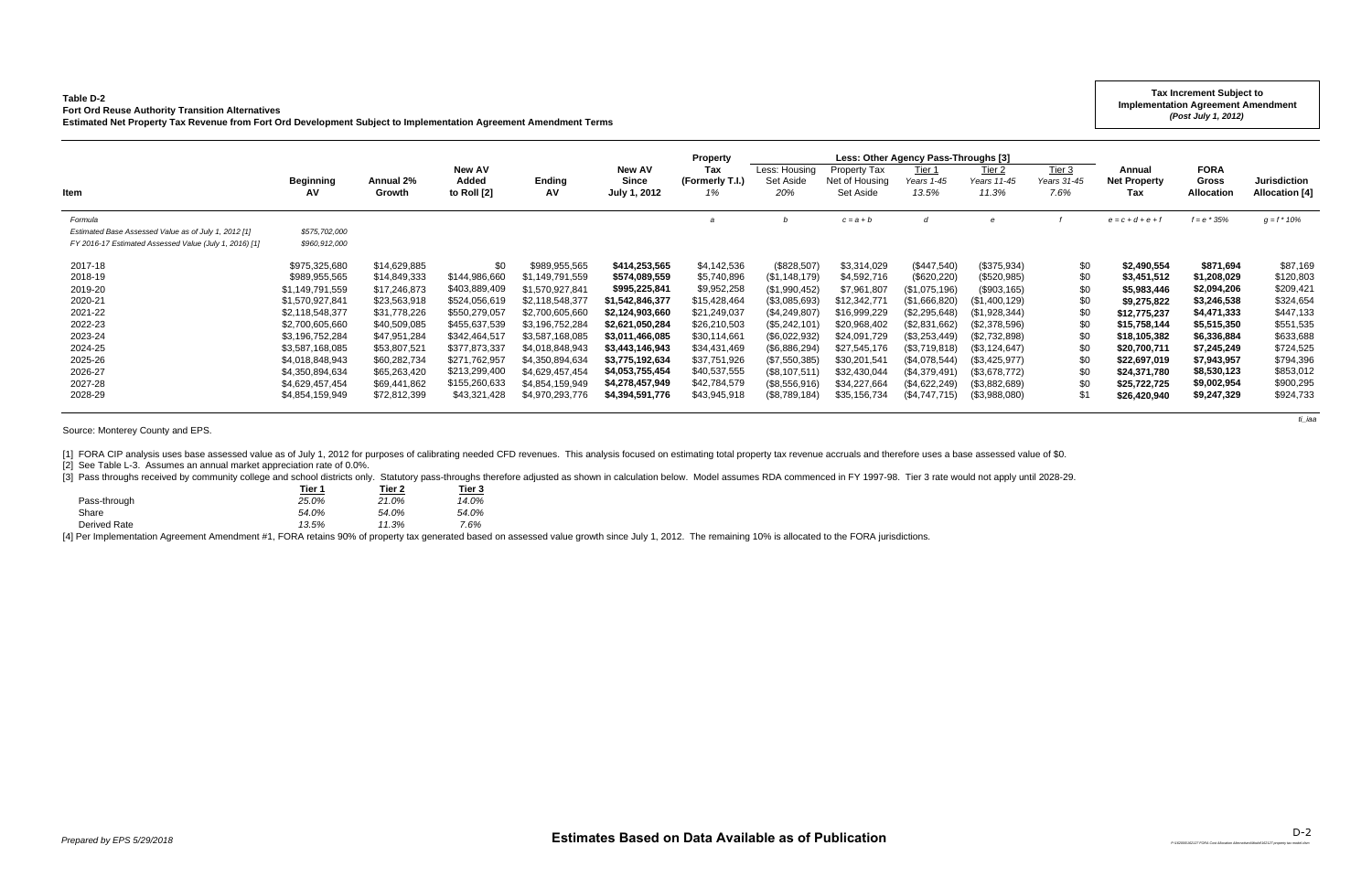# A APPENDIX X E:

## Property Tax Revenue Detail: Del Rey Oaks

| Table E-1 | Property Tax Revenue Comparison-Del Rey Oaks E-1                                                       |
|-----------|--------------------------------------------------------------------------------------------------------|
| Table E-2 | Comparison of Estimated City of Del Rey Oaks                                                           |
| Table E-3 | Net Present Value of Future FORA Property Tax Revenue-                                                 |
| Table E-4 | Net Present Value of Future FORA Property Tax Revenue-                                                 |
| Table E-5 | Estimated Net Property Tax Revenue from Del Rey Oaks                                                   |
| Table E-6 | Estimated Net Property Tax Revenue from Del Rey Oaks<br>Fort Ord Development Subject to Implementation |

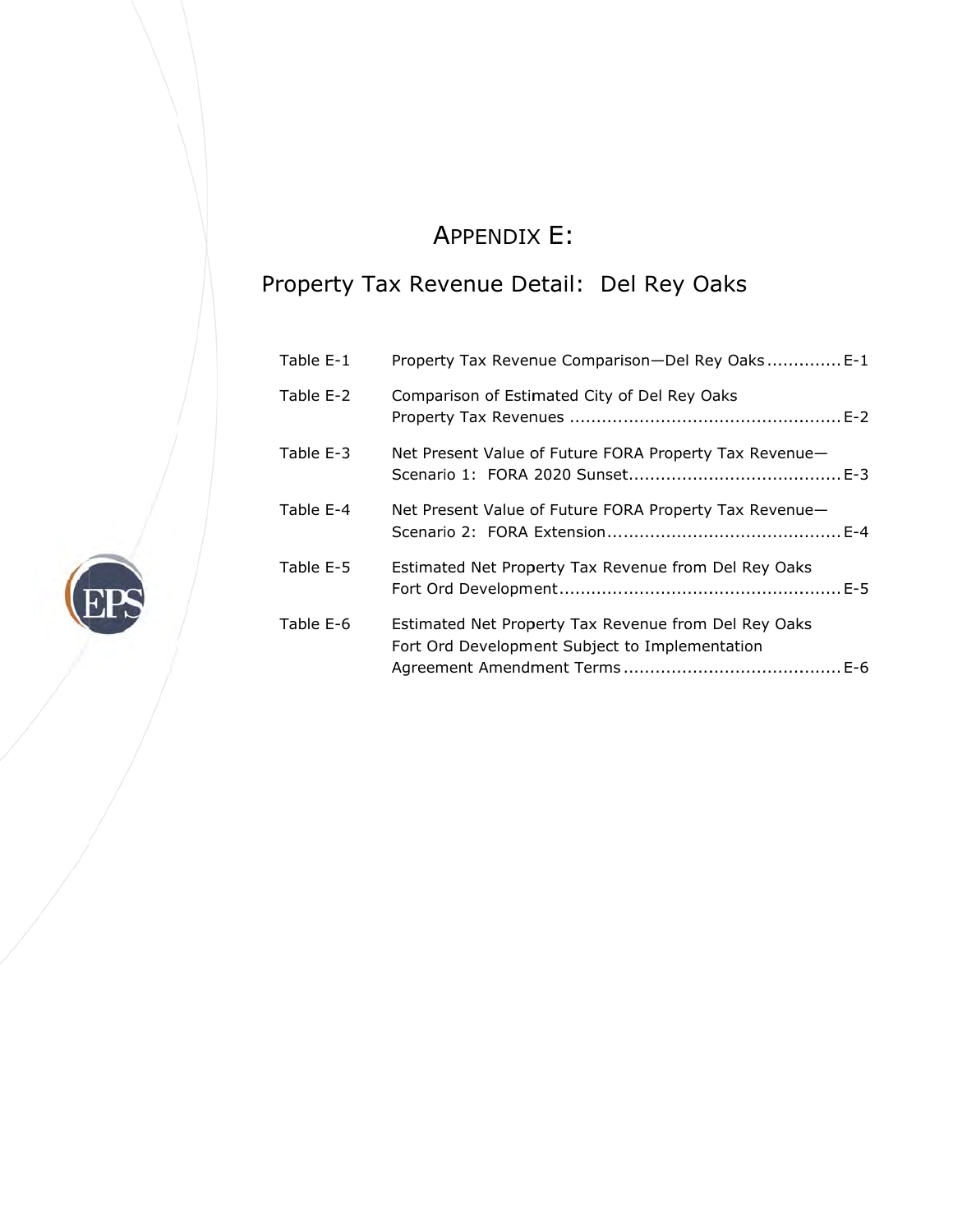## **Table E-1Fort Ord Reuse Authority Transition Alternatives Property Tax Revenue Comparison - Del Rey Oaks**

|                                  | Net Present Value of Property Tax Revenues (Rounded) |                                                 |                   |  |  |  |  |  |  |
|----------------------------------|------------------------------------------------------|-------------------------------------------------|-------------------|--|--|--|--|--|--|
| <b>Item</b>                      | Scenario 1:<br><b>FORA 2020</b><br>Sunset            | Scenario 2:<br>FORA Extension (2028)<br>Sunset) | <b>Difference</b> |  |  |  |  |  |  |
|                                  | Table E-3                                            | Table E-4                                       |                   |  |  |  |  |  |  |
| FORA (Gross Revenue)             | \$90,000                                             | \$3,570,000                                     | \$3,480,000       |  |  |  |  |  |  |
| FORA Jurisdiction Share [1,2]    | \$10,000                                             | \$360,000                                       | \$350,000         |  |  |  |  |  |  |
| <b>Net FORA Share</b>            | \$80,000                                             | \$3,210,000                                     | \$3,130,000       |  |  |  |  |  |  |
| <b>RDA</b> [3]                   | \$5,450,000                                          | \$3,570,000                                     | (\$1,880,000)     |  |  |  |  |  |  |
| County [2]                       | \$3,840,000                                          | \$2,550,000                                     | (\$1,290,000)     |  |  |  |  |  |  |
| <b>Other Taxing Entities [2]</b> | \$810,000                                            | \$510,000                                       | (\$300,000)       |  |  |  |  |  |  |

*compare\_dro*

*P:\162000\162127 FORA Cost Allocation Alternatives\Model\162127 property tax model.xlsm*

- [1] 10 percent of FORA property tax generated by assessed value growth after July 1, 2012 disbursed to FORA jurisdiction per the terms of the Implementation Agreement Amendment.
- [2] Disbursement of RDA Successor Agency revenue would generate additional property tax allocation to Cities, Counties and other Affected Taxing Entities.
- [3] Revenues received by the RDA Successor Agency subject to statutory requirements regarding the disbursement of revenues to all affected taxing entities. After all remaining enforceable obligations and senior debt obligations are met, remaining property tax revenues are distributed to all affecting taxing entities (City, County, School District, etc.) based on AB 1290 distribution factors.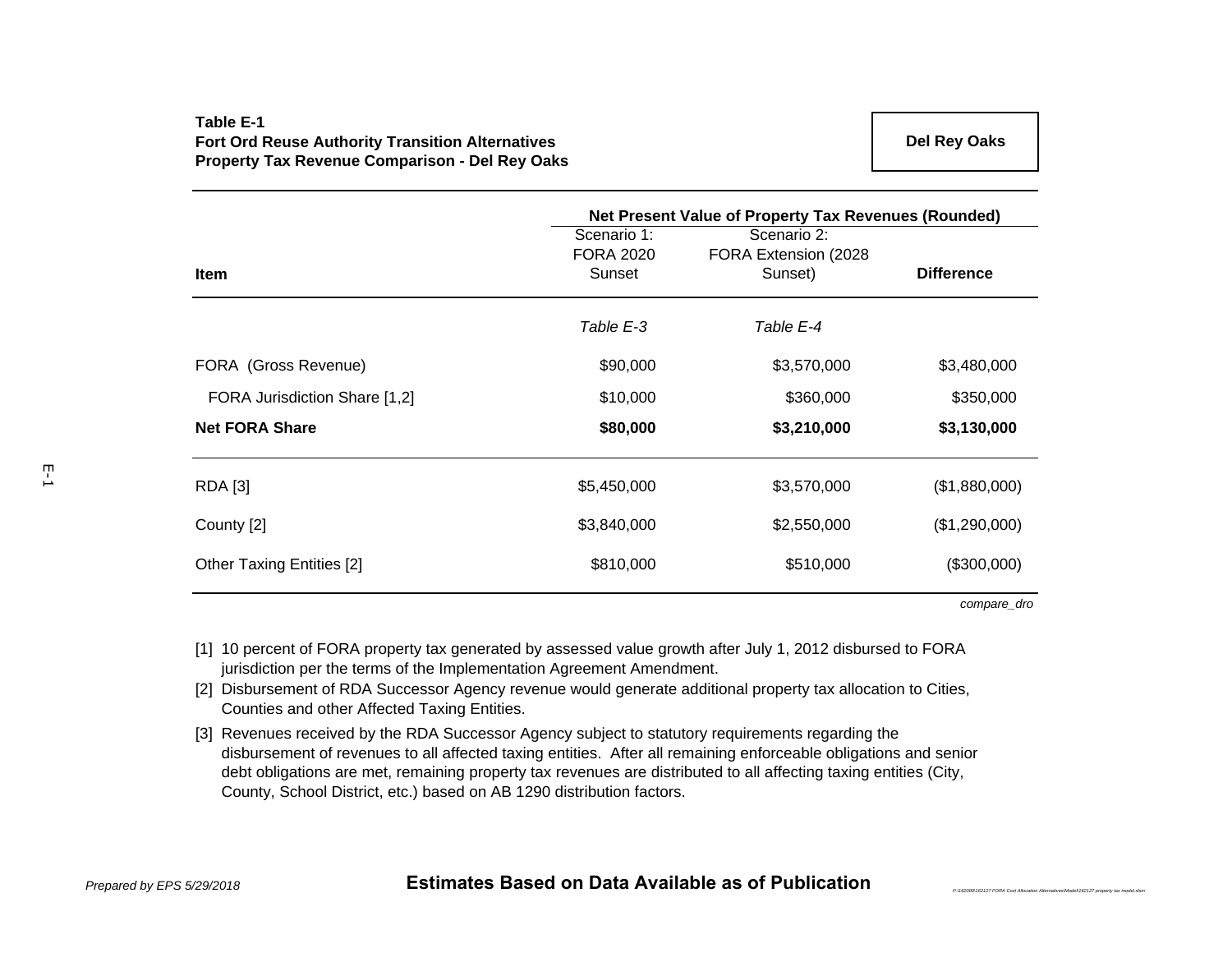**Del Rey Oaks**

|                                             |                 | Net Present Value of Property Tax Revenues (Rounded) |                                                       |                   |  |  |  |  |  |  |
|---------------------------------------------|-----------------|------------------------------------------------------|-------------------------------------------------------|-------------------|--|--|--|--|--|--|
| <b>Property Tax Revenues</b>                | <b>Formula</b>  | Scenario 1:<br><b>FORA 2020</b><br>Sunset            | Scenario 2:<br><b>FORA Extension</b><br>(2028 Sunset) | <b>Difference</b> |  |  |  |  |  |  |
| <b>City Share of FORA Allocation</b>        | $A = Table E-1$ | \$10,000                                             | \$360,000                                             | \$350,000         |  |  |  |  |  |  |
| <b>City Share of RDA Allocation [1]</b>     |                 |                                                      |                                                       |                   |  |  |  |  |  |  |
| 10% RDA Revenues                            | B               | \$545,000                                            | \$357,000                                             | (\$188,000)       |  |  |  |  |  |  |
| 15% RDA Revenues                            | C               | \$817,500                                            | \$535,500                                             | (\$282,000)       |  |  |  |  |  |  |
| 30% RDA Revenues                            | D               | \$1,635,000                                          | \$1,071,000                                           | (\$564,000)       |  |  |  |  |  |  |
| <b>Total City Property Tax Revenues [1]</b> |                 |                                                      |                                                       |                   |  |  |  |  |  |  |
| 10% RDA Revenues                            | $E = A + B$     | \$555,000                                            | \$717,000                                             | \$162,000         |  |  |  |  |  |  |
| 15% RDA Revenues                            | $F = A + C$     | \$827,500                                            | \$895,500                                             | \$68,000          |  |  |  |  |  |  |
| 30% RDA Revenues                            | $G = A + D$     | \$1,645,000                                          | \$1,431,000                                           | (\$214,000)       |  |  |  |  |  |  |

*dro\_range*

*P:\162000\162127 FORA Cost Allocation Alternatives\Model\162127 property tax model.xlsm*

READER'S NOTE: Based on placeholder estimates of existing assessed value and assessed value as of July 1, 2012. Refining this information may change the outcome of the analysis.

[1] Residual property tax revenues disbursed to affected taxing entities (including City) after payment of debt and other enforceable obligations. AB 1290 Property Tax allocation factors not known at this time. A range of scenarios presented for comparison purposes.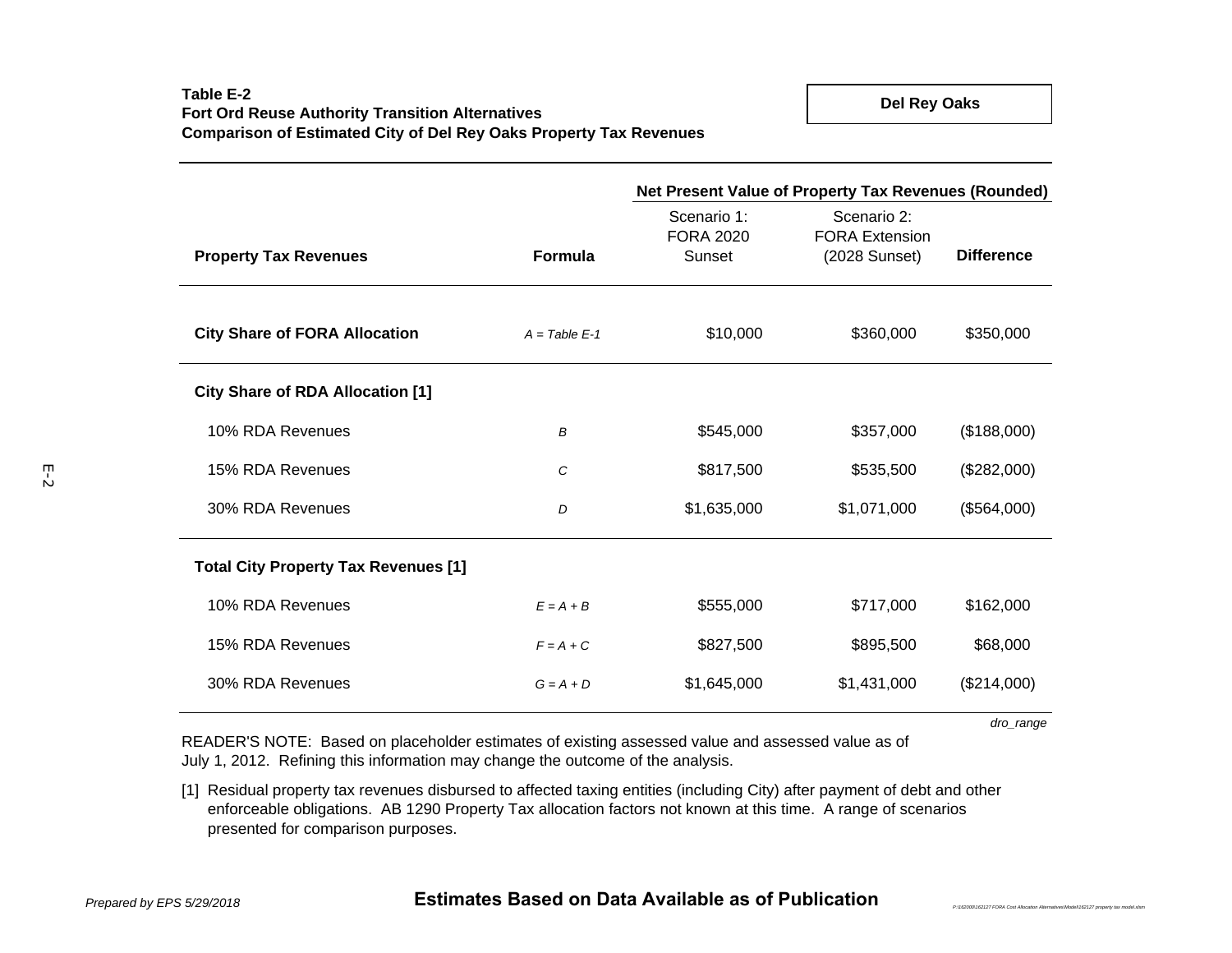#### **Table E-3Fort Ord Reuse Authority Transition Alternatives Net Present Value of Future FORA Property Tax Revenue [1]**

**Item**Gross FORA **Share** Less FORA Juris. Amount [2] **Net FORAAmountRDAShare County Share Other Taxing Entities Share Pre-FORA Sunset Allocation** *35%10% of FORA Share post July 1, 2012 35% 25% 5%* 2017-18 \$0 \$0 \$0 \$0 \$0 \$0 \$0 2018-19 \$0 \$0 \$0 \$0 \$0 \$0 \$0 2019-200 \$272,530 \$95,386 \$9,539 \$85,847 \$95,386 \$68,133 \$13,627 **Post FORA Sunset Allocation** *0% 0% 54% 38% 8%* 2020-21\$610,201 \$0 \$0 \$0 \$0 \$0 \$329,508 \$231,876 \$48,816 \$48,816 \$ك 2021-222 \$792,810 \$0 \$0 \$0 \$428,118 \$301,268 \$63,425 2022-233 \$980,761 \$0 \$0 \$0 \$529,611 \$372,689 \$78,461 2023-244 \$1,174,172 \$0 \$0 \$0 \$634,053 \$446,185 \$93,934 2024-25\$1,062,552 \$1,067,689 \$1,062,552 \$1,062,552 \$157,415 2025-26 \$2,365,406 \$0 \$0 \$0 \$1,277,319 \$898,854 \$189,232 2026-27\$2,774,611 \$0 \$0 \$0 \$0 \$0 \$1,498,290 \$1,054,352 \$221,969 \$2,074,611 \$0 \$0 \$1,498,290 \$1,054,352 \$221,969 2027-288 \$3,165,809 \$0 \$0 \$0 \$1,709,537 \$1,203,008 \$253,265 **Total \$14,103,990 \$95,386 \$9,539 \$85,847 \$7,564,374 \$5,324,087 \$1,120,143 Net Present Value4.45% Discount Rate [3] \$10,188,419 \$87,431 \$8,743 \$78,688 \$5,454,283 \$3,839,125 \$807,579 Scenario 1: FORA 2020 Sunset Net Property Tax For Distribution FORA Share**

Source: FORA; Bond Buyers Revenue Index; EPS.

[1] Based on the provisions of the FORA Implementation Agreement Amendment, only increases in assessed value after July 1, 2012 are considered.

[2] Additional allocation of FORA property tax revenues to jurisdictions based on Implementation Agreement Amendment terms.

[3] Based on Bond Buyers Revenue Bond Index annual average as of April 2017 plus 50 basis points.

## *Prepared by EPS 5/30/2018* **Estimates Based on Data Available as of Publication**

*P:\162000\162127 FORA Cost Allocation Alternatives\Model\162127 property tax model.xlsm*

*dro\_sc1*

**Del Rey Oaks Scenario 1: FORA 2020 Sunset**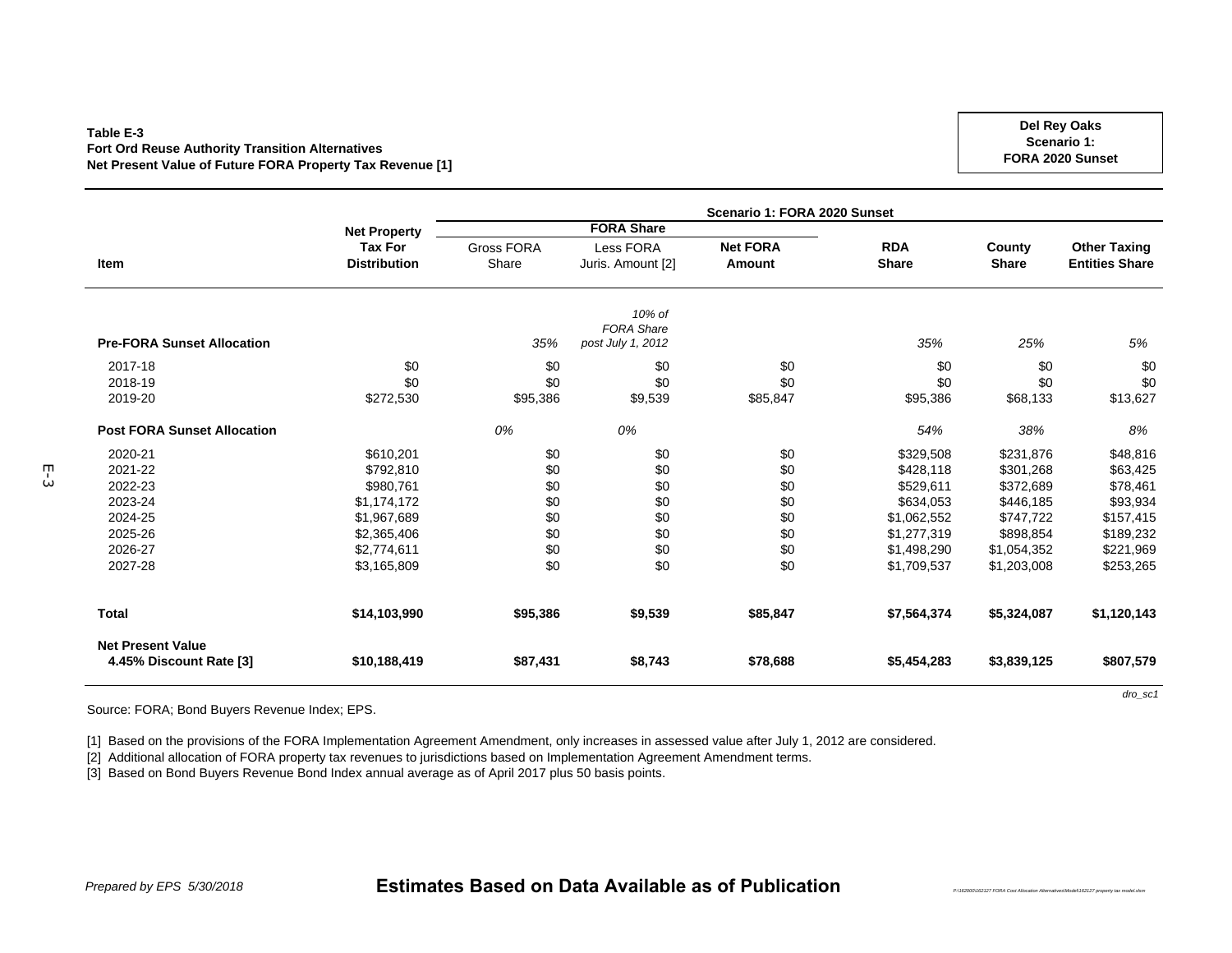#### **Table E-4Fort Ord Reuse Authority Transition Alternatives Net Present Value of Future FORA Property Tax Revenue [1]**

|                     | Scenario 2: FORA Extension (2028 Sunset) |                   |                                        |              |                                                               |                       |  |  |  |  |  |
|---------------------|------------------------------------------|-------------------|----------------------------------------|--------------|---------------------------------------------------------------|-----------------------|--|--|--|--|--|
|                     |                                          | <b>FORA Share</b> |                                        |              |                                                               |                       |  |  |  |  |  |
| <b>Net Property</b> |                                          | Less FORA         |                                        |              |                                                               |                       |  |  |  |  |  |
| <b>Tax For</b>      | Gross FORA                               | Jurisdiction      | <b>Net FORA</b>                        | <b>RDA</b>   | County                                                        | <b>Other Taxing</b>   |  |  |  |  |  |
| <b>Distribution</b> | Share                                    | Amount [2]        | Amount                                 | <b>Share</b> | <b>Share</b>                                                  | <b>Entities Share</b> |  |  |  |  |  |
|                     |                                          | 10% of            |                                        |              |                                                               |                       |  |  |  |  |  |
|                     |                                          |                   |                                        |              |                                                               |                       |  |  |  |  |  |
|                     |                                          |                   |                                        |              |                                                               | 5%                    |  |  |  |  |  |
| \$0                 | \$0                                      | \$0               | \$0                                    | \$0          | \$0                                                           | \$0                   |  |  |  |  |  |
| \$0                 | \$0                                      | \$0               | \$0                                    | \$0          | \$0                                                           | \$0                   |  |  |  |  |  |
| \$272,530           | \$95,386                                 | \$9,539           | \$85,847                               | \$95,386     | \$68,133                                                      | \$13,627              |  |  |  |  |  |
| \$610,201           | \$213,570                                | \$21,357          | \$192,213                              | \$213,570    | \$152,550                                                     | \$30,510              |  |  |  |  |  |
| \$792,810           | \$277,484                                | \$27,748          | \$249,735                              | \$277,484    | \$198,203                                                     | \$39,641              |  |  |  |  |  |
| \$980,761           | \$343,266                                | \$34,327          | \$308,940                              | \$343,266    | \$245,190                                                     | \$49,038              |  |  |  |  |  |
| \$1,174,172         | \$410,960                                | \$41,096          | \$369,864                              | \$410,960    | \$293,543                                                     | \$58,709              |  |  |  |  |  |
| \$1,967,689         | \$688,691                                | \$68,869          | \$619,822                              | \$688,691    | \$491,922                                                     | \$98,384              |  |  |  |  |  |
| \$2,365,406         | \$827,892                                | \$82,789          | \$745,103                              | \$827,892    | \$591,351                                                     | \$118,270             |  |  |  |  |  |
| \$2,774,611         | \$971,114                                | \$97,111          | \$874,003                              | \$971,114    | \$693,653                                                     | \$138,731             |  |  |  |  |  |
| \$3,165,809         | \$1,108,033                              | \$110,803         | \$997,230                              | \$1,108,033  | \$791,452                                                     | \$158,290             |  |  |  |  |  |
| \$14,103,990        | \$4,936,396                              | \$493,640         | \$4,442,757                            | \$4,936,396  | \$3,525,997                                                   | \$705,199             |  |  |  |  |  |
|                     |                                          |                   |                                        |              |                                                               | \$509,421             |  |  |  |  |  |
|                     | \$10,188,419                             | 35%               | <b>FORA Share</b><br>post July 1, 2012 |              | 35%<br>\$3,565,946<br>\$356,595<br>\$3,209,352<br>\$3,565,946 | 25%<br>\$2,547,105    |  |  |  |  |  |

Source: FORA; Bond Buyers Revenue Index; EPS.

[1] Based on the provisions of the FORA Implementation Agreement Amendment, only increases in assessed value after July 1, 2012 are considered.

[2] Additional allocation of FORA property tax revenues to jurisdictions based on Implementation Agreement Amendment terms.

[3] Based on Bond Buyers Revenue Bond Index annual average as of April 2017 plus 50 basis points.

## *Prepared by EPS 5/30/2018* **Estimates Based on Data Available as of Publication**

*P:\162000\162127 FORA Cost Allocation Alternatives\Model\162127 property tax model.xlsm*

**DEL REY OAKSScenario 2: FORA Extension**

*dro\_sc2*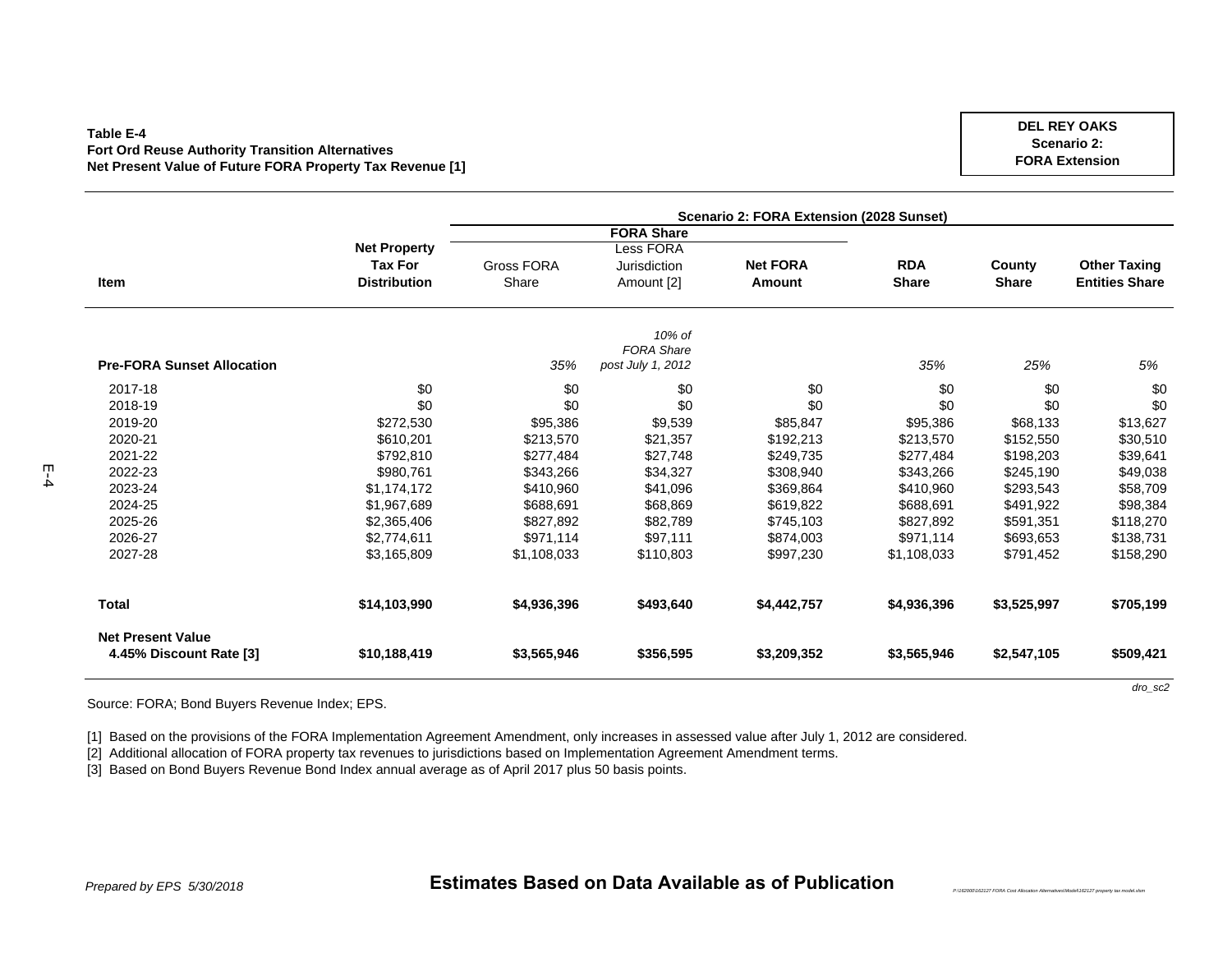### **Table E-5 Fort Ord Reuse Authority Transition Alternatives Estimated Net Property Tax Revenue from Del Rey Oaks Fort Ord Development**

[1] FORA CIP analysis uses base assessed value as of July 1, 2012 for purposes of calibrating needed CFD revenues. This analysis focused on estimating total property tax revenue accruals and therefore uses a base assessed #REF!

|                                                        |                        |                                 |                                       |                     |                                         | <b>Property</b>              | Less: Other Agency Pass-Throughs [3] |                                                    |                               |                                           |                               |                                      |                                            |
|--------------------------------------------------------|------------------------|---------------------------------|---------------------------------------|---------------------|-----------------------------------------|------------------------------|--------------------------------------|----------------------------------------------------|-------------------------------|-------------------------------------------|-------------------------------|--------------------------------------|--------------------------------------------|
| <b>Item</b>                                            | <b>Beginning</b><br>AV | <b>Annual 2%</b><br>Growth      | <b>New AV</b><br>Added<br>to Roll [2] | <b>Ending</b><br>A٧ | <b>New AV Since</b><br><b>Base Year</b> | Tax<br>(Formerly T.I.)<br>1% | Less: Housing<br>Set Aside<br>20%    | <b>Property Tax</b><br>Net of Housing<br>Set Aside | Tier 1<br>Years 1-45<br>13.5% | Tier <sub>2</sub><br>Years 11-45<br>11.3% | Tier 3<br>Years 31-45<br>7.6% | Annual<br><b>Net Property</b><br>Tax | <b>FORA Gross</b><br><b>Allocation</b> [4] |
|                                                        |                        |                                 |                                       |                     |                                         |                              |                                      |                                                    |                               |                                           |                               |                                      |                                            |
| Formula                                                |                        |                                 |                                       |                     |                                         |                              |                                      | $c = a + b$                                        | d                             |                                           |                               | $e = c + d + e + f$                  | $f = e * 35%$                              |
| <b>Estimated Base Assessed Value [1]</b>               | \$0                    |                                 |                                       |                     |                                         |                              |                                      |                                                    |                               |                                           |                               |                                      |                                            |
| FY 2016-17 Estimated Assessed Value (July 1, 2016) [1] |                        | <b>\$0</b> PLACEHOLDER ESTIMATE |                                       |                     |                                         |                              |                                      |                                                    |                               |                                           |                               |                                      |                                            |
| 2017-18                                                | \$0                    | \$0                             | \$0                                   | \$0                 | \$0                                     | \$0                          | \$0                                  | \$0                                                | \$0                           | \$0                                       | \$0                           | \$0                                  | \$0                                        |
| 2018-19                                                | \$0                    | \$0                             | \$0                                   | \$0                 | \$0                                     | \$0                          | \$0                                  | \$0                                                | \$0                           | \$0                                       | \$0                           | \$0                                  | \$0                                        |
| 2019-20                                                | \$0                    | \$0                             | \$45,329,900                          | \$45,329,900        | \$45,329,900                            | \$453,299                    | (\$90,660)                           | \$362,639                                          | (\$48,972)                    | (\$41,137)                                | \$0                           | \$272,530                            | \$95,386                                   |
| 2020-21                                                | \$45,329,900           | \$679,949                       | \$55,484,740                          | \$101,494,589       | \$101,494,589                           | \$1,014,946                  | (\$202,989)                          | \$811,957                                          | (\$109,650)                   | (\$92,106)                                | \$0                           | \$610,201                            | \$213,570                                  |
| 2021-22                                                | \$101,494,589          | \$1,522,419                     | \$28,851,045                          | \$131,868,053       | \$131,868,053                           | \$1,318,681                  | (\$263,736)                          | \$1,054,944                                        | (\$142,464)                   | (\$119,670)                               | \$0                           | \$792,810                            | \$277,484                                  |
| 2022-23                                                | \$131,868,053          | \$1,978,021                     | \$29,283,811                          | \$163,129,885       | \$163,129,885                           | \$1,631,299                  | (\$326, 260)                         | \$1,305,039                                        | (\$176,238)                   | (\$148,040)                               | \$0                           | \$980,761                            | \$343,266                                  |
| 2023-24                                                | \$163,129,885          | \$2,446,948                     | \$29,723,068                          | \$195,299,901       | \$195,299,901                           | \$1,952,999                  | (\$390,600)                          | \$1,562,399                                        | $(\$210,993)$                 | (\$177,234)                               | \$0                           | \$1,174,172                          | \$410,960                                  |
| 2024-25                                                | \$195,299,901          | \$2,929,499                     | \$129,056,096                         | \$327,285,496       | \$327,285,496                           | \$3,272,855                  | (\$654,571)                          | \$2,618,284                                        | (\$353,584)                   | (\$297,011)                               | \$0                           | \$1,967,689                          | \$688,691                                  |
| 2025-26                                                | \$327,285,496          | \$4,909,282                     | \$61,242,896                          | \$393,437,674       | \$393,437,674                           | \$3,934,377                  | (\$786, 875)                         | \$3,147,501                                        | (\$425,052)                   | (\$357,044)                               | \$0                           | \$2,365,406                          | \$827,892                                  |
| 2026-27                                                | \$393,437,674          | \$5,901,565                     | \$62,161,539                          | \$461,500,779       | \$461,500,779                           | \$4,615,008                  | (\$923,002)                          | \$3,692,006                                        | (\$498,584)                   | (\$418, 811)                              | \$0                           | \$2,774,611                          | \$971,114                                  |
| 2027-28                                                | \$461,500,779          | \$6,922,512                     | \$58,145,416                          | \$526,568,707       | \$526,568,707                           | \$5,265,687                  | (\$1,053,137)                        | \$4,212,550                                        | (\$568, 881)                  | $(\$477,860)$                             | \$0                           | \$3,165,809                          | \$1,108,033                                |
| 2028-29                                                | \$526,568,707          | \$7,898,531                     | \$43,321,428                          | \$577,788,666       | \$577,788,666                           | \$5,777,887                  | (\$1,155,577)                        | \$4,622,309                                        | (\$624,216)                   | (\$524,342)                               | (\$349,561)                   | \$3,124,190                          | \$1,093,467                                |

*ti\_dro*

Source: Monterey County and EPS.

[2] See Table L-3. Assumes an annual market appreciation rate of 1.5%.

[3] Pass throughs received by community college and school districts only. Statutory pass-throughs therefore adjusted as shown in calculation below. Model assumes RDA commenced in FY 1997-98. Tier 3 rate would not apply un

|              | Tier 1 | Tier 2 | Tier 3 |
|--------------|--------|--------|--------|
| Pass-through | 25.0%  | 21.0%  | 14.0%  |
| Share        | 54.0%  | 54.0%  | 54.0%  |
| Derived Rate | 13.5%  | 11.3%  | 7.6%   |

[4] Prior to consideration of allocation to FORA land use jurisdictions pursuant to Implementation Agreement Amendment #1.

### **Overall Property Tax: DEL REY OAKS**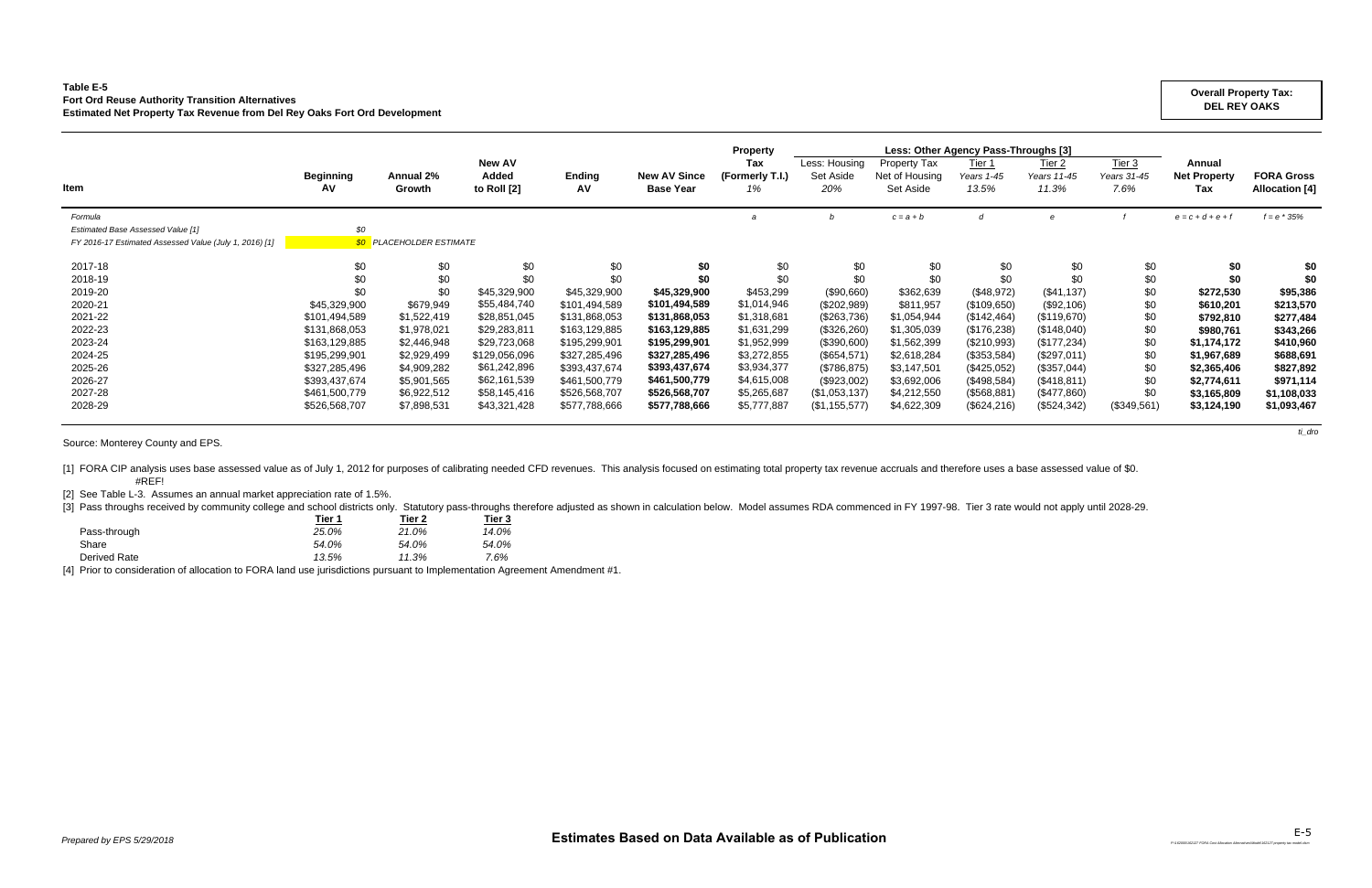#### **Table E-6**

## **Fort Ord Reuse Authority Transition Alternatives**

**Estimated Net Property Tax Revenue from Del Rey Oaks Fort Ord Development Subject to Implementation Agreement Amendment Terms**

[3] Pass throughs received by community college and school districts only. Statutory pass-throughs therefore adjusted as shown in calculation below. Model assumes RDA commenced in FY 1997-98. Tier 3 rate would not apply un **Tier 1 Tier 2 Tier 3**

|                                                                                                                           |                         |                                                                    | New AV               |               | <b>New AV</b>                | <b>Property</b><br>Tax | Less: Housing    | Property Tax                | Less: Other Agency Pass-Throughs [3]<br>Tier 1 | Tier <sub>2</sub>    | Tier 3              | Annual                     | <b>FORA</b>                |                                     |
|---------------------------------------------------------------------------------------------------------------------------|-------------------------|--------------------------------------------------------------------|----------------------|---------------|------------------------------|------------------------|------------------|-----------------------------|------------------------------------------------|----------------------|---------------------|----------------------------|----------------------------|-------------------------------------|
| Item                                                                                                                      | <b>Beginning</b><br>AV. | Annual 2%<br>Growth                                                | Added<br>to Roll [2] | Ending<br>AV  | <b>Since</b><br>July 1, 2012 | (Formerly T.I.)<br>1%  | Set Aside<br>20% | Net of Housing<br>Set Aside | Years 1-45<br>13.5%                            | Years 11-45<br>11.3% | Years 31-45<br>7.6% | <b>Net Property</b><br>Tax | Gross<br><b>Allocation</b> | <b>DRO</b><br><b>Allocation [4]</b> |
| Formula<br>Estimated Base Assessed Value as of July 1, 2012 [1]<br>FY 2016-17 Estimated Assessed Value (July 1, 2016) [1] |                         | <b>\$0</b> PLACEHOLDER ESTIMATE<br><b>\$0</b> PLACEHOLDER ESTIMATE |                      |               |                              |                        |                  | $c = a + b$                 | d                                              |                      |                     | $e = c + d + e + f$        | $f = e * 35%$              | $g = f * 10\%$                      |
| 2017-18                                                                                                                   | \$0                     | \$0                                                                | \$0                  | \$0           | \$0                          | \$0                    | \$0              | \$0                         | \$0                                            | \$0                  | \$0                 | \$0                        | \$0                        | \$0                                 |
| 2018-19                                                                                                                   | \$0                     | \$0                                                                | \$0                  | \$0           | \$0                          | \$0                    | \$0              | \$0                         | \$0                                            | \$0                  | \$0                 | \$0                        | \$0                        | \$0                                 |
| 2019-20                                                                                                                   | \$0                     | \$0                                                                | \$45,329,900         | \$45,329,900  | \$45,329,900                 | \$453,299              | (\$90,660)       | \$362,639                   | (\$48,972)                                     | (\$41, 137)          | \$0                 | \$272,530                  | \$95,386                   | \$9,539                             |
| 2020-21                                                                                                                   | \$45,329,900            | \$679,949                                                          | \$55,484,740         | \$101,494,589 | \$101,494,589                | \$1,014,946            | (\$202,989)      | \$811,957                   | (\$109,650)                                    | (\$92,106)           | \$0                 | \$610,201                  | \$213,570                  | \$21,357                            |
| 2021-22                                                                                                                   | \$101,494,589           | \$1,522,419                                                        | \$28,851,045         | \$131,868,053 | \$131,868,053                | \$1,318,681            | (\$263,736)      | \$1,054,944                 | (\$142,464)                                    | (\$119,670)          | \$0                 | \$792,810                  | \$277,484                  | \$27,748                            |
| 2022-23                                                                                                                   | \$131,868,053           | \$1,978,021                                                        | \$29,283,811         | \$163,129,885 | \$163,129,885                | \$1,631,299            | $(\$326,260)$    | \$1,305,039                 | (\$176,238)                                    | (\$148,040)          | \$0                 | \$980,761                  | \$343,266                  | \$34,327                            |
| 2023-24                                                                                                                   | \$163,129,885           | \$2,446,948                                                        | \$29,723,068         | \$195,299,901 | \$195,299,901                | \$1,952,999            | (\$390,600)      | \$1,562,399                 | $(\$210,993)$                                  | (\$177,234)          | \$0                 | \$1,174,172                | \$410,960                  | \$41,096                            |
| 2024-25                                                                                                                   | \$195,299,901           | \$2,929,499                                                        | \$129,056,096        | \$327,285,496 | \$327,285,496                | \$3,272,855            | $(\$654,571)$    | \$2,618,284                 | (\$353,584)                                    | (\$297,011)          | \$0                 | \$1,967,689                | \$688,691                  | \$68,869                            |
| 2025-26                                                                                                                   | \$327,285,496           | \$4,909,282                                                        | \$61,242,896         | \$393,437,674 | \$393,437,674                | \$3,934,377            | (\$786, 875)     | \$3,147,501                 | (\$425,052)                                    | (\$357,044)          | \$0                 | \$2,365,406                | \$827,892                  | \$82,789                            |
| 2026-27                                                                                                                   | \$393,437,674           | \$5,901,565                                                        | \$62,161,539         | \$461,500,779 | \$461,500,779                | \$4,615,008            | (\$923,002)      | \$3,692,006                 | (\$498,584)                                    | (\$418,811)          | \$0                 | \$2,774,611                | \$971,114                  | \$97,111                            |
| 2027-28                                                                                                                   | \$461,500,779           | \$6,922,512                                                        | \$58,145,416         | \$526,568,707 | \$526,568,707                | \$5,265,687            | (\$1,053,137)    | \$4,212,550                 | (\$568,881)                                    | (\$477,860)          | \$0                 | \$3,165,809                | \$1,108,033                | \$110,803                           |
| 2028-29                                                                                                                   | \$526,568,707           | \$7,898,531                                                        | \$43,321,428         | \$577,788,666 | \$577,788,666                | \$5,777,887            | (\$1,155,577)    | \$4,622,309                 | (\$624, 216)                                   | (\$524,342)          | (\$349,561)         | \$3,124,190                | \$1,093,466.57             | \$109,347                           |

*ti\_iaa\_dro*

Source: Monterey County and EPS.

[1] FORA CIP analysis uses base assessed value as of July 1, 2012 for purposes of calibrating needed CFD revenues. This analysis focused on estimating total property tax revenue accruals and therefore uses a base assessed

[2] See Table L-3. Assumes an annual market appreciation rate of 0.0%.

|              | a ler n | ner z | l ler ə |
|--------------|---------|-------|---------|
| Pass-through | 25.0%   | 21.0% | 14.0%   |
| Share        | 54.0%   | 54.0% | 54.0%   |
| Derived Rate | 13.5%   | 11.3% | 7.6%    |
|              |         |       |         |

[4] Per Implementation Agreement Amendment #1, FORA retains 90% of property tax generated based on assessed value growth since July 1, 2012. The remaining 10% is allocated to the FORA jurisdictions.

### **Tax Increment Subject to DEL REY OAKS Implementation Agreement Amendment**  *(Post July 1, 2012)*

*P:\162000\162127 FORA Cost Allocation Alternatives\Model\162127 property tax model.xlsm*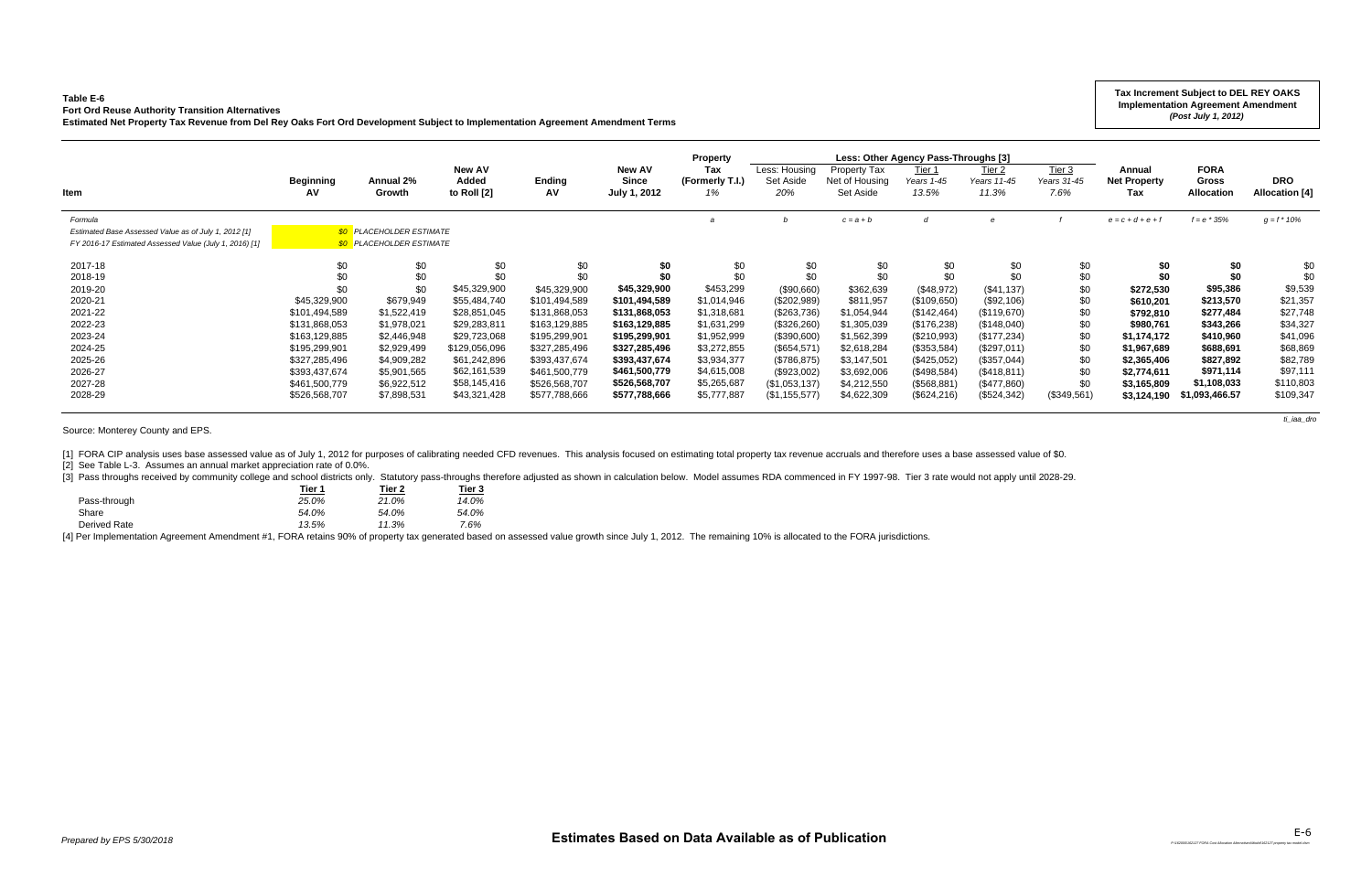# A APPENDIX X F:

## Property Tax Revenue Detail: Marina

| Table F-1 | Property Tax Revenue Comparison—Marina  F-1                                                      |
|-----------|--------------------------------------------------------------------------------------------------|
| Table F-2 | Comparison of Estimated City of Marina Property                                                  |
| Table F-3 | Net Present Value of Future FORA Property Tax Revenue-                                           |
| Table F-4 | Net Present Value of Future FORA Property Tax Revenue-                                           |
| Table F-5 | Estimated Net Property Tax Revenue from Marina                                                   |
| Table F-6 | Estimated Net Property Tax Revenue from Marina<br>Fort Ord Development Subject to Implementation |

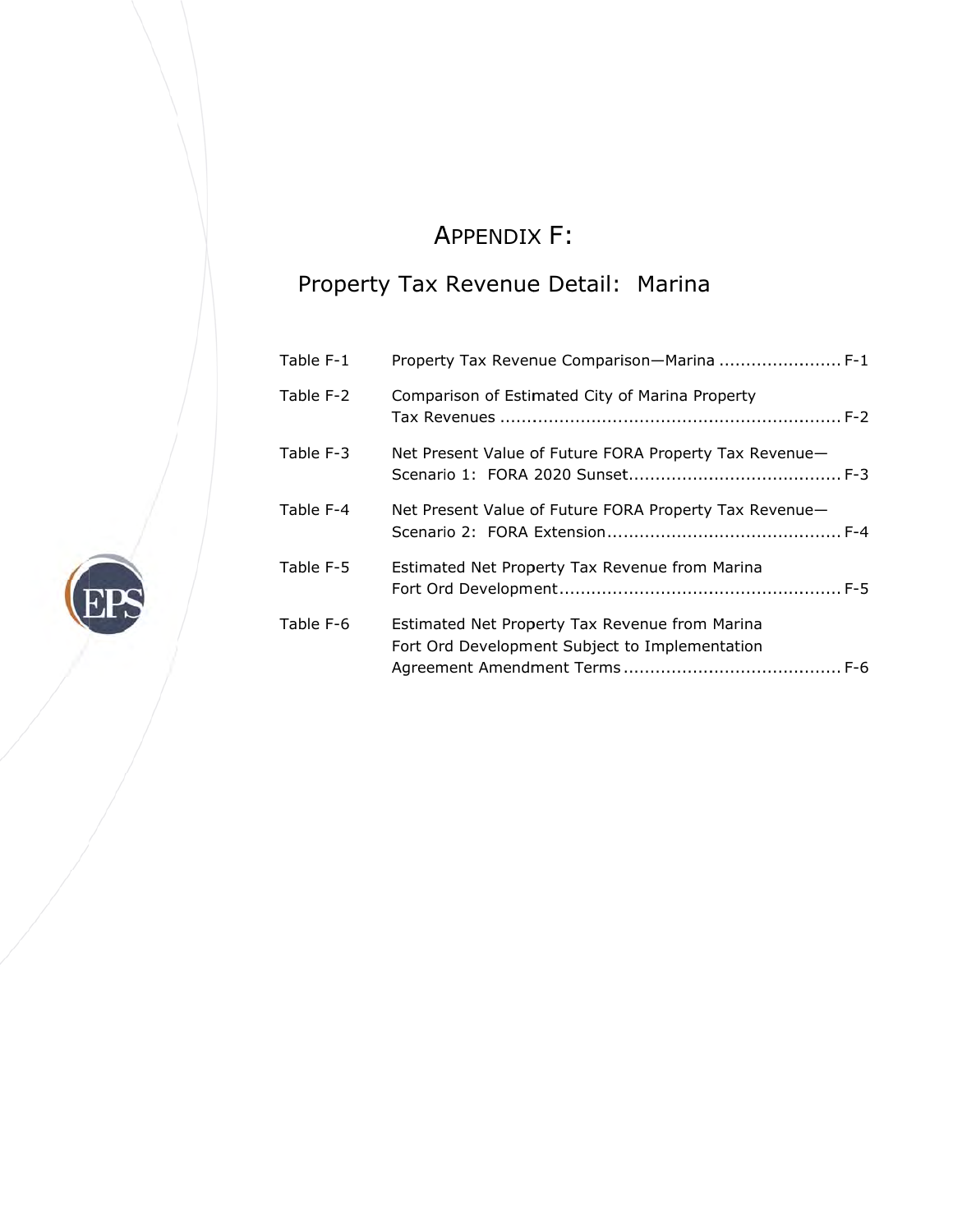## **Table F-1Fort Ord Reuse Authority Transition Alternatives Property Tax Revenue Comparison - Marina**

|                                  | Net Present Value of Property Tax Revenues (Rounded) |                                                 |                   |  |  |  |  |  |  |
|----------------------------------|------------------------------------------------------|-------------------------------------------------|-------------------|--|--|--|--|--|--|
| Item                             | Scenario 1:<br><b>FORA 2020</b><br>Sunset            | Scenario 2:<br>FORA Extension (2028)<br>Sunset) | <b>Difference</b> |  |  |  |  |  |  |
|                                  |                                                      |                                                 |                   |  |  |  |  |  |  |
|                                  | Table F-3                                            | Table F-4                                       |                   |  |  |  |  |  |  |
| FORA (Gross Revenue)             | \$3,540,000                                          | \$23,790,000                                    | \$20,250,000      |  |  |  |  |  |  |
| FORA Jurisdiction Share [1,2]    | \$180,000                                            | \$1,850,000                                     | \$1,670,000       |  |  |  |  |  |  |
| <b>Net FORA Share</b>            | \$3,360,000                                          | \$21,940,000                                    | \$18,580,000      |  |  |  |  |  |  |
| <b>RDA</b> [3]                   | \$34,780,000                                         | \$23,790,000                                    | (\$10,990,000)    |  |  |  |  |  |  |
| County [2]                       | \$24,510,000                                         | \$16,990,000                                    | (\$7,520,000)     |  |  |  |  |  |  |
| <b>Other Taxing Entities [2]</b> | \$5,130,000                                          | \$3,400,000                                     | (\$1,730,000)     |  |  |  |  |  |  |

*compare\_marina*

- [1] 10 percent of FORA property tax generated by assessed value growth after July 1, 2012 disbursed to FORA jurisdiction per the terms of the Implementation Agreement Amendment.
- [2] Disbursement of RDA Successor Agency revenue would generate additional property tax allocation to Cities, Counties and other Affected Taxing Entities.
- [3] Revenues received by the RDA Successor Agency subject to statutory requirements regarding the disbursement of revenues to all affected taxing entities. After all remaining enforceable obligations and senior debt obligations are met, remaining property tax revenues are distributed to all affecting taxing entities (City, County, School District, etc.) based on AB 1290 distribution factors.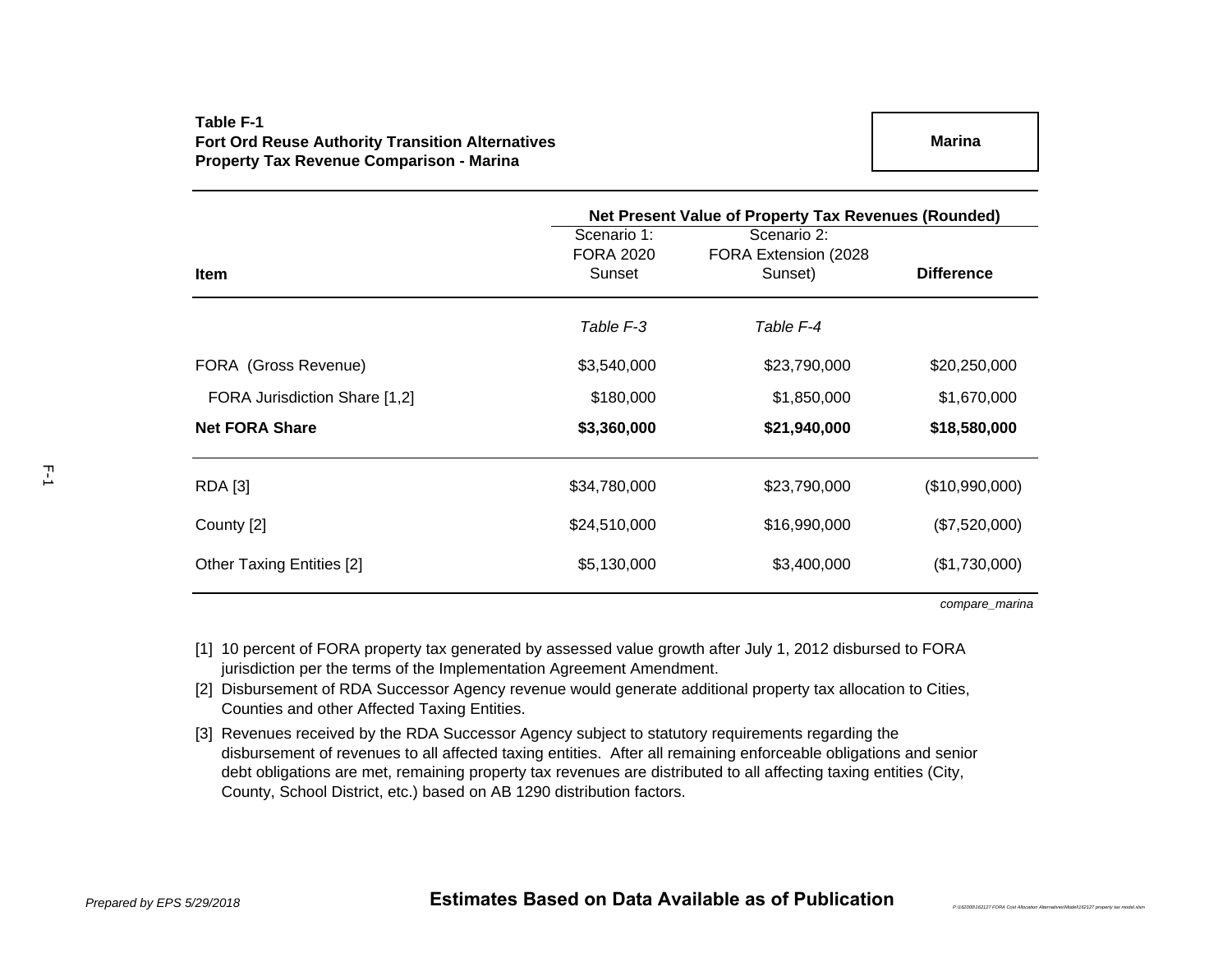|                                             |                 | Net Present Value of Property Tax Revenues (Rounded) |                                      |                   |  |  |  |  |  |
|---------------------------------------------|-----------------|------------------------------------------------------|--------------------------------------|-------------------|--|--|--|--|--|
|                                             |                 | Scenario 1:<br><b>FORA 2020</b>                      | Scenario 2:<br><b>FORA Extension</b> |                   |  |  |  |  |  |
| <b>Property Tax Revenues</b>                | <b>Formula</b>  | Sunset                                               | (2028 Sunset)                        | <b>Difference</b> |  |  |  |  |  |
| <b>City Share of FORA Allocation</b>        | $A = Table F-1$ | \$180,000                                            | \$1,850,000                          | \$1,670,000       |  |  |  |  |  |
| <b>City Share of RDA Allocation [1]</b>     |                 |                                                      |                                      |                   |  |  |  |  |  |
| 10% RDA Revenues                            | В               | \$3,478,000                                          | \$2,379,000                          | (\$1,099,000)     |  |  |  |  |  |
| 15% RDA Revenues                            | C               | \$5,217,000                                          | \$3,568,500                          | (\$1,648,500)     |  |  |  |  |  |
| 30% RDA Revenues                            | D               | \$10,434,000                                         | \$7,137,000                          | (\$3,297,000)     |  |  |  |  |  |
| <b>Total City Property Tax Revenues [1]</b> |                 |                                                      |                                      |                   |  |  |  |  |  |
| 10% RDA Revenues                            | $E = A + B$     | \$3,658,000                                          | \$4,229,000                          | \$571,000         |  |  |  |  |  |
| 15% RDA Revenues                            | $F = A + C$     | \$5,397,000                                          | \$5,418,500                          | \$21,500          |  |  |  |  |  |
| 30% RDA Revenues                            | $G = A + D$     | \$10,614,000                                         | \$8,987,000                          | (\$1,627,000)     |  |  |  |  |  |

*mar\_range*

*P:\162000\162127 FORA Cost Allocation Alternatives\Model\162127 property tax model.xlsm*

READER'S NOTE: Based on placeholder estimates of existing assessed value and assessed value as of July 1, 2012. Refining this information may change the outcome of the analysis.

[1] Residual property tax revenues disbursed to affected taxing entities (including City) after payment of debt and other enforceable obligations. AB 1290 Property Tax allocation factors not known at this time. A range of scenarios presented for comparison purposes.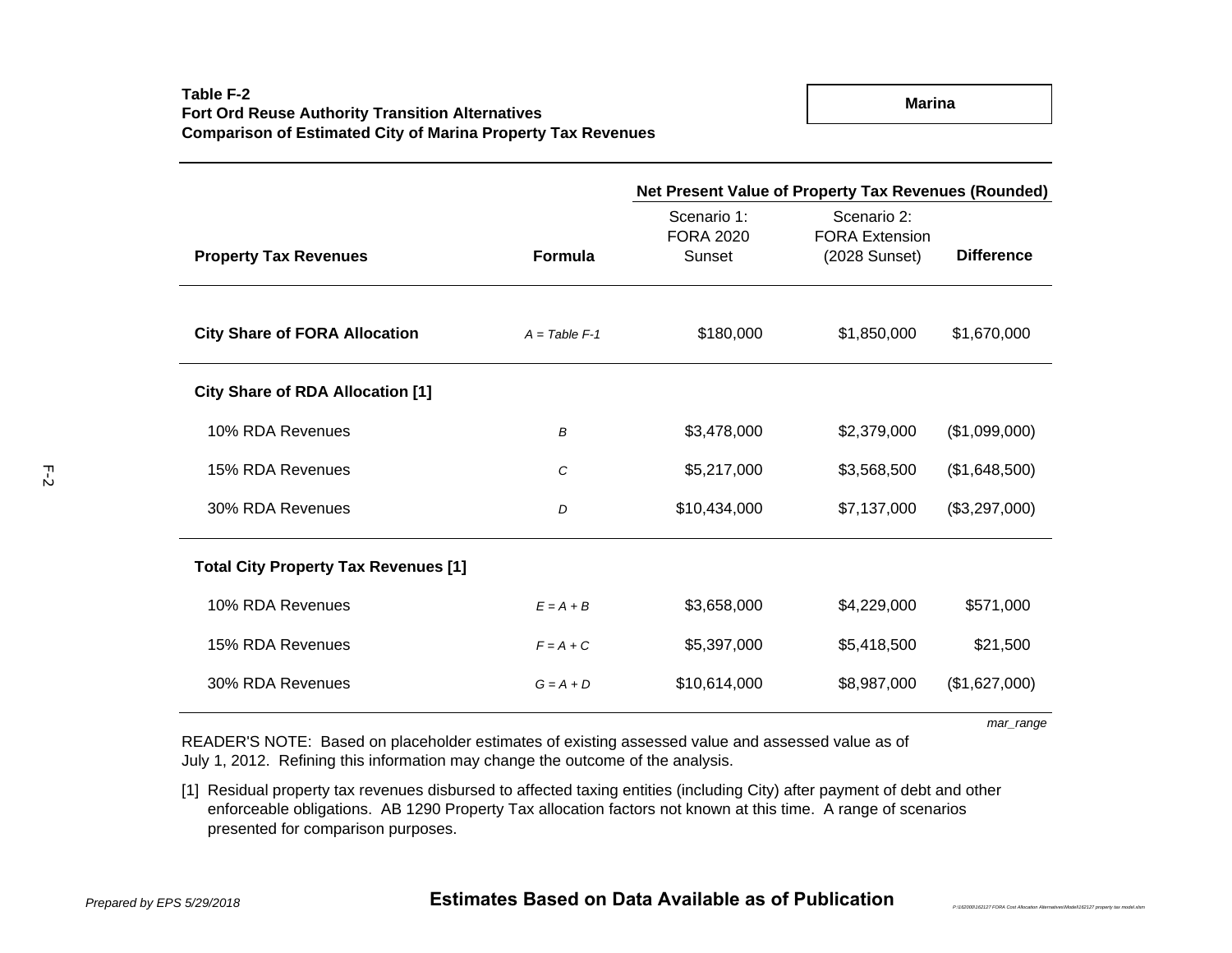#### **Table F-3Fort Ord Reuse Authority Transition Alternatives Net Present Value of Future FORA Property Tax Revenue [1]**

|                                                     |                                       | Scenario 1: FORA 2020 Sunset |                             |                           |                            |                        |                                              |  |  |  |  |  |
|-----------------------------------------------------|---------------------------------------|------------------------------|-----------------------------|---------------------------|----------------------------|------------------------|----------------------------------------------|--|--|--|--|--|
|                                                     | <b>Net Property</b>                   |                              | <b>FORA Share</b>           |                           |                            |                        |                                              |  |  |  |  |  |
| Item                                                | <b>Tax For</b><br><b>Distribution</b> | <b>Gross FORA</b><br>Share   | Less Seaside<br>Amount [2]  | <b>Net FORA</b><br>Amount | <b>RDA</b><br><b>Share</b> | County<br><b>Share</b> | <b>Other Taxing</b><br><b>Entities Share</b> |  |  |  |  |  |
|                                                     |                                       |                              |                             |                           |                            |                        |                                              |  |  |  |  |  |
|                                                     |                                       |                              | 10% of<br><b>FORA Share</b> |                           |                            |                        |                                              |  |  |  |  |  |
| <b>Pre-FORA Sunset Allocation</b>                   |                                       | 35%                          | post July 1, 2012           |                           | 35%                        | 25%                    | 5%                                           |  |  |  |  |  |
| 2017-18                                             | \$2,899,171                           | \$1,014,710                  | \$42,461                    | \$972,249                 | \$1,014,710                | \$724,793              | \$144,959                                    |  |  |  |  |  |
| 2018-19                                             | \$3,472,823                           | \$1,215,488                  | \$62,539                    | \$1,152,949               | \$1,215,488                | \$868,206              | \$173,641                                    |  |  |  |  |  |
| 2019-20                                             | \$4,249,350                           | \$1,487,272                  | \$89,717                    | \$1,397,555               | \$1,487,272                | \$1,062,337            | \$212,467                                    |  |  |  |  |  |
| <b>Post FORA Sunset Allocation</b>                  |                                       | 0%                           | 0%                          |                           | 54%                        | 38%                    | 8%                                           |  |  |  |  |  |
| 2020-21                                             | \$5,409,013                           | \$0                          | \$0                         | \$0                       | \$2,920,867                | \$2,055,425            | \$432,721                                    |  |  |  |  |  |
| 2021-22                                             | \$7,009,801                           | \$0                          | \$0                         | \$0                       | \$3,785,293                | \$2,663,725            | \$560,784                                    |  |  |  |  |  |
| 2022-23                                             | \$8.211.223                           | \$0                          | \$0                         | \$0                       | \$4,434,061                | \$3,120,265            | \$656,898                                    |  |  |  |  |  |
| 2023-24                                             | \$9,412,268                           | \$0                          | \$0                         | \$0                       | \$5,082,625                | \$3,576,662            | \$752,981                                    |  |  |  |  |  |
| 2024-25                                             | \$10,647,498                          | \$0                          | \$0                         | \$0                       | \$5,749,649                | \$4,046,049            | \$851,800                                    |  |  |  |  |  |
| 2025-26                                             | \$11,917,666                          | \$0                          | \$0                         | \$0                       | \$6,435,539                | \$4,528,713            | \$953,413                                    |  |  |  |  |  |
| 2026-27                                             | \$12,693,657                          | \$0                          | \$0                         | \$0                       | \$6,854,575                | \$4,823,590            | \$1,015,493                                  |  |  |  |  |  |
| 2027-28                                             | \$13,151,824                          | \$0                          | \$0                         | \$0                       | \$7,101,985                | \$4,997,693            | \$1,052,146                                  |  |  |  |  |  |
| <b>Total</b>                                        | \$89,074,295                          | \$3,717,470                  | \$194,718                   | \$3,522,753               | \$46,082,064               | \$32,467,457           | \$6,807,303                                  |  |  |  |  |  |
| <b>Net Present Value</b><br>4.45% Discount Rate [3] | \$67,959,210                          | \$3,541,657                  | \$184,571                   | \$3,357,086               | \$34,775,359               | \$24,509,027           | \$5,133,166                                  |  |  |  |  |  |

Source: FORA; Bond Buyers Revenue Index; EPS.

[1] Based on the provisions of the FORA Implementation Agreement Amendment, only increases in assessed value after July 1, 2012 are considered.

[2] Additional allocation of FORA property tax revenues to jurisdictions based on Implementation Agreement Amendment terms.

[3] Based on Bond Buyers Revenue Bond Index annual average as of April 2017 plus 50 basis points.

*mar\_sc1*

*P:\162000\162127 FORA Cost Allocation Alternatives\Model\162127 property tax model.xlsm*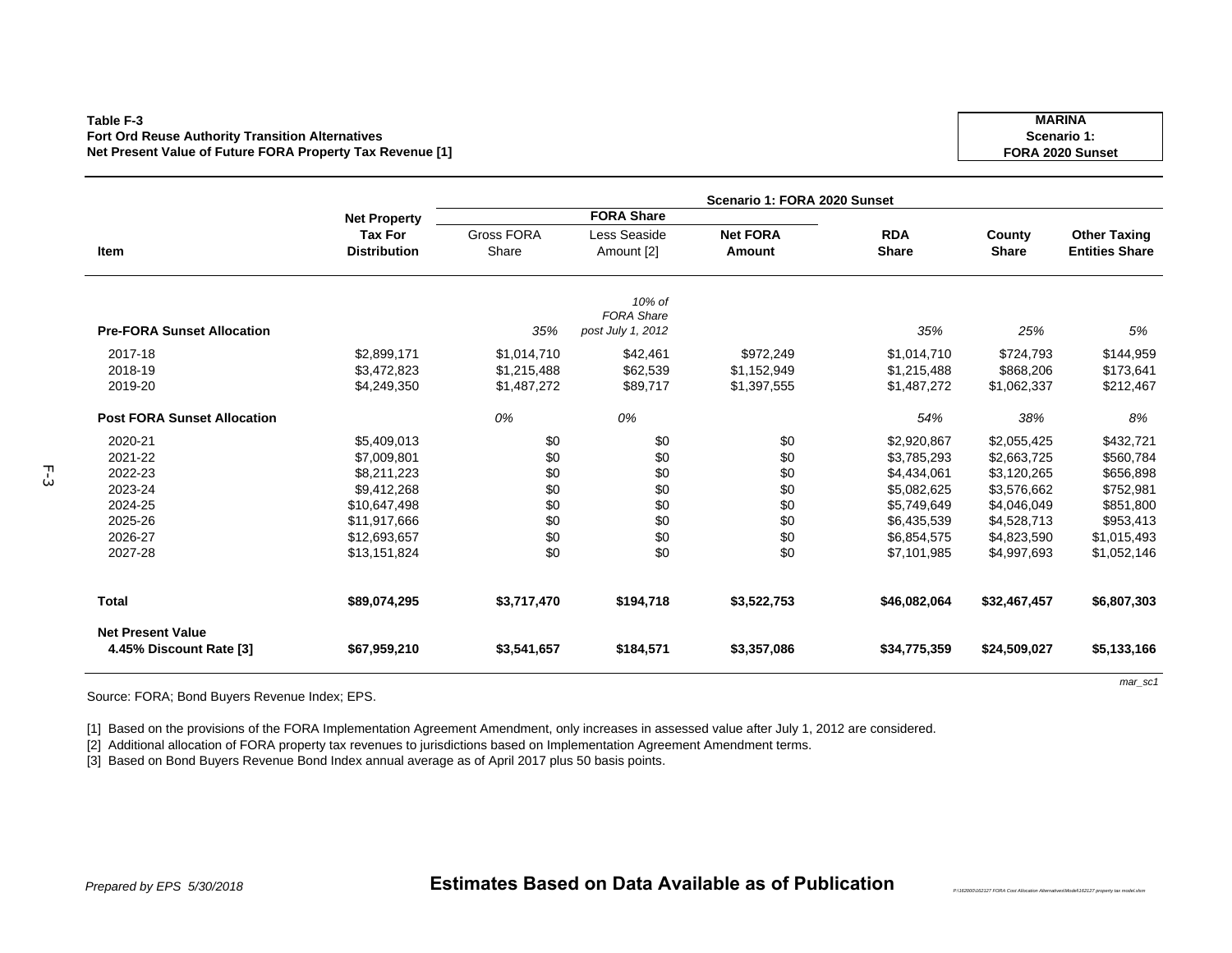#### **Table F-4Fort Ord Reuse Authority Transition Alternatives Net Present Value of Future FORA Property Tax Revenue [1]**

**ItemNet Property Tax For Distribution** Gross FORA ShareLess FORA Jurisdiction Amount [2] **Net FORAAmountRDAShare County Share Other Taxing Entities Share Pre-FORA Sunset Allocation** *35%10% of FORA Share post July 1, 2012 35% 25% 5%* 2017-18 \$2,899,171 \$1,014,710 \$42,461 \$972,249 \$1,014,710 \$724,793 \$144,959 2018-19 \$3,472,823 \$1,215,488 \$62,539 \$1,152,949 \$1,215,488 \$868,206 \$173,641 2019-20 \$4,249,350 \$1,487,272 \$89,717 \$1,397,555 \$1,487,272 \$1,062,337 \$212,467 2020-21 \$5,409,013 \$1,893,155 \$130,306 \$1,762,849 \$1,893,155 \$1,352,253 \$270,451 2021-22 \$7,009,801 \$2,453,431 \$186,333 \$2,267,097 \$2,453,431 \$1,752,450 \$350,490 2022-23 \$8,211,223 \$2,873,928 \$228,383 \$2,645,545 \$2,873,928 \$2,052,806 \$410,561 2023-24 \$9,412,268 \$3,294,294 \$270,420 \$3,023,874 \$3,294,294 \$2,353,067 \$470,613 2024-25 \$10,647,498 \$3,726,624 \$313,653 \$3,412,971 \$3,726,624 \$2,661,874 \$532,375 2025-26 \$11,917,666 \$4,171,183 \$358,109 \$3,813,074 \$4,171,183 \$2,979,416 \$595,883 2026-27 \$12,693,657 \$4,442,780 \$385,268 \$4,057,512 \$4,442,780 \$3,173,414 \$634,683 2027-28 \$13,151,824 \$4,603,139 \$401,304 \$4,201,834 \$4,603,139 \$3,287,956 \$657,591 **Total \$89,074,295 \$31,176,003 \$2,468,493 \$28,707,510 \$31,176,003 \$22,268,574 \$4,453,715 Net Present Value4.45% Discount Rate [3] \$67,959,210 \$23,785,723 \$1,851,485 \$21,934,239 \$23,785,723 \$16,989,802 \$3,397,960 Scenario 2: FORA Extension (2028 Sunset) FORA Share**

Source: FORA; Bond Buyers Revenue Index; EPS.

[1] Based on the provisions of the FORA Implementation Agreement Amendment, only increases in assessed value after July 1, 2012 are considered.

[2] Additional allocation of FORA property tax revenues to jurisdictions based on Implementation Agreement Amendment terms.

[3] Based on Bond Buyers Revenue Bond Index annual average as of April 2017 plus 50 basis points.

F-4

*P:\162000\162127 FORA Cost Allocation Alternatives\Model\162127 property tax model.xlsm*

**Scenario 2: FORA Extension**

**MARINA**

*mar\_sc2*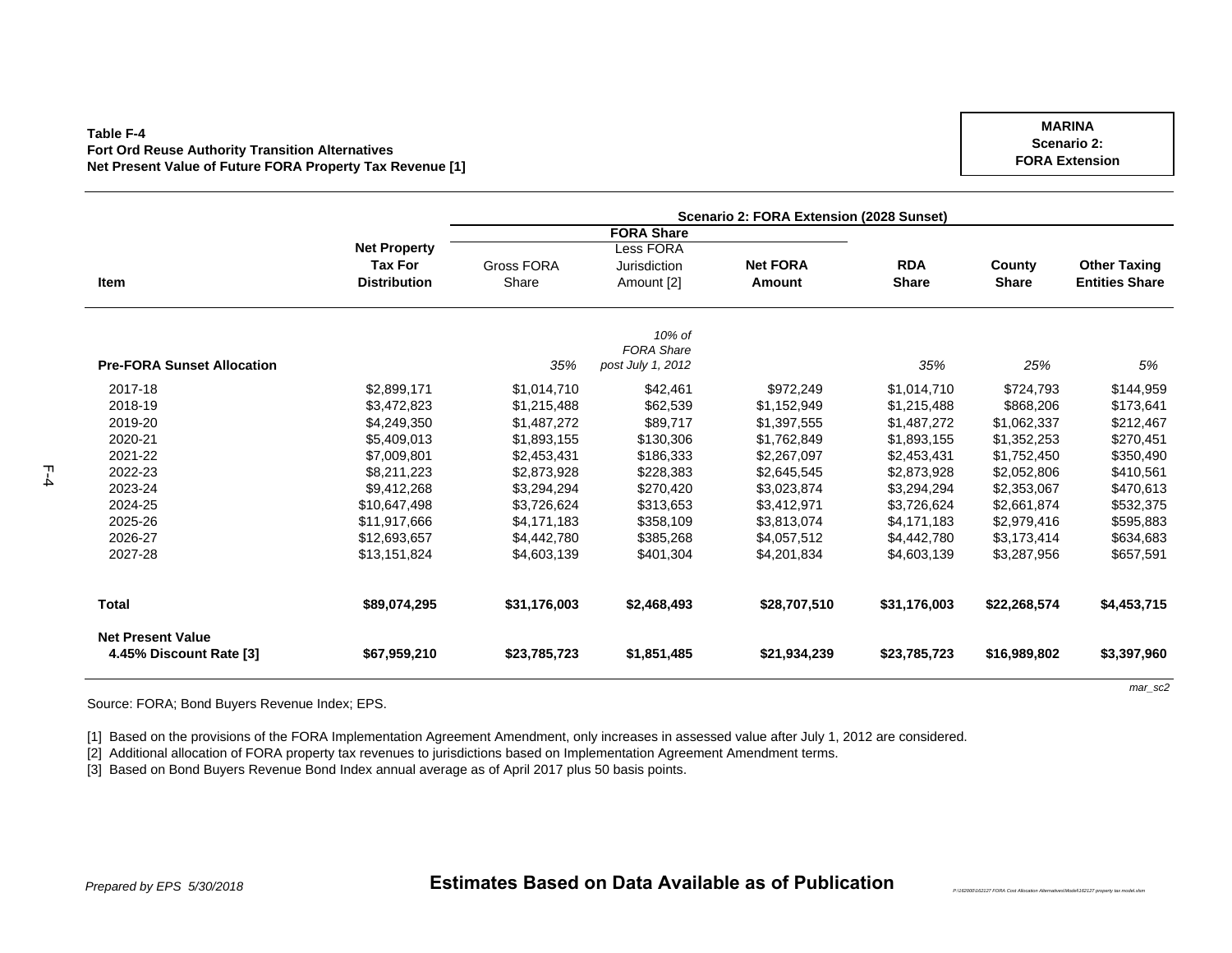### **Table F-5 Fort Ord Reuse Authority Transition Alternatives Estimated Net Property Tax Revenue from Marina Fort Ord Development**

|                                                                         |                                                                                                                                                                      |                                                                                                                                           |                                                                                                                                                         |                                                                                                                                              | <b>Property</b>                                                                                        | Less: Other Agency Pass-Throughs [3]                                                                                                                            |                                                                                                                                                                                       |                                                                                                                                                                          |                                                                                                                                                          |                                                                                                                                                                |                                                                                |                                                                                                                                                  |
|-------------------------------------------------------------------------|----------------------------------------------------------------------------------------------------------------------------------------------------------------------|-------------------------------------------------------------------------------------------------------------------------------------------|---------------------------------------------------------------------------------------------------------------------------------------------------------|----------------------------------------------------------------------------------------------------------------------------------------------|--------------------------------------------------------------------------------------------------------|-----------------------------------------------------------------------------------------------------------------------------------------------------------------|---------------------------------------------------------------------------------------------------------------------------------------------------------------------------------------|--------------------------------------------------------------------------------------------------------------------------------------------------------------------------|----------------------------------------------------------------------------------------------------------------------------------------------------------|----------------------------------------------------------------------------------------------------------------------------------------------------------------|--------------------------------------------------------------------------------|--------------------------------------------------------------------------------------------------------------------------------------------------|
| <b>Beginning</b><br>AV                                                  | <b>Annual 2%</b><br>Growth                                                                                                                                           | Added<br>to Roll [2]                                                                                                                      | <b>Ending</b><br>AV                                                                                                                                     | <b>New AV Since</b><br><b>Base Year</b>                                                                                                      | (Formerly T.I.)<br>1%                                                                                  | Set Aside<br>20%                                                                                                                                                | Net of Housing<br>Set Aside                                                                                                                                                           | Years 1-45<br>13.5%                                                                                                                                                      | Years 11-45<br>11.3%                                                                                                                                     | Years 31-45<br>7.6%                                                                                                                                            | <b>Net Property</b><br>Tax                                                     | <b>FORA Gross</b><br><b>Allocation</b> [4]                                                                                                       |
|                                                                         |                                                                                                                                                                      |                                                                                                                                           |                                                                                                                                                         |                                                                                                                                              | a                                                                                                      |                                                                                                                                                                 | $c = a + b$                                                                                                                                                                           | d                                                                                                                                                                        |                                                                                                                                                          |                                                                                                                                                                | $e = c + d + e + f$                                                            | $f = e * 35%$                                                                                                                                    |
|                                                                         |                                                                                                                                                                      |                                                                                                                                           |                                                                                                                                                         |                                                                                                                                              |                                                                                                        |                                                                                                                                                                 |                                                                                                                                                                                       |                                                                                                                                                                          |                                                                                                                                                          |                                                                                                                                                                |                                                                                |                                                                                                                                                  |
| FY 2016-17 Estimated Assessed Value (July 1, 2016) [1]<br>\$468,071,334 |                                                                                                                                                                      |                                                                                                                                           |                                                                                                                                                         |                                                                                                                                              |                                                                                                        |                                                                                                                                                                 |                                                                                                                                                                                       |                                                                                                                                                                          |                                                                                                                                                          |                                                                                                                                                                |                                                                                |                                                                                                                                                  |
|                                                                         |                                                                                                                                                                      |                                                                                                                                           |                                                                                                                                                         |                                                                                                                                              |                                                                                                        |                                                                                                                                                                 |                                                                                                                                                                                       |                                                                                                                                                                          |                                                                                                                                                          |                                                                                                                                                                |                                                                                | \$1,014,710                                                                                                                                      |
|                                                                         |                                                                                                                                                                      |                                                                                                                                           |                                                                                                                                                         |                                                                                                                                              |                                                                                                        |                                                                                                                                                                 |                                                                                                                                                                                       |                                                                                                                                                                          |                                                                                                                                                          |                                                                                                                                                                |                                                                                | \$1,215,488                                                                                                                                      |
|                                                                         |                                                                                                                                                                      |                                                                                                                                           |                                                                                                                                                         |                                                                                                                                              |                                                                                                        |                                                                                                                                                                 |                                                                                                                                                                                       |                                                                                                                                                                          |                                                                                                                                                          |                                                                                                                                                                |                                                                                | \$1,487,272                                                                                                                                      |
|                                                                         |                                                                                                                                                                      |                                                                                                                                           |                                                                                                                                                         |                                                                                                                                              |                                                                                                        |                                                                                                                                                                 | \$7,197,444                                                                                                                                                                           |                                                                                                                                                                          |                                                                                                                                                          |                                                                                                                                                                |                                                                                | \$1,893,155                                                                                                                                      |
|                                                                         |                                                                                                                                                                      |                                                                                                                                           |                                                                                                                                                         | \$1,165,939,479                                                                                                                              |                                                                                                        |                                                                                                                                                                 |                                                                                                                                                                                       |                                                                                                                                                                          |                                                                                                                                                          |                                                                                                                                                                |                                                                                | \$2,453,431                                                                                                                                      |
|                                                                         |                                                                                                                                                                      |                                                                                                                                           |                                                                                                                                                         | \$1,365,771,816                                                                                                                              |                                                                                                        |                                                                                                                                                                 |                                                                                                                                                                                       |                                                                                                                                                                          |                                                                                                                                                          |                                                                                                                                                                |                                                                                | \$2,873,928                                                                                                                                      |
|                                                                         | \$20,486,577                                                                                                                                                         | \$179,283,144                                                                                                                             | \$1,565,541,538                                                                                                                                         |                                                                                                                                              |                                                                                                        | $($ \$3,131,083)                                                                                                                                                |                                                                                                                                                                                       | (\$1,691,339)                                                                                                                                                            | (\$1,420,725)                                                                                                                                            |                                                                                                                                                                | \$9,412,268                                                                    | \$3,294,294                                                                                                                                      |
|                                                                         |                                                                                                                                                                      | \$181,972,392                                                                                                                             | \$1,770,997,052                                                                                                                                         | \$1,770,997,052                                                                                                                              |                                                                                                        |                                                                                                                                                                 |                                                                                                                                                                                       |                                                                                                                                                                          | (\$1,607,175)                                                                                                                                            |                                                                                                                                                                | \$10,647,498                                                                   | \$3,726,624                                                                                                                                      |
| \$1,770,997,052                                                         |                                                                                                                                                                      | \$184,701,977                                                                                                                             | \$1,982,263,986                                                                                                                                         | \$1,982,263,986                                                                                                                              |                                                                                                        |                                                                                                                                                                 |                                                                                                                                                                                       |                                                                                                                                                                          |                                                                                                                                                          |                                                                                                                                                                |                                                                                | \$4,171,183                                                                                                                                      |
|                                                                         |                                                                                                                                                                      | \$99,336,578                                                                                                                              |                                                                                                                                                         |                                                                                                                                              |                                                                                                        |                                                                                                                                                                 |                                                                                                                                                                                       |                                                                                                                                                                          |                                                                                                                                                          |                                                                                                                                                                |                                                                                | \$4,442,780                                                                                                                                      |
| \$2,111,334,523                                                         | \$31,670,018                                                                                                                                                         |                                                                                                                                           |                                                                                                                                                         | \$2,187,541,456                                                                                                                              | \$21,875,415                                                                                           |                                                                                                                                                                 |                                                                                                                                                                                       | (\$2,363,319)                                                                                                                                                            |                                                                                                                                                          | \$0                                                                                                                                                            |                                                                                | \$4,603,139                                                                                                                                      |
| \$2,187,541,456                                                         | \$32,813,122                                                                                                                                                         | \$0                                                                                                                                       | \$2,220,354,577                                                                                                                                         | \$2,220,354,577                                                                                                                              | \$22,203,546                                                                                           | (\$4,440,709)                                                                                                                                                   | \$17,762,837                                                                                                                                                                          | (\$2,398,769)                                                                                                                                                            | $(\$2,014,966)$                                                                                                                                          | (\$1,343,311)                                                                                                                                                  | \$12,005,791                                                                   | \$4,202,027                                                                                                                                      |
|                                                                         | \$0<br>\$475,092,404<br>\$482,218,790<br>\$577,634,257<br>\$706,793,887<br>\$899,680,541<br>\$1,165,939,479<br>\$1,365,771,816<br>\$1,565,541,538<br>\$1,982,263,986 | \$7,126,386<br>\$7,233,282<br>\$8,664,514<br>\$10,601,908<br>\$13,495,208<br>\$17,489,092<br>\$23,483,123<br>\$26,564,956<br>\$29,733,960 | <b>New AV</b><br><b>PLACEHOLDER ESTIMATE</b><br>\$0<br>\$88,182,185<br>\$120,495,116<br>\$182,284,746<br>\$252,763,730<br>\$182,343,245<br>\$44,536,915 | \$482,218,790<br>\$577,634,257<br>\$706,793,887<br>\$899,680,541<br>\$1,165,939,479<br>\$1,365,771,816<br>\$2,111,334,523<br>\$2,187,541,456 | \$482,218,790<br>\$577,634,257<br>\$706,793,887<br>\$899,680,541<br>\$1,565,541,538<br>\$2,111,334,523 | Tax<br>\$4,822,188<br>\$5,776,343<br>\$7,067,939<br>\$8,996,805<br>\$11,659,395<br>\$13,657,718<br>\$15,655,415<br>\$17,709,971<br>\$19,822,640<br>\$21,113,345 | Less: Housing<br>(\$964,438)<br>(\$1,155,269)<br>(\$1,413,588)<br>(\$1,799,361)<br>(\$2,331,879)<br>(\$2,731,544)<br>(\$3,541,994)<br>(\$3,964,528)<br>(\$4,222,669)<br>(\$4,375,083) | Property Tax<br>\$3,857,750<br>\$4,621,074<br>\$5,654,351<br>\$9,327,516<br>\$10,926,175<br>\$12,524,332<br>\$14,167,976<br>\$15,858,112<br>\$16,890,676<br>\$17,500,332 | Tier 1<br>(\$520, 967)<br>(\$624,049)<br>(\$763,588)<br>(\$971,973)<br>(\$1,259,627)<br>(\$1,475,517)<br>(\$1,913,304)<br>(\$2,141,547)<br>(\$2,280,989) | <u>Tier 2</u><br>(\$437,612)<br>(\$524,202)<br>(\$641,414)<br>(\$816,458)<br>(\$1,058,087)<br>(\$1,239,434)<br>(\$1,798,899)<br>(\$1,916,031)<br>(\$1,985,188) | Tier $3$<br>\$0<br>\$0<br>\$0<br>\$0<br>\$0<br>\$0<br>\$0<br>\$0<br>\$0<br>\$0 | Annual<br>\$2,899,171<br>\$3,472,823<br>\$4,249,350<br>\$5,409,013<br>\$7,009,801<br>\$8,211,223<br>\$11,917,666<br>\$12,693,657<br>\$13,151,824 |

*ti\_marina*

Source: Monterey County and EPS.

[1] FORA CIP analysis uses base assessed value as of July 1, 2012 for purposes of calibrating needed CFD revenues. This analysis focused on estimating total property tax revenue accruals and therefore uses a base assessed

[2] See Table L-3. Assumes an annual market appreciation rate of 1.5%.

[3] Pass throughs received by community college and school districts only. Statutory pass-throughs therefore adjusted as shown in calculation below. Model assumes RDA commenced in FY 1997-98. Tier 3 rate would not apply un

| Tier 1<br>______ | Tier 2 | Tier 3 |
|------------------|--------|--------|
| 25.0%            | 21.0%  | 14.0%  |
| 54.0%            | 54.0%  | 54.0%  |
| 13.5%            | 11.3%  | 7.6%   |
|                  |        |        |

[4] Prior to consideration of allocation to FORA land use jurisdictions pursuant to Implementation Agreement Amendment #1.

### **Overall Property Tax: MARINA**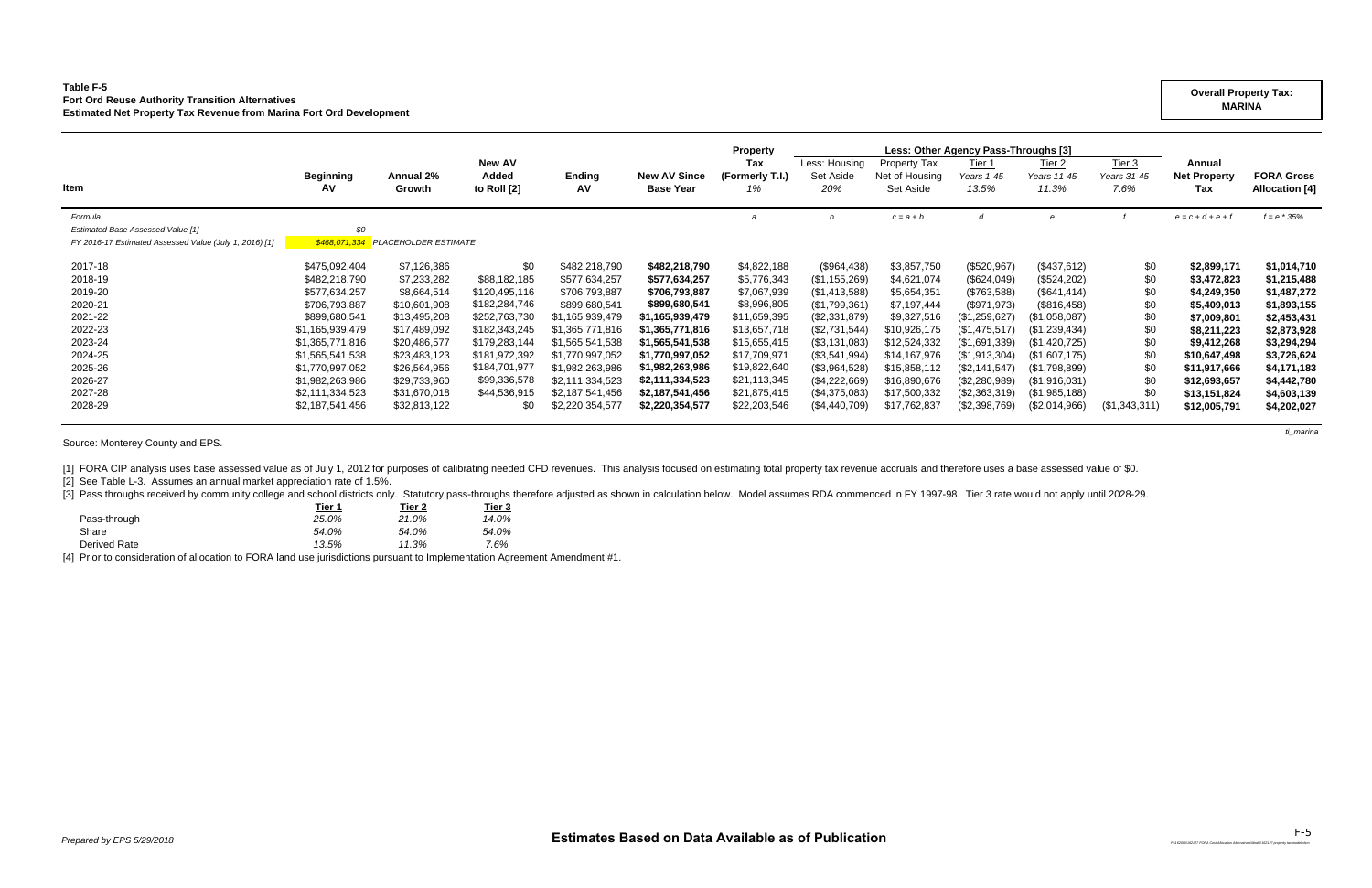## **Table F-6Fort Ord Reuse Authority Transition Alternatives**

[3] Pass throughs received by community college and school districts only. Statutory pass-throughs therefore adjusted as shown in calculation below. Model assumes RDA commenced in FY 1997-98. Tier 3 rate would not apply un **Tier 1 Tier 2 Tier 3**

| Table F-6<br><b>Fort Ord Reuse Authority Transition Alternatives</b><br>Estimated Net Property Tax Revenue from Marina Fort Ord Development Subject to Implementation Agreement Amendment Terms |                                                                                                                                                                                                                        |                                                                                                                                                                                           |                                                                                                                                                                                   |                                                                                                                                                                                                                          |                                                                                                                                                                                                                        |                                                                                                                                                                                         |                                                                                                                                                                                                   |                                                                                                                                                                                        |                                                                                                                                                                                                |                                                                                                                                                                                               |                                                                                     |                                                                                                                                                                                      | <b>Tax Increment Subject to MARINA</b><br><b>Implementation Agreement Amendment</b><br>(Post July 1, 2012)                                                                 |                                                                                                                                                       |
|-------------------------------------------------------------------------------------------------------------------------------------------------------------------------------------------------|------------------------------------------------------------------------------------------------------------------------------------------------------------------------------------------------------------------------|-------------------------------------------------------------------------------------------------------------------------------------------------------------------------------------------|-----------------------------------------------------------------------------------------------------------------------------------------------------------------------------------|--------------------------------------------------------------------------------------------------------------------------------------------------------------------------------------------------------------------------|------------------------------------------------------------------------------------------------------------------------------------------------------------------------------------------------------------------------|-----------------------------------------------------------------------------------------------------------------------------------------------------------------------------------------|---------------------------------------------------------------------------------------------------------------------------------------------------------------------------------------------------|----------------------------------------------------------------------------------------------------------------------------------------------------------------------------------------|------------------------------------------------------------------------------------------------------------------------------------------------------------------------------------------------|-----------------------------------------------------------------------------------------------------------------------------------------------------------------------------------------------|-------------------------------------------------------------------------------------|--------------------------------------------------------------------------------------------------------------------------------------------------------------------------------------|----------------------------------------------------------------------------------------------------------------------------------------------------------------------------|-------------------------------------------------------------------------------------------------------------------------------------------------------|
| Item                                                                                                                                                                                            | <b>Beginning</b><br>AV.                                                                                                                                                                                                | Annual 2%<br>Growth                                                                                                                                                                       | <b>New AV</b><br>Added<br>to Roll [2]                                                                                                                                             | Ending<br>Α٧                                                                                                                                                                                                             | <b>New AV</b><br><b>Since</b><br>July 1, 2012                                                                                                                                                                          | <b>Property</b><br>Tax<br>(Formerly T.I.)<br>1%                                                                                                                                         | Less: Housing<br>Set Aside<br>20%                                                                                                                                                                 | <b>Property Tax</b><br>Net of Housing<br>Set Aside                                                                                                                                     | Less: Other Agency Pass-Throughs [3]<br>Tier 1<br>Years 1-45<br>13.5%                                                                                                                          | Tier <sub>2</sub><br>Years 11-45<br>11.3%                                                                                                                                                     | Tier 3<br>Years 31-45<br>7.6%                                                       | Annual<br><b>Net Property</b><br>Tax                                                                                                                                                 | <b>FORA</b><br>Gross<br>Allocation                                                                                                                                         | <b>Seaside</b><br><b>Allocation [4]</b>                                                                                                               |
| Formula<br>Estimated Base Assessed Value as of July 1, 2012 [1]<br>FY 2016-17 Estimated Assessed Value (July 1, 2016) [1]                                                                       |                                                                                                                                                                                                                        | \$280.431.094 PLACEHOLDER ESTIMATE<br>\$468,071,334 PLACEHOLDER ESTIMATE                                                                                                                  |                                                                                                                                                                                   |                                                                                                                                                                                                                          |                                                                                                                                                                                                                        | $\overline{a}$                                                                                                                                                                          |                                                                                                                                                                                                   | $c = a + b$                                                                                                                                                                            |                                                                                                                                                                                                |                                                                                                                                                                                               |                                                                                     | $e = c + d + e + f$                                                                                                                                                                  | $f = e * 35%$                                                                                                                                                              | $q = f * 10\%$                                                                                                                                        |
| 2017-18<br>2018-19<br>2019-20<br>2020-21<br>2021-22<br>2022-23<br>2023-24<br>2024-25<br>2025-26<br>2026-27<br>2027-28<br>2028-29                                                                | \$475,092,404<br>\$482,218,790<br>\$577,634,257<br>\$706,793,887<br>\$899,680,541<br>\$1,165,939,479<br>\$1,365,771,816<br>\$1,565,541,538<br>\$1,770,997,052<br>\$1,982,263,986<br>\$2,111,334,523<br>\$2,187,541,456 | \$7,126,386<br>\$7,233,282<br>\$8,664,514<br>\$10,601,908<br>\$13,495,208<br>\$17,489,092<br>\$20,486,577<br>\$23,483,123<br>\$26,564,956<br>\$29,733,960<br>\$31,670,018<br>\$32,813,122 | \$0<br>\$88,182,185<br>\$120,495,116<br>\$182,284,746<br>\$252,763,730<br>\$182,343,245<br>\$179,283,144<br>\$181,972,392<br>\$184,701,977<br>\$99,336,578<br>\$44,536,915<br>\$0 | \$482,218,790<br>\$577,634,257<br>\$706,793,887<br>\$899,680,541<br>\$1,165,939,479<br>\$1,365,771,816<br>\$1,565,541,538<br>\$1,770,997,052<br>\$1,982,263,986<br>\$2,111,334,523<br>\$2,187,541,456<br>\$2,220,354,577 | \$201,787,696<br>\$297,203,163<br>\$426,362,793<br>\$619,249,447<br>\$885,508,385<br>\$1,085,340,722<br>\$1.285.110.444<br>\$1,490,565,958<br>\$1,701,832,892<br>\$1,830,903,429<br>\$1,907,110,362<br>\$1,939,923,484 | \$2,017,877<br>\$2,972,032<br>\$4,263,628<br>\$6,192,494<br>\$8,855,084<br>\$10,853,407<br>\$12,851,104<br>\$14,905,660<br>\$17,018,329<br>\$18,309,034<br>\$19,071,104<br>\$19,399,235 | (\$403,575)<br>(\$594,406)<br>(\$852,726)<br>(\$1,238,499)<br>(\$1,771,017)<br>(\$2,170,681<br>(\$2,570,221<br>(\$2,981,132)<br>(\$3,403,666)<br>$(\$3,661,807)$<br>(\$3,814,221<br>(\$3,879,847) | \$1,614,302<br>\$2,377,625<br>\$3,410,902<br>\$4,953,996<br>\$7,084,067<br>\$8,682,726<br>\$10,280,884<br>\$11,924,528<br>\$13,614,663<br>\$14,647,227<br>\$15,256,883<br>\$15,519,388 | (\$218,002)<br>(\$321,085)<br>(\$460,623)<br>(\$669,009)<br>(\$956,663)<br>(\$1,172,552)<br>(\$1,388,374)<br>(\$1,610,339)<br>(\$1,838,582)<br>(\$1,978,024)<br>(\$2,060,354)<br>(\$2,095,804) | (\$183, 122)<br>(\$269,711)<br>(\$386,923)<br>(\$561,967)<br>(\$803,597)<br>(\$984,944)<br>(\$1,166,234)<br>(\$1,352,685)<br>(\$1,544,409)<br>(\$1,661,540)<br>(\$1,730,698)<br>(\$1,760,475) | \$0<br>\$0<br>\$0<br>\$0<br>\$0<br>\$0<br>\$0<br>\$0<br>\$0<br>\$0<br>(\$1,173,650) | \$1,213,178<br>\$1,786,830<br>\$2,563,356<br>\$3,723,020<br>\$5,323,808<br>\$6,525,230<br>\$7,726,275<br>\$8,961,504<br>\$10,231,672<br>\$11,007,664<br>\$11,465,831<br>\$10,489,458 | \$424,612<br>\$625,390<br>\$897,175<br>\$1,303,057<br>\$1,863,333<br>\$2,283,830<br>\$2,704,196<br>\$3,136,526<br>\$3,581,085<br>\$3,852,682<br>\$4,013,041<br>\$3,671,310 | \$42,461<br>\$62,539<br>\$89,717<br>\$130,306<br>\$186,333<br>\$228,383<br>\$270,420<br>\$313,653<br>\$358,109<br>\$385,268<br>\$401,304<br>\$367,131 |

*ti\_iaa\_marina*

Source: Monterey County and EPS.

[1] FORA CIP analysis uses base assessed value as of July 1, 2012 for purposes of calibrating needed CFD revenues. This analysis focused on estimating total property tax revenue accruals and therefore uses a base assessed

[2] See Table L-3. Assumes an annual market appreciation rate of 0.0%.

|              | rier 1 | ner z | нег з |
|--------------|--------|-------|-------|
| Pass-through | 25.0%  | 21.0% | 14.0% |
| Share        | 54.0%  | 54.0% | 54.0% |
| Derived Rate | 13.5%  | 11.3% | 7.6%  |
|              |        |       |       |

[4] Per Implementation Agreement Amendment #1, FORA retains 90% of property tax generated based on assessed value growth since July 1, 2012. The remaining 10% is allocated to the FORA jurisdictions.

*P:\162000\162127 FORA Cost Allocation Alternatives\Model\162127 property tax model.xlsm*

F-6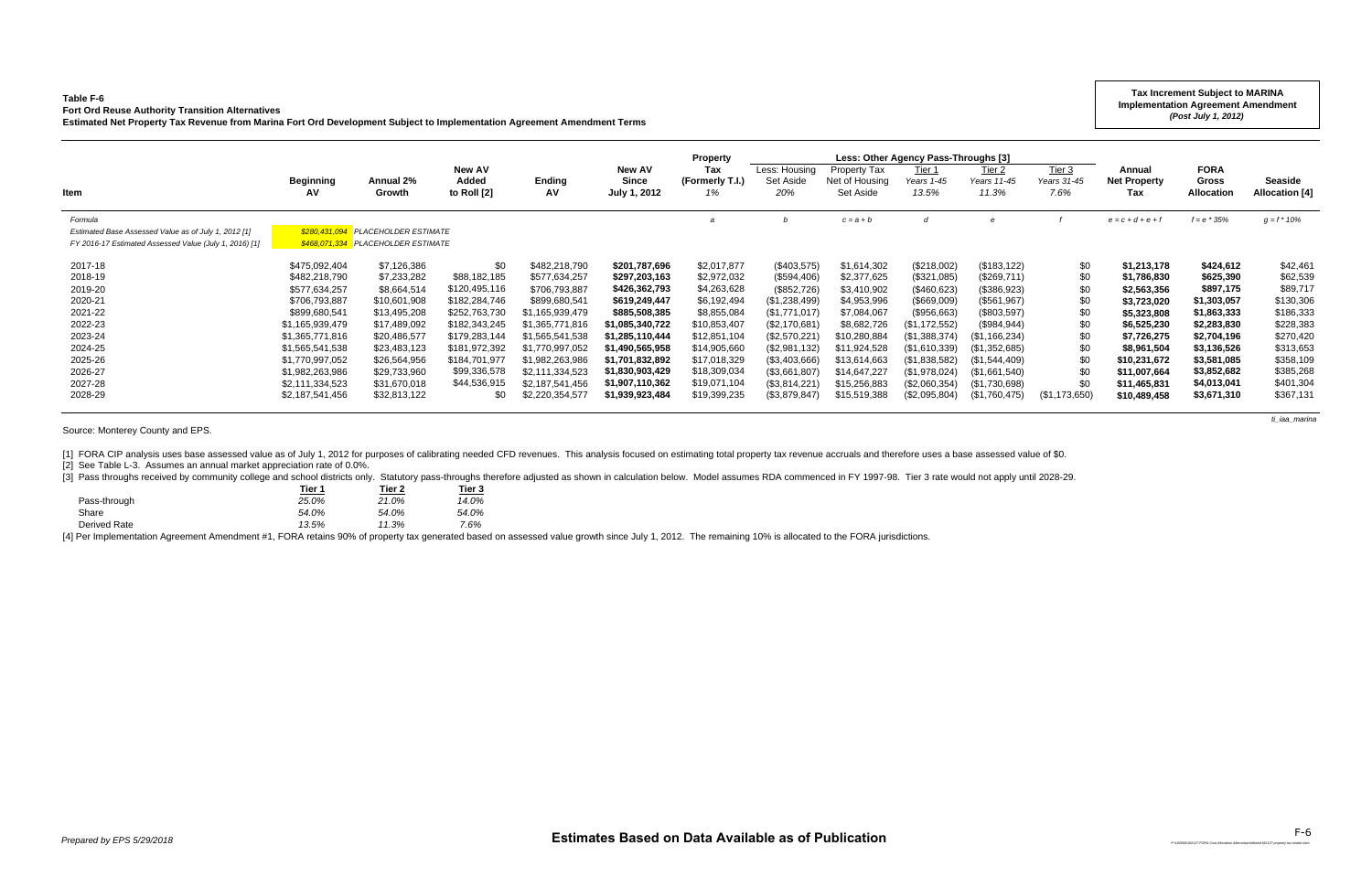# A APPENDIX X G:

## Prope rty Tax R Revenue Detail: Seaside

|           | Property Tax Revenue Detail: Seaside                                                              |
|-----------|---------------------------------------------------------------------------------------------------|
| Table G-1 | Property Tax Revenue Comparison-Seaside G-1                                                       |
| Table G-2 | Comparison of Estimated City of Seaside Property                                                  |
| Table G-3 | Net Present Value of Future FORA Property Tax Revenue—                                            |
| Table G-4 | Net Present Value of Future FORA Property Tax Revenue-                                            |
| Table G-5 | Estimated Net Property Tax Revenue from Seaside                                                   |
| Table G-6 | Estimated Net Property Tax Revenue from Seaside<br>Fort Ord Development Subject to Implementation |

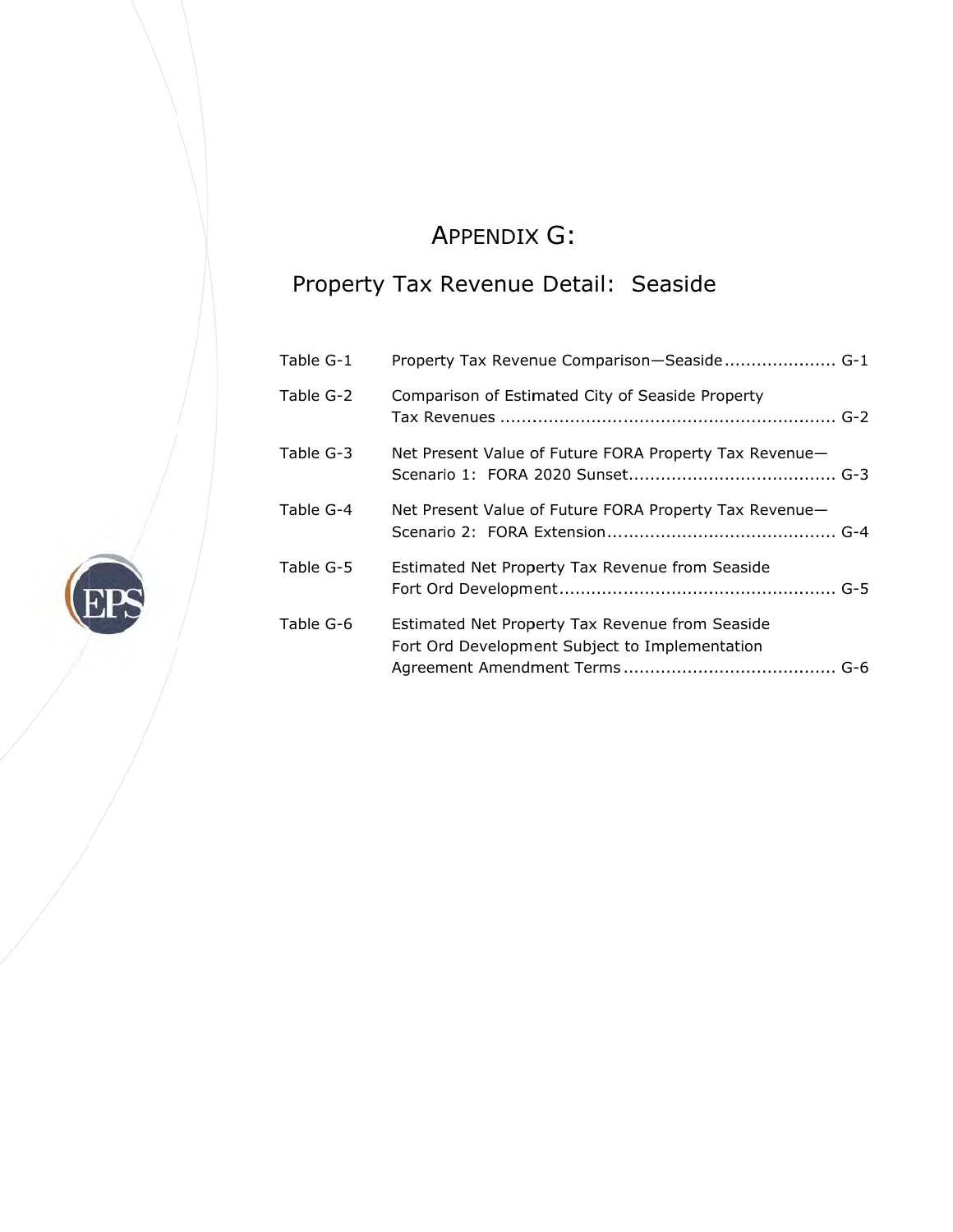## **Table G-1Fort Ord Reuse Authority Transition Alternatives Property Tax Revenue Comparison - Seaside**

|                                  | Net Present Value of Property Tax Revenues (Rounded) |                                      |                   |  |  |  |  |
|----------------------------------|------------------------------------------------------|--------------------------------------|-------------------|--|--|--|--|
|                                  | Scenario 1:<br><b>FORA 2020</b>                      | Scenario 2:<br>FORA Extension (2028) |                   |  |  |  |  |
| <b>Item</b>                      | Sunset                                               | Sunset)                              | <b>Difference</b> |  |  |  |  |
|                                  | Table G-3                                            | Table G-4                            |                   |  |  |  |  |
| FORA (Gross Revenue)             | \$2,290,000                                          | \$14,490,000                         | \$12,200,000      |  |  |  |  |
| FORA Jurisdiction Share [1,2]    | \$120,000                                            | \$1,100,000                          | \$980,000         |  |  |  |  |
| <b>Net FORA Share</b>            | \$2,170,000                                          | \$13,390,000                         | \$11,220,000      |  |  |  |  |
| <b>RDA</b> [3]                   | \$21,110,000                                         | \$14,490,000                         | (\$6,620,000)     |  |  |  |  |
| County [2]                       | \$14,880,000                                         | \$10,350,000                         | (\$4,530,000)     |  |  |  |  |
| <b>Other Taxing Entities [2]</b> | \$3,120,000                                          | \$2,070,000                          | (\$1,050,000)     |  |  |  |  |

*compare\_seaside*

*P*:\162000\162127 FORA Cost Allocation Alternatives\Model\162127 property tax m

- [1] 10 percent of FORA property tax generated by assessed value growth after July 1, 2012 disbursed to FORA jurisdiction per the terms of the Implementation Agreement Amendment.
- [2] Disbursement of RDA Successor Agency revenue would generate additional property tax allocation to Cities, Counties and other Affected Taxing Entities.
- [3] Revenues received by the RDA Successor Agency subject to statutory requirements regarding the disbursement of revenues to all affected taxing entities. After all remaining enforceable obligations and senior debt obligations are met, remaining property tax revenues are distributed to all affecting taxing entities (City, County, School District, etc.) based on AB 1290 distribution factors.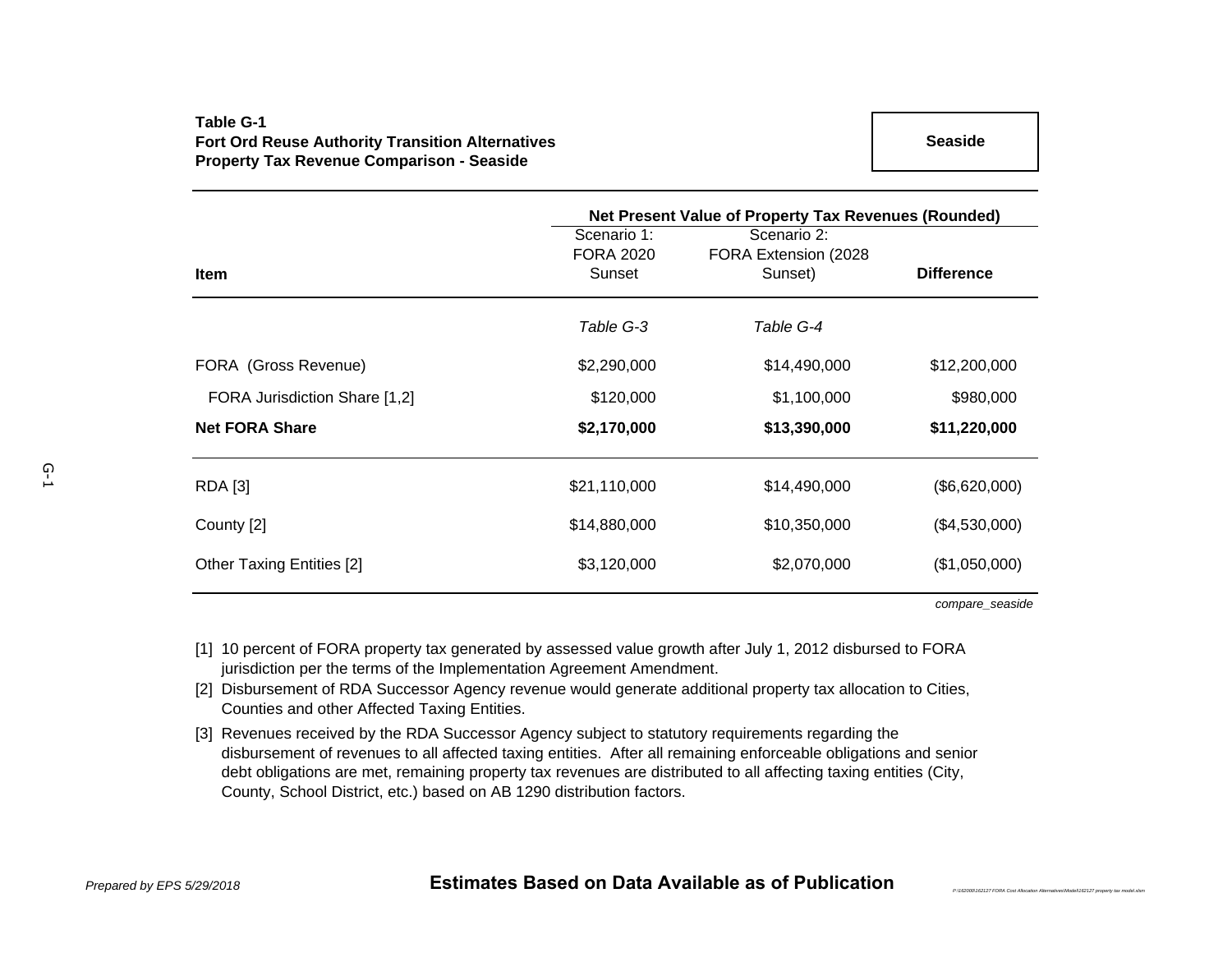**Seaside**

|                                             |                 | Net Present Value of Property Tax Revenues (Rounded) |                                                       |                   |
|---------------------------------------------|-----------------|------------------------------------------------------|-------------------------------------------------------|-------------------|
| <b>Property Tax Revenues</b>                | <b>Formula</b>  | Scenario 1:<br><b>FORA 2020</b><br>Sunset            | Scenario 2:<br><b>FORA Extension</b><br>(2028 Sunset) | <b>Difference</b> |
| <b>City Share of FORA Allocation</b>        | $A = Table G-1$ | \$120,000                                            | \$1,100,000                                           | \$980,000         |
| <b>City Share of RDA Allocation [1]</b>     |                 |                                                      |                                                       |                   |
| 10% RDA Revenues                            | B               | \$2,111,000                                          | \$1,449,000                                           | (\$662,000)       |
| 15% RDA Revenues                            | C               | \$3,166,500                                          | \$2,173,500                                           | (\$993,000)       |
| 30% RDA Revenues                            | D               | \$6,333,000                                          | \$4,347,000                                           | (\$1,986,000)     |
| <b>Total City Property Tax Revenues [1]</b> |                 |                                                      |                                                       |                   |
| 10% RDA Revenues                            | $E = A + B$     | \$2,231,000                                          | \$2,549,000                                           | \$318,000         |
| 15% RDA Revenues                            | $F = A + C$     | \$3,286,500                                          | \$3,273,500                                           | (\$13,000)        |
| 30% RDA Revenues                            | $G = A + D$     | \$6,453,000                                          | \$5,447,000                                           | (\$1,006,000)     |

*range*

*P:\162000\162127 FORA Cost Allocation Alternatives\Model\162127 property tax model.xlsm*

READER'S NOTE: Based on placeholder estimates of existing assessed value and assessed value as of July 1, 2012. Refining this information may change the outcome of the analysis.

[1] Residual property tax revenues disbursed to affected taxing entities (including City) after payment of debt and other enforceable obligations. AB 1290 Property Tax allocation factors not known at this time. A range of scenarios presented for comparison purposes.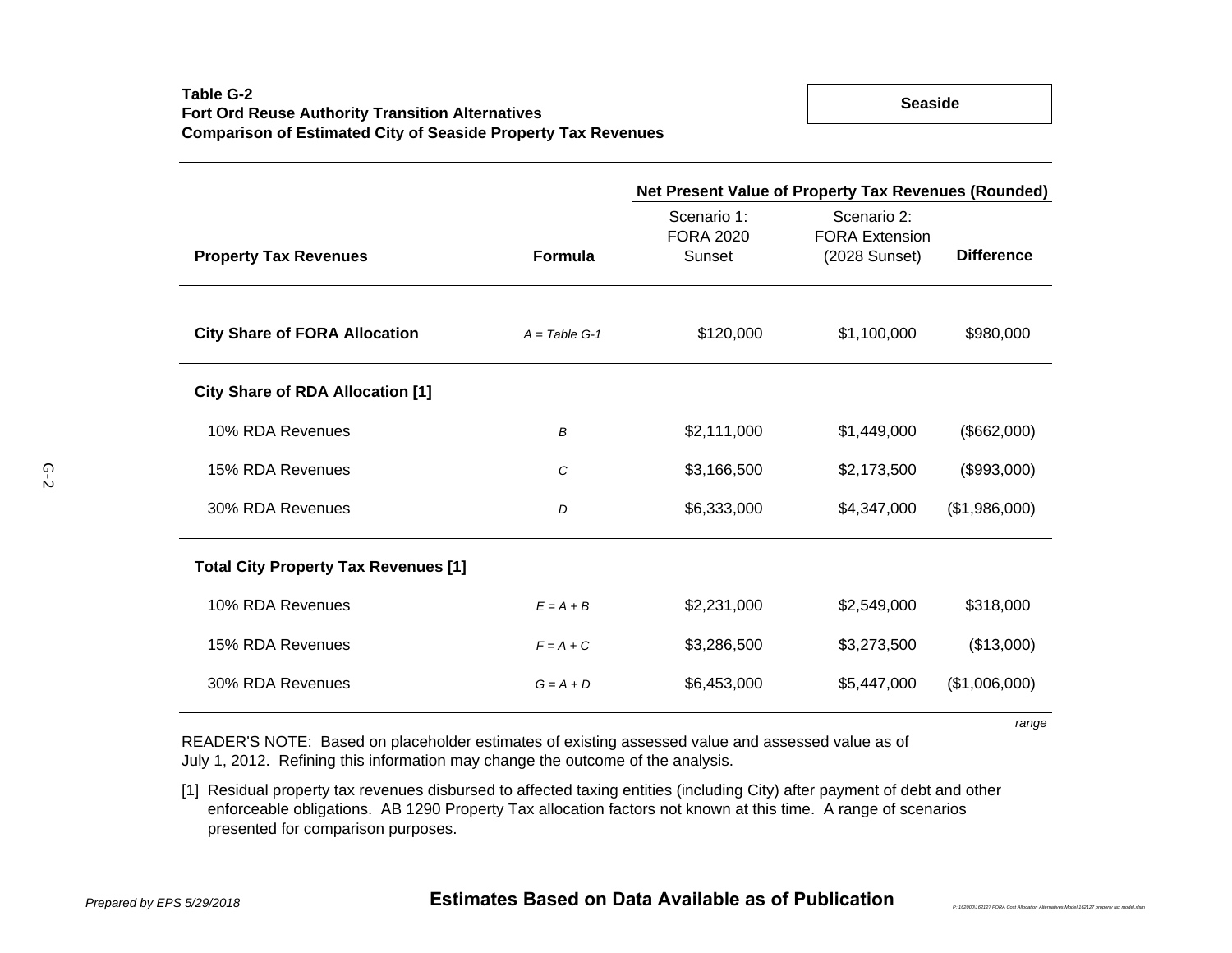#### **Table G-3Fort Ord Reuse Authority Transition Alternatives Net Present Value of Future FORA Property Tax Revenue [1]**

**SEASIDEScenario 1: FORA 2020 Sunset**

|                                                     |                     | Scenario 1: FORA 2020 Sunset |                   |                 |              |              |                       |  |  |
|-----------------------------------------------------|---------------------|------------------------------|-------------------|-----------------|--------------|--------------|-----------------------|--|--|
|                                                     | <b>Net Property</b> |                              | <b>FORA Share</b> |                 |              |              |                       |  |  |
|                                                     | <b>Tax For</b>      | <b>Gross FORA</b>            | Less Seaside      | <b>Net FORA</b> | <b>RDA</b>   | County       | <b>Other Taxing</b>   |  |  |
| Item                                                | <b>Distribution</b> | Share                        | Amount [2]        | Amount          | <b>Share</b> | <b>Share</b> | <b>Entities Share</b> |  |  |
|                                                     |                     |                              |                   |                 |              |              |                       |  |  |
|                                                     |                     |                              | 10% of            |                 |              |              |                       |  |  |
|                                                     |                     |                              | <b>FORA Share</b> |                 |              |              |                       |  |  |
| <b>Pre-FORA Sunset Allocation</b>                   |                     | 35%                          | post July 1, 2012 |                 | 35%          | 25%          | 5%                    |  |  |
| 2017-18                                             | \$1,921,720         | \$672,602                    | \$28,145          | \$644,456       | \$672,602    | \$480,430    | \$96,086              |  |  |
| 2018-19                                             | \$1,960,303         | \$686,106                    | \$29,496          | \$656,610       | \$686,106    | \$490,076    | \$98,015              |  |  |
| 2019-20                                             | \$2,985,397         | \$1,044,889                  | \$65,374          | \$979,515       | \$1,044,889  | \$746,349    | \$149,270             |  |  |
| <b>Post FORA Sunset Allocation</b>                  |                     | 0%                           | 0%                |                 | 54%          | 38%          | 8%                    |  |  |
| 2020-21                                             | \$3,928,381         | \$0                          | \$0               | \$0             | \$2,121,326  | \$1,492,785  | \$314,271             |  |  |
| 2021-22                                             | \$4,689,111         | \$0                          | \$0               | \$0             | \$2,532,120  | \$1,781,862  | \$375,129             |  |  |
| 2022-23                                             | \$5,610,802         | \$0                          | \$0               | \$0             | \$3,029,833  | \$2,132,105  | \$448,864             |  |  |
| 2023-24                                             | \$5,931,994         | \$0                          | \$0               | \$0             | \$3,203,277  | \$2,254,158  | \$474,560             |  |  |
| 2024-25                                             | \$6,173,902         | \$0                          | \$0               | \$0             | \$3,333,907  | \$2,346,083  | \$493,912             |  |  |
| 2025-26                                             | \$6,421,733         | \$0                          | \$0               | \$0             | \$3,467,736  | \$2,440,259  | \$513,739             |  |  |
| 2026-27                                             | \$6,829,496         | \$0                          | \$0               | \$0             | \$3,687,928  | \$2,595,209  | \$546,360             |  |  |
| 2027-28                                             | \$7,248,047         | \$0                          | \$0               | \$0             | \$3,913,945  | \$2,754,258  | \$579,844             |  |  |
| <b>Total</b>                                        | \$53,700,887        | \$2,403,597                  | \$123,016         | \$2,280,581     | \$27,693,669 | \$19,513,572 | \$4,090,048           |  |  |
|                                                     |                     |                              |                   |                 |              |              |                       |  |  |
| <b>Net Present Value</b><br>4.45% Discount Rate [3] | \$41,393,405        | \$2,287,229                  | \$116,307         | \$2,170,922     | \$21,110,800 | \$14,879,952 | \$3,115,424           |  |  |

Source: FORA; Bond Buyers Revenue Index; EPS.

[1] Based on the provisions of the FORA Implementation Agreement Amendment, only increases in assessed value after July 1, 2012 are considered.

[2] Additional allocation of FORA property tax revenues to jurisdictions based on Implementation Agreement Amendment terms.

[3] Based on Bond Buyers Revenue Bond Index annual average as of April 2017 plus 50 basis points.

G-3

*P:\162000\162127 FORA Cost Allocation Alternatives\Model\162127 property tax model.xlsm*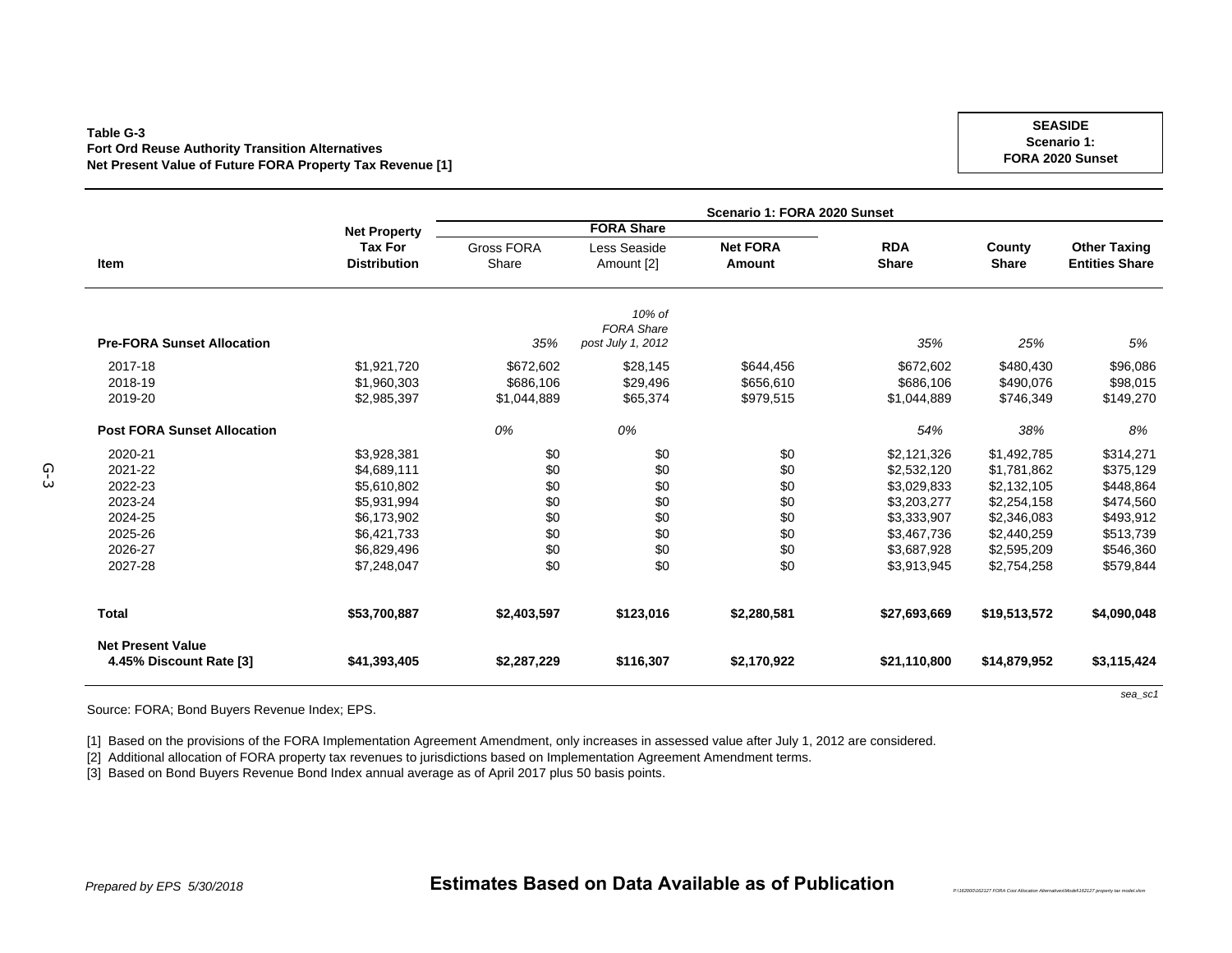#### **Table G-4Fort Ord Reuse Authority Transition Alternatives Net Present Value of Future FORA Property Tax Revenue [1]**

**ItemNet Property Tax For Distribution** Gross FORA ShareLess FORA Jurisdiction Amount [2] **Net FORAAmountRDAShare County Share Other Taxing Entities Share Pre-FORA Sunset Allocation** *35%10% of FORA Share post July 1, 2012 35% 25% 5%* 2017-188 \$1,921,720 \$672,602 \$28,145 \$644,456 \$672,602 \$480,430 \$96,086 2018-199 \$1,960,303 \$686,106 \$29,496 \$656,610 \$686,106 \$490,076 \$98,015 2019-20 \$2,985,397 \$1,044,889 \$65,374 \$979,515 \$1,044,889 \$746,349 \$149,270 2020-21 \$3,928,381 \$1,374,934 \$98,379 \$1,276,555 \$1,374,934 \$982,095 \$196,419 2021-22 \$4,689,111 \$1,641,189 \$125,004 \$1,516,185 \$1,641,189 \$1,172,278 \$234,456 2022-23 \$5,610,802 \$1,963,781 \$157,263 \$1,806,517 \$1,963,781 \$1,402,701 \$280,540 2023-24 \$5,931,994 \$2,076,198 \$168,505 \$1,907,693 \$2,076,198 \$1,482,999 \$296,600 2024-25 \$6,173,902 \$2,160,866 \$176,972 \$1,983,894 \$2,160,866 \$1,543,476 \$308,695 2025-26 \$6,421,733 \$2,247,607 \$185,646 \$2,061,961 \$2,247,607 \$1,605,433 \$321,087 2026-27 \$6,829,496 \$2,390,324 \$199,918 \$2,190,406 \$2,390,324 \$1,707,374 \$341,475 2027-28 \$7,248,047 \$2,536,816 \$214,567 \$2,322,250 \$2,536,816 \$1,812,012 \$362,402 **Total \$53,700,887 \$18,795,310 \$1,449,269 \$17,346,041 \$18,795,310 \$13,425,222 \$2,685,044 Net Present Value4.45% Discount Rate [3] \$41,393,405 \$14,487,692 \$1,099,388 \$13,388,303 \$14,487,692 \$10,348,351 \$2,069,670 Scenario 2: FORA Extension (2028 Sunset) FORA Share**

Source: FORA; Bond Buyers Revenue Index; EPS.

[1] Based on the provisions of the FORA Implementation Agreement Amendment, only increases in assessed value after July 1, 2012 are considered.

[2] Additional allocation of FORA property tax revenues to jurisdictions based on Implementation Agreement Amendment terms.

[3] Based on Bond Buyers Revenue Bond Index annual average as of April 2017 plus 50 basis points.

*P:\162000\162127 FORA Cost Allocation Alternatives\Model\162127 property tax model.xlsm*

 $\Omega$ 

**SEASIDEScenario 2: FORA Extension**

*sea\_sc2*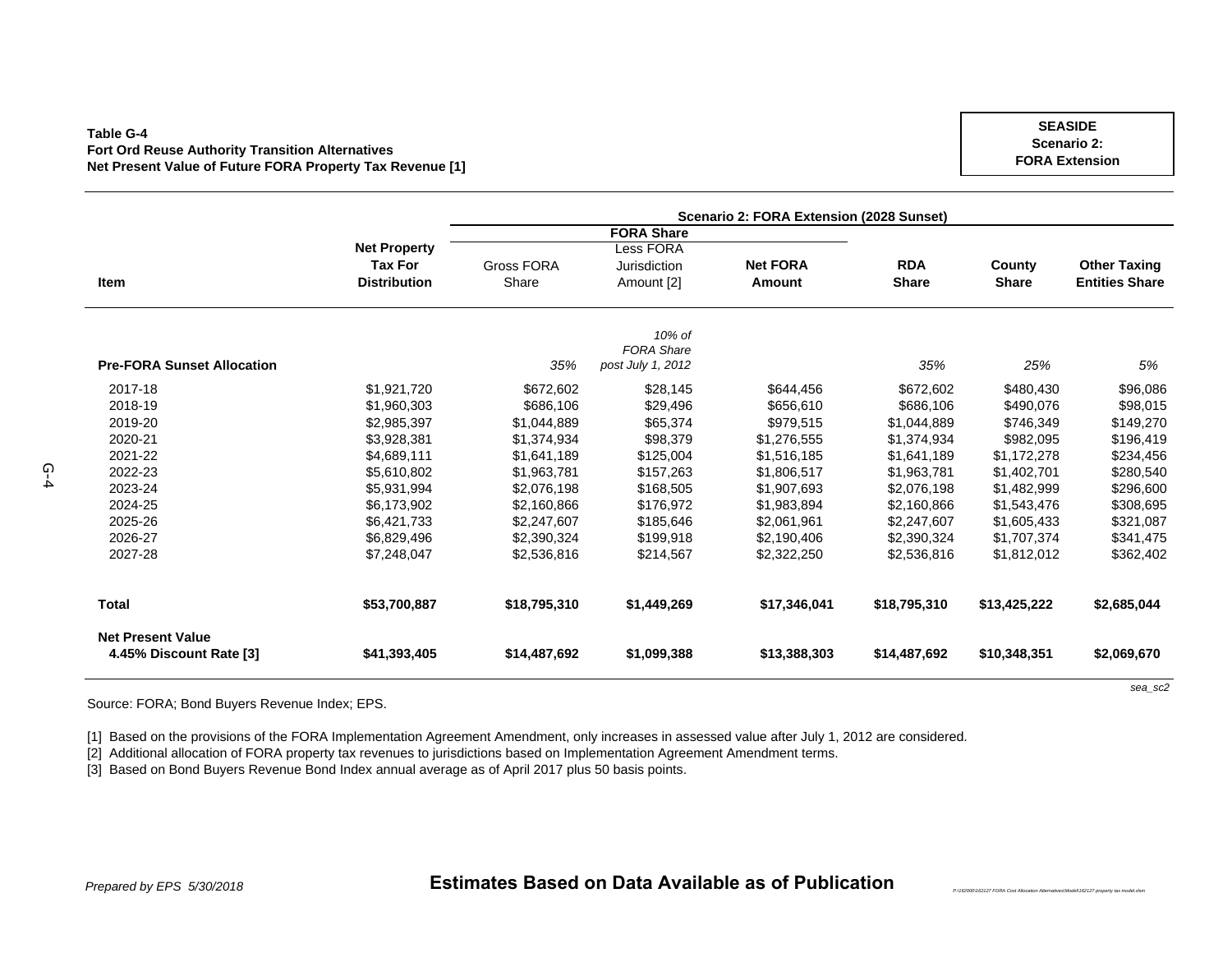### **Table G-5 Fort Ord Reuse Authority Transition Alternatives Estimated Net Property Tax Revenue from Seaside Fort Ord Development**

|                                                        |                        |                             |                                         |                     |                                         | <b>Property</b>              |                                   |                                             | Less: Other Agency Pass-Throughs [3]     |                                           |                                 |                                      |                                            |
|--------------------------------------------------------|------------------------|-----------------------------|-----------------------------------------|---------------------|-----------------------------------------|------------------------------|-----------------------------------|---------------------------------------------|------------------------------------------|-------------------------------------------|---------------------------------|--------------------------------------|--------------------------------------------|
| <b>Item</b>                                            | <b>Beginning</b><br>AV | Annual 2%<br>Growth         | <b>New AV</b><br>Added<br>to Roll $[2]$ | <b>Ending</b><br>AV | <b>New AV Since</b><br><b>Base Year</b> | Tax<br>(Formerly T.I.)<br>1% | Less: Housing<br>Set Aside<br>20% | Property Tax<br>Net of Housing<br>Set Aside | Tier <sub>1</sub><br>Years 1-45<br>13.5% | Tier <sub>2</sub><br>Years 11-45<br>11.3% | Tier $3$<br>Years 31-45<br>7.6% | Annual<br><b>Net Property</b><br>Tax | <b>FORA Gross</b><br><b>Allocation [4]</b> |
| Formula                                                |                        |                             |                                         |                     |                                         | a                            |                                   | $c = a + b$                                 | d                                        |                                           |                                 | $e = c + d + e + f$                  | $f = e * 35%$                              |
| <b>Estimated Base Assessed Value [1]</b>               | \$0                    |                             |                                         |                     |                                         |                              |                                   |                                             |                                          |                                           |                                 |                                      |                                            |
| FY 2016-17 Estimated Assessed Value (July 1, 2016) [1] | \$310,261,790          | <b>PLACEHOLDER ESTIMATE</b> |                                         |                     |                                         |                              |                                   |                                             |                                          |                                           |                                 |                                      |                                            |
| 2017-18                                                | \$314,915,717          | \$4,723,736                 | \$0                                     | \$319,639,453       | \$319,639,453                           | \$3,196,395                  | (\$639,279)                       | \$2,557,116                                 | (\$345,324)                              | (\$290,072)                               | \$0                             | \$1,921,720                          | \$672,602                                  |
| 2018-19                                                | \$319,639,453          | \$4,794,592                 | \$1,622,985                             | \$326,057,029       | \$326,057,029                           | \$3,260,570                  | (\$652, 114)                      | \$2,608,456                                 | (\$352, 257)                             | (\$295,896)                               | \$0                             | \$1,960,303                          | \$686,106                                  |
| 2019-20                                                | \$326,057,029          | \$4,890,855                 | \$165,612,790                           | \$496,560,675       | \$496,560,675                           | \$4,965,607                  | (\$993,121)                       | \$3,972,485                                 | $(\$536,461)$                            | (\$450,628)                               | \$0                             | \$2,985,397                          | \$1,044,889                                |
| 2020-21                                                | \$496,560,675          | \$7,448,410                 | \$149,398,161                           | \$653,407,245       | \$653,407,245                           | \$6,534,072                  | (\$1,306,814)                     | \$5,227,258                                 | (\$705,911)                              | (\$592,965)                               | \$0                             | \$3,928,381                          | \$1,374,934                                |
| 2021-22                                                | \$653,407,245          | \$9,801,109                 | \$116,730,886                           | \$779,939,240       | \$779,939,240                           | \$7,799,392                  | (\$1,559,878)                     | \$6,239,514                                 | (\$842,610)                              | (\$707,793)                               | \$0                             | \$4,689,111                          | \$1,641,189                                |
| 2022-23                                                | \$779,939,240          | \$11,699,089                | \$141,605,750                           | \$933,244,079       | \$933,244,079                           | \$9,332,441                  | (\$1,866,488)                     | \$7,465,953                                 | (\$1,008,234)                            | (\$846,917)                               | \$0                             | \$5,610,802                          | \$1,963,781                                |
| 2023-24                                                | \$933,244,079          | \$13,998,661                | \$39,425,190                            | \$986,667,931       | \$986,667,931                           | \$9,866,679                  | (\$1,973,336)                     | \$7,893,343                                 | (\$1,065,951)                            | (\$895,399)                               | \$0                             | \$5,931,994                          | \$2,076,198                                |
| 2024-25                                                | \$986,667,931          | \$14,800,019                | \$25,436,536                            | \$1,026,904,485     | \$1,026,904,485                         | \$10,269,045                 | (\$2,053,809)                     | \$8,215,236                                 | (\$1,109,420)                            | (\$931,913)                               | \$0                             | \$6,173,902                          | \$2,160,866                                |
| 2025-26                                                | \$1,026,904,485        | \$15,403,567                | \$25,818,084                            | \$1,068,126,136     | \$1,068,126,136                         | \$10,681,261                 | (\$2,136,252)                     | \$8,545,009                                 | (\$1,153,954)                            | (\$969,322)                               | \$0                             | \$6,421,733                          | \$2,247,607                                |
| 2026-27                                                | \$1,068,126,136        | \$16,021,892                | \$51,801,283                            | \$1,135,949,311     | \$1,135,949,311                         | \$11,359,493                 | (\$2,271,899)                     | \$9,087,594                                 | (\$1,227,227)                            | (\$1,030,871)                             | \$0                             | \$6,829,496                          | \$2,390,324                                |
| 2027-28                                                | \$1,135,949,311        | \$17,039,240                | \$52,578,302                            | \$1,205,566,853     | \$1,205,566,853                         | \$12,055,669                 | (\$2,411,134)                     | \$9,644,535                                 | (\$1,302,439)                            | (\$1,094,049)                             | \$0                             | \$7,248,047                          | \$2,536,816                                |
| 2028-29                                                | \$1,205,566,853        | \$18,083,503                | \$0                                     | \$1,223,650,356     | \$1,223,650,356                         | \$12,236,504                 | (\$2,447,301)                     | \$9,789,203                                 | (\$1,321,976)                            | $(\$1,110,459)$                           | $(\$740,306)$                   | \$6,616,462                          | \$2,315,762                                |
|                                                        |                        |                             |                                         |                     |                                         |                              |                                   |                                             |                                          |                                           |                                 |                                      |                                            |

*ti\_sea*

Source: Monterey County and EPS.

[1] FORA CIP analysis uses base assessed value as of July 1, 2012 for purposes of calibrating needed CFD revenues. This analysis focused on estimating total property tax revenue accruals and therefore uses a base assessed

[2] See Table L-3. Assumes an annual market appreciation rate of 1.5%.

[3] Pass throughs received by community college and school districts only. Statutory pass-throughs therefore adjusted as shown in calculation below. Model assumes RDA commenced in FY 1997-98. Tier 3 rate would not apply un

| Tier 1 | Tier 2 | Tier 3 |
|--------|--------|--------|
| 25.0%  | 21.0%  | 14.0%  |
| 54.0%  | 54.0%  | 54.0%  |
| 13.5%  | 11.3%  | 7.6%   |
|        |        |        |

[4] Prior to consideration of allocation to FORA land use jurisdictions pursuant to Implementation Agreement Amendment #1.

### **Overall Property Tax: SEASIDE**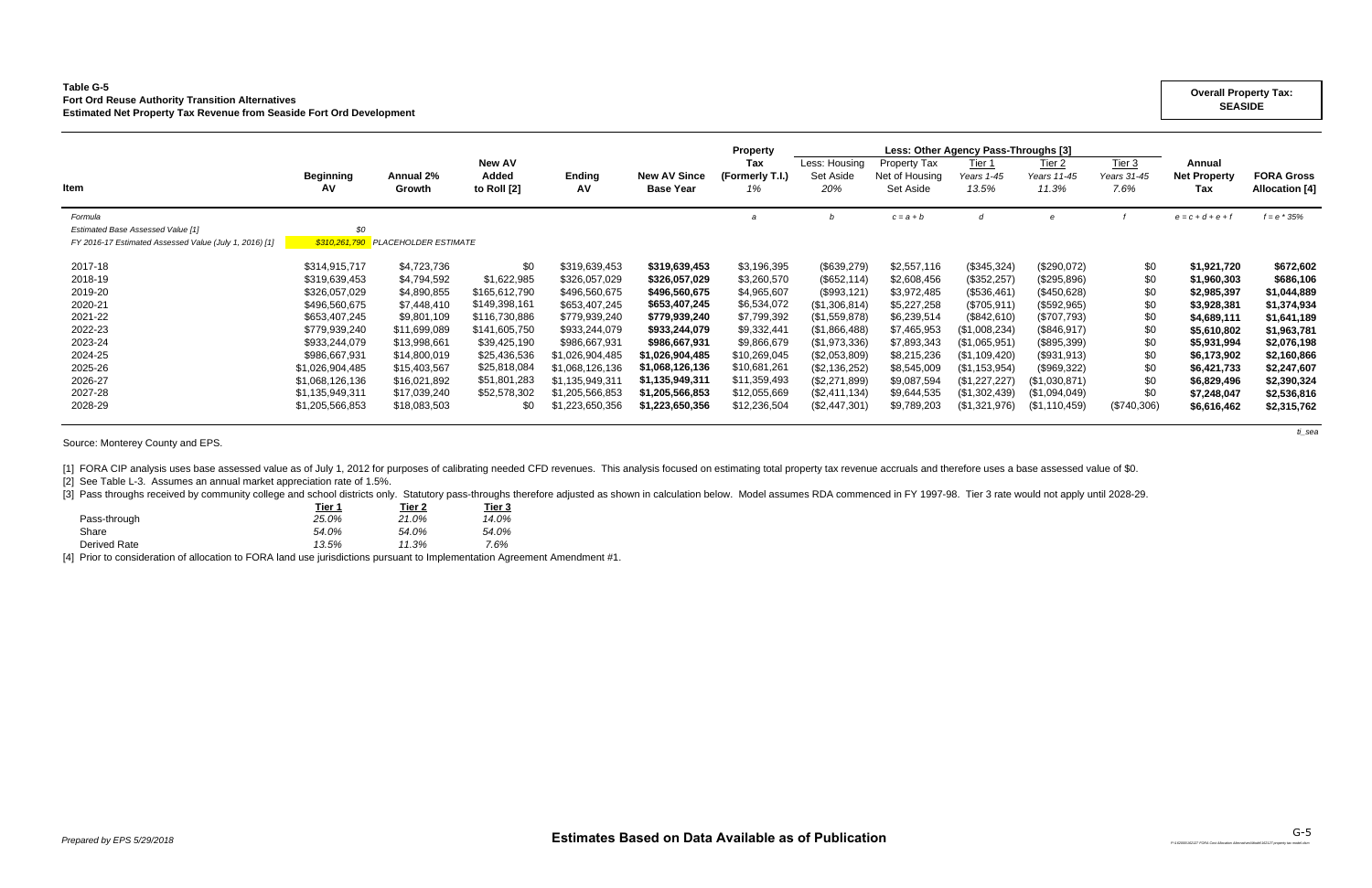#### **Table G-6Fort Ord Reuse Authority Transition Alternatives**

[3] Pass throughs received by community college and school districts only. Statutory pass-throughs therefore adjusted as shown in calculation below. Model assumes RDA commenced in FY 1997-98. Tier 3 rate would not apply un **Tier 1 Tier 2 Tier 3**

| Table G-6<br><b>Fort Ord Reuse Authority Transition Alternatives</b><br>Estimated Net Property Tax Revenue from Seaside Fort Ord Development Subject to Implementation Agreement Amendment Terms |                                                                                                                                                                                                                  |                                                                                                                                                                                         |                                                                                                                                                                               |                                                                                                                                                                                                                    |                                                                                                                                                                                                              |                                                                                                                                                                                    |                                                                                                                                                                                                      |                                                                                                                                                                                 |                                                                                                                                                                                           |                                                                                                                                                                                    |                                                                                           |                                                                                                                                                                              | <b>Tax Increment Subject to SEASIDE</b><br><b>Implementation Agreement Amendment</b><br>(Post July 1, 2012)                                                              |                                                                                                                                                      |
|--------------------------------------------------------------------------------------------------------------------------------------------------------------------------------------------------|------------------------------------------------------------------------------------------------------------------------------------------------------------------------------------------------------------------|-----------------------------------------------------------------------------------------------------------------------------------------------------------------------------------------|-------------------------------------------------------------------------------------------------------------------------------------------------------------------------------|--------------------------------------------------------------------------------------------------------------------------------------------------------------------------------------------------------------------|--------------------------------------------------------------------------------------------------------------------------------------------------------------------------------------------------------------|------------------------------------------------------------------------------------------------------------------------------------------------------------------------------------|------------------------------------------------------------------------------------------------------------------------------------------------------------------------------------------------------|---------------------------------------------------------------------------------------------------------------------------------------------------------------------------------|-------------------------------------------------------------------------------------------------------------------------------------------------------------------------------------------|------------------------------------------------------------------------------------------------------------------------------------------------------------------------------------|-------------------------------------------------------------------------------------------|------------------------------------------------------------------------------------------------------------------------------------------------------------------------------|--------------------------------------------------------------------------------------------------------------------------------------------------------------------------|------------------------------------------------------------------------------------------------------------------------------------------------------|
| Item                                                                                                                                                                                             | <b>Beginning</b><br>AV.                                                                                                                                                                                          | Annual 2%<br>Growth                                                                                                                                                                     | <b>New AV</b><br>Added<br>to Roll [2]                                                                                                                                         | Ending<br>AV                                                                                                                                                                                                       | <b>New AV</b><br><b>Since</b><br>July 1, 2012                                                                                                                                                                | <b>Property</b><br>Tax<br>(Formerly T.I.)<br>1%                                                                                                                                    | Less: Housing<br>Set Aside<br>20%                                                                                                                                                                    | Property Tax<br>Net of Housing<br>Set Aside                                                                                                                                     | Less: Other Agency Pass-Throughs [3]<br>Tier 1<br>Years 1-45<br>13.5%                                                                                                                     | Tier $2$<br>Years 11-45<br>11.3%                                                                                                                                                   | Tier 3<br>Years 31-45<br>7.6%                                                             | Annual<br><b>Net Property</b><br>Tax                                                                                                                                         | <b>FORA</b><br><b>Gross</b><br><b>Allocation</b>                                                                                                                         | <b>Seaside</b><br><b>Allocation [4]</b>                                                                                                              |
| Formula<br>Estimated Base Assessed Value as of July 1, 2012 [1]<br>FY 2016-17 Estimated Assessed Value (July 1, 2016) [1]                                                                        |                                                                                                                                                                                                                  | \$185.884.174 PLACEHOLDER ESTIMATE<br>\$310,261,790 PLACEHOLDER ESTIMATE                                                                                                                |                                                                                                                                                                               |                                                                                                                                                                                                                    |                                                                                                                                                                                                              | $\overline{a}$                                                                                                                                                                     |                                                                                                                                                                                                      | $c = a + b$                                                                                                                                                                     |                                                                                                                                                                                           |                                                                                                                                                                                    |                                                                                           | $e = c + d + e + f$                                                                                                                                                          | $f = e * 35%$                                                                                                                                                            | $q = f * 10\%$                                                                                                                                       |
| 2017-18<br>2018-19<br>2019-20<br>2020-21<br>2021-22<br>2022-23<br>2023-24<br>2024-25<br>2025-26<br>2026-27<br>2027-28<br>2028-29                                                                 | \$314,915,717<br>\$319,639,453<br>\$326,057,029<br>\$496,560,675<br>\$653,407,245<br>\$779,939,240<br>\$933,244,079<br>\$986,667,931<br>\$1,026,904,485<br>\$1,068,126,136<br>\$1,135,949,311<br>\$1,205,566,853 | \$4,723,736<br>\$4,794,592<br>\$4,890,855<br>\$7,448,410<br>\$9,801,109<br>\$11,699,089<br>\$13,998,661<br>\$14,800,019<br>\$15,403,567<br>\$16,021,892<br>\$17,039,240<br>\$18,083,503 | \$0<br>\$1,622,985<br>\$165,612,790<br>\$149,398,161<br>\$116,730,886<br>\$141,605,750<br>\$39,425,190<br>\$25,436,536<br>\$25,818,084<br>\$51,801,283<br>\$52,578,302<br>\$0 | \$319,639,453<br>\$326,057,029<br>\$496,560,675<br>\$653,407,245<br>\$779,939,240<br>\$933,244,079<br>\$986,667,931<br>\$1,026,904,485<br>\$1,068,126,136<br>\$1,135,949,311<br>\$1,205,566,853<br>\$1,223,650,356 | \$133,755,279<br>\$140,172,856<br>\$310,676,501<br>\$467,523,072<br>\$594,055,067<br>\$747,359,906<br>\$800,783,757<br>\$841,020,312<br>\$882,241,962<br>\$950,065,137<br>\$1,019,682,679<br>\$1,037,766,182 | \$1,337,553<br>\$1,401,729<br>\$3,106,765<br>\$4,675,231<br>\$5,940,551<br>\$7,473,599<br>\$8,007,838<br>\$8,410,203<br>\$8,822,420<br>\$9,500,651<br>\$10,196,827<br>\$10,377,662 | (\$267,511)<br>$(\$280,346)$<br>$(\$621,353)$<br>(\$935,046)<br>(\$1,188,110)<br>(\$1,494,720)<br>(\$1,601,568)<br>(\$1,682,041)<br>(\$1,764,484)<br>(\$1,900,130)<br>(\$2,039,365)<br>(\$2,075,532) | \$1,070,042<br>\$1,121,383<br>\$2,485,412<br>\$3,740,185<br>\$4,752,441<br>\$5,978,879<br>\$6,406,270<br>\$6,728,162<br>\$7,057,936<br>\$7,600,521<br>\$8,157,46<br>\$8,302,129 | (\$144,503)<br>(\$151,436)<br>(\$335,641)<br>(\$505,090)<br>(\$641,790)<br>(\$807,413)<br>$(\$865, 130)$<br>(\$908,600)<br>(\$953,134)<br>(\$1,026,407)<br>(\$1,101,618)<br>(\$1,121,155) | (\$121,383)<br>(\$127,206)<br>(\$281,938)<br>(\$424,276)<br>(\$539,103)<br>(\$678, 227)<br>(\$726,709)<br>(\$763,224)<br>(\$800, 632)<br>(\$862,182)<br>(\$925,359)<br>(\$941,770) | \$0<br>\$0<br>\$0<br>\$0<br>\$0<br>\$0<br>\$0<br>\$0<br>\$0<br>\$0<br>\$0<br>(\$627, 847) | \$804,157<br>\$842,740<br>\$1,867,833<br>\$2,810,818<br>\$3,571,547<br>\$4,493,239<br>\$4,814,431<br>\$5,056,339<br>\$5,304,170<br>\$5,711,933<br>\$6,130,484<br>\$5,611,358 | \$281,455<br>\$294,959<br>\$653,742<br>\$983,786<br>\$1,250,042<br>\$1,572,634<br>\$1,685,051<br>\$1,769,719<br>\$1,856,459<br>\$1,999,176<br>\$2,145,669<br>\$1,963,975 | \$28,145<br>\$29,496<br>\$65,374<br>\$98,379<br>\$125,004<br>\$157,263<br>\$168,505<br>\$176,972<br>\$185,646<br>\$199,918<br>\$214,567<br>\$196,398 |

*ti\_iaa\_seaside*

Source: Monterey County and EPS.

[1] FORA CIP analysis uses base assessed value as of July 1, 2012 for purposes of calibrating needed CFD revenues. This analysis focused on estimating total property tax revenue accruals and therefore uses a base assessed

[2] See Table L-3. Assumes an annual market appreciation rate of 0.0%.

|              | rier 1 | ner z | i ier 3 |
|--------------|--------|-------|---------|
| Pass-through | 25.0%  | 21.0% | 14.0%   |
| Share        | 54.0%  | 54.0% | 54.0%   |
| Derived Rate | 13.5%  | 11.3% | 7.6%    |
|              |        |       |         |

[4] Per Implementation Agreement Amendment #1, FORA retains 90% of property tax generated based on assessed value growth since July 1, 2012. The remaining 10% is allocated to the FORA jurisdictions.

*P:\162000\162127 FORA Cost Allocation Alternatives\Model\162127 property tax model.xlsm*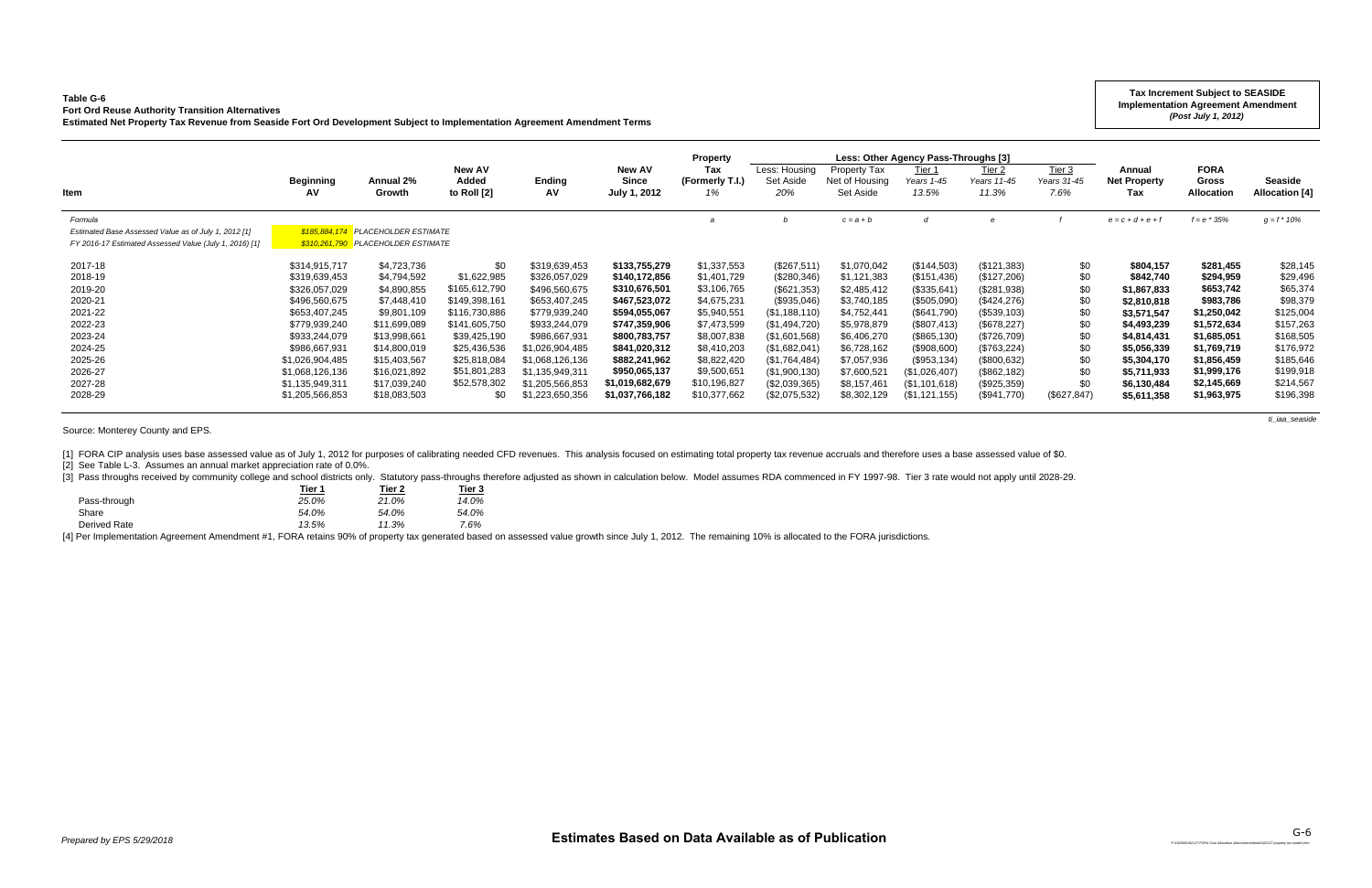# A APPENDIX X H:

## Property Tax Revenue Detail: Monterey County

| Table H-1 | Property Tax Revenue Comparison-Monterey CountyH-1                                                     |
|-----------|--------------------------------------------------------------------------------------------------------|
| Table H-2 | Comparison of Estimated County of Monterey Property                                                    |
| Table H-3 | Net Present Value of Future FORA Property Tax Revenue-                                                 |
| Table H-4 | Net Present Value of Future FORA Property Tax Revenue-                                                 |
| Table H-5 | Estimated Net Property Tax Revenue from Del Rey Oaks                                                   |
| Table H-6 | Estimated Net Property Tax Revenue from Del Rey Oaks<br>Fort Ord Development Subject to Implementation |

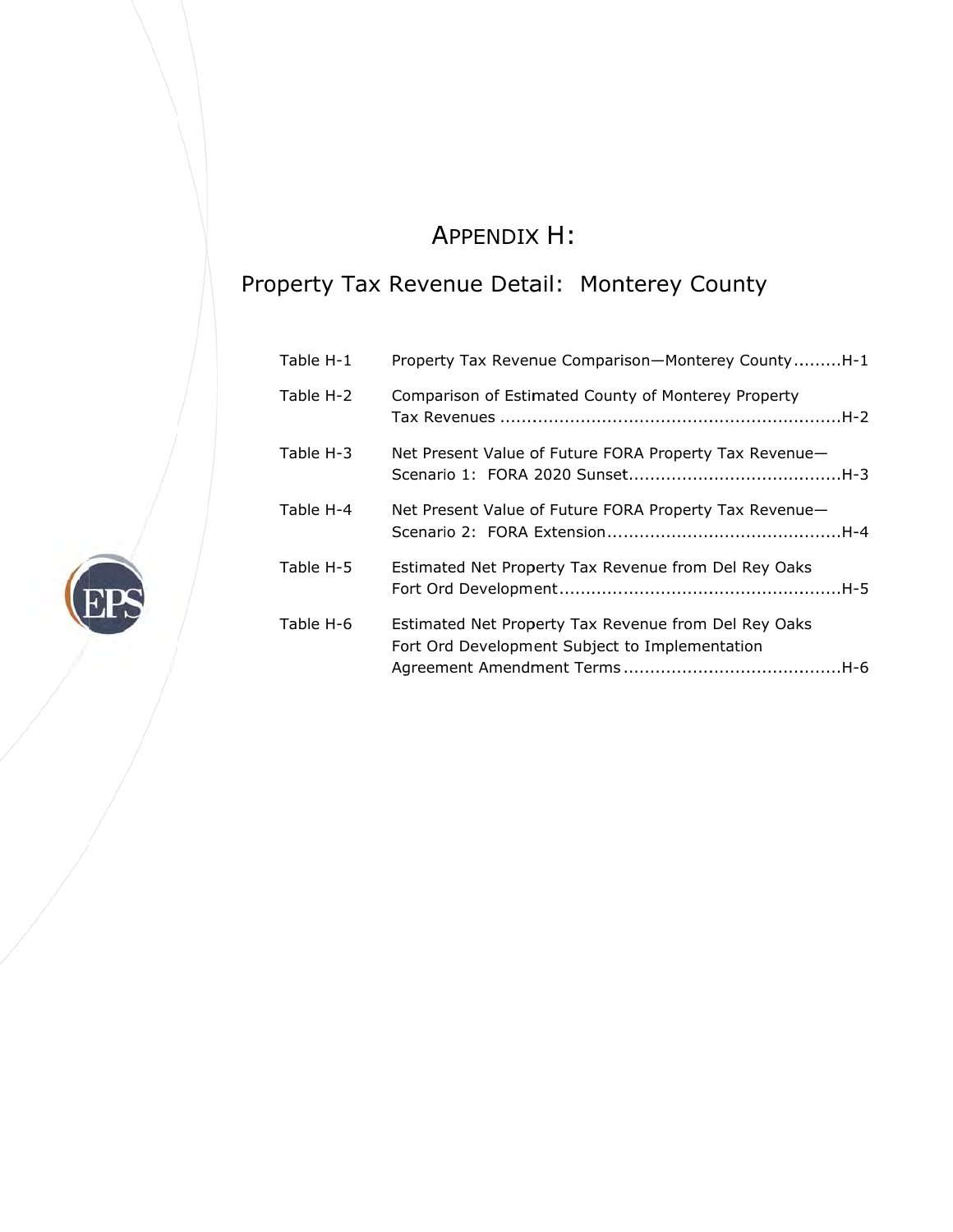## **Table H-1Fort Ord Reuse Authority Transition Alternatives Property Tax Revenue Comparison - Monterey County**

|                               | Net Present Value of Property Tax Revenues (Rounded) |                                                |                   |  |  |  |  |
|-------------------------------|------------------------------------------------------|------------------------------------------------|-------------------|--|--|--|--|
| <b>Item</b>                   | Scenario 1:<br><b>FORA 2020</b><br>Sunset            | Scenario 2:<br>FORA Extension (2028<br>Sunset) | <b>Difference</b> |  |  |  |  |
|                               | Table H-3                                            | Table H-4                                      |                   |  |  |  |  |
| FORA (Gross Revenue)          | \$1,480,000                                          | \$8,610,000                                    | \$7,130,000       |  |  |  |  |
| FORA Jurisdiction Share [1,2] | \$80,000                                             | \$660,000                                      | \$580,000         |  |  |  |  |
| <b>Net FORA Share</b>         | \$1,400,000                                          | \$7,950,000                                    | \$6,550,000       |  |  |  |  |
| <b>RDA</b> [3]                | \$12,470,000                                         | \$8,610,000                                    | (\$3,860,000)     |  |  |  |  |
| County [2]                    | \$8,790,000                                          | \$6,150,000                                    | (\$2,640,000)     |  |  |  |  |
| Other Taxing Entities [2]     | \$1,840,000                                          | \$1,230,000                                    | (\$610,000)       |  |  |  |  |

*compare\_co*

*P*:\162000\162127 FORA Cost Allocation Alternatives\Model\162127 property tax a

- [1] 10 percent of FORA property tax generated by assessed value growth after July 1, 2012 disbursed to FORA jurisdiction per the terms of the Implementation Agreement Amendment.
- [2] Disbursement of RDA Successor Agency revenue would generate additional property tax allocation to Cities, Counties and other Affected Taxing Entities.
- [3] Revenues received by the RDA Successor Agency subject to statutory requirements regarding the disbursement of revenues to all affected taxing entities. After all remaining enforceable obligations and senior debt obligations are met, remaining property tax revenues are distributed to all affecting taxing entities (City, County, School District, etc.) based on AB 1290 distribution factors.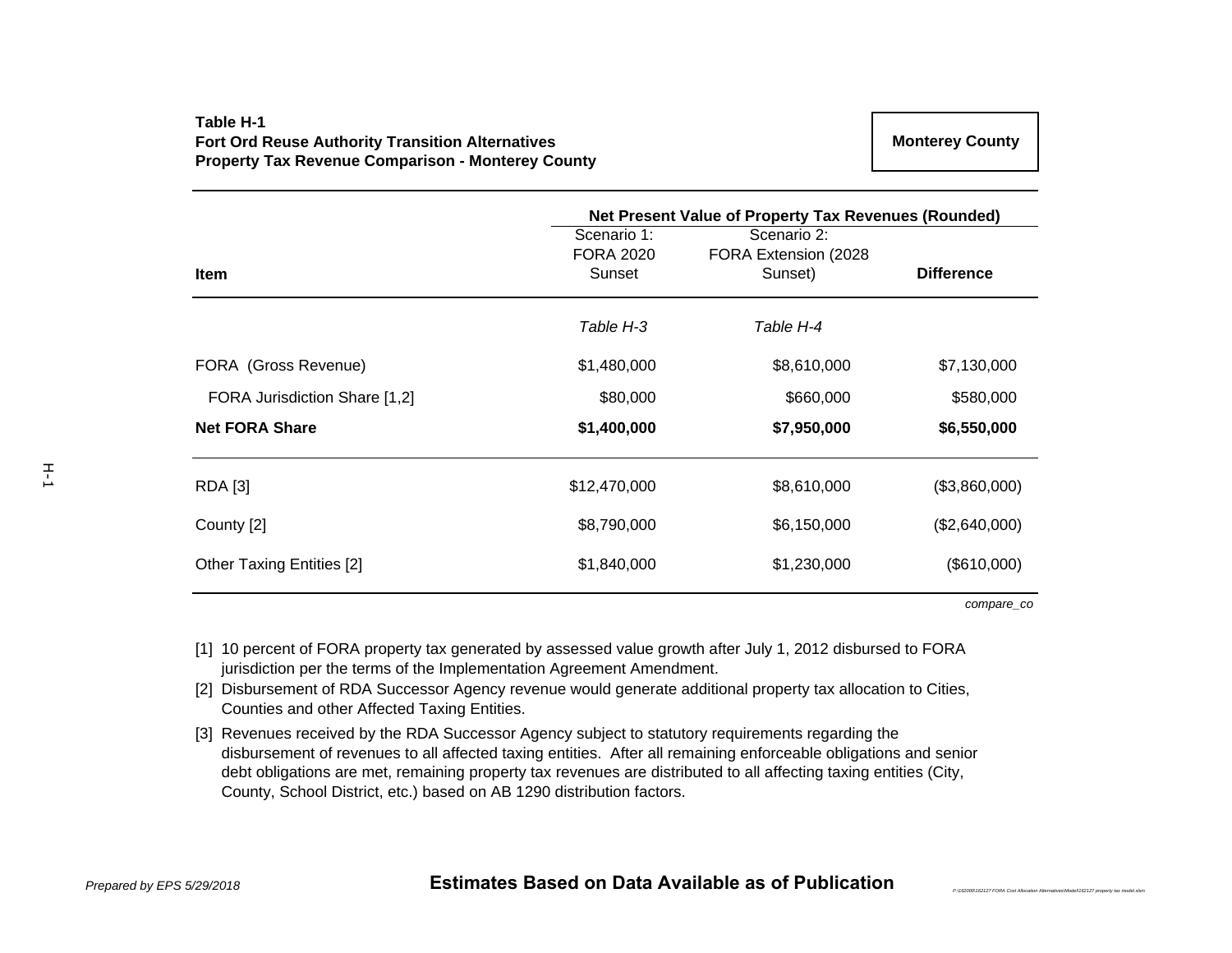|                                               |                       | Net Present Value of Property Tax Revenues (Rounded) |                                                       |                   |  |  |  |
|-----------------------------------------------|-----------------------|------------------------------------------------------|-------------------------------------------------------|-------------------|--|--|--|
| <b>Property Tax Revenues</b>                  | Formula               | Scenario 1:<br><b>FORA 2020</b><br>Sunset            | Scenario 2:<br><b>FORA Extension</b><br>(2028 Sunset) | <b>Difference</b> |  |  |  |
| <b>County Allocation (All Jurisdictions)</b>  | $A = Table 8/Table 9$ | \$55,030,000                                         | \$38,020,000                                          | (\$17,010,000)    |  |  |  |
| <b>County Share of FORA Allocation</b>        | $B = Table H - 1$     | \$80,000                                             | \$660,000                                             | \$580,000         |  |  |  |
| <b>County Share of RDA Allocation [1]</b>     |                       |                                                      |                                                       |                   |  |  |  |
| 10% RDA Revenues                              | С                     | \$1,247,000                                          | \$861,000                                             | (\$386,000)       |  |  |  |
| 15% RDA Revenues                              | D                     | \$1,870,500                                          | \$1,291,500                                           | (\$579,000)       |  |  |  |
| 30% RDA Revenues                              | Е                     | \$3,741,000                                          | \$2,583,000                                           | (\$1,158,000)     |  |  |  |
| <b>Total County Property Tax Revenues [1]</b> |                       |                                                      |                                                       |                   |  |  |  |
| 10% RDA Revenues                              | $E = A + B + C$       | \$56,357,000                                         | \$39,541,000                                          | (\$16,816,000)    |  |  |  |
| 15% RDA Revenues                              | $F = A + B + D$       | \$56,980,500                                         | \$39,971,500                                          | (\$17,009,000)    |  |  |  |
| 30% RDA Revenues                              | $G = A + B + E$       | \$58,851,000                                         | \$41,263,000                                          | (\$17,588,000)    |  |  |  |

*co\_range*

READER'S NOTE: Based on placeholder estimates of existing assessed value and assessed value as of July 1, 2012. Refining this information may change the outcome of the analysis.

[1] Residual property tax revenues disbursed to affected taxing entities (including City) after payment of debt and other enforceable obligations. AB 1290 Property Tax allocation factors not known at this time. A range of scenarios presented for comparison purposes.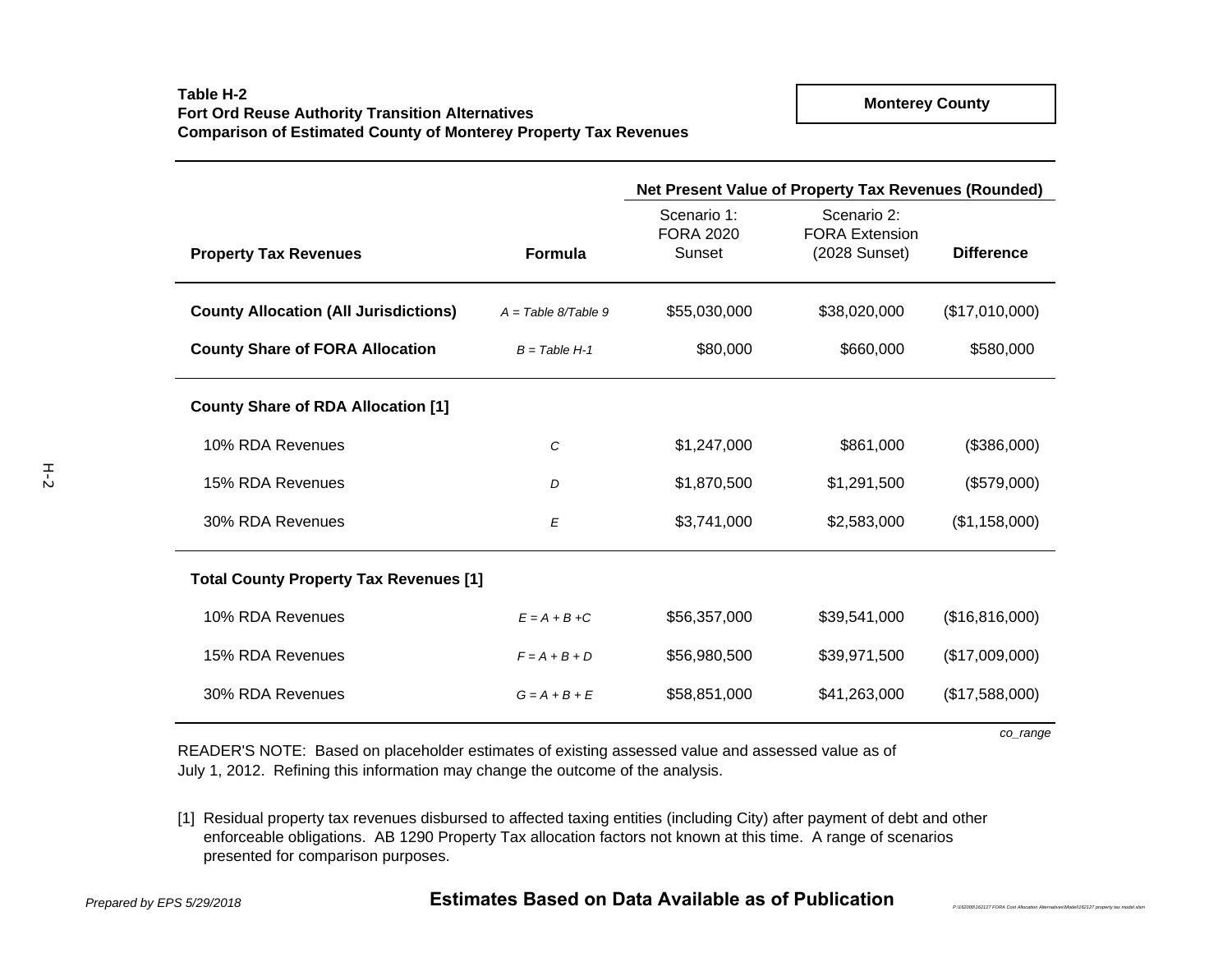#### **Table H-3Fort Ord Reuse Authority Transition Alternatives Net Present Value of Future FORA Property Tax Revenue [1]**

|                                                                                      | Scenario 1: FORA 2020 Sunset                                                                                         |                                                      |                                                      |                                                      |                                                                                                                      |                                                                                                                    |                                                                                                      |  |  |  |
|--------------------------------------------------------------------------------------|----------------------------------------------------------------------------------------------------------------------|------------------------------------------------------|------------------------------------------------------|------------------------------------------------------|----------------------------------------------------------------------------------------------------------------------|--------------------------------------------------------------------------------------------------------------------|------------------------------------------------------------------------------------------------------|--|--|--|
|                                                                                      |                                                                                                                      |                                                      | <b>FORA Share</b>                                    |                                                      |                                                                                                                      |                                                                                                                    | <b>Other Taxing</b><br><b>Entities Share</b>                                                         |  |  |  |
| <b>Item</b>                                                                          | <b>Net Property</b><br><b>Tax For</b><br><b>Distribution</b>                                                         | <b>Gross FORA</b><br>Share                           | Less FORA<br>Jurisdiction<br>Amount [2]              | <b>Net FORA</b><br>Amount                            | <b>RDA</b><br><b>Share</b>                                                                                           | County<br><b>Share</b>                                                                                             |                                                                                                      |  |  |  |
| <b>Pre-FORA Sunset Allocation</b>                                                    |                                                                                                                      | 35%                                                  | 10% of<br><b>FORA Share</b><br>post July 1, 2012     |                                                      | 35%                                                                                                                  | 25%                                                                                                                | 5%                                                                                                   |  |  |  |
| 2017-18<br>2018-19<br>2019-20                                                        | \$1,117,291<br>\$1,465,810<br>\$1,876,933                                                                            | \$391,052<br>\$513,033<br>\$656,926                  | \$16,364<br>\$28,562<br>\$42,951                     | \$374,688<br>\$484,471<br>\$613,975                  | \$391,052<br>\$513,033<br>\$656,926                                                                                  | \$279,323<br>\$366,452<br>\$469,233                                                                                | \$55,865<br>\$73,290<br>\$93,847                                                                     |  |  |  |
| <b>Post FORA Sunset Allocation</b>                                                   |                                                                                                                      | 0%                                                   | 0%                                                   |                                                      | 54%                                                                                                                  | 38%                                                                                                                | 8%                                                                                                   |  |  |  |
| 2020-21<br>2021-22<br>2022-23<br>2023-24<br>2024-25<br>2025-26<br>2026-27<br>2027-28 | \$2,300,060<br>\$2,726,461<br>\$3,119,475<br>\$3,523,666<br>\$3,825,474<br>\$3,882,856<br>\$3,941,099<br>\$4,000,215 | \$0<br>\$0<br>\$0<br>\$0<br>\$0<br>\$0<br>\$0<br>\$0 | \$0<br>\$0<br>\$0<br>\$0<br>\$0<br>\$0<br>\$0<br>\$0 | \$0<br>\$0<br>\$0<br>\$0<br>\$0<br>\$0<br>\$0<br>\$0 | \$1,242,032<br>\$1,472,289<br>\$1,684,516<br>\$1,902,780<br>\$2,065,756<br>\$2,096,742<br>\$2,128,193<br>\$2,160,116 | \$874,023<br>\$1,036,055<br>\$1,185,400<br>\$1,338,993<br>\$1,453,680<br>\$1,475,485<br>\$1,497,618<br>\$1,520,082 | \$184,005<br>\$218,117<br>\$249,558<br>\$281,893<br>\$306,038<br>\$310,628<br>\$315,288<br>\$320,017 |  |  |  |
| <b>Total</b>                                                                         | \$31,779,339                                                                                                         | \$1,561,012                                          | \$87,877                                             | \$1,473,135                                          | \$16,313,437                                                                                                         | \$11,496,345                                                                                                       | \$2,408,546                                                                                          |  |  |  |
| <b>Net Present Value</b><br>4.45% Discount Rate [3]                                  | \$24,585,966                                                                                                         | \$1,484,371                                          | \$83,078                                             | \$1,401,293                                          | \$12,470,620                                                                                                         | \$8,791,329                                                                                                        | \$1,839,645                                                                                          |  |  |  |

Source: FORA; Bond Buyers Revenue Index; EPS.

[1] Based on the provisions of the FORA Implementation Agreement Amendment, only increases in assessed value after July 1, 2012 are considered.

[2] Additional allocation of FORA property tax revenues to jurisdictions based on Implementation Agreement Amendment terms.

[3] Based on Bond Buyers Revenue Bond Index annual average as of April 2017 plus 50 basis points.

## *Prepared by EPS 5/30/2018* **Estimates Based on Data Available as of Publication**

**County of Monterey Scenario 1: FORA 2020 Sunset**

*co\_sc1*

*P:\162000\162127 FORA Cost Allocation Alternatives\Model\162127 property tax model.xlsm*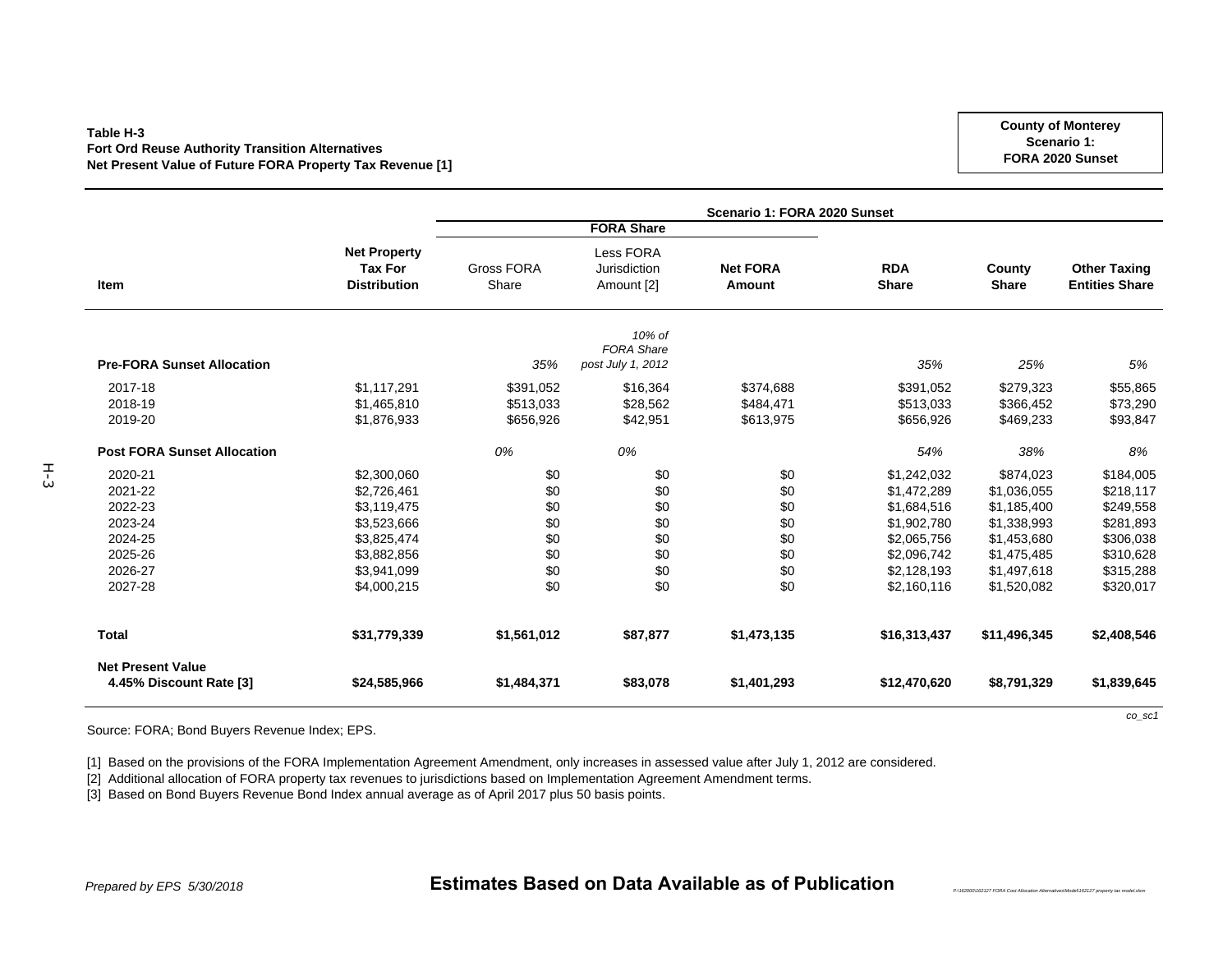#### **Table H-4Fort Ord Reuse Authority Transition Alternatives Net Present Value of Future FORA Property Tax Revenue [1]**

|                                   |                     | Scenario 2: FORA Extension (2028 Sunset) |                   |                 |              |              |                       |  |  |  |
|-----------------------------------|---------------------|------------------------------------------|-------------------|-----------------|--------------|--------------|-----------------------|--|--|--|
|                                   |                     |                                          | <b>FORA Share</b> |                 |              |              |                       |  |  |  |
|                                   | <b>Net Property</b> |                                          | <b>Less FORA</b>  |                 |              |              |                       |  |  |  |
|                                   | <b>Tax For</b>      | Gross FORA                               | Jurisdiction      | <b>Net FORA</b> | <b>RDA</b>   | County       | <b>Other Taxing</b>   |  |  |  |
| Item                              | <b>Distribution</b> | Share                                    | Amount [2]        | Amount          | <b>Share</b> | <b>Share</b> | <b>Entities Share</b> |  |  |  |
|                                   |                     |                                          | 10% of            |                 |              |              |                       |  |  |  |
|                                   |                     |                                          | <b>FORA Share</b> |                 |              |              |                       |  |  |  |
| <b>Pre-FORA Sunset Allocation</b> |                     | 35%                                      | post July 1, 2012 |                 | 35%          | 25%          | 5%                    |  |  |  |
| 2017-18                           | \$1,117,291         | \$391,052                                | \$16,364          | \$374,688       | \$391,052    | \$279,323    | \$55,865              |  |  |  |
| 2018-19                           | \$1,465,810         | \$513,033                                | \$28,562          | \$484,471       | \$513,033    | \$366,452    | \$73,290              |  |  |  |
| 2019-20                           | \$1,876,933         | \$656,926                                | \$42,951          | \$613,975       | \$656,926    | \$469,233    | \$93,847              |  |  |  |
| 2020-21                           | \$2,300,060         | \$805,021                                | \$57,761          | \$747,260       | \$805,021    | \$575,015    | \$115,003             |  |  |  |
| 2021-22                           | \$2,726,461         | \$954,261                                | \$72,685          | \$881.576       | \$954,261    | \$681,615    | \$136,323             |  |  |  |
| 2022-23                           | \$3,119,475         | \$1,091,816                              | \$86,440          | \$1,005,376     | \$1,091,816  | \$779,869    | \$155,974             |  |  |  |
| 2023-24                           | \$3,523,666         | \$1,233,283                              | \$100,587         | \$1,132,696     | \$1,233,283  | \$880,917    | \$176,183             |  |  |  |
| 2024-25                           | \$3.825.474         | \$1,338,916                              | \$111,150         | \$1,227,766     | \$1,338,916  | \$956,368    | \$191,274             |  |  |  |
| 2025-26                           | \$3,882,856         | \$1,359,000                              | \$113,159         | \$1,245,841     | \$1,359,000  | \$970,714    | \$194,143             |  |  |  |
| 2026-27                           | \$3,941,099         | \$1,379,385                              | \$115,197         | \$1,264,188     | \$1,379,385  | \$985,275    | \$197,055             |  |  |  |
| 2027-28                           | \$4,000,215         | \$1,400,075                              | \$117,266         | \$1,282,809     | \$1,400,075  | \$1,000.054  | \$200,011             |  |  |  |
| <b>Total</b>                      | \$31,779,339        | \$11,122,769                             | \$862,122         | \$10,260,647    | \$11,122,769 | \$7,944,835  | \$1,588,967           |  |  |  |
| <b>Net Present Value</b>          |                     |                                          |                   |                 |              |              |                       |  |  |  |
| 4.45% Discount Rate [3]           | \$24,585,966        | \$8,605,088                              | \$657,378         | \$7,947,710     | \$8,605,088  | \$6,146,492  | \$1,229,298           |  |  |  |

Source: FORA; Bond Buyers Revenue Index; EPS.

[1] Based on the provisions of the FORA Implementation Agreement Amendment, only increases in assessed value after July 1, 2012 are considered.

[2] Additional allocation of FORA property tax revenues to jurisdictions based on Implementation Agreement Amendment terms.

[3] Based on Bond Buyers Revenue Bond Index annual average as of April 2017 plus 50 basis points.

 $H_{\text{+}}$ 

*co\_sc2*

*P:\162000\162127 FORA Cost Allocation Alternatives\Model\162127 property tax model.xlsm*

**COUNTY OF MONTEREYScenario 2: FORA Extension**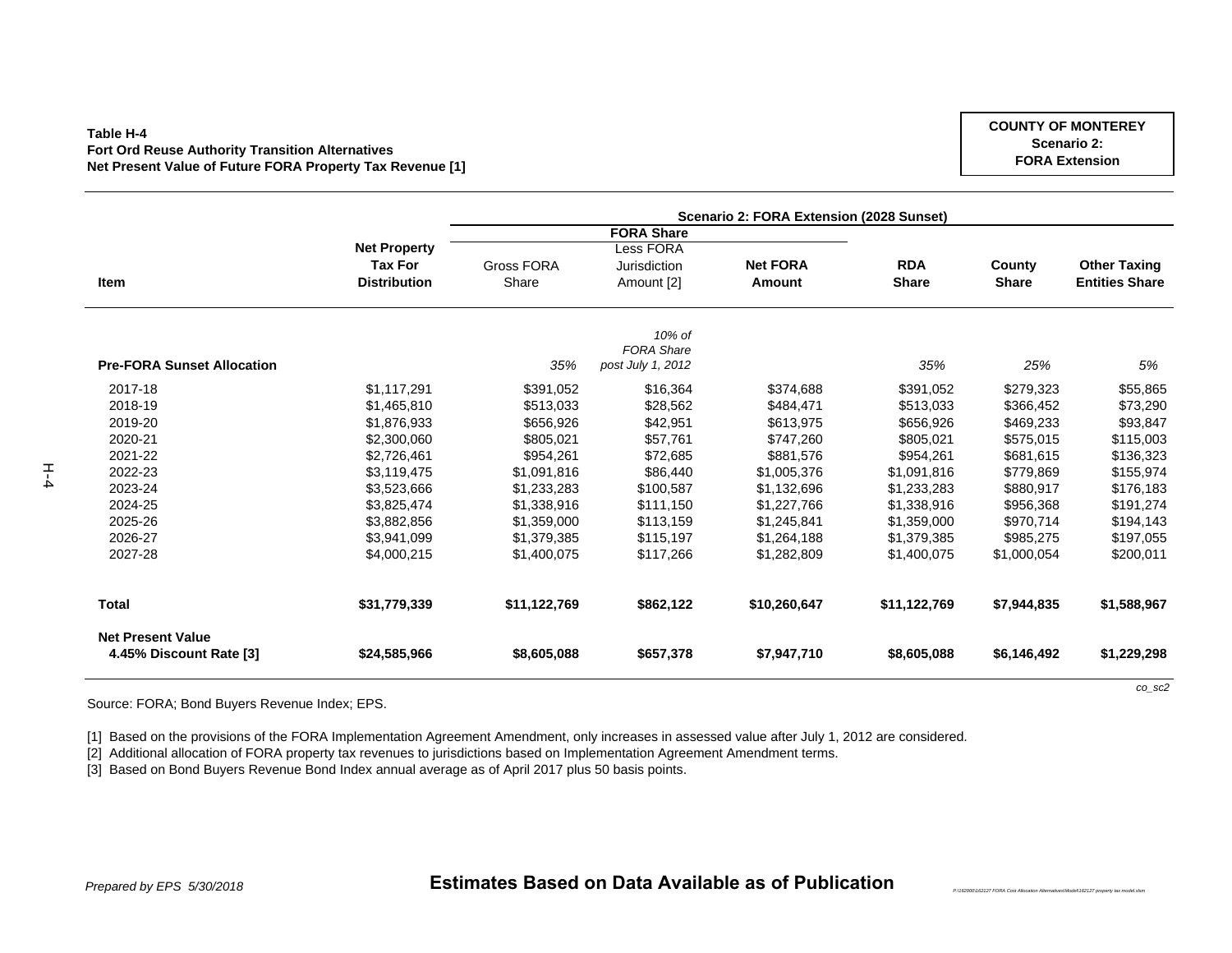## **Table H-5 Fort Ord Reuse Authority Transition Alternatives Estimated Net Property Tax Revenue from Del Rey Oaks Fort Ord Development**

|                                                        |                        | Less: Other Agency Pass-Throughs [3]<br><b>Property</b> |                                       |               |                                         |                              |                                   |                                             |                               |                                           |                               |                                      |                                            |
|--------------------------------------------------------|------------------------|---------------------------------------------------------|---------------------------------------|---------------|-----------------------------------------|------------------------------|-----------------------------------|---------------------------------------------|-------------------------------|-------------------------------------------|-------------------------------|--------------------------------------|--------------------------------------------|
| <b>Item</b>                                            | <b>Beginning</b><br>AV | Annual 2%<br>Growth                                     | <b>New AV</b><br>Added<br>to Roll [2] | Ending<br>AV  | <b>New AV Since</b><br><b>Base Year</b> | Tax<br>(Formerly T.I.)<br>1% | Less: Housing<br>Set Aside<br>20% | Property Tax<br>Net of Housing<br>Set Aside | Tier 1<br>Years 1-45<br>13.5% | Tier <sub>2</sub><br>Years 11-45<br>11.3% | Tier 3<br>Years 31-45<br>7.6% | Annual<br><b>Net Property</b><br>Tax | <b>FORA Gross</b><br><b>Allocation [4]</b> |
| Formula                                                |                        |                                                         |                                       |               |                                         |                              |                                   | $c = a + b$                                 | d                             |                                           |                               | $e = c + d + e + f$                  | $f = e * 35%$                              |
| <b>Estimated Base Assessed Value [1]</b>               | \$0                    |                                                         |                                       |               |                                         |                              |                                   |                                             |                               |                                           |                               |                                      |                                            |
| FY 2016-17 Estimated Assessed Value (July 1, 2016) [1] |                        | \$180,386,729 PLACEHOLDER ESTIMATE                      |                                       |               |                                         |                              |                                   |                                             |                               |                                           |                               |                                      |                                            |
| 2017-18                                                | \$183,092,530          | \$2,746,388                                             | \$0                                   | \$185,838,918 | \$185,838,918                           | \$1,858,389                  | (\$371,678)                       | \$1,486,711                                 | (\$200,772)                   | (\$168, 648)                              | \$0                           | \$1,117,291                          | \$391,052                                  |
| 2018-19                                                | \$185,838,918          | \$2,787,584                                             | \$55,181,490                          | \$243,807,992 | \$243,807,992                           | \$2,438,080                  | (\$487,616)                       | \$1,950,464                                 | (\$263,399)                   | (\$221, 255)                              | \$0                           | \$1,465,810                          | \$513,033                                  |
| 2019-20                                                | \$243,807,992          | \$3,657,120                                             | \$64,724,916                          | \$312,190,028 | \$312,190,028                           | \$3,121,900                  | (\$624,380)                       | \$2,497,520                                 | (\$337,276)                   | (\$283,312)                               | \$0                           | \$1,876,933                          | \$656,926                                  |
| 2020-21                                                | \$312,190,028          | \$4,682,850                                             | \$65,695,790                          | \$382,568,668 | \$382,568,668                           | \$3,825,687                  | $(\$765, 137)$                    | \$3,060,549                                 | (\$413,310)                   | (\$347,180)                               | \$0                           | \$2,300,060                          | \$805,021                                  |
| 2021-22                                                | \$382,568,668          | \$5,738,530                                             | \$65,184,704                          | \$453,491,902 | \$453,491,902                           | \$4,534,919                  | (\$906,984)                       | \$3,627,935                                 | (\$489,932)                   | (\$411,543)                               | \$0                           | \$2,726,461                          | \$954,261                                  |
| 2022-23                                                | \$453,491,902          | \$6,802,379                                             | \$58,567,622                          | \$518,861,902 | \$518,861,902                           | \$5,188,619                  | (\$1,037,724)                     | \$4,150,895                                 | (\$560,555)                   | (\$470,866)                               | \$0                           | \$3,119,475                          | \$1,091,816                                |
| 2023-24                                                | \$518,861,902          | \$7,782,929                                             | \$59,446,136                          | \$586,090,967 | \$586,090,967                           | \$5,860,910                  | (\$1,172,182)                     | \$4,688,728                                 | (\$633,186)                   | (\$531,876)                               | \$0                           | \$3,523,666                          | \$1,233,283                                |
| 2024-25                                                | \$586,090,967          | \$8,791,365                                             | \$41,408,314                          | \$636,290,645 | \$636,290,645                           | \$6,362,906                  | $(\$1,272,581)$                   | \$5,090,325                                 | (\$687,419)                   | (\$577,432)                               | \$0                           | \$3,825,474                          | \$1,338,916                                |
| 2025-26                                                | \$636,290,645          | \$9,544,360                                             | \$0                                   | \$645,835,005 | \$645,835,005                           | \$6,458,350                  | (\$1,291,670)                     | \$5,166,680                                 | (\$697,730)                   | (\$586,094)                               | \$0                           | \$3,882,856                          | \$1,359,000                                |
| 2026-27                                                | \$645,835,005          | \$9,687,525                                             | \$0                                   | \$655,522,530 | \$655,522,530                           | \$6,555,225                  | (\$1,311,045)                     | \$5,244,180                                 | (\$708, 196)                  | (\$594,885)                               | \$0                           | \$3,941,099                          | \$1,379,385                                |
| 2027-28                                                | \$655,522,530          | \$9,832,838                                             | \$0                                   | \$665,355,368 | \$665,355,368                           | \$6,653,554                  | (\$1,330,711)                     | \$5,322,843                                 | (\$718, 819)                  | (\$603,808)                               | \$0                           | \$4,000,215                          | \$1,400,075                                |
| 2028-29                                                | \$665,355,368          | \$9,980,331                                             | \$0                                   | \$675,335,699 | \$675,335,699                           | \$6,753,357                  | (\$1,350,671)                     | \$5,402,686                                 | (\$729,602)                   | (\$612,865)                               | $(\$408,577)$                 | \$3,651,642                          | \$1,278,075                                |

*ti\_co*

Source: Monterey County and EPS.

[1] FORA CIP analysis uses base assessed value as of July 1, 2012 for purposes of calibrating needed CFD revenues. This analysis focused on estimating total property tax revenue accruals and therefore uses a base assessed

[2] See Table L-3. Assumes an annual market appreciation rate of 1.5%.

[3] Pass throughs received by community college and school districts only. Statutory pass-throughs therefore adjusted as shown in calculation below. Model assumes RDA commenced in FY 1997-98. Tier 3 rate would not apply un

| Tier 1 | Tier 2 | Tier 3 |
|--------|--------|--------|
| 25.0%  | 21.0%  | 14.0%  |
| 54.0%  | 54.0%  | 54.0%  |
| 13.5%  | 11.3%  | 7.6%   |
|        |        |        |

[4] Prior to consideration of allocation to FORA land use jurisdictions pursuant to Implementation Agreement Amendment #1.

### **Overall Property Tax: COUNTY OF MONTEREY**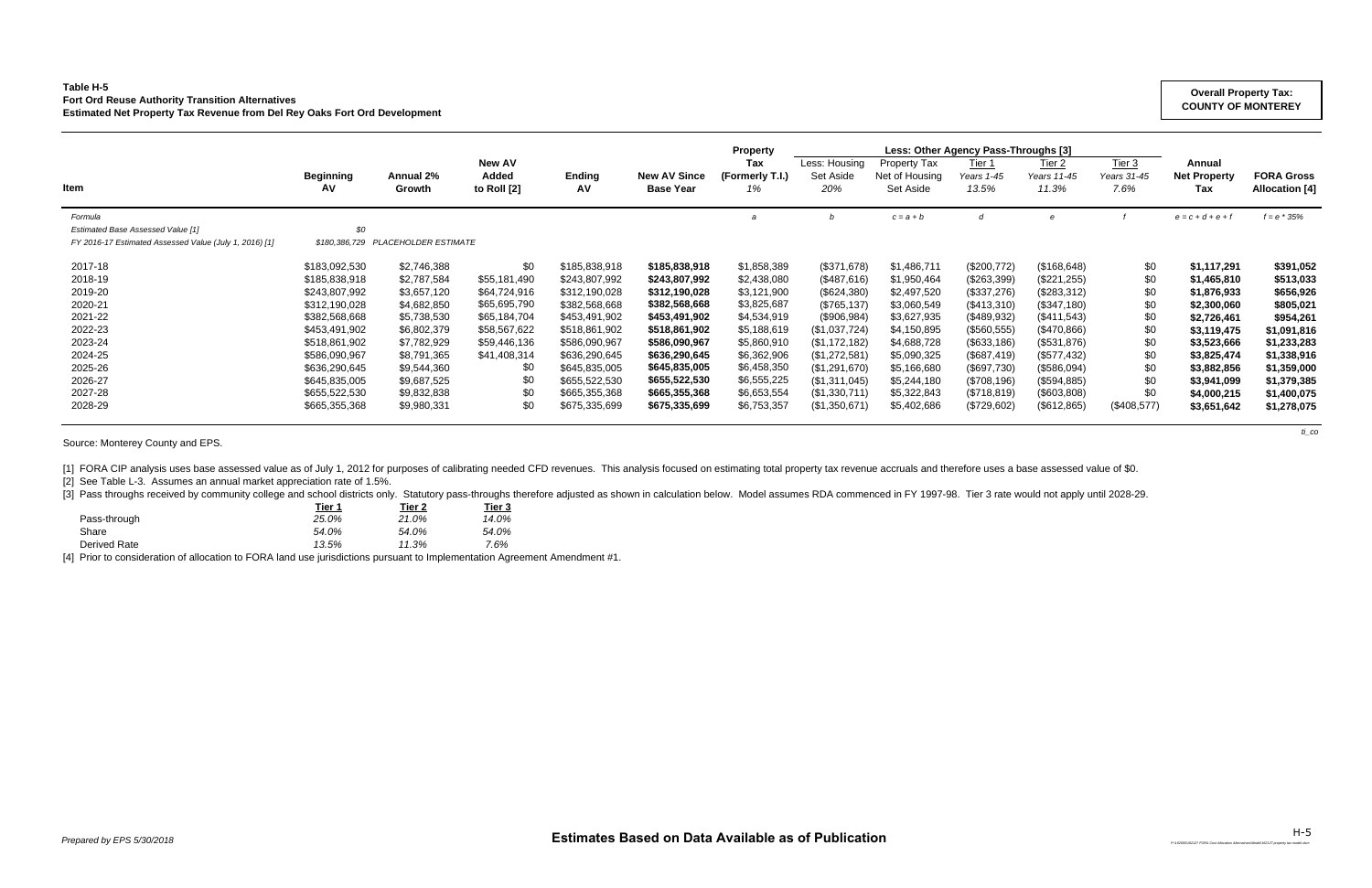### **Table H-6**

[3] Pass throughs received by community college and school districts only. Statutory pass-throughs therefore adjusted as shown in calculation below. Model assumes RDA commenced in FY 1997-98. Tier 3 rate would not apply un **Tier 1 Tier 2 Tier 3**

| Table H-6<br><b>Fort Ord Reuse Authority Transition Alternatives</b><br>Estimated Net Property Tax Revenue from Del Rey Oaks Fort Ord Development Subject to Implementation Agreement Amendment Terms |                         |                                    |                      |                     |                              |                        |                  |                             |                                                |                      |                     |                            | <b>Tax Increment Subject to COUNTY</b><br><b>Implementation Agreement Amendment</b><br>(Post July 1, 2012) |                                         |
|-------------------------------------------------------------------------------------------------------------------------------------------------------------------------------------------------------|-------------------------|------------------------------------|----------------------|---------------------|------------------------------|------------------------|------------------|-----------------------------|------------------------------------------------|----------------------|---------------------|----------------------------|------------------------------------------------------------------------------------------------------------|-----------------------------------------|
|                                                                                                                                                                                                       |                         |                                    | <b>New AV</b>        |                     | <b>New AV</b>                | <b>Property</b><br>Tax | Less: Housing    | Property Tax                | Less: Other Agency Pass-Throughs [3]<br>Tier 1 | Tier $2$             | Tier 3              | Annual                     | <b>FORA</b>                                                                                                |                                         |
| Item                                                                                                                                                                                                  | <b>Beginning</b><br>AV. | Annual 2%<br>Growth                | Added<br>to Roll [2] | <b>Ending</b><br>AV | <b>Since</b><br>July 1, 2012 | (Formerly T.I.)<br>1%  | Set Aside<br>20% | Net of Housing<br>Set Aside | Years 1-45<br>13.5%                            | Years 11-45<br>11.3% | Years 31-45<br>7.6% | <b>Net Property</b><br>Tax | <b>Gross</b><br><b>Allocation</b>                                                                          | <b>Seaside</b><br><b>Allocation [4]</b> |
| Formula<br>Estimated Base Assessed Value as of July 1, 2012 [1]                                                                                                                                       |                         | \$108.073.373 PLACEHOLDER ESTIMATE |                      |                     |                              |                        |                  | $c = a + b$                 |                                                |                      |                     | $e = c + d + e + f$        | $f = e * 35%$                                                                                              | $q = f * 10\%$                          |
| FY 2016-17 Estimated Assessed Value (July 1, 2016) [1]                                                                                                                                                |                         | \$180,386,729 PLACEHOLDER ESTIMATE |                      |                     |                              |                        |                  |                             |                                                |                      |                     |                            |                                                                                                            |                                         |
| 2017-18                                                                                                                                                                                               | \$183,092,530           | \$2,746,388                        | \$0                  | \$185,838,918       | \$77,765,545                 | \$777,655              | (\$155,531)      | \$622,124                   | (\$84,014)                                     | (\$70,572)           | \$0                 | \$467,538                  | \$163,638                                                                                                  | \$16,364                                |
| 2018-19                                                                                                                                                                                               | \$185,838,918           | \$2,787,584                        | \$55,181,490         | \$243,807,992       | \$135,734,619                | \$1,357,346            | $(\$271,469)$    | \$1,085,877                 | (\$146,641)                                    | (\$123, 179)         | \$0                 | \$816,057                  | \$285,620                                                                                                  | \$28,562                                |
| 2019-20                                                                                                                                                                                               | \$243,807,992           | \$3,657,120                        | \$64,724,916         | \$312,190,028       | \$204,116,655                | \$2,041,167            | (\$408,233)      | \$1,632,933                 | (\$220,518)                                    | (\$185,235)          | \$0                 | \$1,227,180                | \$429,513                                                                                                  | \$42,951                                |
| 2020-21                                                                                                                                                                                               | \$312,190,028           | \$4,682,850                        | \$65,695,790         | \$382,568,668       | \$274,495,295                | \$2,744,953            | (\$548,991)      | \$2,195,962                 | (\$296,552)                                    | (\$249,104)          | \$0                 | \$1,650,307                | \$577,607                                                                                                  | \$57,761                                |
| 2021-22                                                                                                                                                                                               | \$382,568,668           | \$5,738,530                        | \$65,184,704         | \$453,491,902       | \$345,418,529                | \$3,454,185            | (\$690, 837)     | \$2,763,348                 | (\$373,174)                                    | (\$313,466)          | \$0                 | \$2,076,708                | \$726,848                                                                                                  | \$72,685                                |
| 2022-23                                                                                                                                                                                               | \$453,491,902           | \$6,802,379                        | \$58,567,622         | \$518,861,902       | \$410,788,529                | \$4,107,885            | (\$821,577)      | \$3,286,308                 | (\$443,797)                                    | (\$372,790)          | \$0                 | \$2,469,722                | \$864,403                                                                                                  | \$86,440                                |
| 2023-24                                                                                                                                                                                               | \$518,861,902           | \$7,782,929                        | \$59,446,136         | \$586,090,967       | \$478,017,594                | \$4,780,176            | (\$956,035)      | \$3,824,141                 | (\$516,428)                                    | (\$433,800)          | \$0                 | \$2,873,913                | \$1,005,869                                                                                                | \$100,587                               |
| 2024-25                                                                                                                                                                                               | \$586,090,967           | \$8,791,365                        | \$41,408,314         | \$636,290,645       | \$528,217,273                | \$5,282,173            | (\$1,056,435)    | \$4,225,738                 | (\$570,662)                                    | (\$479,356)          | \$0                 | \$3,175,721                | \$1,111,502                                                                                                | \$111,150                               |
| 2025-26                                                                                                                                                                                               | \$636,290,645           | \$9,544,360                        | \$0                  | \$645,835,005       | \$537,761,632                | \$5,377,616            | (\$1,075,523)    | \$4,302,093                 | (\$580,973)                                    | (\$488,017)          | \$0                 | \$3,233,103                | \$1,131,586                                                                                                | \$113,159                               |
| 2026-27                                                                                                                                                                                               | \$645,835,005           | \$9,687,525                        | \$0                  | \$655,522,530       | \$547,449,157                | \$5,474,492            | (\$1,094,898)    | \$4,379,593                 | (\$591,439)                                    | (\$496,809)          | \$0                 | \$3,291,346                | \$1,151,971                                                                                                | \$115,197                               |
| 2027-28                                                                                                                                                                                               | \$655,522,530           | \$9,832,838                        | \$0                  | \$665,355,368       | \$557,281,995                | \$5,572,820            | (\$1,114,564)    | \$4,458,256                 | (\$602,062)                                    | (\$505,732)          | \$0                 | \$3,350,462                | \$1,172,662                                                                                                | \$117,266                               |
| 2028-29                                                                                                                                                                                               | \$665,355,368           | \$9,980,331                        | \$C                  | \$675,335,699       | \$567,262,326                | \$5,672,623            | (\$1,134,525)    | \$4,538,099                 | (\$612, 844)                                   | (\$514,789)          | (\$343,193)         | \$3,067,273                | \$1,073,545                                                                                                | \$107,355                               |

*ti\_iaa\_co*

Source: Monterey County and EPS.

[1] FORA CIP analysis uses base assessed value as of July 1, 2012 for purposes of calibrating needed CFD revenues. This analysis focused on estimating total property tax revenue accruals and therefore uses a base assessed

[2] See Table L-3. Assumes an annual market appreciation rate of 0.0%.

|              | <u>iler i</u> | <u>lier z</u> | нег э |
|--------------|---------------|---------------|-------|
| Pass-through | 25.0%         | 21.0%         | 14.0% |
| Share        | 54.0%         | 54.0%         | 54.0% |
| Derived Rate | 13.5%         | 11.3%         | 7.6%  |
|              |               |               |       |

[4] Per Implementation Agreement Amendment #1, FORA retains 90% of property tax generated based on assessed value growth since July 1, 2012. The remaining 10% is allocated to the FORA jurisdictions.

*P:\162000\162127 FORA Cost Allocation Alternatives\Model\162127 property tax model.xlsm*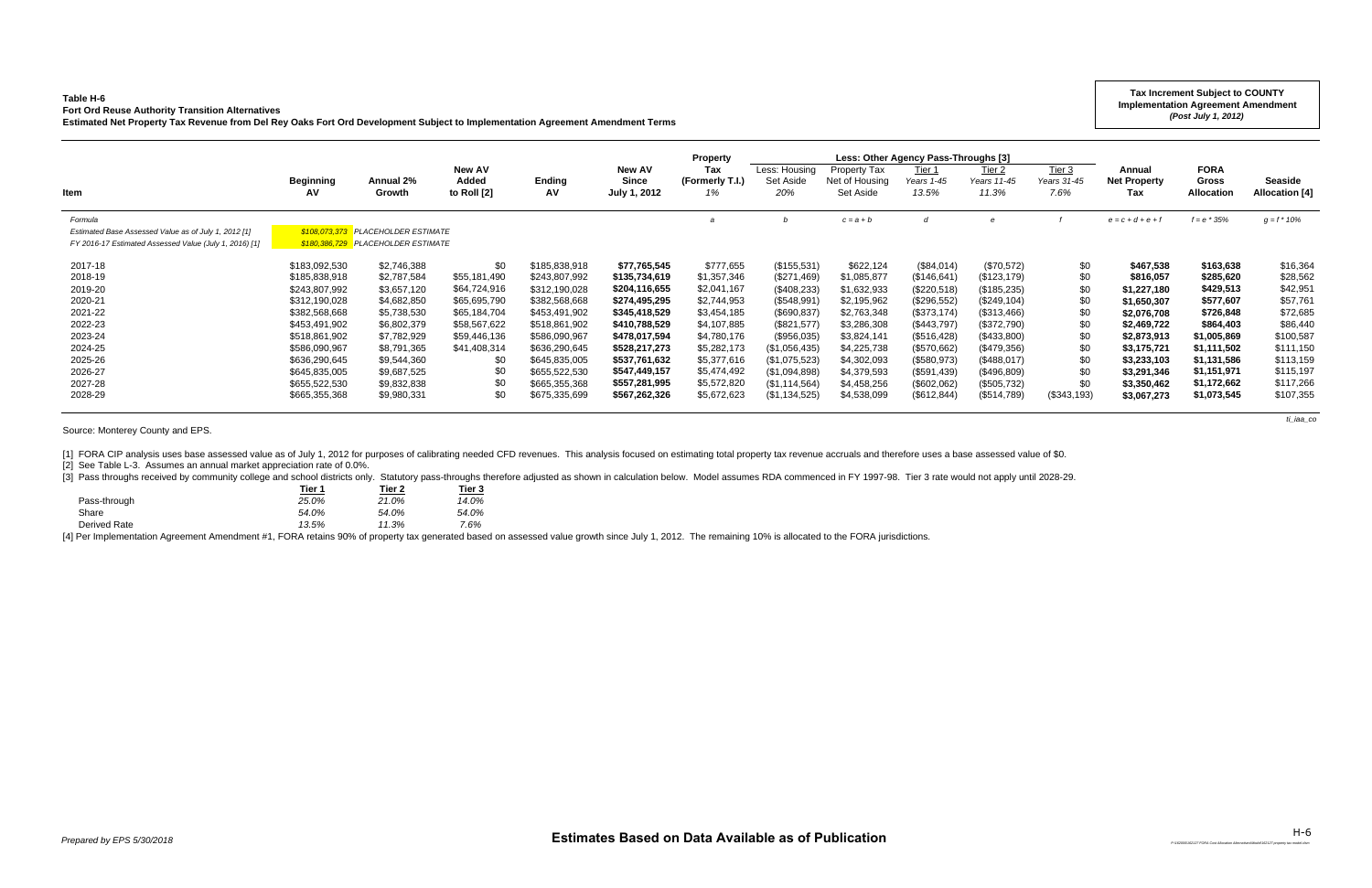# A APPENDIX X I:

# Property Tax Revenue Detail: UC

| Table I-1 | Property Tax Revenue Comparison-UC I-1                                                            |
|-----------|---------------------------------------------------------------------------------------------------|
| Table I-2 | Comparison of Estimated City of Seaside Property                                                  |
| Table I-3 | Net Present Value of Future FORA Property Tax Revenue-                                            |
| Table I-4 | Net Present Value of Future FORA Property Tax Revenue-                                            |
| Table I-5 | Estimated Net Property Tax Revenue from Seaside                                                   |
| Table I-6 | Estimated Net Property Tax Revenue from Seaside<br>Fort Ord Development Subject to Implementation |

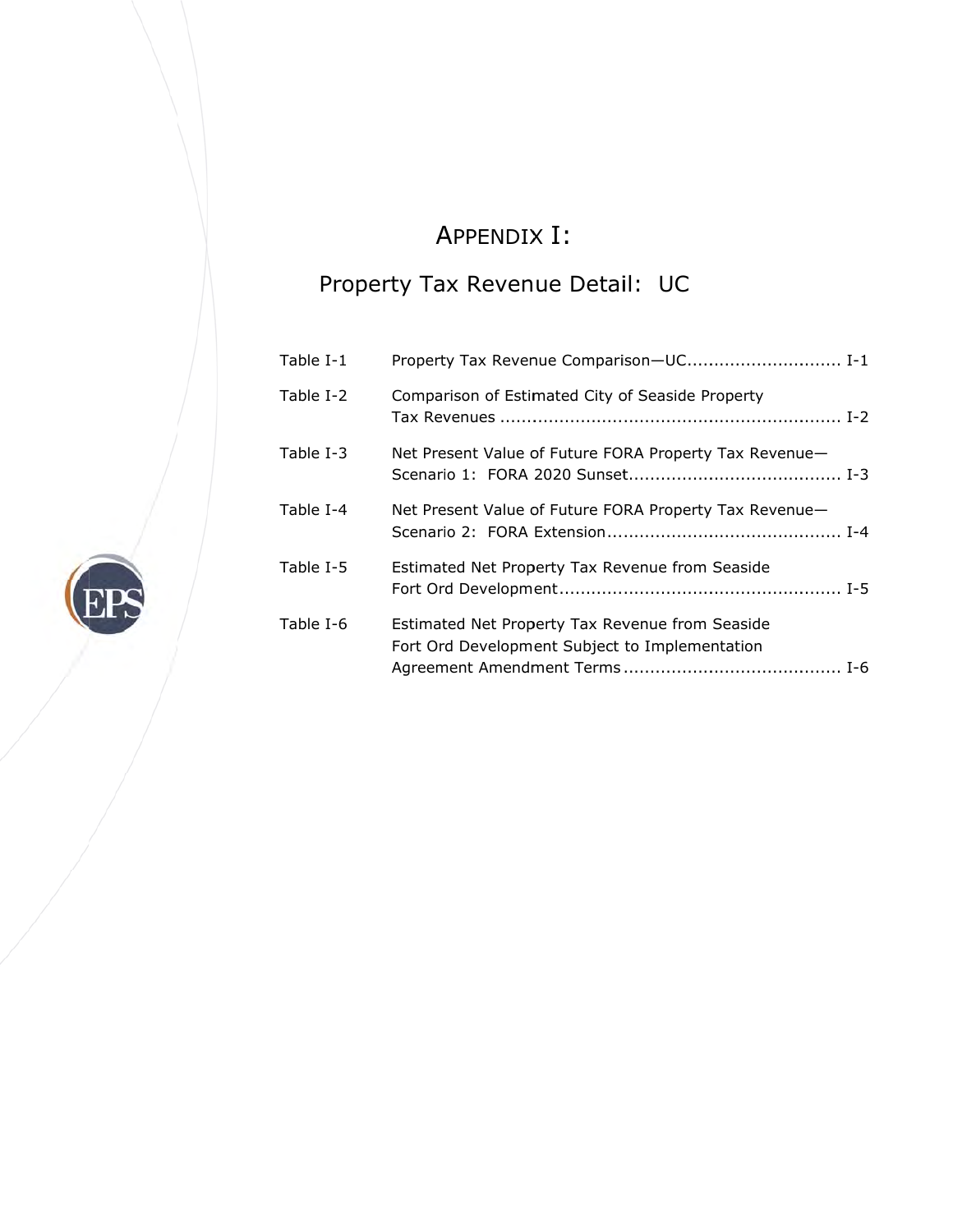## **Table I-1Fort Ord Reuse Authority Transition Alternatives Property Tax Revenue Comparison - UC**

|                                  | Net Present Value of Property Tax Revenues (Rounded) |                       |                   |  |  |  |  |
|----------------------------------|------------------------------------------------------|-----------------------|-------------------|--|--|--|--|
|                                  | Scenario 1:                                          | Scenario 2:           |                   |  |  |  |  |
|                                  | <b>FORA 2020</b>                                     | FORA Extension (2028) |                   |  |  |  |  |
| <b>Item</b>                      | Sunset                                               | Sunset)               | <b>Difference</b> |  |  |  |  |
|                                  | Table I-3                                            | Table I-4             |                   |  |  |  |  |
| FORA (Gross Revenue)             | \$30,000                                             | \$2,790,000           | \$2,760,000       |  |  |  |  |
| FORA Jurisdiction Share [1,2]    | \$0                                                  | \$280,000             | \$280,000         |  |  |  |  |
| <b>Net FORA Share</b>            | \$30,000                                             | \$2,510,000           | \$2,480,000       |  |  |  |  |
| <b>RDA</b> [3]                   | \$4,280,000                                          | \$2,790,000           | (\$1,490,000)     |  |  |  |  |
| County [2]                       | \$3,010,000                                          | \$1,990,000           | (\$1,020,000)     |  |  |  |  |
| <b>Other Taxing Entities [2]</b> | \$630,000                                            | \$400,000             | (\$230,000)       |  |  |  |  |

*compare\_uc*

*P:\162000\162127 FORA Cost Allocation Alternatives\Model\162127 property tax model.xlsm*

- [1] 10 percent of FORA property tax generated by assessed value growth after July 1, 2012 disbursed to FORA jurisdiction per the terms of the Implementation Agreement Amendment.
- [2] Disbursement of RDA Successor Agency revenue would generate additional property tax allocation to Cities, Counties and other Affected Taxing Entities.
- [3] Revenues received by the RDA Successor Agency subject to statutory requirements regarding the disbursement of revenues to all affected taxing entities. After all remaining enforceable obligations and senior debt obligations are met, remaining property tax revenues are distributed to all affecting taxing entities (City, County, School District, etc.) based on AB 1290 distribution factors.

I-1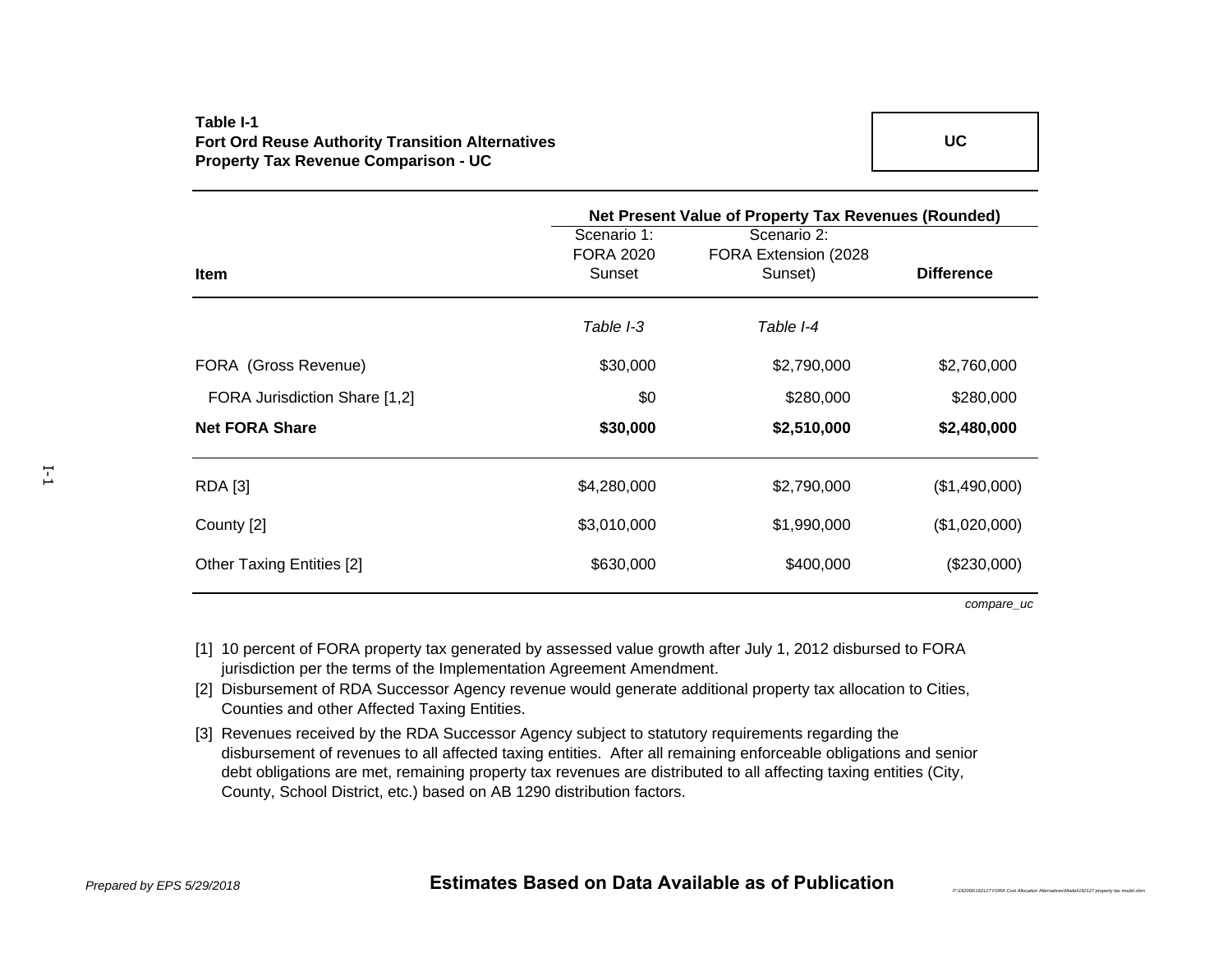|                                                     |                 | Net Present Value of Property Tax Revenues (Rounded) |                                                       |                   |  |  |  |  |
|-----------------------------------------------------|-----------------|------------------------------------------------------|-------------------------------------------------------|-------------------|--|--|--|--|
| <b>Property Tax Revenues</b>                        | <b>Formula</b>  | Scenario 1:<br><b>FORA 2020</b><br>Sunset            | Scenario 2:<br><b>FORA Extension</b><br>(2028 Sunset) | <b>Difference</b> |  |  |  |  |
| <b>Jurisdiction Share of FORA Allocation</b>        | $A = Table 1-1$ | \$0                                                  | \$280,000                                             | \$280,000         |  |  |  |  |
| Jurisdiction Share of RDA Allocation [1]            |                 |                                                      |                                                       |                   |  |  |  |  |
| 10% RDA Revenues                                    | B               | \$428,000                                            | \$279,000                                             | (\$149,000)       |  |  |  |  |
| 15% RDA Revenues                                    | C               | \$642,000                                            | \$418,500                                             | (\$223,500)       |  |  |  |  |
| 30% RDA Revenues                                    | D               | \$1,284,000                                          | \$837,000                                             | (\$447,000)       |  |  |  |  |
| <b>Total Jurisdiction Property Tax Revenues [1]</b> |                 |                                                      |                                                       |                   |  |  |  |  |
| 10% RDA Revenues                                    | $E = A + B$     | \$428,000                                            | \$559,000                                             | \$131,000         |  |  |  |  |
| 15% RDA Revenues                                    | $F = A + C$     | \$642,000                                            | \$698,500                                             | \$56,500          |  |  |  |  |
| 30% RDA Revenues                                    | $G = A + D$     | \$1,284,000                                          | \$1,117,000                                           | (\$167,000)       |  |  |  |  |

*range\_uc*

READER'S NOTE: Based on placeholder estimates of existing assessed value and assessed value as of July 1, 2012. Refining this information may change the outcome of the analysis.

[1] Residual property tax revenues disbursed to affected taxing entities (including City) after payment of debt and other enforceable obligations. AB 1290 Property Tax allocation factors not known at this time. A range of scenarios presented for comparison purposes.

I-2

**UC**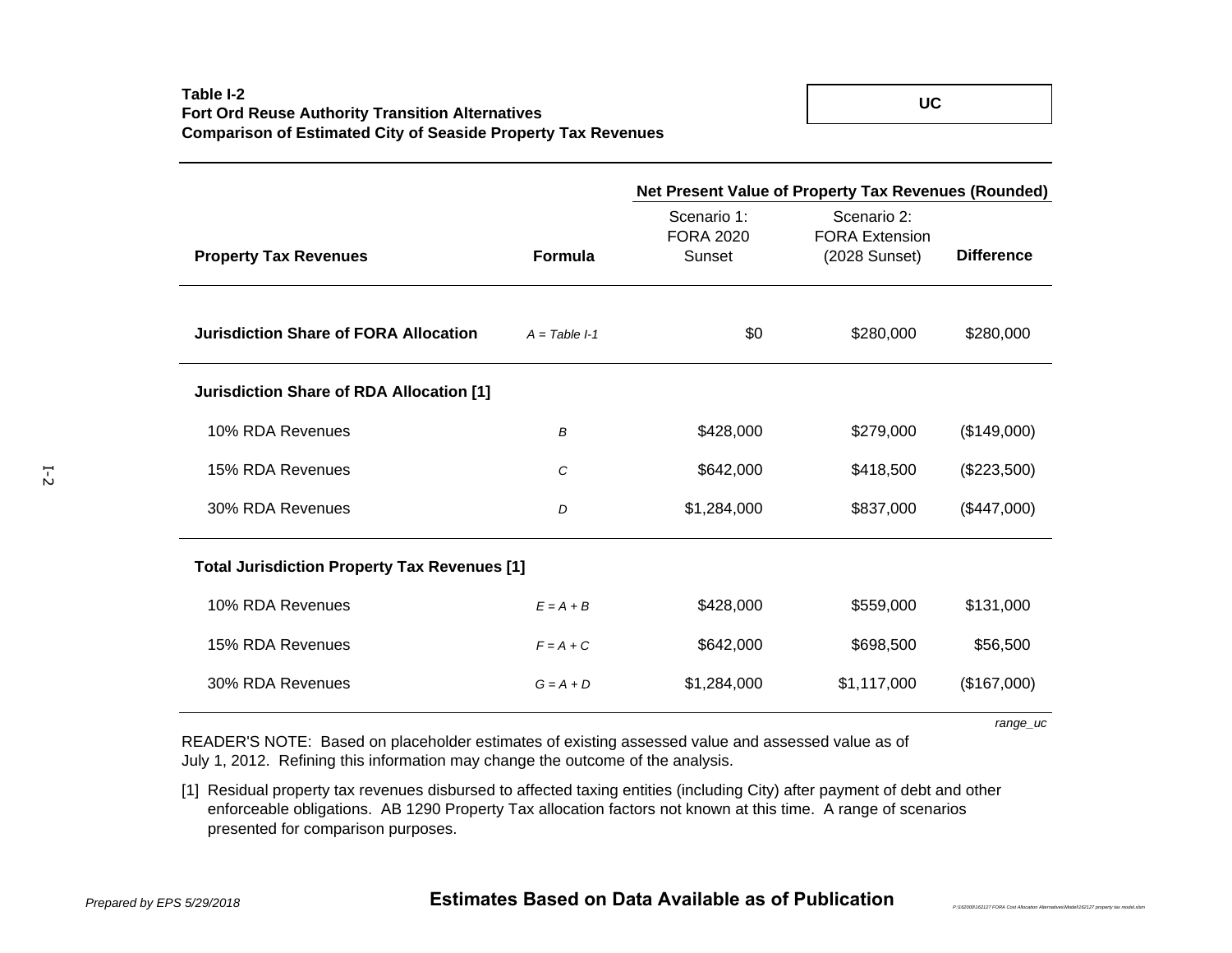### **Table I-3Fort Ord Reuse Authority Transition Alternatives Net Present Value of Future FORA Property Tax Revenue [1]**

|                                                     |                                       | Scenario 1: FORA 2020 Sunset |                                                  |                                  |                            |                        |                                              |  |  |  |
|-----------------------------------------------------|---------------------------------------|------------------------------|--------------------------------------------------|----------------------------------|----------------------------|------------------------|----------------------------------------------|--|--|--|
|                                                     | <b>Net Property</b>                   |                              | <b>FORA Share</b>                                |                                  |                            |                        |                                              |  |  |  |
| Item                                                | <b>Tax For</b><br><b>Distribution</b> | <b>Gross FORA</b><br>Share   | Less Seaside<br>Amount [2]                       | <b>Net FORA</b><br><b>Amount</b> | <b>RDA</b><br><b>Share</b> | County<br><b>Share</b> | <b>Other Taxing</b><br><b>Entities Share</b> |  |  |  |
| <b>Pre-FORA Sunset Allocation</b>                   |                                       | 35%                          | 10% of<br><b>FORA Share</b><br>post July 1, 2012 |                                  | 35%                        | 25%                    | 5%                                           |  |  |  |
| 2017-18                                             | \$13,578                              | \$4,752                      | \$199                                            | \$4,553                          | \$4,752                    | \$3,394                | \$679                                        |  |  |  |
| 2018-19                                             | \$13,782                              | \$4,824                      | \$206                                            | \$4,618                          | \$4,824                    | \$3,445                | \$689                                        |  |  |  |
| 2019-20                                             | \$60,442                              | \$21,155                     | \$1,839                                          | \$19,316                         | \$21,155                   | \$15,111               | \$3,022                                      |  |  |  |
| <b>Post FORA Sunset Allocation</b>                  |                                       | 0%                           | 0%                                               |                                  | 54%                        | 38%                    | 8%                                           |  |  |  |
| 2020-21                                             | \$489,373                             | \$0                          | \$0                                              | \$0                              | \$264,261                  | \$185,962              | \$39,150                                     |  |  |  |
| 2021-22                                             | \$1,018,259                           | \$0                          | \$0                                              | \$0                              | \$549,860                  | \$386,939              | \$81,461                                     |  |  |  |
| 2022-23                                             | \$1,297,089                           | \$0                          | \$0                                              | \$0                              | \$700,428                  | \$492,894              | \$103,767                                    |  |  |  |
| 2023-24                                             | \$1,524,487                           | \$0                          | \$0                                              | \$0                              | \$823,223                  | \$579,305              | \$121,959                                    |  |  |  |
| 2024-25                                             | \$1,547,354                           | \$0                          | \$0                                              | \$0                              | \$835,571                  | \$587,995              | \$123,788                                    |  |  |  |
| 2025-26                                             | \$1,570,565                           | \$0                          | \$0                                              | \$0                              | \$848,105                  | \$596,815              | \$125,645                                    |  |  |  |
| 2026-27                                             | \$1,594,123                           | \$0                          | \$0                                              | \$0                              | \$860,826                  | \$605,767              | \$127,530                                    |  |  |  |
| 2027-28                                             | \$1,618,035                           | \$0                          | \$0                                              | \$0                              | \$873,739                  | \$614,853              | \$129,443                                    |  |  |  |
| <b>Total</b>                                        | \$10,747,087                          | \$30,731                     | \$2,244                                          | \$28,487                         | \$5,786,744                | \$4,072,479            | \$857,133                                    |  |  |  |
| <b>Net Present Value</b><br>4.45% Discount Rate [3] | \$7,958,201                           | \$28,761                     | \$2,082                                          | \$26,679                         | \$4,281,815                | \$3,013,434            | \$634,191                                    |  |  |  |

Source: FORA; Bond Buyers Revenue Index; EPS.

[1] Based on the provisions of the FORA Implementation Agreement Amendment, only increases in assessed value after July 1, 2012 are considered.

[2] Additional allocation of FORA property tax revenues to jurisdictions based on Implementation Agreement Amendment terms.

[3] Based on Bond Buyers Revenue Bond Index annual average as of April 2017 plus 50 basis points.

I-3

*Prepared by EPS 5/30/2018* **Estimates Based on Data Available as of Publication**

*uc\_sc1*

*P:\162000\162127 FORA Cost Allocation Alternatives\Model\162127 property tax model.xlsm*

**UCScenario 1: FORA 2020 Sunset**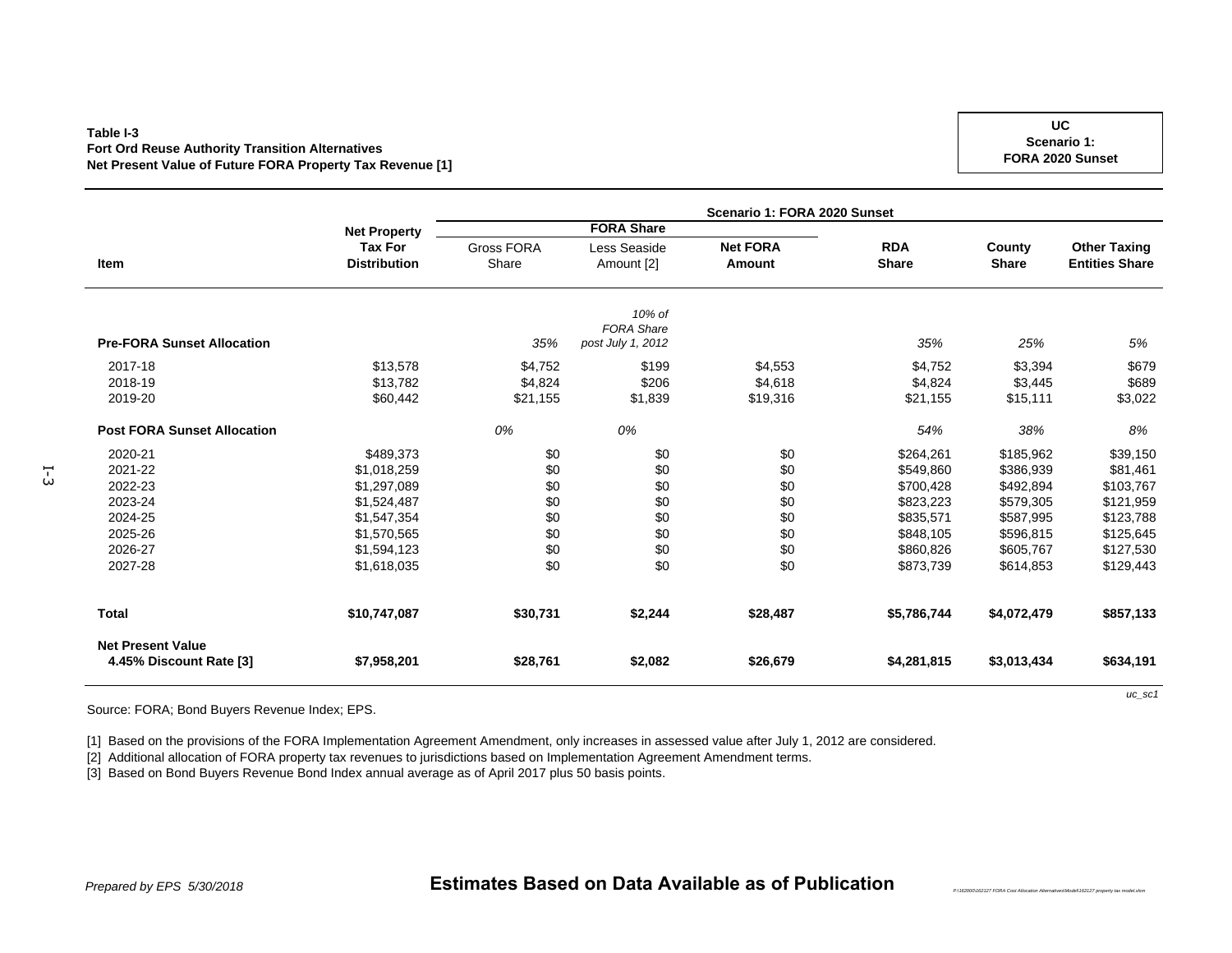### **Table I-4Fort Ord Reuse Authority Transition Alternatives Net Present Value of Future FORA Property Tax Revenue [1]**

|                                   |                     | Scenario 2: FORA Extension (2028 Sunset) |                   |                 |              |              |                       |  |  |  |  |
|-----------------------------------|---------------------|------------------------------------------|-------------------|-----------------|--------------|--------------|-----------------------|--|--|--|--|
|                                   |                     |                                          | <b>FORA Share</b> |                 |              |              |                       |  |  |  |  |
|                                   | <b>Net Property</b> |                                          | <b>Less FORA</b>  |                 |              |              |                       |  |  |  |  |
|                                   | <b>Tax For</b>      | Gross FORA                               | Jurisdiction      | <b>Net FORA</b> | <b>RDA</b>   | County       | <b>Other Taxing</b>   |  |  |  |  |
| Item                              | <b>Distribution</b> | Share                                    | Amount [2]        | Amount          | <b>Share</b> | <b>Share</b> | <b>Entities Share</b> |  |  |  |  |
|                                   |                     |                                          | 10% of            |                 |              |              |                       |  |  |  |  |
|                                   |                     |                                          | <b>FORA Share</b> |                 |              |              |                       |  |  |  |  |
| <b>Pre-FORA Sunset Allocation</b> |                     | 35%                                      | post July 1, 2012 |                 | 35%          | 25%          | 5%                    |  |  |  |  |
| 2017-18                           | \$13,578            | \$4,752                                  | \$199             | \$4,553         | \$4,752      | \$3,394      | \$679                 |  |  |  |  |
| 2018-19                           | \$13,782            | \$4,824                                  | \$206             | \$4,618         | \$4,824      | \$3,445      | \$689                 |  |  |  |  |
| 2019-20                           | \$60,442            | \$21,155                                 | \$1,839           | \$19,316        | \$21,155     | \$15,111     | \$3,022               |  |  |  |  |
| 2020-21                           | \$489,373           | \$171.281                                | \$16,852          | \$154,429       | \$171.281    | \$122,343    | \$24,469              |  |  |  |  |
| 2021-22                           | \$1,018,259         | \$356,391                                | \$35,363          | \$321,028       | \$356,391    | \$254,565    | \$50,913              |  |  |  |  |
| 2022-23                           | \$1,297,089         | \$453,981                                | \$45,122          | \$408,859       | \$453,981    | \$324,272    | \$64,854              |  |  |  |  |
| 2023-24                           | \$1,524,487         | \$533,570                                | \$53,081          | \$480,490       | \$533,570    | \$381,122    | \$76,224              |  |  |  |  |
| 2024-25                           | \$1,547,354         | \$541,574                                | \$53,881          | \$487,693       | \$541,574    | \$386,839    | \$77,368              |  |  |  |  |
| 2025-26                           | \$1,570,565         | \$549,698                                | \$54,693          | \$495,004       | \$549,698    | \$392,641    | \$78,528              |  |  |  |  |
| 2026-27                           | \$1,594,123         | \$557,943                                | \$55,518          | \$502,425       | \$557,943    | \$398,531    | \$79,706              |  |  |  |  |
| 2027-28                           | \$1,618,035         | \$566,312                                | \$56,355          | \$509,957       | \$566,312    | \$404,509    | \$80,902              |  |  |  |  |
| <b>Total</b>                      | \$10,747,087        | \$3,761,480                              | \$373,108         | \$3,388,372     | \$3,761,480  | \$2,686,772  | \$537,354             |  |  |  |  |
| <b>Net Present Value</b>          |                     |                                          |                   |                 |              |              |                       |  |  |  |  |
| 4.45% Discount Rate [3]           | \$7,958,201         | \$2,785,370                              | \$276,068         | \$2,509,302     | \$2,785,370  | \$1,989,550  | \$397,910             |  |  |  |  |

Source: FORA; Bond Buyers Revenue Index; EPS.

[1] Based on the provisions of the FORA Implementation Agreement Amendment, only increases in assessed value after July 1, 2012 are considered.

[2] Additional allocation of FORA property tax revenues to jurisdictions based on Implementation Agreement Amendment terms.

[3] Based on Bond Buyers Revenue Bond Index annual average as of April 2017 plus 50 basis points.

 $\overline{L}$ 

*P:\162000\162127 FORA Cost Allocation Alternatives\Model\162127 property tax model.xlsm*

**UCScenario 2: FORA Extension**

*uc\_sc2*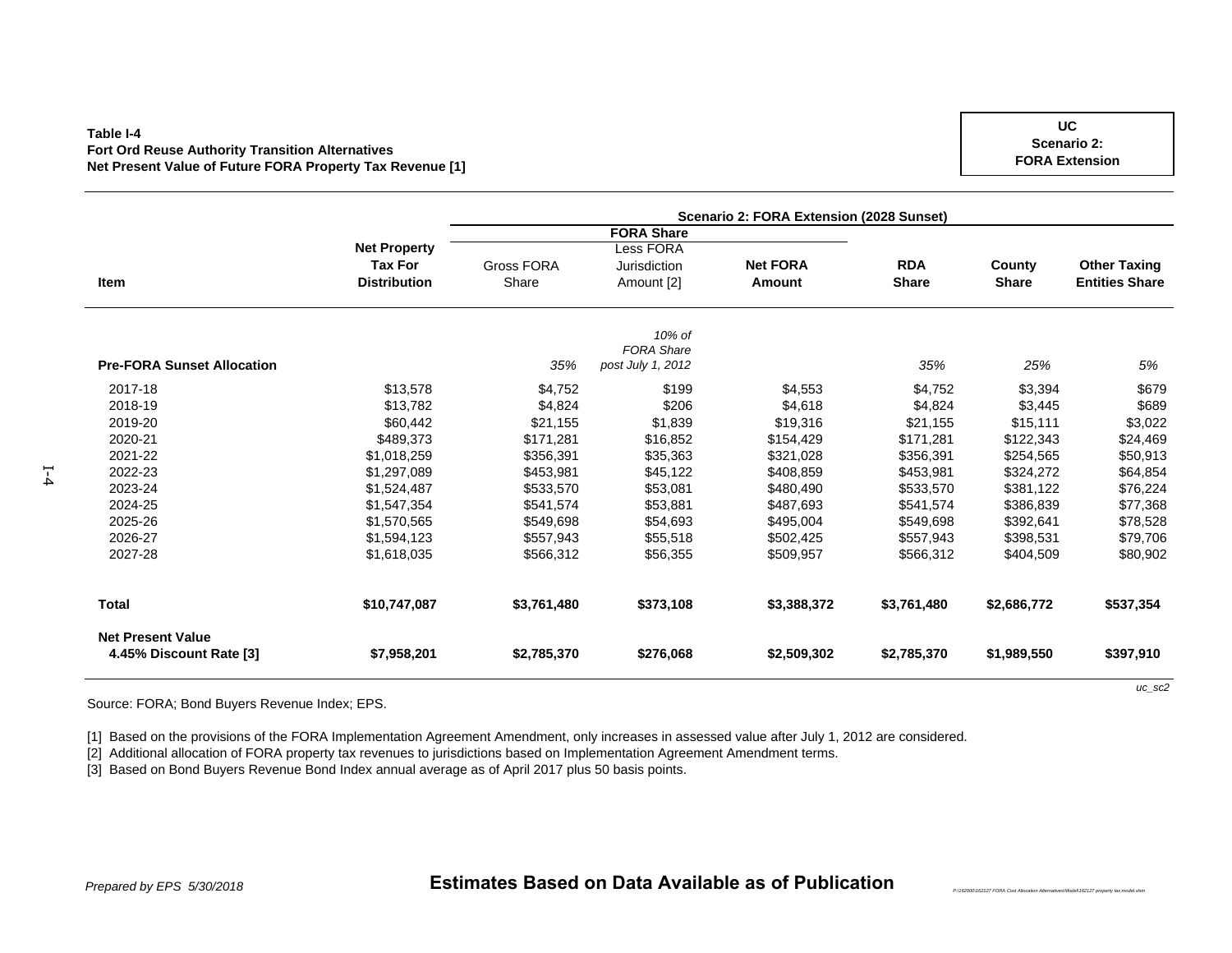## **Table I-5 Fort Ord Reuse Authority Transition Alternatives Estimated Net Property Tax Revenue from Seaside Fort Ord Development**

|                                                        |                  |                             |                        |               |                     | <b>Property</b>        | Less: Other Agency Pass-Throughs [3] |                                |                      |                              |                       |                               |                       |
|--------------------------------------------------------|------------------|-----------------------------|------------------------|---------------|---------------------|------------------------|--------------------------------------|--------------------------------|----------------------|------------------------------|-----------------------|-------------------------------|-----------------------|
|                                                        | <b>Beginning</b> | Annual 2%                   | <b>New AV</b><br>Added | <b>Ending</b> | <b>New AV Since</b> | Tax<br>(Formerly T.I.) | Less: Housing<br>Set Aside           | Property Tax<br>Net of Housing | Tier 1<br>Years 1-45 | <u>Tier 2</u><br>Years 11-45 | Tier 3<br>Years 31-45 | Annual<br><b>Net Property</b> | <b>FORA Gross</b>     |
| <b>Item</b>                                            | AV               | Growth                      | to Roll [2]            | Α٧            | <b>Base Year</b>    | 1%                     | 20%                                  | Set Aside                      | 13.5%                | 11.3%                        | 7.6%                  | Tax                           | <b>Allocation</b> [4] |
| Formula                                                |                  |                             |                        |               |                     |                        |                                      | $c = a + b$                    | d                    |                              |                       | $e = c + d + e + i$           | $f = e * 35%$         |
| <b>Estimated Base Assessed Value [1]</b>               | \$0              |                             |                        |               |                     |                        |                                      |                                |                      |                              |                       |                               |                       |
| FY 2016-17 Estimated Assessed Value (July 1, 2016) [1] | \$2,192,146      | <b>PLACEHOLDER ESTIMATE</b> |                        |               |                     |                        |                                      |                                |                      |                              |                       |                               |                       |
| 2017-18                                                | \$2,225,029      | \$33,375                    | \$0                    | \$2,258,404   | \$2,258,404         | \$22,584               | (\$4,517)                            | \$18,067                       | (\$2,440)            | (\$2,049)                    | \$0                   | \$13,578                      | \$4,752               |
| 2018-19                                                | \$2,258,404      | \$33,876                    | \$0                    | \$2,292,280   | \$2,292,280         | \$22,923               | (\$4,585)                            | \$18,338                       | (\$2,476)            | (\$2,080)                    | \$0                   | \$13,782                      | \$4,824               |
| 2019-20                                                | \$2,292,280      | \$34,384                    | \$7,726,688            | \$10,053,352  | \$10,053,352        | \$100,534              | $(\$20,107)$                         | \$80,427                       | (\$10,861)           | (\$9,123)                    | \$0                   | \$60,442                      | \$21,155              |
| 2020-21                                                | \$10,053,352     | \$150,800                   | \$71,193,182           | \$81,397,334  | \$81,397,334        | \$813,973              | (\$162,795)                          | \$651,179                      | (\$87,938)           | (\$73,868)                   | \$0                   | \$489,373                     | \$171,281             |
| 2021-22                                                | \$81,397,334     | \$1,220,960                 | \$86,748,692           | \$169,366,987 | \$169,366,987       | \$1,693,670            | (\$338,734)                          | \$1,354,936                    | (\$182,976)          | (\$153,700)                  | \$0                   | \$1,018,259                   | \$356,391             |
| 2022-23                                                | \$169,366,987    | \$2,540,505                 | \$43,837,110           | \$215,744,602 | \$215,744,602       | \$2,157,446            | (\$431,489)                          | \$1,725,957                    | (\$233,081)          | (\$195,788)                  | \$0                   | \$1,297,089                   | \$453,981             |
| 2023-24                                                | \$215,744,602    | \$3,236,169                 | \$34,586,977           | \$253,567,748 | \$253,567,748       | \$2,535,677            | (\$507, 135)                         | \$2,028,542                    | (\$273,943)          | (\$230,112)                  | \$0                   | \$1,524,487                   | \$533,570             |
| 2024-25                                                | \$253,567,748    | \$3,803,516                 | \$0                    | \$257,371,264 | \$257,371,264       | \$2,573,713            | (\$514,743)                          | \$2,058,970                    | (\$278,052)          | (\$233,564)                  | \$0                   | \$1,547,354                   | \$541,574             |
| 2025-26                                                | \$257,371,264    | \$3,860,569                 | \$0                    | \$261,231,833 | \$261,231,833       | \$2,612,318            | (\$522,464)                          | \$2,089,855                    | (\$282,223)          | (\$237,067)                  | \$0                   | \$1,570,565                   | \$549,698             |
| 2026-27                                                | \$261,231,833    | \$3,918,477                 | \$0                    | \$265,150,310 | \$265,150,310       | \$2,651,503            | (\$530,301)                          | \$2,121,202                    | (\$286,456)          | (\$240,623)                  | \$0                   | \$1,594,123                   | \$557,943             |
| 2027-28                                                | \$265,150,310    | \$3,977,255                 | \$0                    | \$269,127,565 | \$269,127,565       | \$2,691,276            | (\$538,255)                          | \$2,153,021                    | (\$290,753)          | $(\$244,233)$                | \$0                   | \$1,618,035                   | \$566,312             |
| 2028-29                                                | \$269,127,565    | \$4,036,913                 | \$0                    | \$273,164,479 | \$273,164,479       | \$2,731,645            | (\$546,329)                          | \$2,185,316                    | (\$295,114)          | (\$247,896)                  | (\$165,264)           | \$1,477,041                   | \$516,964             |

*ti\_uc*

Source: Monterey County and EPS.

[1] FORA CIP analysis uses base assessed value as of July 1, 2012 for purposes of calibrating needed CFD revenues. This analysis focused on estimating total property tax revenue accruals and therefore uses a base assessed

[2] See Table L-3. Assumes an annual market appreciation rate of 1.5%.

[3] Pass throughs received by community college and school districts only. Statutory pass-throughs therefore adjusted as shown in calculation below. Model assumes RDA commenced in FY 1997-98. Tier 3 rate would not apply un

|                    | Tier 1 | Tier 2 | Tier 3 |
|--------------------|--------|--------|--------|
| Pass-through       | 25.0%  | 21.0%  | 14.0%  |
| Share              | 54.0%  | 54.0%  | 54.0%  |
| Derived Rate       | 13.5%  | 11.3%  | 7.6%   |
| .<br>$\sim$ $\sim$ |        |        |        |

[4] Prior to consideration of allocation to FORA land use jurisdictions pursuant to Implementation Agreement Amendment #1.

## **Overall Property Tax: UC**

*P:\162000\162127 FORA Cost Allocation Alternatives\Model\162127 property tax model.xlsm*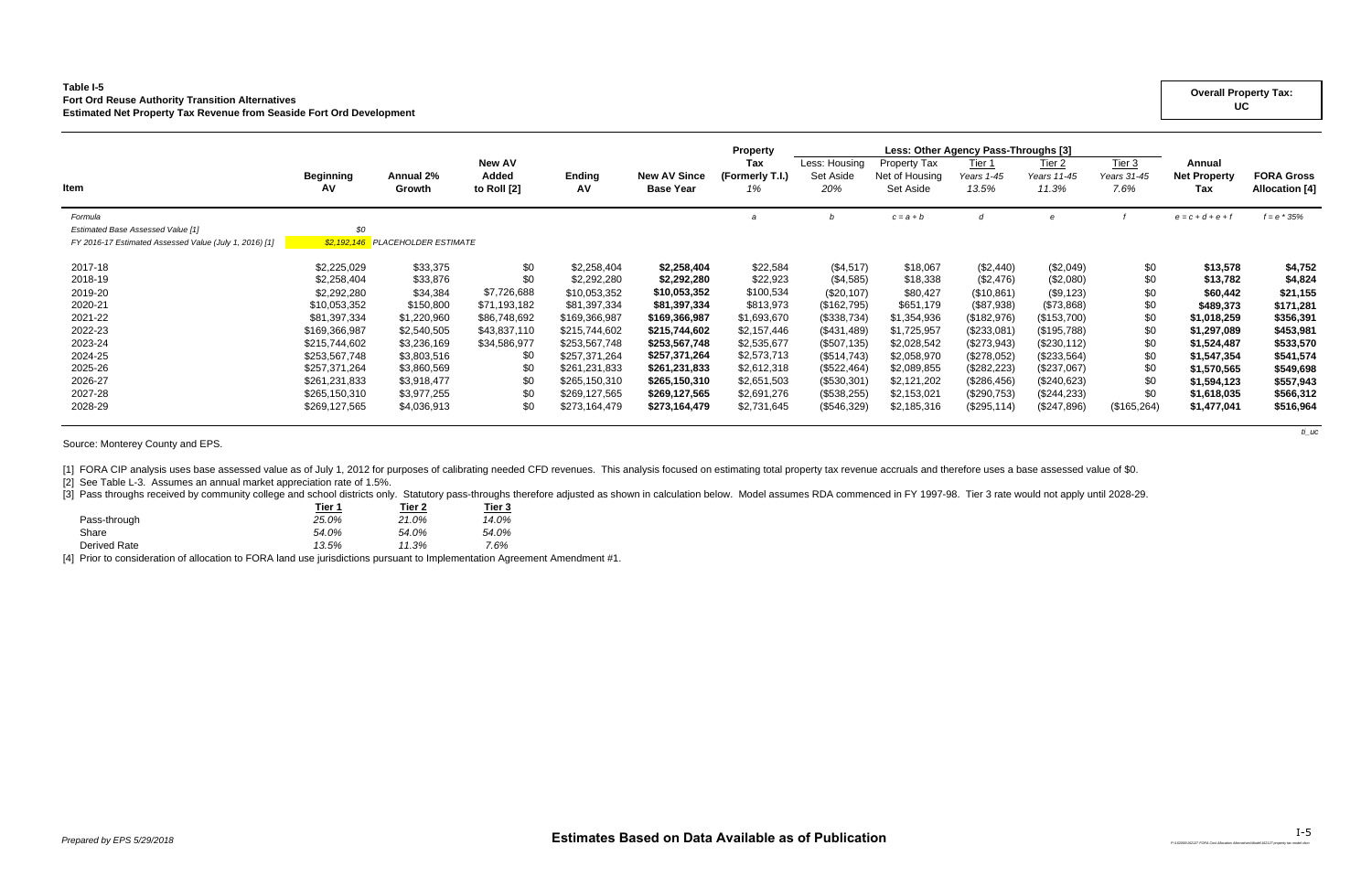## **Table I-6**

**Fort Ord Reuse Authority Transition Alternatives**

[3] Pass throughs received by community college and school districts only. Statutory pass-throughs therefore adjusted as shown in calculation below. Model assumes RDA commenced in FY 1997-98. Tier 3 rate would not apply un **Tier 1 Tier 2 Tier 3**

| Estimated Net Property Tax Revenue from Seaside Fort Ord Development Subject to Implementation Agreement Amendment Terms |                               |                                  |                                              |                     |                                               |                                                 |                                   |                                             |                                                                       | (Post July 1, 2012)                   |                                 |                                      |                                           |                             |
|--------------------------------------------------------------------------------------------------------------------------|-------------------------------|----------------------------------|----------------------------------------------|---------------------|-----------------------------------------------|-------------------------------------------------|-----------------------------------|---------------------------------------------|-----------------------------------------------------------------------|---------------------------------------|---------------------------------|--------------------------------------|-------------------------------------------|-----------------------------|
| Item                                                                                                                     | <b>Beginning</b><br><b>AV</b> | Annual 2%<br>Growth              | <b>New AV</b><br><b>Added</b><br>to Roll [2] | <b>Ending</b><br>AV | <b>New AV</b><br><b>Since</b><br>July 1, 2012 | <b>Property</b><br>Tax<br>(Formerly T.I.)<br>1% | Less: Housing<br>Set Aside<br>20% | Property Tax<br>Net of Housing<br>Set Aside | Less: Other Agency Pass-Throughs [3]<br>Tier 1<br>Years 1-45<br>13.5% | <u>Tier 2</u><br>Years 11-45<br>11.3% | Tier $3$<br>Years 31-45<br>7.6% | Annual<br><b>Net Property</b><br>Tax | <b>FORA</b><br>Gross<br><b>Allocation</b> | UC<br><b>Allocation [4]</b> |
| Formula                                                                                                                  |                               |                                  |                                              |                     |                                               |                                                 |                                   | $c = a + b$                                 |                                                                       |                                       |                                 | $e = c + d + e + f$                  | $f = e * 35%$                             | $g = f * 10\%$              |
| Estimated Base Assessed Value as of July 1, 2012 [1]                                                                     |                               | \$1,313,360 PLACEHOLDER ESTIMATE |                                              |                     |                                               |                                                 |                                   |                                             |                                                                       |                                       |                                 |                                      |                                           |                             |
| FY 2016-17 Estimated Assessed Value (July 1, 2016) [1]                                                                   |                               | \$2,192,146 PLACEHOLDER ESTIMATE |                                              |                     |                                               |                                                 |                                   |                                             |                                                                       |                                       |                                 |                                      |                                           |                             |
| 2017-18                                                                                                                  | \$2,225,029                   | \$33,375                         | \$0                                          | \$2,258,404         | \$945,044                                     | \$9,450                                         | (\$1,890)                         | \$7,560                                     | (\$1,021)                                                             | $($ \$858)                            | \$0                             | \$5,682                              | \$1,989                                   | \$199                       |
| 2018-19                                                                                                                  | \$2,258,404                   | \$33,876                         | \$0                                          | \$2,292,280         | \$978,920                                     | \$9,789                                         | (\$1,958)                         | \$7,831                                     | (\$1,058)                                                             | (\$888)                               | \$0                             | \$5,885                              | \$2,060                                   | \$206                       |
| 2019-20                                                                                                                  | \$2,292,280                   | \$34,384                         | \$7,726,688                                  | \$10,053,352        | \$8,739,992                                   | \$87,400                                        | (\$17,480)                        | \$69,920                                    | (\$9,442)                                                             | (\$7,932)                             | \$0                             | \$52,546                             | \$18,391                                  | \$1,839                     |
| 2020-21                                                                                                                  | \$10,053,352                  | \$150,800                        | \$71,193,182                                 | \$81,397,334        | \$80,083,975                                  | \$800,840                                       | (\$160, 168)                      | \$640,672                                   | (\$86,519)                                                            | (\$72,676)                            | \$0                             | \$481,477                            | \$168,517                                 | \$16,852                    |
| 2021-22                                                                                                                  | \$81,397,334                  | \$1,220,960                      | \$86,748,692                                 | \$169,366,987       | \$168,053,627                                 | \$1,680,536                                     | (\$336,107)                       | \$1,344,429                                 | (\$181,557)                                                           | (\$152,508)                           | \$0                             | \$1,010,363                          | \$353,627                                 | \$35,363                    |
| 2022-23                                                                                                                  | \$169,366,987                 | \$2,540,505                      | \$43,837,110                                 | \$215,744,602       | \$214,431,242                                 | \$2,144,312                                     | (\$428,862)                       | \$1,715,450                                 | (\$231,662)                                                           | (\$194,596)                           | \$0                             | \$1,289,192                          | \$451,217                                 | \$45,122                    |
| 2023-24                                                                                                                  | \$215,744,602                 | \$3,236,169                      | \$34,586,977                                 | \$253,567,748       | \$252,254,388                                 | \$2,522,544                                     | (\$504,509)                       | \$2,018,035                                 | (\$272,524)                                                           | (\$228,920)                           | \$0                             | \$1,516,591                          | \$530,807                                 | \$53,081                    |
| 2024-25                                                                                                                  | \$253,567,748                 | \$3,803,516                      | \$C                                          | \$257,371,264       | \$256,057,904                                 | \$2,560,579                                     | (\$512,116)                       | \$2,048,463                                 | (\$276,633)                                                           | (\$232,372)                           | \$0                             | \$1,539,458                          | \$538,810                                 | \$53,881                    |
| 2025-26                                                                                                                  | \$257,371,264                 | \$3,860,569                      | \$С                                          | \$261,231,833       | \$259,918,473                                 | \$2,599,185                                     | (\$519,837)                       | \$2,079,348                                 | (\$280, 804)                                                          | (\$235,875)                           | \$0                             | \$1,562,668                          | \$546,934                                 | \$54,693                    |
| 2026-27                                                                                                                  | \$261,231,833                 | \$3,918,477                      | \$С                                          | \$265,150,310       | \$263,836,951                                 | \$2,638,370                                     | (\$527,674)                       | \$2,110,696                                 | (\$285,037)                                                           | (\$239,431)                           | \$0                             | \$1,586,227                          | \$555,179                                 | \$55,518                    |
| 2027-28                                                                                                                  | \$265,150,310                 | \$3,977,255                      | \$0                                          | \$269,127,565       | \$267,814,205                                 | \$2,678,142                                     | (\$535,628)                       | \$2,142,514                                 | (\$289,334)                                                           | (\$243,041)                           | \$0                             | \$1,610,139                          | \$563,549                                 | \$56,355                    |
| 2028-29                                                                                                                  | \$269,127,565                 | \$4,036,913                      | \$0                                          | \$273,164,479       | \$271,851,119                                 | \$2,718,511                                     | (\$543,702)                       | \$2,174,809                                 | (\$293,695)                                                           | (\$246,704)                           | (\$164,469)                     | \$1,469,940                          | \$514,479                                 | \$51,448                    |

*ti\_iaa\_uc*

Source: Monterey County and EPS.

[1] FORA CIP analysis uses base assessed value as of July 1, 2012 for purposes of calibrating needed CFD revenues. This analysis focused on estimating total property tax revenue accruals and therefore uses a base assessed

[2] See Table L-3. Assumes an annual market appreciation rate of 0.0%.

|              | rier 1 | ner z | нег з |
|--------------|--------|-------|-------|
| Pass-through | 25.0%  | 21.0% | 14.0% |
| Share        | 54.0%  | 54.0% | 54.0% |
| Derived Rate | 13.5%  | 11.3% | 7.6%  |
|              |        |       |       |

[4] Per Implementation Agreement Amendment #1, FORA retains 90% of property tax generated based on assessed value growth since July 1, 2012. The remaining 10% is allocated to the FORA jurisdictions.

**Tax Increment Subject to UC Implementation Agreement Amendment** 

*P:\162000\162127 FORA Cost Allocation Alternatives\Model\162127 property tax model.xlsm*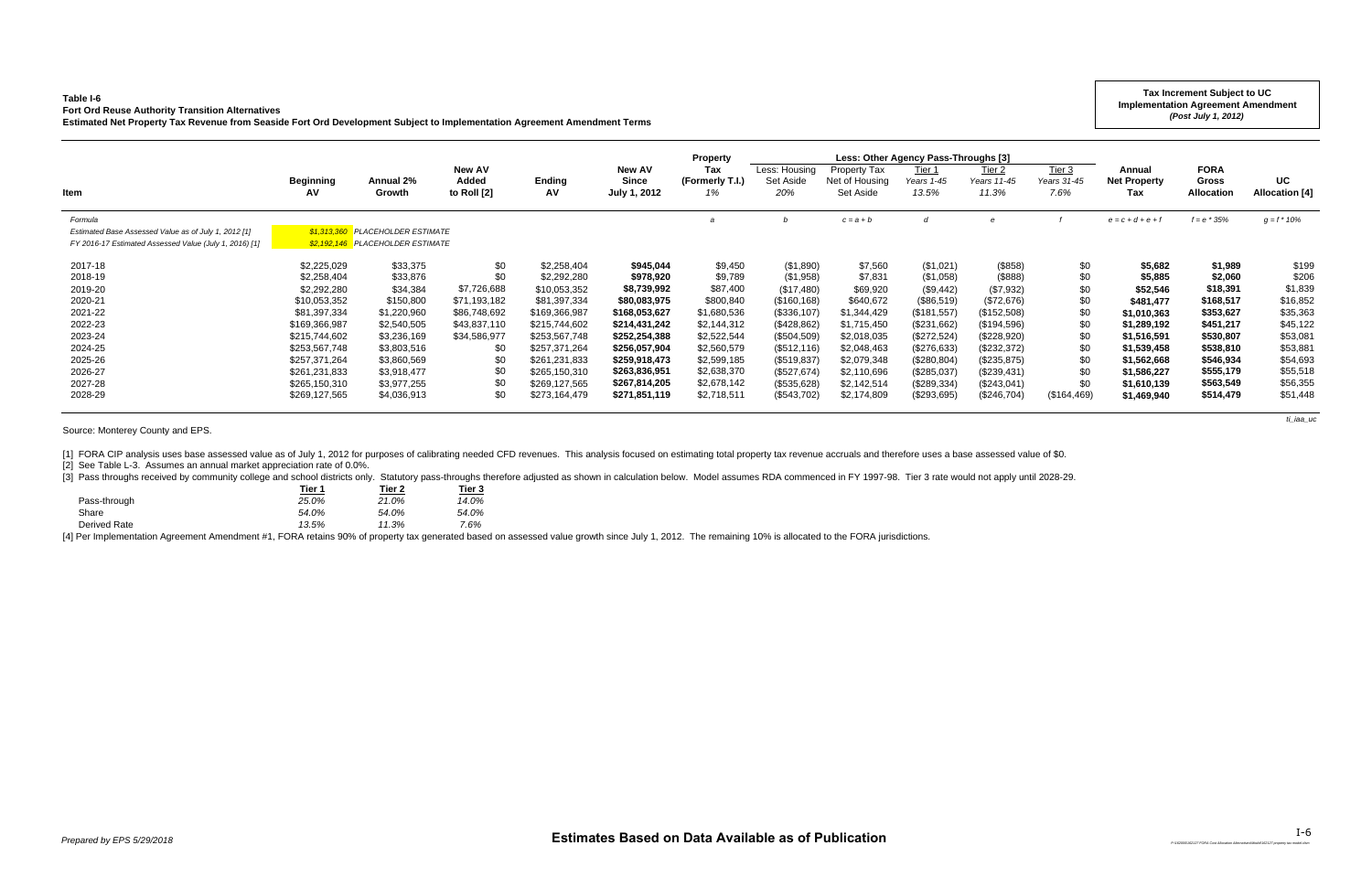# A APPENDIX X J:

# Development Forecasts

|           | Development Forecasts                             |
|-----------|---------------------------------------------------|
| Table J-1 | Jurisdictional Forecasts: Projected Absorption by |
| Table J-2 | City of Seaside Development Forecast:             |
| Table J-3 | City of Marina Development Forecast:              |
| Table J-4 | County of Monterey Development Forecast:          |
| Table J-5 | City of Del Rey Oaks Development Forecast:        |
| Table J-6 | UC Development Forecast:                          |
| Table J-7 | City of Monterey Development Forecast:            |

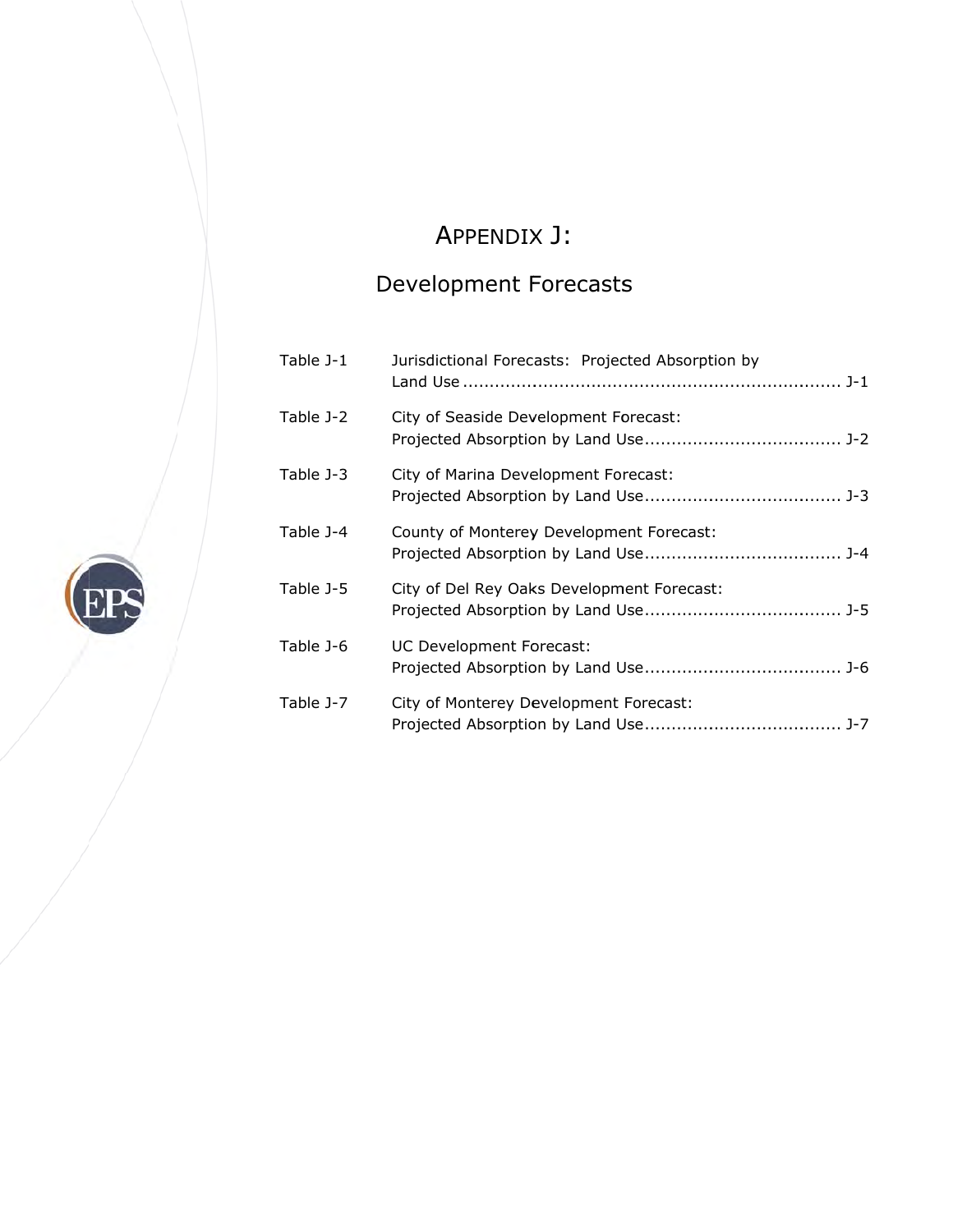|              |                   | <b>Nonresidential</b> |             |         |       |
|--------------|-------------------|-----------------------|-------------|---------|-------|
| Item         | Residential [2,3] | Office                | Industrial  | Retail  | Hotel |
| Year         |                   |                       |             |         |       |
|              | units             |                       | square feet |         | rooms |
| 2017-18      | 0                 | 0                     |             | 0       |       |
| 2018-19      | 316               |                       |             |         | 0     |
| 2019-20      | 427               | 307,000               | 20,000      | 77,000  | 718   |
| 2020-21      | 806               | 522,552               | 165.000     | 189,500 | 0     |
| 2021-22      | 811               | 438,552               | 105,000     | 147,500 | 394   |
| 2022-23      | 644               | 395,552               | 177.092     | 147,500 | 330   |
| 2023-24      | 528               | 444.934               | 177.092     | 142.500 | 0     |
| 2024-25      | 502               | 254,934               | 147,092     | O       | 550   |
| 2025-26      | 480               | 75,000                | 75.000      | 0       | O     |
| 2026-27      | 412               |                       |             |         | 0     |
| 2027-28      | 295               |                       |             | 0       | 0     |
| 2028-29      | 81                |                       |             |         | O     |
| <b>Total</b> | 5,302             | 2,438,524             | 866,276     | 704,000 | 1,992 |

## **Table J-1Fort Ord Reuse Authority Transition Alternatives Jurisdictional Forecasts: Projected Absorption by Land Use [1]**

Source: FORA.

[1] Reflects jurisdictional forecasts used for purposes of FY 2017/18 CIP.

[2] Includes demand for both affordable and market rate housing.

[3] Includes 228 Sea Haven (formerly Marina Heights) units, which do not count towards the 6,160 unit threshold.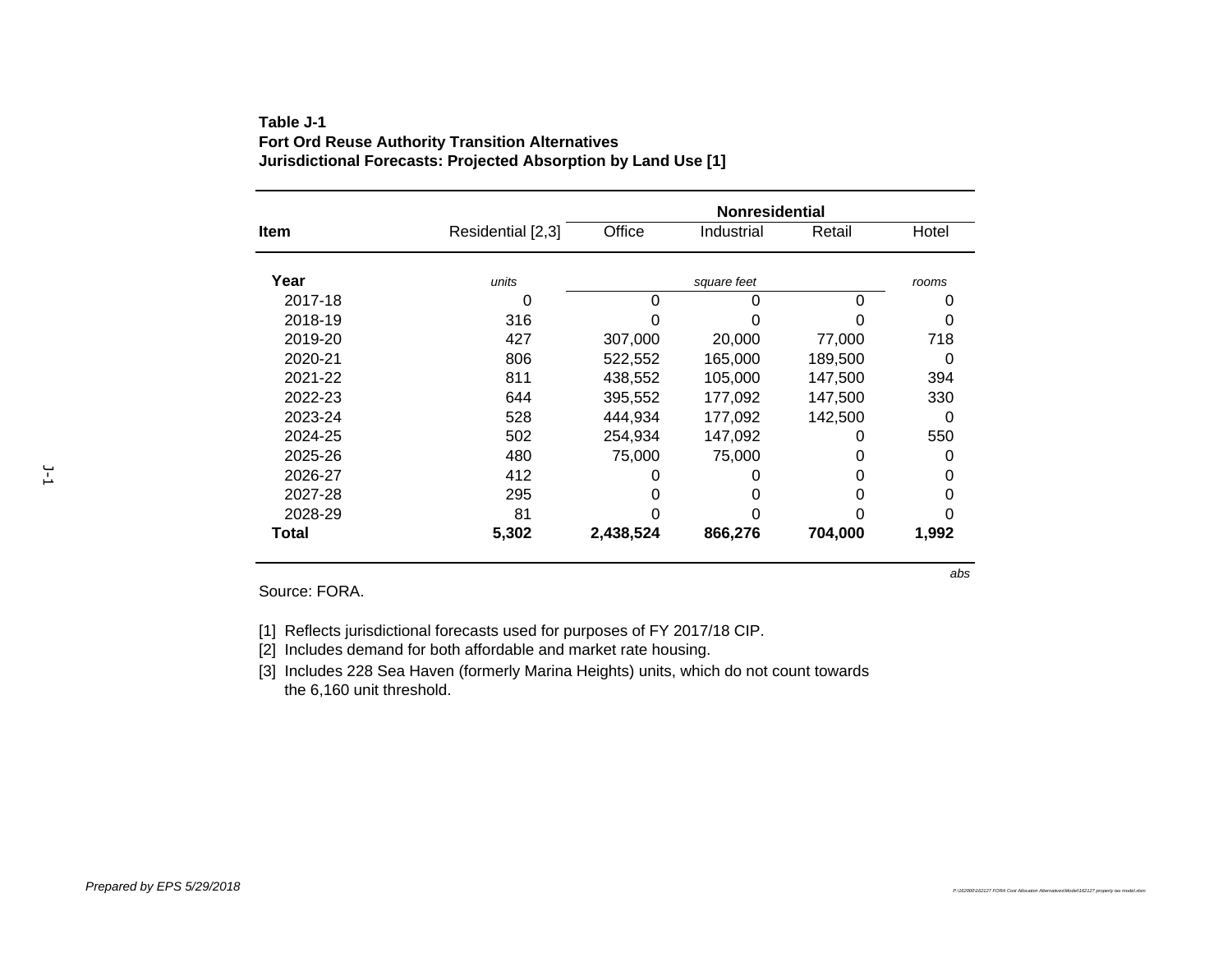| Table J-2                                                                  | Seaside |
|----------------------------------------------------------------------------|---------|
| <b>Fort Ord Reuse Authority Transition Alternatives</b>                    |         |
| City of Seaside Development Forecast: Projected Absorption by Land Use [1] |         |

|              |                 | <b>Nonresidential</b> |            |         |       |
|--------------|-----------------|-----------------------|------------|---------|-------|
| Item         | Residential [2] | Office                | Industrial | Retail  | Hotel |
| Year         | units           |                       | rooms      |         |       |
| 2017-18      |                 |                       |            |         |       |
| 2018-19      | 4               | 0                     | 0          |         | 0     |
| 2019-20      | 72              |                       | 0          | 45,000  | 718   |
| 2020-21      | 246             | 0                     | 70,000     | 95,000  | 0     |
| 2021-22      | 211             | 20,000                | 10,000     | 35,000  | 0     |
| 2022-23      | 134             | 20,000                | 10,000     | 45,000  | 330   |
| 2023-24      | 38              | 10,000                | 10,000     | 60,000  | 0     |
| 2024-25      | 50              | 0                     | O          | O       | 0     |
| 2025-26      | 50              | 0                     | 0          | O       | 0     |
| 2026-27      | 100             | 0                     | 0          | O       | 0     |
| 2027-28      | 100             | 0                     | 0          | O       | 0     |
| 2028-29      | 0               | Ω                     | ი          |         | O     |
| <b>Total</b> | 1,005           | 50,000                | 100,000    | 280,000 | 1,048 |
|              |                 |                       |            |         | abs   |

Source: FORA.

[1] Reflects City of Seaside forecasts used for purposes of FY 2017/18 CIP.

[2] Includes demand for both affordable and market rate housing.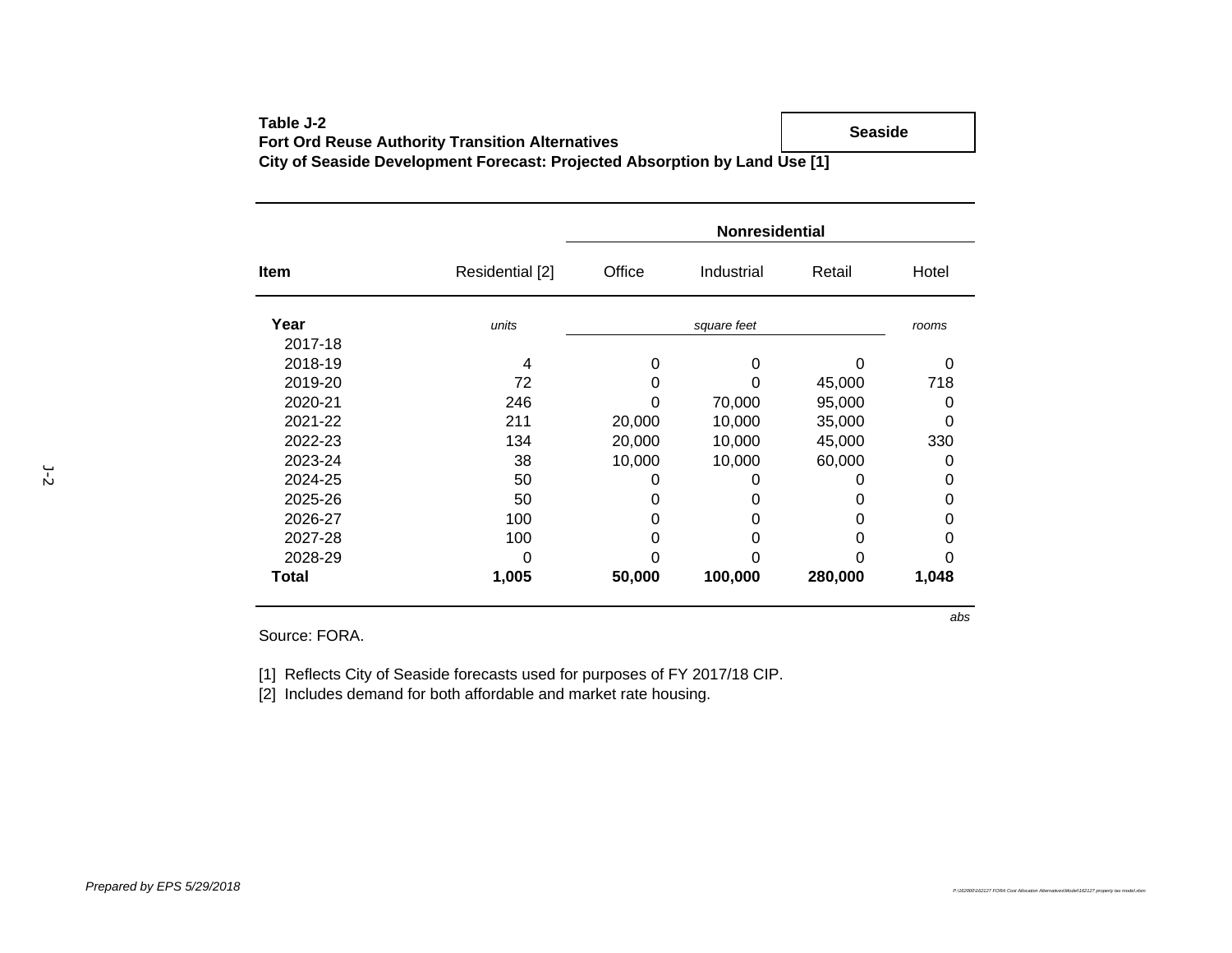|             | <b>Nonresidential</b> |         |             |        |       |  |  |
|-------------|-----------------------|---------|-------------|--------|-------|--|--|
| <b>Item</b> | Residential [2,3]     | Office  | Industrial  | Retail | Hotel |  |  |
| Year        | units                 |         | square feet |        | rooms |  |  |
| 2017-18     | O                     | 0       |             | 0      | O     |  |  |
| 2018-19     | 192                   |         |             |        | 0     |  |  |
| 2019-20     | 235                   | 23,000  | 0           | 20,000 | 0     |  |  |
| 2020-21     | 310                   | 98,000  | 75,000      | 20,000 | 0     |  |  |
| 2021-22     | 310                   | 98,000  | 75,000      | 20,000 | 394   |  |  |
| 2022-23     | 310                   | 75,000  | 75,000      | 20,000 | 0     |  |  |
| 2023-24     | 310                   | 75,000  | 75,000      | O      | 0     |  |  |
| 2024-25     | 310                   | 75,000  | 75,000      | O      | 0     |  |  |
| 2025-26     | 310                   | 75,000  | 75,000      | O      | 0     |  |  |
| 2026-27     | 192                   |         |             | O      | 0     |  |  |
| 2027-28     | 85                    |         |             | O      | 0     |  |  |
| 2028-29     | 0                     |         |             |        | ი     |  |  |
| Total       | 2,564                 | 519,000 | 450,000     | 80,000 | 394   |  |  |

### **Table J-3Fort Ord Reuse Authority Transition Alternatives City of Marina Development Forecast: Projected Absorption by Land Use [1] Marina**

Source: FORA.

[1] Reflects City of Marina forecasts used for purposes of FY 2017/18 CIP.

[2] Includes demand for both affordable and market rate housing.

[3] Includes 228 Sea Haven (formerly Marina Heights) units, which do not count towards the 6,160 unit threshold.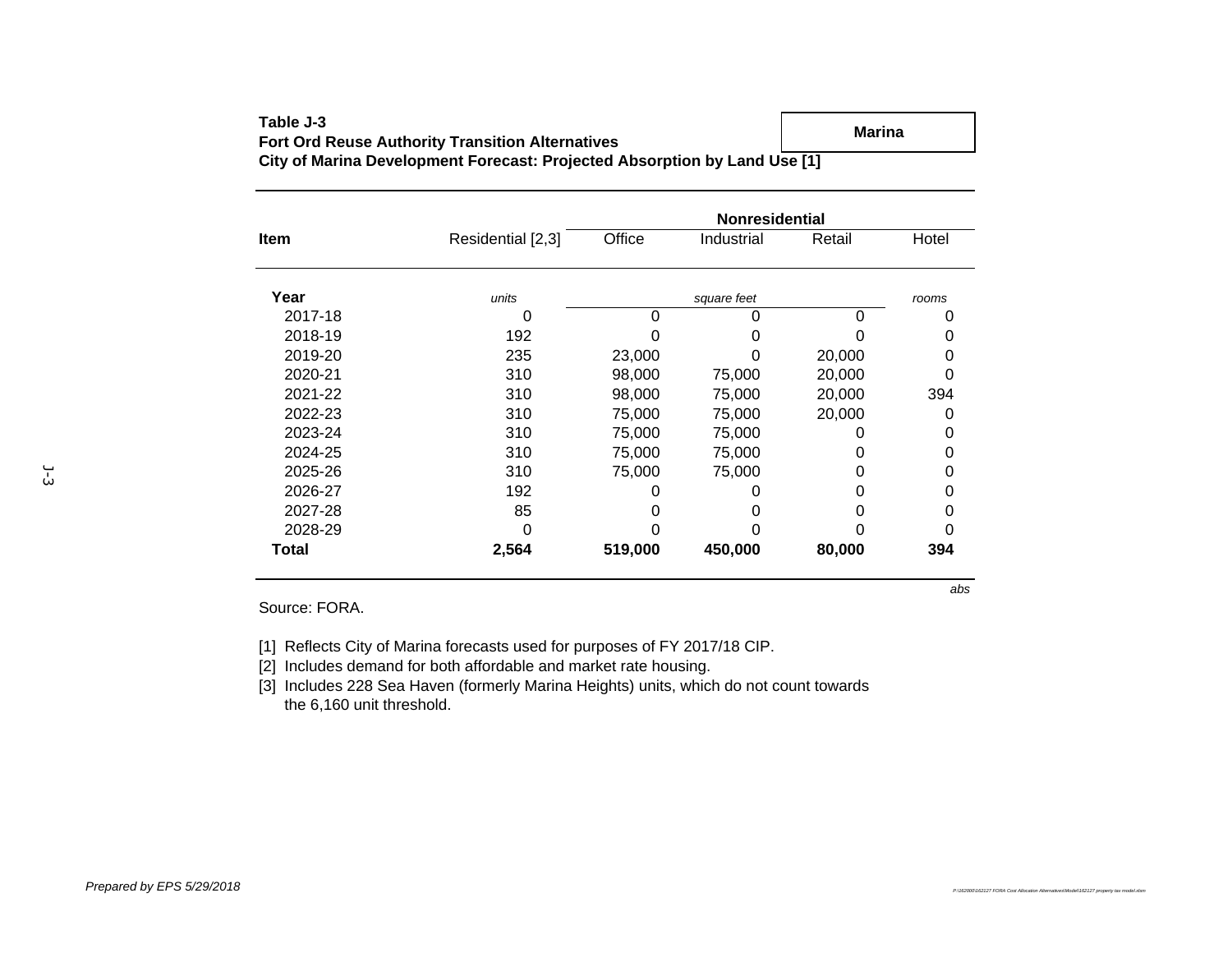| Table J-4                                                                     | <b>Monterey County</b> |
|-------------------------------------------------------------------------------|------------------------|
| <b>Fort Ord Reuse Authority Transition Alternatives</b>                       |                        |
| County of Monterey Development Forecast: Projected Absorption by Land Use [1] |                        |

| Item    | <b>Nonresidential</b> |        |             |        |       |  |
|---------|-----------------------|--------|-------------|--------|-------|--|
|         | Residential [2]       | Office | Industrial  | Retail | Hotel |  |
| Year    | units                 |        | square feet |        | rooms |  |
| 2017-18 |                       |        |             |        |       |  |
| 2018-19 | 120                   |        |             |        |       |  |
| 2019-20 | 120                   | 24,000 |             | 12,000 |       |  |
| 2020-21 | 120                   | 24,000 | 0           | 12,000 |       |  |
| 2021-22 | 120                   | 20,000 | 0           | 10,000 |       |  |
| 2022-23 | 120                   |        |             | 0      |       |  |
| 2023-24 | 120                   |        |             | 0      |       |  |
| 2024-25 | 82                    |        |             | O      |       |  |
| 2025-26 | 0                     |        |             | 0      |       |  |
| 2026-27 |                       |        |             | O      |       |  |
| 2027-28 |                       |        |             |        |       |  |
| 2028-29 |                       |        |             |        |       |  |
| Total   | 802                   | 68,000 | 0           | 34,000 |       |  |

Source: FORA.

[1] Reflects City of Marina forecasts used for purposes of FY 2017/18 CIP.

[2] Includes demand for both affordable and market rate housing.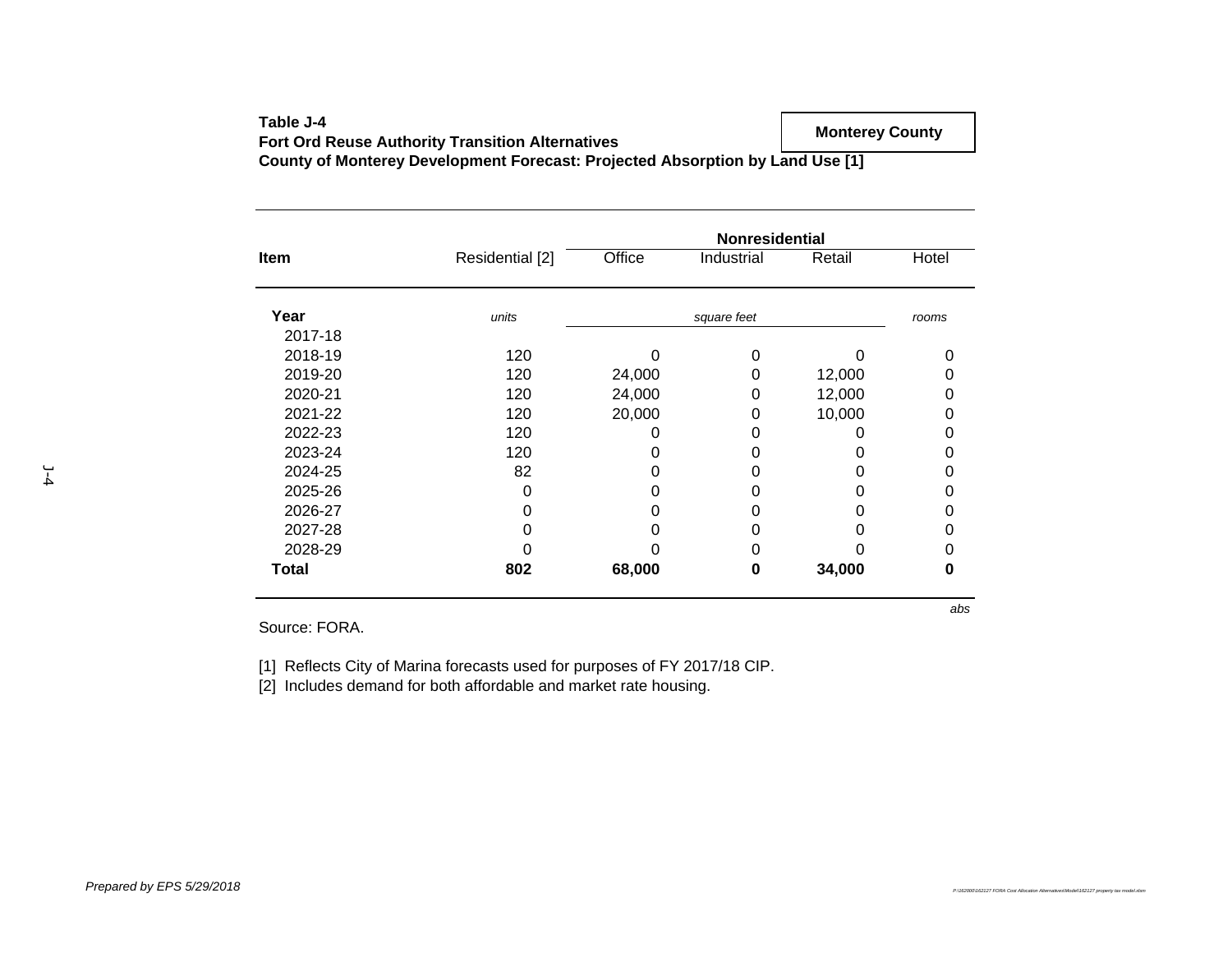| Table J-5                                                                       | Del Rey Oaks |
|---------------------------------------------------------------------------------|--------------|
| <b>Fort Ord Reuse Authority Transition Alternatives</b>                         |              |
| City of Del Rey Oaks Development Forecast: Projected Absorption by Land Use [1] |              |

|         | <b>Nonresidential</b> |         |             |        |       |
|---------|-----------------------|---------|-------------|--------|-------|
| Item    | Residential [2]       | Office  | Industrial  | Retail | Hotel |
|         |                       |         |             |        |       |
| Year    | units                 |         | square feet |        | rooms |
| 2017-18 |                       |         |             |        |       |
| 2018-19 | 0                     | ი       | 0           | 0      | 0     |
| 2019-20 | 0                     | 200,000 |             | 0      | Ω     |
| 2020-21 | 20                    | 200,000 |             | 0      | O     |
| 2021-22 | 60                    |         |             | ი      | ი     |
| 2022-23 | 60                    |         |             | 0      | ი     |
| 2023-24 | 60                    |         |             | 0      | ი     |
| 2024-25 | 60                    |         |             | 0      | 550   |
| 2025-26 | 120                   |         | Ω           | 0      | O     |
| 2026-27 | 120                   |         | O           | 0      | O     |
| 2027-28 | 110                   |         | Ω           | 0      | ი     |
| 2028-29 | 81                    |         |             |        |       |
| Total   | 691                   | 400,000 | 0           | 0      | 550   |

Source: FORA.

[1] Reflects City of Del Rey Oaks forecasts used for purposes of FY 2017/18 CIP.

[2] Includes demand for both affordable and market rate housing.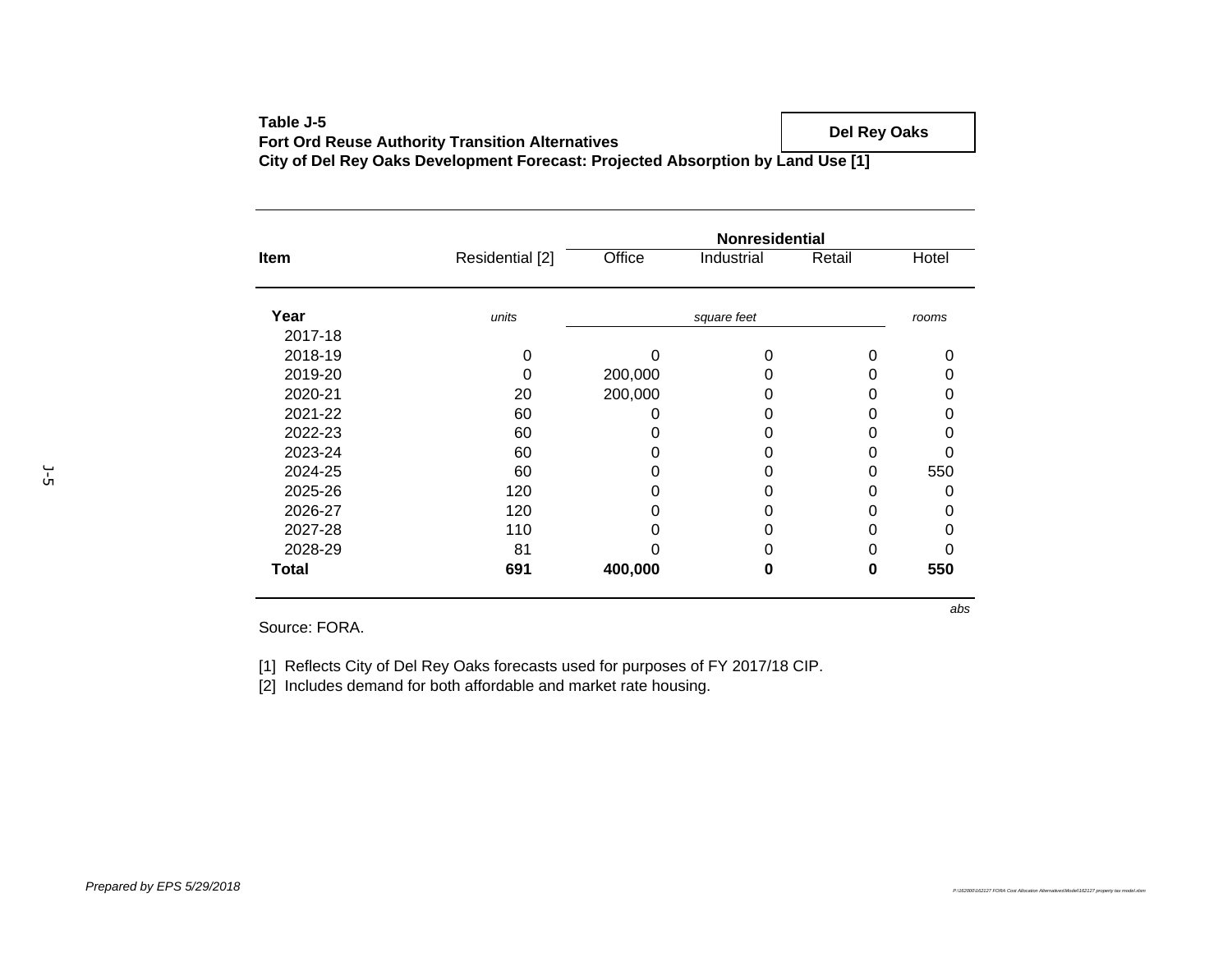## **Table J-6Fort Ord Reuse Authority Transition Alternatives UC Development Forecast: Projected Absorption by Land Use [1]**

**UC**

**Item** Residential [2] Office Industrial Retail Hotel **Year** *units rooms square feet* 2017-182018-19 0 0 0 0 02019-20 0 60,000 20,000 0 0 2020-21 110 80,000 20,000 62,500 0 2021-22 110 180,000 20,000 82,500 0 2022-23 20 180,000 20,000 82,500 0 2023-24 0 180,000 20,000 82,500 0 2024-25 0 0 0 0 0 $\pmb{0}$ 2025-26 0 0 0 0 02026-27 0 0 0 0 02027-28 0 0 0 0 02028-29 0 0 0 0 0**Total 240 680,000 100,000 310,000 0 Nonresidential**

Source: FORA.

[1] Reflects UC forecasts used for purposes of FY 2017/18 CIP.

[2] Includes demand for both affordable and market rate housing.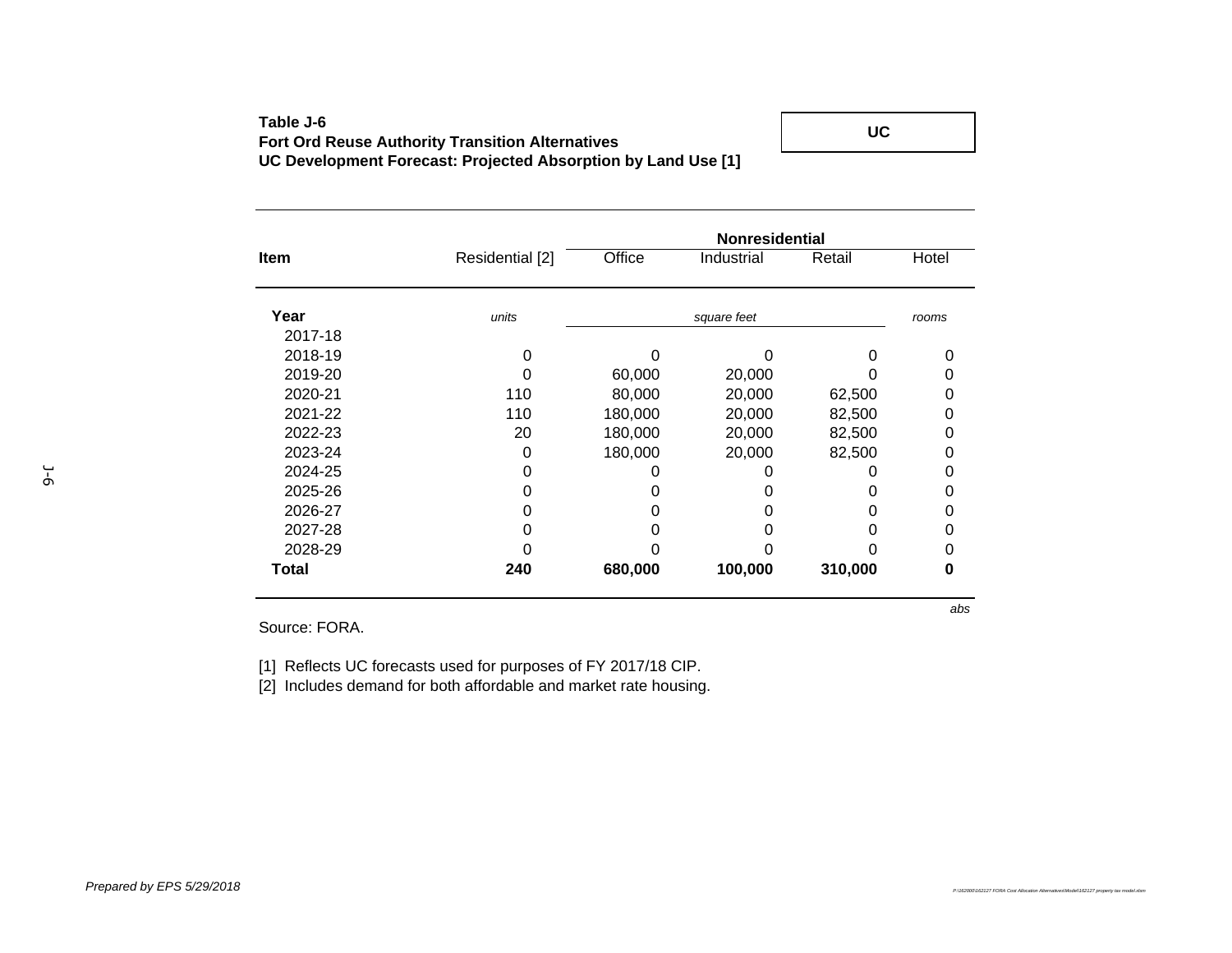| Table J-7                                                                   | <b>Monterev</b> |
|-----------------------------------------------------------------------------|-----------------|
| <b>Fort Ord Reuse Authority Transition Alternatives</b>                     |                 |
| City of Monterey Development Forecast: Projected Absorption by Land Use [1] |                 |

| <b>Item</b> |                 | <b>Nonresidential</b> |             |        |       |
|-------------|-----------------|-----------------------|-------------|--------|-------|
|             | Residential [2] | Office                | Industrial  | Retail | Hotel |
| Year        | units           |                       | square feet |        | rooms |
| 2017-18     |                 |                       |             |        |       |
| 2018-19     |                 |                       |             |        |       |
| 2019-20     |                 |                       |             |        |       |
| 2020-21     | 0               | 120,552               |             |        |       |
| 2021-22     | 0               | 120,552               |             |        |       |
| 2022-23     | 0               | 120,552               | 72,092      |        |       |
| 2023-24     |                 | 179,934               | 72,092      |        |       |
| 2024-25     |                 | 179,934               | 72,092      |        |       |
| 2025-26     |                 |                       |             |        |       |
| 2026-27     |                 |                       |             |        |       |
| 2027-28     |                 |                       |             |        |       |
| 2028-29     |                 |                       |             |        |       |
| Total       |                 | 721,524               | 216,276     |        |       |

Source: FORA.

[1] Reflects City of Monterey forecasts used for purposes of FY 2017/18 CIP.

[2] Includes demand for both affordable and market rate housing.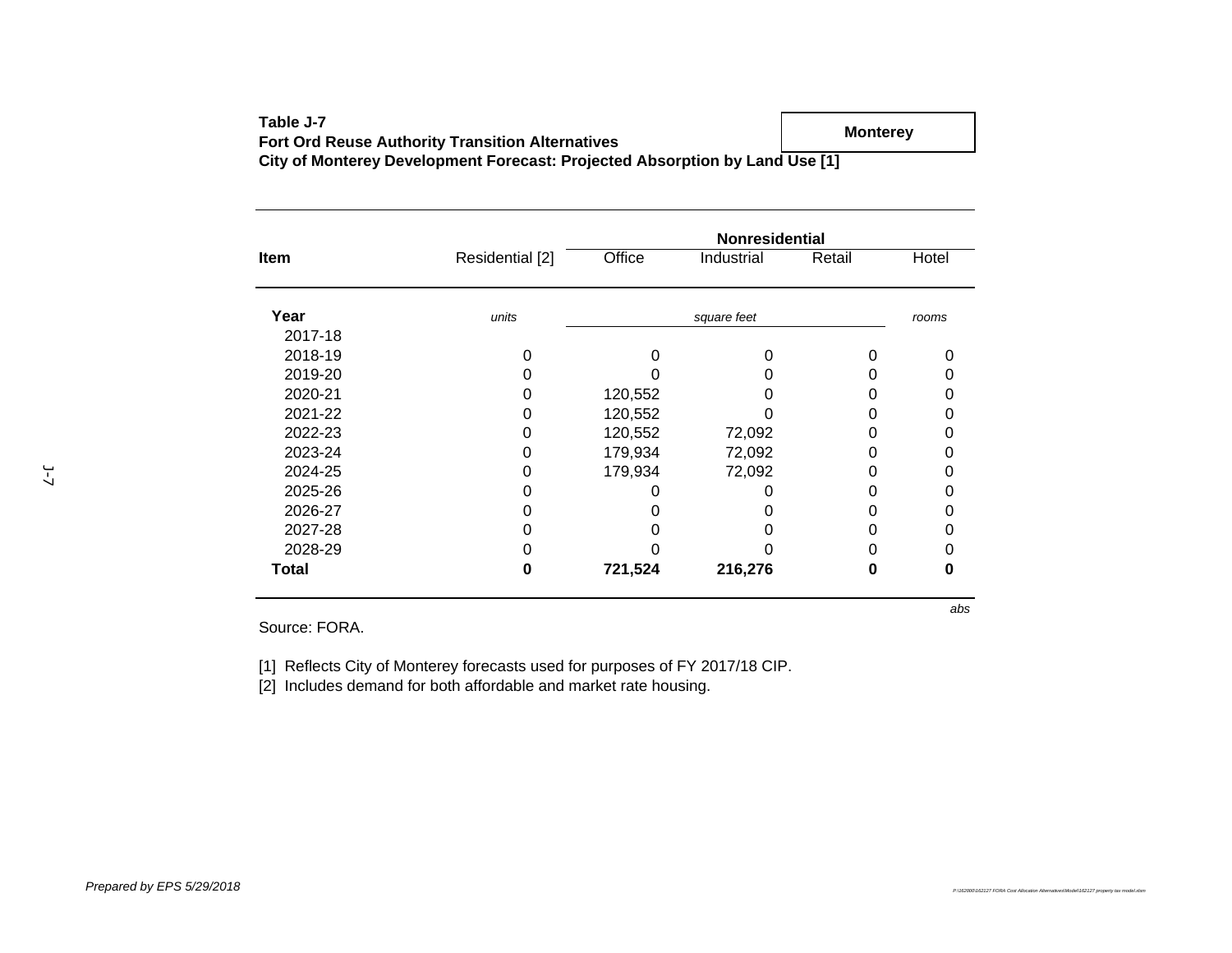# A APPENDIX X K:

# Taxable Development Forecasts

| Table K-1 | Summary of Total Annual Forecasted Development-   |
|-----------|---------------------------------------------------|
| Table K-2 | Summary of Seaside Annual Forecasted Development- |
| Table K-3 | Summary of Marina Annual Forecasted Development-  |
| Table K-4 | Summary of Del Rey Oaks Annual Forecasted         |
| Table K-5 | Summary of Monterey County Annual Forecasted      |
| Table K-6 | Summary of UC Annual Forecasted Development-      |

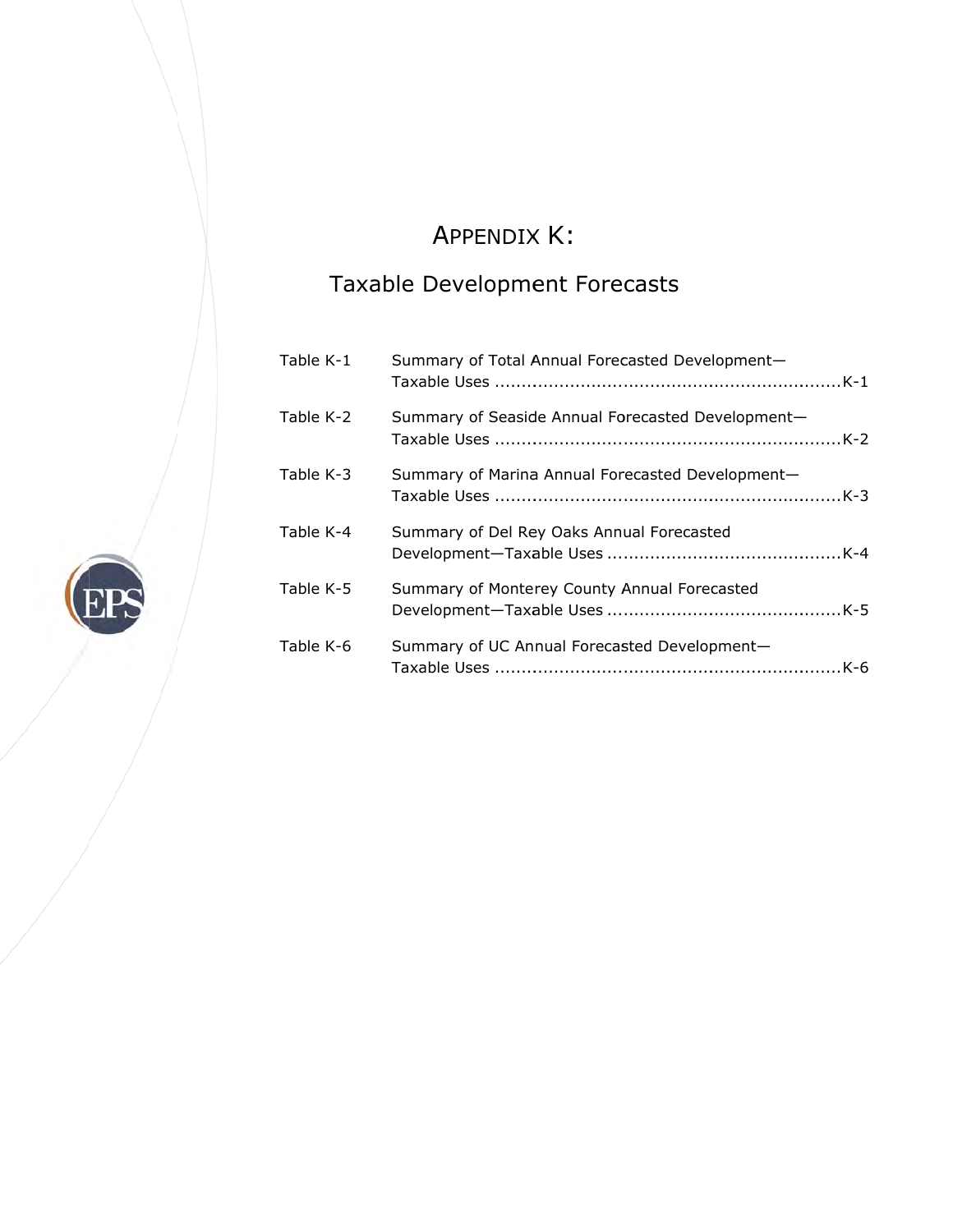**Fort Ord Reuse Authority Transition Alternatives**

**Summary of Total Annual Forecasted Development - Taxable Uses [1]**

|             |                 |           | <b>Taxable Land Uses [1]</b> |         |       |
|-------------|-----------------|-----------|------------------------------|---------|-------|
|             |                 |           | <b>Nonresidential [3]</b>    |         |       |
| <b>Item</b> | Residential [2] | Office    | Industrial                   | Retail  | Hotel |
| Year        | units           |           | square feet                  |         | rooms |
| 2017-18     |                 |           |                              |         |       |
| 2018-19     | 268             | O         | n                            |         | 0     |
| 2019-20     | 363             | 277,000   | 10,000                       | 77,000  | 718   |
| 2020-21     | 686             | 362,000   | 155,000                      | 158,250 | 0     |
| 2021-22     | 690             | 228,000   | 95,000                       | 106,250 | 394   |
| 2022-23     | 548             | 185,000   | 95,000                       | 106,250 | 330   |
| 2023-24     | 449             | 175,000   | 95,000                       | 101,250 | 0     |
| 2024-25     | 428             | 75,000    | 75,000                       |         | 550   |
| 2025-26     | 409             | 75,000    | 75,000                       | O       | 0     |
| 2026-27     | 350             | O         |                              |         | 0     |
| 2027-28     | 251             | 0         | O                            | 0       | 0     |
| 2028-29     | 69              |           |                              |         | 0     |
| Total       | 4,511           | 1,377,000 | 600,000                      | 549,000 | 1,992 |

*land\_use*

Source: FORA and EPS.

- [1] Excludes City of Monterey land uses because property tax revenues allocated based on Redevelopment Area designations. The City of Monterey did not form an RDA on their Fort Ord property.
- [2] Assumes 15 percent of all remaining residential uses will be non-taxable.
- [3] Assumes 50 percent of all UC MBEST development will be taxable.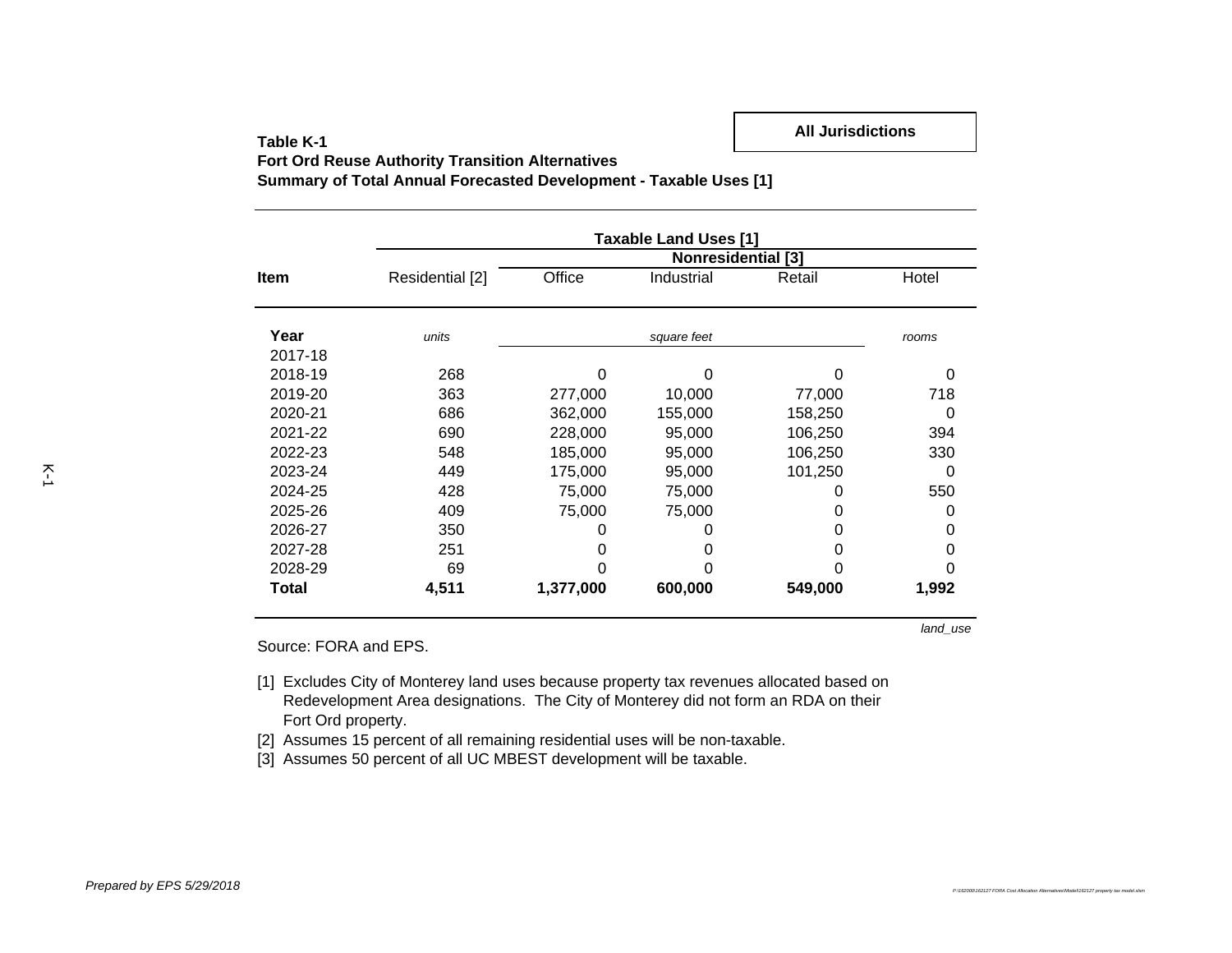**Seaside**

**Fort Ord Reuse Authority Transition Alternatives**

**Summary of Seaside Annual Forecasted Development - Taxable Uses**

|             | <b>Taxable Land Uses [1]</b> |        |             |         |       |  |  |  |  |  |
|-------------|------------------------------|--------|-------------|---------|-------|--|--|--|--|--|
|             | <b>Nonresidential [3]</b>    |        |             |         |       |  |  |  |  |  |
| <b>Item</b> | Residential [2]              | Office | Industrial  | Retail  | Hotel |  |  |  |  |  |
| Year        | units                        |        | square feet |         | rooms |  |  |  |  |  |
| 2017-18     |                              |        |             |         |       |  |  |  |  |  |
| 2018-19     | 3                            | 0      | 0           | ი       | 0     |  |  |  |  |  |
| 2019-20     | 61                           | O      | O           | 45,000  | 718   |  |  |  |  |  |
| 2020-21     | 209                          | Ω      | 70,000      | 95,000  | 0     |  |  |  |  |  |
| 2021-22     | 179                          | 20,000 | 10,000      | 35,000  | 0     |  |  |  |  |  |
| 2022-23     | 114                          | 20,000 | 10,000      | 45,000  | 330   |  |  |  |  |  |
| 2023-24     | 32                           | 10,000 | 10,000      | 60,000  | 0     |  |  |  |  |  |
| 2024-25     | 43                           | 0      |             |         | 0     |  |  |  |  |  |
| 2025-26     | 43                           | 0      | 0           | 0       | 0     |  |  |  |  |  |
| 2026-27     | 85                           | O      | 0           | 0       | 0     |  |  |  |  |  |
| 2027-28     | 85                           |        |             |         |       |  |  |  |  |  |
| 2028-29     | 0                            |        |             |         |       |  |  |  |  |  |
| Total       | 854                          | 50,000 | 100,000     | 280,000 | 1,048 |  |  |  |  |  |

Source: FORA and EPS.

*lu\_seaside*

[1] Assumes 15 percent of all remaining residential uses will be non-taxable.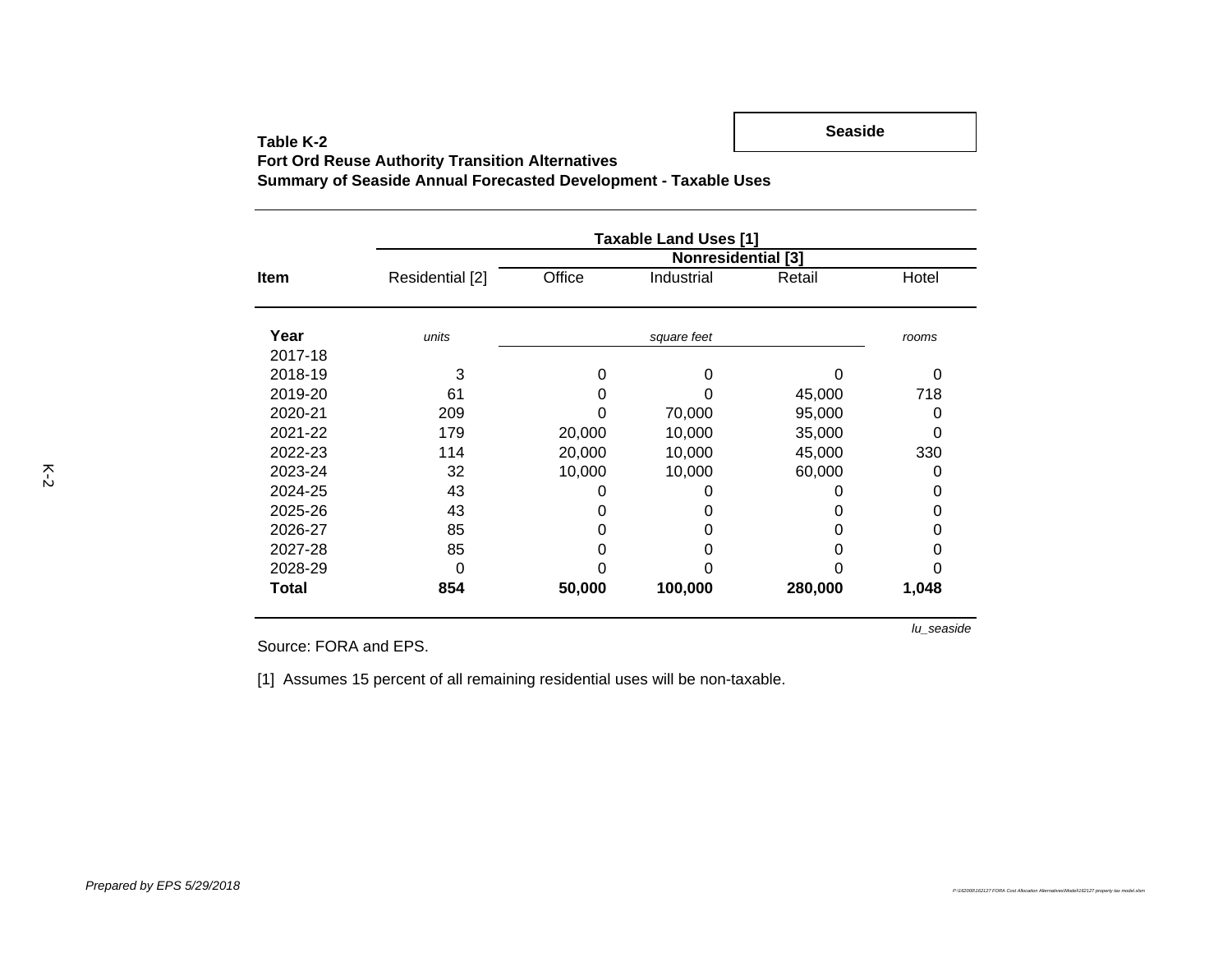**Marina**

**Fort Ord Reuse Authority Transition Alternatives**

**Summary of Marina Annual Forecasted Development - Taxable Uses**

|              | <b>Taxable Land Uses [1]</b> |         |             |        |       |  |  |  |  |
|--------------|------------------------------|---------|-------------|--------|-------|--|--|--|--|
|              | <b>Nonresidential [3]</b>    |         |             |        |       |  |  |  |  |
| <b>Item</b>  | Residential [1]              | Office  | Industrial  | Retail | Hotel |  |  |  |  |
| Year         | units                        |         | square feet |        | rooms |  |  |  |  |
| 2017-18      |                              |         |             |        |       |  |  |  |  |
| 2018-19      | 163                          | 0       | 0           | ი      | 0     |  |  |  |  |
| 2019-20      | 200                          | 23,000  | 0           | 20,000 | 0     |  |  |  |  |
| 2020-21      | 264                          | 98,000  | 75,000      | 20,000 | 0     |  |  |  |  |
| 2021-22      | 264                          | 98,000  | 75,000      | 20,000 | 394   |  |  |  |  |
| 2022-23      | 264                          | 75,000  | 75,000      | 20,000 | 0     |  |  |  |  |
| 2023-24      | 264                          | 75,000  | 75,000      | 0      | 0     |  |  |  |  |
| 2024-25      | 264                          | 75,000  | 75,000      | 0      | 0     |  |  |  |  |
| 2025-26      | 264                          | 75,000  | 75,000      | 0      | 0     |  |  |  |  |
| 2026-27      | 163                          | O)      |             | 0      | 0     |  |  |  |  |
| 2027-28      | 72                           | Ω       |             | 0      | 0     |  |  |  |  |
| 2028-29      | 0                            |         |             |        |       |  |  |  |  |
| <b>Total</b> | 2,182                        | 519,000 | 450,000     | 80,000 | 394   |  |  |  |  |

Source: FORA and EPS.

*lu\_marina*

[1] Assumes 15 percent of all remaining residential uses will be non-taxable.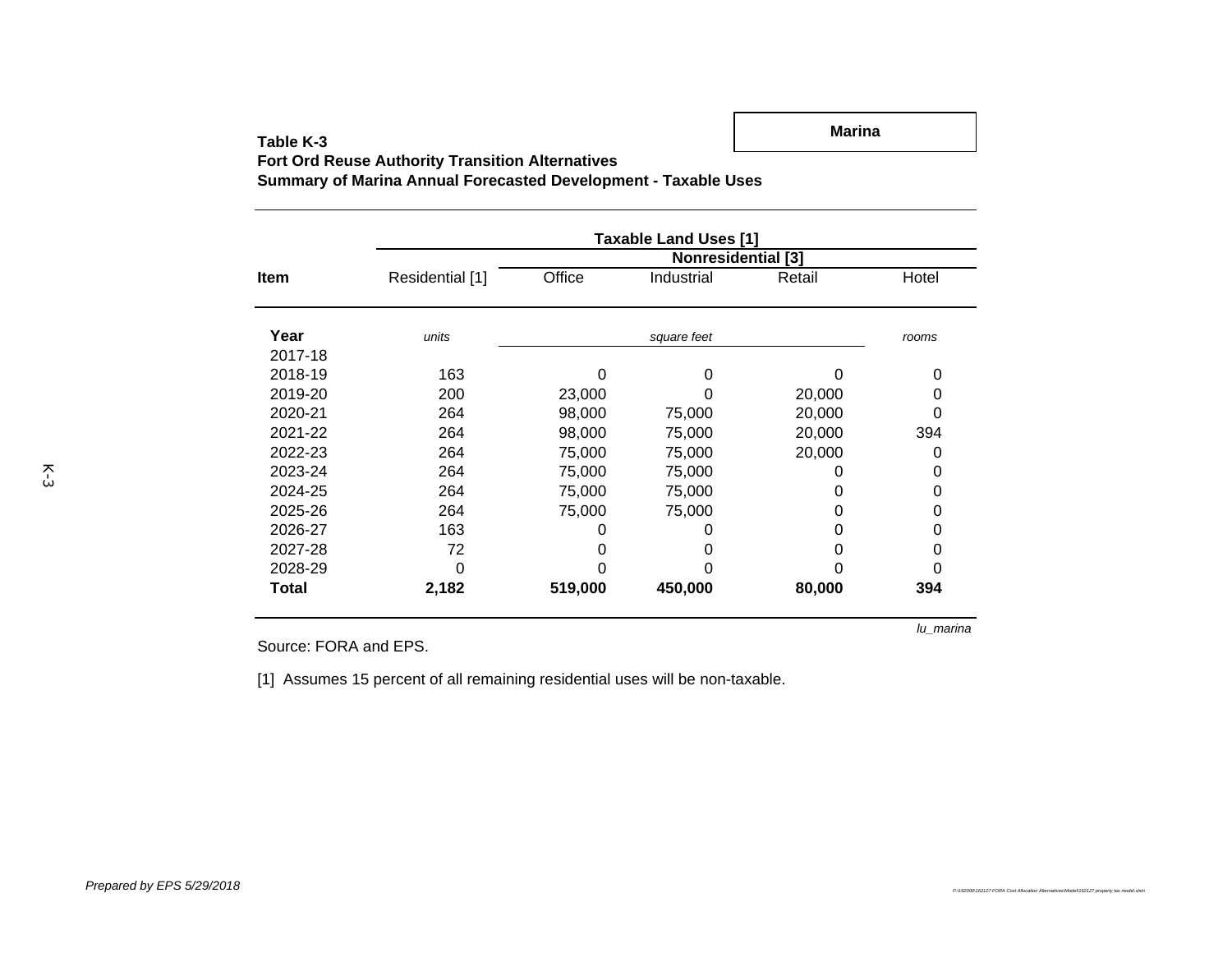**Del Rey Oaks**

**Fort Ord Reuse Authority Transition Alternatives**

**Summary of Del Rey Oaks Annual Forecasted Development - Taxable Uses**

|             | <b>Taxable Land Uses [1]</b> |         |             |        |       |  |  |  |  |
|-------------|------------------------------|---------|-------------|--------|-------|--|--|--|--|
|             |                              |         |             |        |       |  |  |  |  |
| <b>Item</b> | Residential [1]              | Office  | Industrial  | Retail | Hotel |  |  |  |  |
| Year        | units                        |         | square feet |        | rooms |  |  |  |  |
| 2017-18     |                              |         |             |        |       |  |  |  |  |
| 2018-19     |                              |         | ი           |        |       |  |  |  |  |
| 2019-20     |                              | 200,000 |             |        |       |  |  |  |  |
| 2020-21     | 17                           | 200,000 |             | O      |       |  |  |  |  |
| 2021-22     | 51                           | Ω       |             | 0      |       |  |  |  |  |
| 2022-23     | 51                           |         |             | O      |       |  |  |  |  |
| 2023-24     | 51                           |         |             |        |       |  |  |  |  |
| 2024-25     | 51                           |         |             |        | 550   |  |  |  |  |
| 2025-26     | 102                          |         |             |        |       |  |  |  |  |
| 2026-27     | 102                          |         |             | 0      |       |  |  |  |  |
| 2027-28     | 94                           |         |             |        |       |  |  |  |  |
| 2028-29     | 69                           |         |             | 0      |       |  |  |  |  |
| Total       | 588                          | 400,000 | O           | 0      | 550   |  |  |  |  |

Source: FORA and EPS.

[1] Assumes 15 percent of all remaining residential uses will be non-taxable.

*lu\_dro*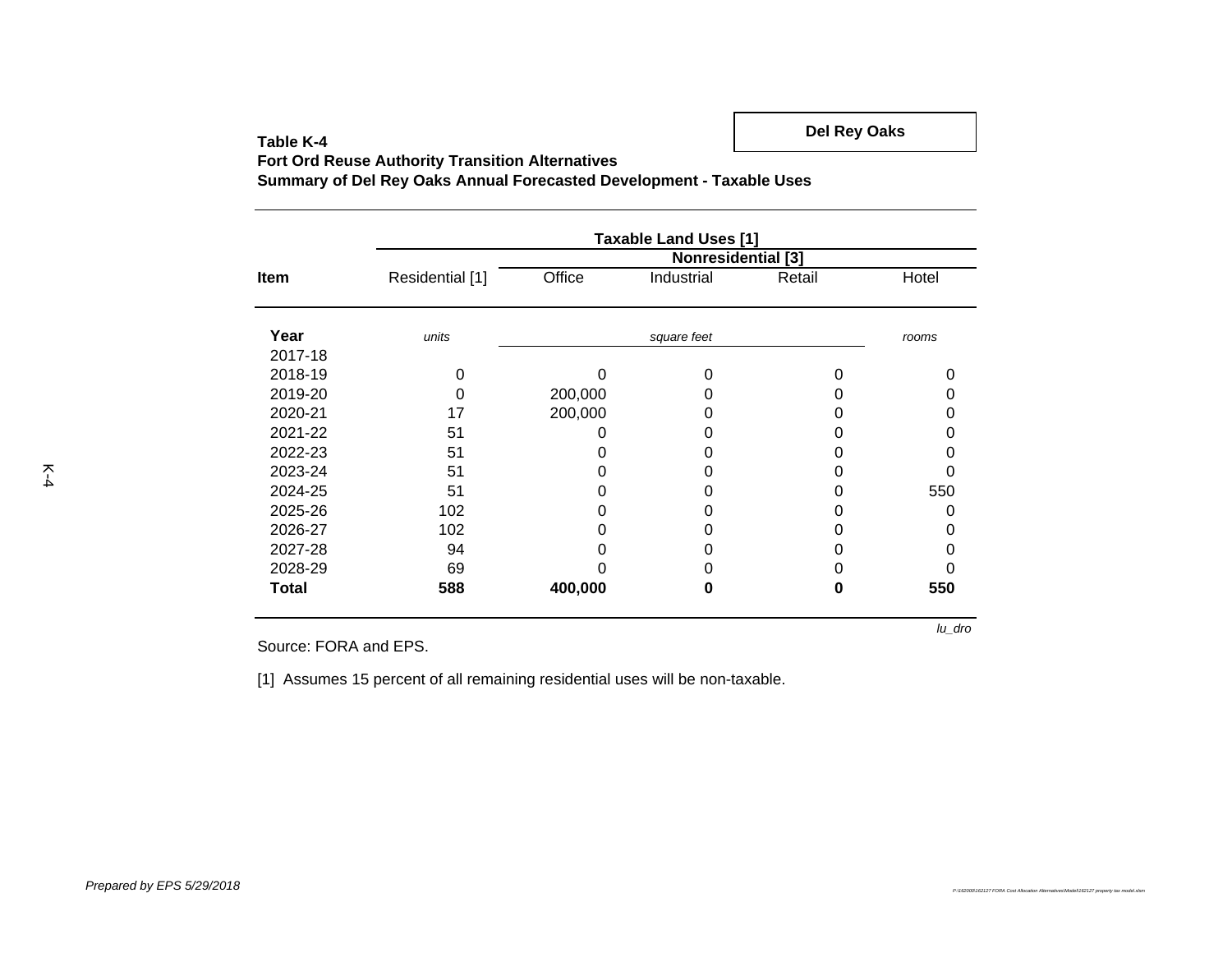**Fort Ord Reuse Authority Transition Alternatives**

**Summary of Monterey County Annual Forecasted Development - Taxable Uses**

|             | <b>Taxable Land Uses [1]</b> |        |             |        |       |  |  |  |  |  |
|-------------|------------------------------|--------|-------------|--------|-------|--|--|--|--|--|
|             | <b>Nonresidential</b> [3]    |        |             |        |       |  |  |  |  |  |
| <b>Item</b> | Residential [1]              | Office | Industrial  | Retail | Hotel |  |  |  |  |  |
| Year        | units                        |        | square feet |        | rooms |  |  |  |  |  |
| 2017-18     |                              |        |             |        |       |  |  |  |  |  |
| 2018-19     | 102                          | Ω      | 0           | ი      |       |  |  |  |  |  |
| 2019-20     | 102                          | 24,000 | 0           | 12,000 |       |  |  |  |  |  |
| 2020-21     | 102                          | 24,000 | 0           | 12,000 |       |  |  |  |  |  |
| 2021-22     | 102                          | 20,000 | O           | 10,000 |       |  |  |  |  |  |
| 2022-23     | 102                          | 0      |             |        |       |  |  |  |  |  |
| 2023-24     | 102                          |        |             |        |       |  |  |  |  |  |
| 2024-25     | 70                           | O      |             |        |       |  |  |  |  |  |
| 2025-26     | 0                            | ი      |             | ი      |       |  |  |  |  |  |
| 2026-27     |                              | 0      |             |        |       |  |  |  |  |  |
| 2027-28     |                              |        |             |        |       |  |  |  |  |  |
| 2028-29     |                              |        |             |        | ი     |  |  |  |  |  |
| Total       | 682                          | 68,000 | 0           | 34,000 | O     |  |  |  |  |  |

Source: FORA and EPS.

*lu\_montco*

[1] Assumes 15 percent of all remaining residential uses will be non-taxable.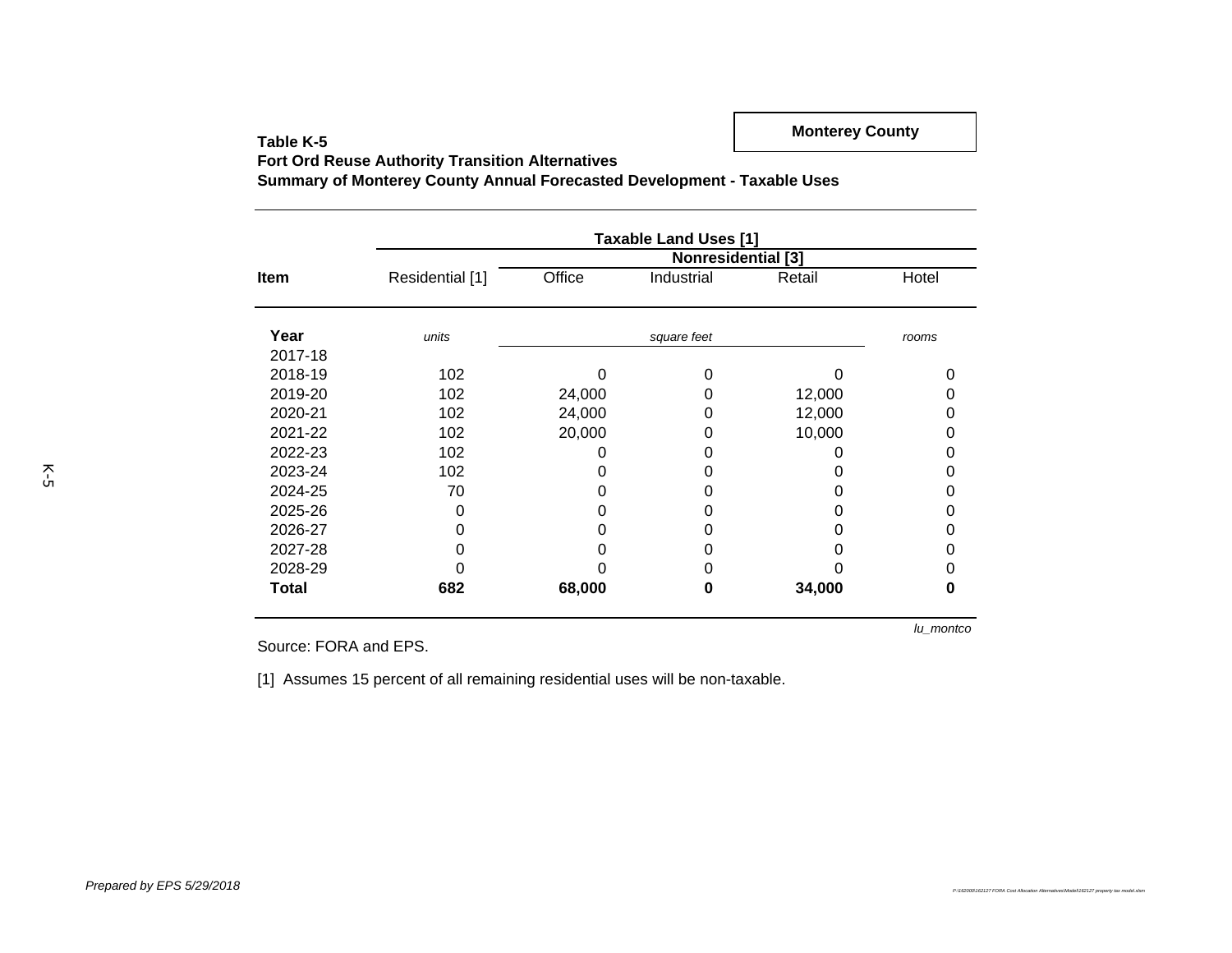**Fort Ord Reuse Authority Transition Alternatives**

**Summary of UC Annual Forecasted Development - Taxable Uses**

|             | <b>Taxable Land Uses [1]</b> |         |             |         |       |  |  |  |  |  |
|-------------|------------------------------|---------|-------------|---------|-------|--|--|--|--|--|
|             | <b>Nonresidential [3]</b>    |         |             |         |       |  |  |  |  |  |
| <b>Item</b> | Residential [1]              | Office  | Industrial  | Retail  | Hotel |  |  |  |  |  |
| Year        | units                        |         | square feet |         | rooms |  |  |  |  |  |
| 2017-18     |                              |         |             |         |       |  |  |  |  |  |
| 2018-19     |                              | ი       |             | 0       |       |  |  |  |  |  |
| 2019-20     |                              | 30,000  | 10,000      |         |       |  |  |  |  |  |
| 2020-21     | 94                           | 40,000  | 10,000      | 31,250  |       |  |  |  |  |  |
| 2021-22     | 94                           | 90,000  | 10,000      | 41,250  | Ω     |  |  |  |  |  |
| 2022-23     | 17                           | 90,000  | 10,000      | 41,250  |       |  |  |  |  |  |
| 2023-24     | Ⴖ                            | 90,000  | 10,000      | 41,250  |       |  |  |  |  |  |
| 2024-25     |                              |         |             |         | Ω     |  |  |  |  |  |
| 2025-26     |                              |         |             |         |       |  |  |  |  |  |
| 2026-27     |                              |         |             |         |       |  |  |  |  |  |
| 2027-28     |                              | 0       |             | 0       | Ω     |  |  |  |  |  |
| 2028-29     |                              |         |             |         |       |  |  |  |  |  |
| Total       | 205                          | 340,000 | 50,000      | 155,000 | Ω     |  |  |  |  |  |

Source: FORA and EPS.

[1] Assumes 15 percent of all residential uses will be non-taxable.

[2] Assumes 50 percent of all UC MBEST development will be taxable.

**UC**

*lu\_uc*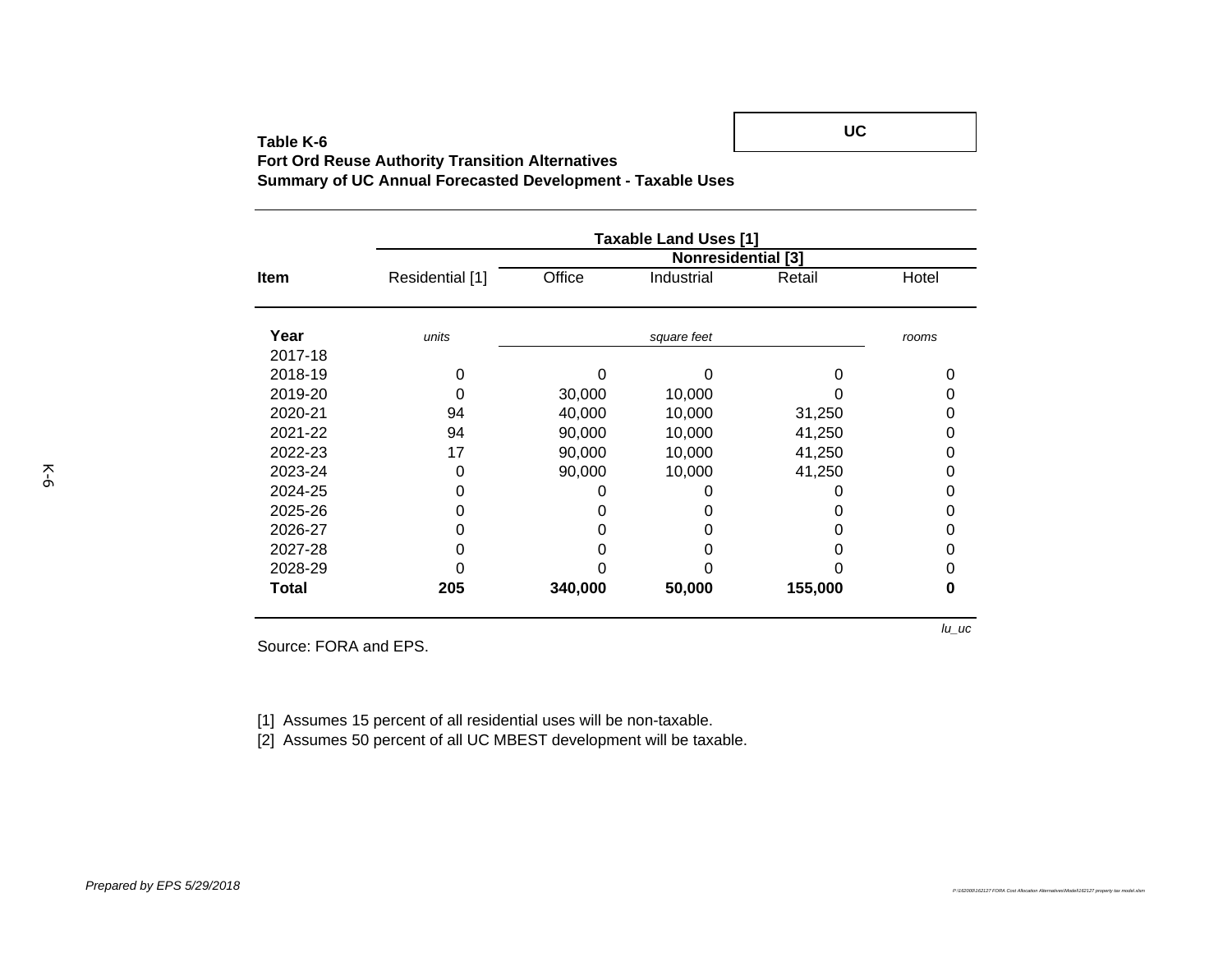# A APPENDIX X L:

# Assessed Value Estimates and Projections

| Table L-1  | Estimated Value of Existing Development by Jurisdiction  L-1 |
|------------|--------------------------------------------------------------|
| Table L-2  |                                                              |
| Table L-3  | Estimated Assessed Value from Total Forecasted               |
| Table L-4  | Estimated Assessed Value from Forecasted                     |
| Table L-5  | Estimated Assessed Value from Forecasted                     |
| Table L-6  | Estimated Assessed Value from Forecasted                     |
| Table L-7  | Estimated Assessed Value from Forecasted                     |
| Table L-8  | Estimated Assessed Value from Forecasted                     |
| Table L-9  | Estimated Retail, Office, Industrial Finished Values  L-9    |
| Table L-10 |                                                              |

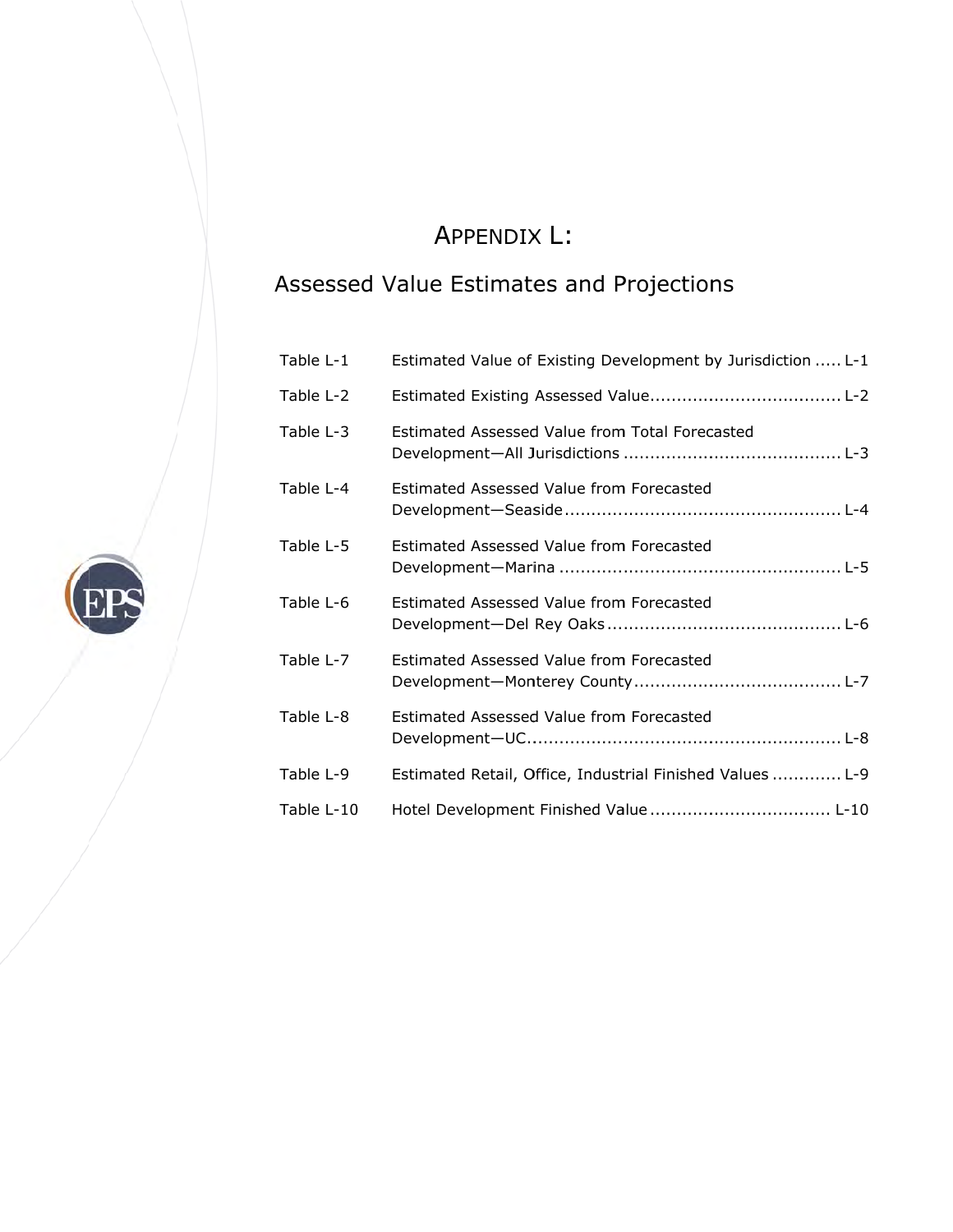## **Table L-1 Fort Ord Reuse Authority Transition Alternatives Estimated Value of Existing Development by Jurisdiction**

|                         |                             |                           | <b>Marina</b>          |                | <b>Seaside</b>                       |             | <b>Monterey County</b>               |                  | <b>City of Monterey</b> |                  | Del Rey Oaks       | UC               |                    |                  | <b>Total</b>           |
|-------------------------|-----------------------------|---------------------------|------------------------|----------------|--------------------------------------|-------------|--------------------------------------|------------------|-------------------------|------------------|--------------------|------------------|--------------------|------------------|------------------------|
| <b>Land Use</b>         | <b>Assessed</b><br>Value    | Existing<br>Uses          | <b>Estimated Value</b> |                | <b>Existing Uses Estimated Value</b> |             | <b>Existing Uses</b> Estimated Value | Existing<br>Uses | Estimated<br>Value      | Existing<br>Uses | Estimated<br>Value | Existing<br>Uses | Estimated<br>Value | Existing<br>Uses | <b>Estimated Value</b> |
| Residential             | per unit<br>\$533,000       | <u>units</u><br>984       | \$524,472,000          | 902            | \$480,766,000                        | 528         | \$281,424,000                        | $\overline{0}$   | \$0                     | $\mathbf 0$      | \$0                | $\mathbf 0$      | \$0                | 2,414            | \$1,286,662,000        |
| Office                  | <u>per sq. ft.</u><br>\$220 | <u>sq. ft.</u><br>245,000 | \$53,900,000           | 14,900         | \$3,278,000                          | $\mathbf 0$ | \$0                                  |                  | \$0                     |                  | \$0                |                  | \$0                | 259,900          | \$57,178,000           |
| Industrial              | \$90                        | 262,300                   | \$23,607,000           | $\mathbf 0$    | \$0                                  | $\mathbf 0$ | \$0                                  | $\mathbf 0$      | \$0                     | $\mathbf 0$      | \$0                | 38,000           | \$3,420,000        | 300,300          | \$27,027,000           |
| Retail                  | \$265                       | 418,000                   | \$110,770,000          | $\overline{0}$ | \$0                                  |             | \$0                                  |                  | \$0                     |                  | \$0                |                  | \$0                | 418,000          | \$110,770,000          |
| Hotel                   | per room<br>\$162,000       | rooms<br>108              | \$17,496,000           |                | \$0                                  |             | \$0                                  |                  | \$0                     |                  | \$0                |                  | \$0                | 108              | \$17,496,000           |
| <b>Total</b>            |                             |                           | \$730,245,000          |                | \$484,044,000                        |             | \$281,424,000                        |                  | \$0                     |                  | \$0                |                  | \$3,420,000        |                  | \$1,499,133,000        |
| <b>Percent of Total</b> |                             |                           | 49%                    |                | 32%                                  |             | 19%                                  |                  | $0\%$                   |                  | $0\%$              |                  | $0\%$              |                  | 100%                   |
|                         |                             |                           |                        |                |                                      |             |                                      |                  |                         |                  |                    |                  |                    |                  | ex_av                  |

**Note: Based on existing uses and estimated new development values used for FY 2017/18 FORA CIP update. Actual development and assessed values likely to vary widely - these estimates used to develop a methodology to approximate the distribution of existing basewide assessed values in the absence of available assessed value data by jurisdiction.**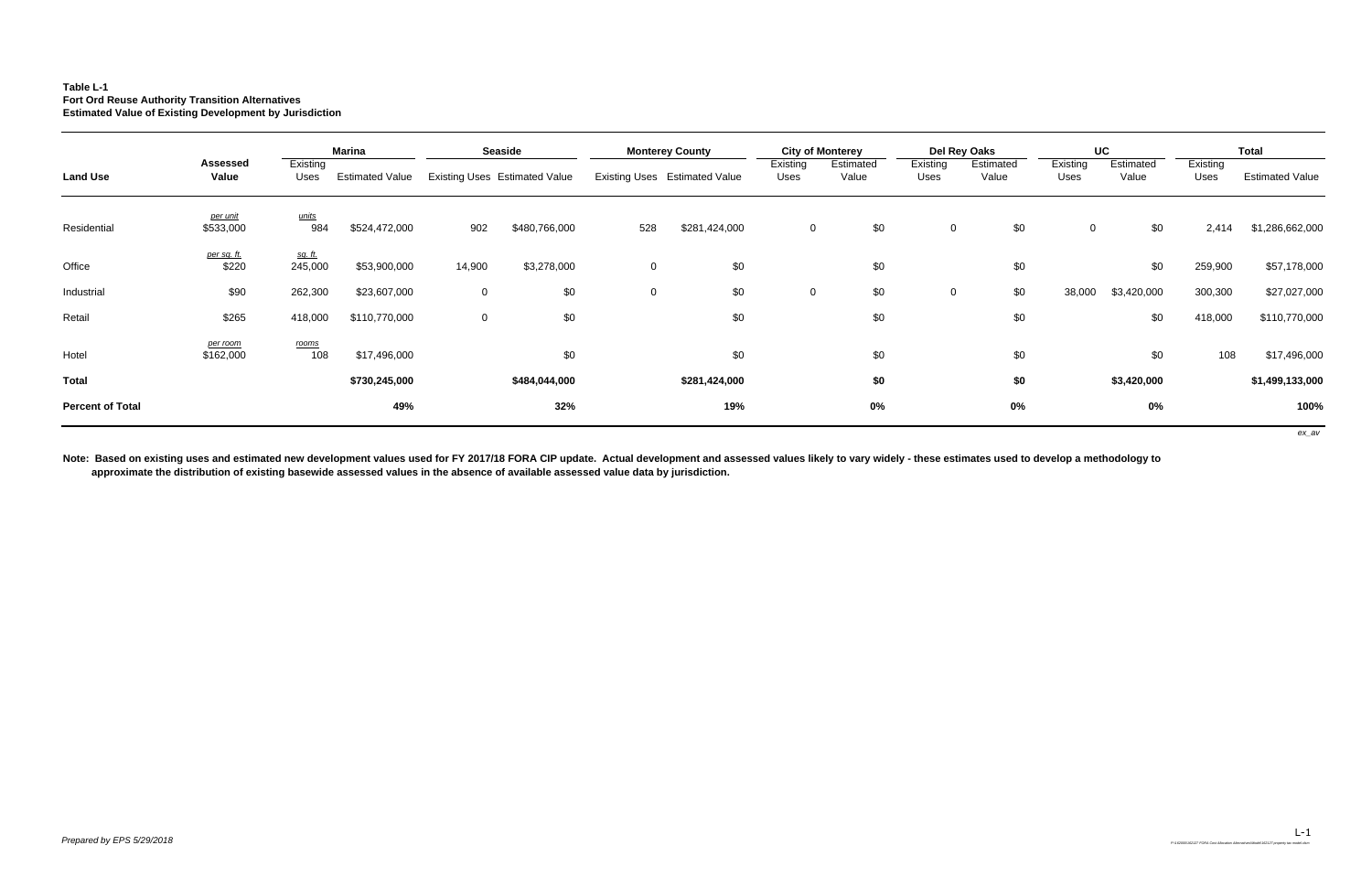### **Table L-2 Fort Ord Reuse Authority Transition Alternatives Estimated Existing Assessed V alue**

| Item                                                                                                | Percent                 | Formula          | FY 2012-13                            | FY 2013-14                            | FY 2014-15                            | FY 2015-16                            | FY 2016-17                              |
|-----------------------------------------------------------------------------------------------------|-------------------------|------------------|---------------------------------------|---------------------------------------|---------------------------------------|---------------------------------------|-----------------------------------------|
| <b>Assessed Value Basis</b>                                                                         |                         |                  | July 1, 2012                          | July 1, 2013                          | July 1, 2014                          | July 1, 2015                          | July 1, 2016                            |
| <b>Property Taxes Received</b>                                                                      |                         | A                | \$1,211,423                           | \$1,293,586                           | \$1,477,673                           | \$1,625,543                           | \$2,022,000                             |
| <b>Total Net Property Tax Generated</b>                                                             | 35.0%                   | $B = A / 35.0\%$ | \$3,461,207                           | \$3,695,961                           | \$4,221,923                           | \$4,644,409                           | \$5,777,143                             |
| Plus Pass Throughs<br>Tier 1 Pass Throughs<br>Tier 2 Pass Throughs<br><b>Subtotal Pass Throughs</b> | 13.5%<br>11.3%<br>24.8% | C                | \$621,962<br>\$522,448<br>\$1,144,410 | \$664,146<br>\$557,883<br>\$1,222,029 | \$758,659<br>\$637,274<br>\$1,395,933 | \$834,578<br>\$701,045<br>\$1,535,623 | \$1,038,125<br>\$872,025<br>\$1,910,149 |
| <b>Property Tax Net of Housing Set Aside</b>                                                        | 75.2%                   | $D = B/(1 - C)$  | \$4,605,618                           | \$4,917,990                           | \$5,617,856                           | \$6,180,032                           | \$7,687,292                             |
| <b>Plus Housing Set Aside</b>                                                                       | 20.0%                   | $\boldsymbol{E}$ | \$1,151,404                           | \$1,229,498                           | \$1,404,464                           | \$1,545,008                           | \$1,921,823                             |
| Total Property Tax (1%)                                                                             |                         | $F = D/(1 - E)$  | \$5,757,022                           | \$6,147,488                           | \$7,022,321                           | \$7,725,040                           | \$9,609,115                             |
| <b>Total Assessed Value</b>                                                                         | $1.0\%$                 | $G = F / 1.0\%$  | \$575,702,191                         | \$614,748,792                         | \$702,232,054                         | \$772,504,045                         | \$960,911,515                           |
| <b>Total Assessed Value (Rounded)</b>                                                               |                         |                  | \$575,702,000                         | \$614,749,000                         | \$702,232,000                         | \$772,504,000                         | \$960,912,000                           |

Source: FORA.

*base*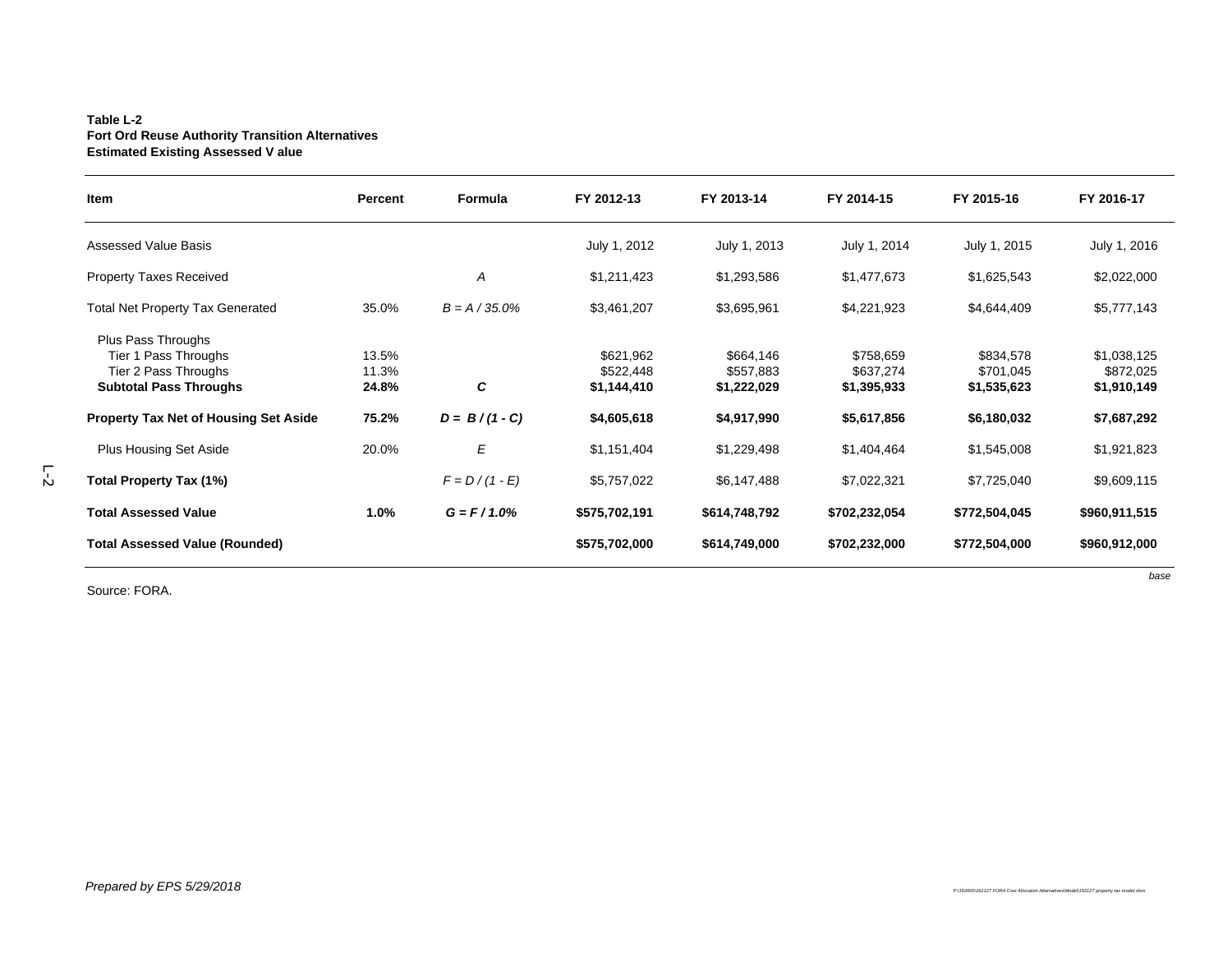## **Table L-3Fort Ord Reuse Authority Transition Alternatives Estimated Assessed Value from Total Forecasted Development**

**All Jurisdictions**

|                                     |                 | Annual        |              |               |               |                 |
|-------------------------------------|-----------------|---------------|--------------|---------------|---------------|-----------------|
| Item                                | Residential     | Office        | Industrial   | Retail        | Hotel         | <b>Total</b>    |
|                                     | per unit        |               | per sq. ft.  |               | per room      |                 |
| <b>Estimated Finished Value [1]</b> | \$533,000       | \$220         | \$90         | \$265         | \$162,000     |                 |
| Year [2]                            |                 |               |              |               |               |                 |
| 2017-18                             | \$0             | \$0           | \$0          | \$0           | \$0           | \$0             |
| 2018-19                             | \$144,986,660   | \$0           | \$0          | \$0           | \$0           | \$144,986,660   |
| 2019-20                             | \$199,326,903   | \$62,781,912  | \$927,203    | \$21,021,741  | \$119,831,651 | \$403,889,409   |
| 2020-21                             | \$382,339,750   | \$83,277,826  | \$14,587,213 | \$43,851,830  | \$0           | \$524,056,619   |
| 2021-22                             | \$390,337,673   | \$53,237,996  | \$9,074,658  | \$29,884,017  | \$67,744,713  | \$550,279,057   |
| 2022-23                             | \$314,657,421   | \$43,845,459  | \$9,210,778  | \$30,332,278  | \$57,591,603  | \$455,637,539   |
| 2023-24                             | \$261,679,562   | \$42,097,566  | \$9,348,940  | \$29,338,450  | \$0           | \$342,464,517   |
| 2024-25                             | \$253,182,261   | \$18,312,441  | \$7,491,453  | \$0           | \$98,887,182  | \$377,873,337   |
| 2025-26                             | \$245,572,004   | \$18,587,128  | \$7,603,825  | \$0           | \$0           | \$271,762,957   |
| 2026-27                             | \$213,299,400   | \$0           | \$0          | \$0           | \$0           | \$213,299,400   |
| 2027-28                             | \$155,260,633   | \$0           | \$0          | \$0           | \$0           | \$155,260,633   |
| 2028-29                             | \$43,321,428    | \$0           | \$0          | \$0           | \$0           | \$43,321,428    |
| Total                               | \$2,603,963,695 | \$322,140,326 | \$58,244,070 | \$154,428,316 | \$344,055,148 | \$3,482,831,555 |

Source: EPS.

- [1] See Table L-9 & Table L-10 for commercial finished value assumptions as of 2016. These values were escalated by 1.5% to reach an estimated finished value for 2017. Assumes an annual market appreciation rate thereafter of 1.5%. Estimated finished values amounts for nonresidential building square feet rounded to nearest \$5.
- [2] While property tax roll updates may lag development absorption, assessed value growth shown in same year of development on the assumption that supplemental property tax levies would backfill any delay in reassessment.

*av*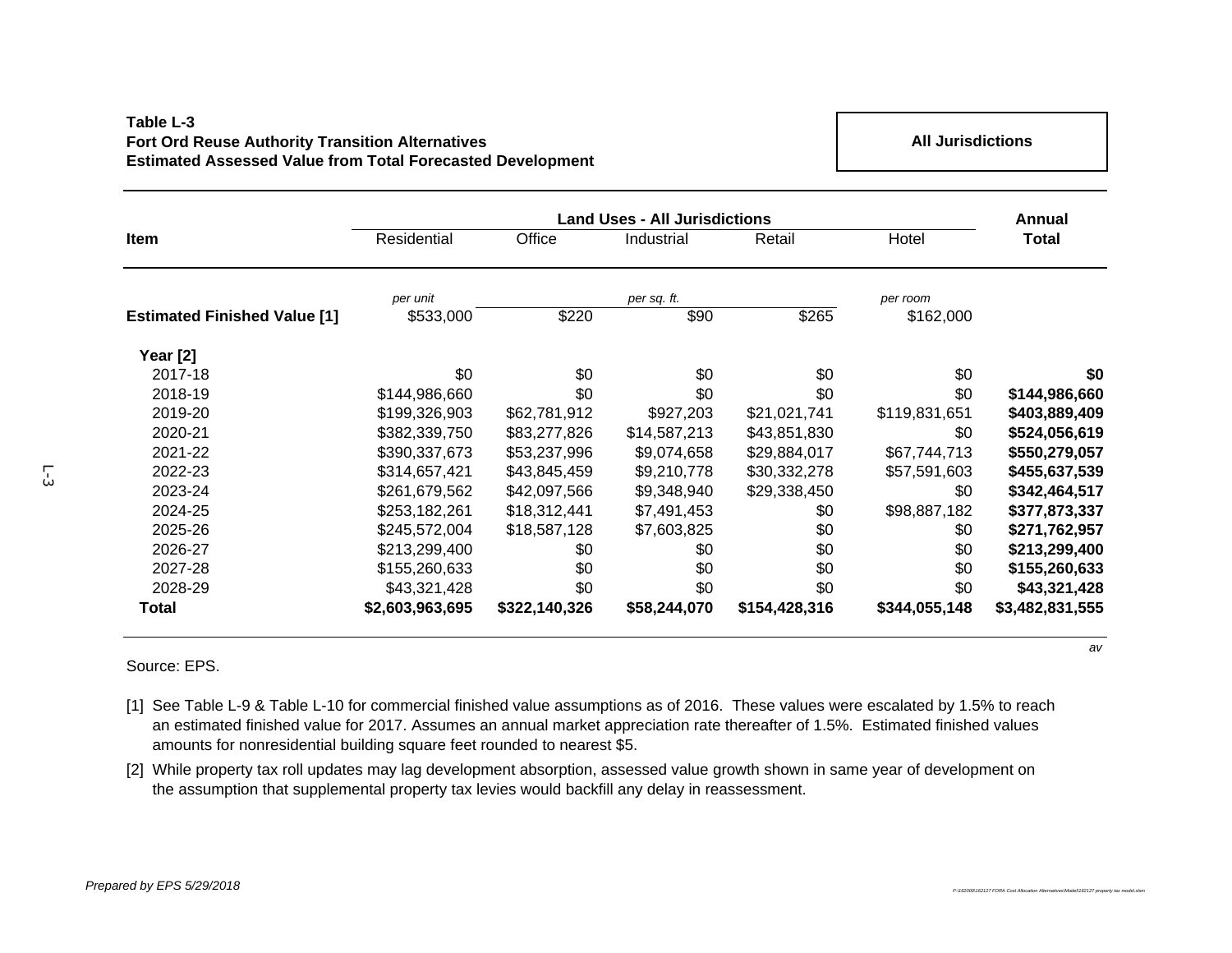## **Table L-4Fort Ord Reuse Authority Transition Alternatives Estimated Assessed Value from Forecasted Development - Seaside**

**Seaside**

|                                     | <b>Land Uses - All Jurisdictions</b> |              |             |              |               |               |  |  |
|-------------------------------------|--------------------------------------|--------------|-------------|--------------|---------------|---------------|--|--|
| Item                                | Residential                          | Office       | Industrial  | Retail       | Hotel         | <b>Total</b>  |  |  |
|                                     | per unit                             |              | per sq. ft. |              | per room      |               |  |  |
| <b>Estimated Finished Value [1]</b> | \$533,000                            | \$220        | \$90        | \$265        | \$162,000     |               |  |  |
| Year [2]                            |                                      |              |             |              |               |               |  |  |
| 2017-18                             | \$0                                  | \$0          | \$0         | \$0          | \$0           | \$0           |  |  |
| 2018-19                             | \$1,622,985                          | \$0          | \$0         | \$0          | \$0           | \$1,622,985   |  |  |
| 2019-20                             | \$33,495,705                         | \$0          | \$0         | \$12,285,433 | \$119,831,651 | \$165,612,790 |  |  |
| 2020-21                             | \$116,485,434                        | \$0          | \$6,587,774 | \$26,324,953 | \$0           | \$149,398,161 |  |  |
| 2021-22                             | \$101,261,512                        | \$4,670,000  | \$955,227   | \$9,844,147  | \$0           | \$116,730,886 |  |  |
| 2022-23                             | \$65,457,931                         | \$4,740,050  | \$969,556   | \$12,846,612 | \$57,591,603  | \$141,605,750 |  |  |
| 2023-24                             | \$18,649,768                         | \$2,405,575  | \$984,099   | \$17,385,748 | \$0           | \$39,425,190  |  |  |
| 2024-25                             | \$25,436,536                         | \$0          | \$0         | \$0          | \$0           | \$25,436,536  |  |  |
| 2025-26                             | \$25,818,084                         | \$0          | \$0         | \$0          | \$0           | \$25,818,084  |  |  |
| 2026-27                             | \$51,801,283                         | \$0          | \$0         | \$0          | \$0           | \$51,801,283  |  |  |
| 2027-28                             | \$52,578,302                         | \$0          | \$0         | \$0          | \$0           | \$52,578,302  |  |  |
| 2028-29                             | \$0                                  | \$0          | \$0         | \$0          | \$0           | \$0           |  |  |
| Total                               | \$492,607,540                        | \$11,815,624 | \$9,496,655 | \$78,686,893 | \$177,423,254 | \$770,029,966 |  |  |

Source: EPS.

*av\_seaside*

- [1] See Table L-9 & Table L-10 for commercial finished value assumptions as of 2016. These values were escalated by 1.5% to reach an estimated finished value for 2017. Assumes an annual market appreciation rate thereafter of 1.5%. Estimated finished values amounts for nonresidential building square feet rounded to nearest \$5.
- [2] While property tax roll updates may lag development absorption, assessed value growth shown in same year of development on the assumption that supplemental property tax levies would backfill any delay in reassessment.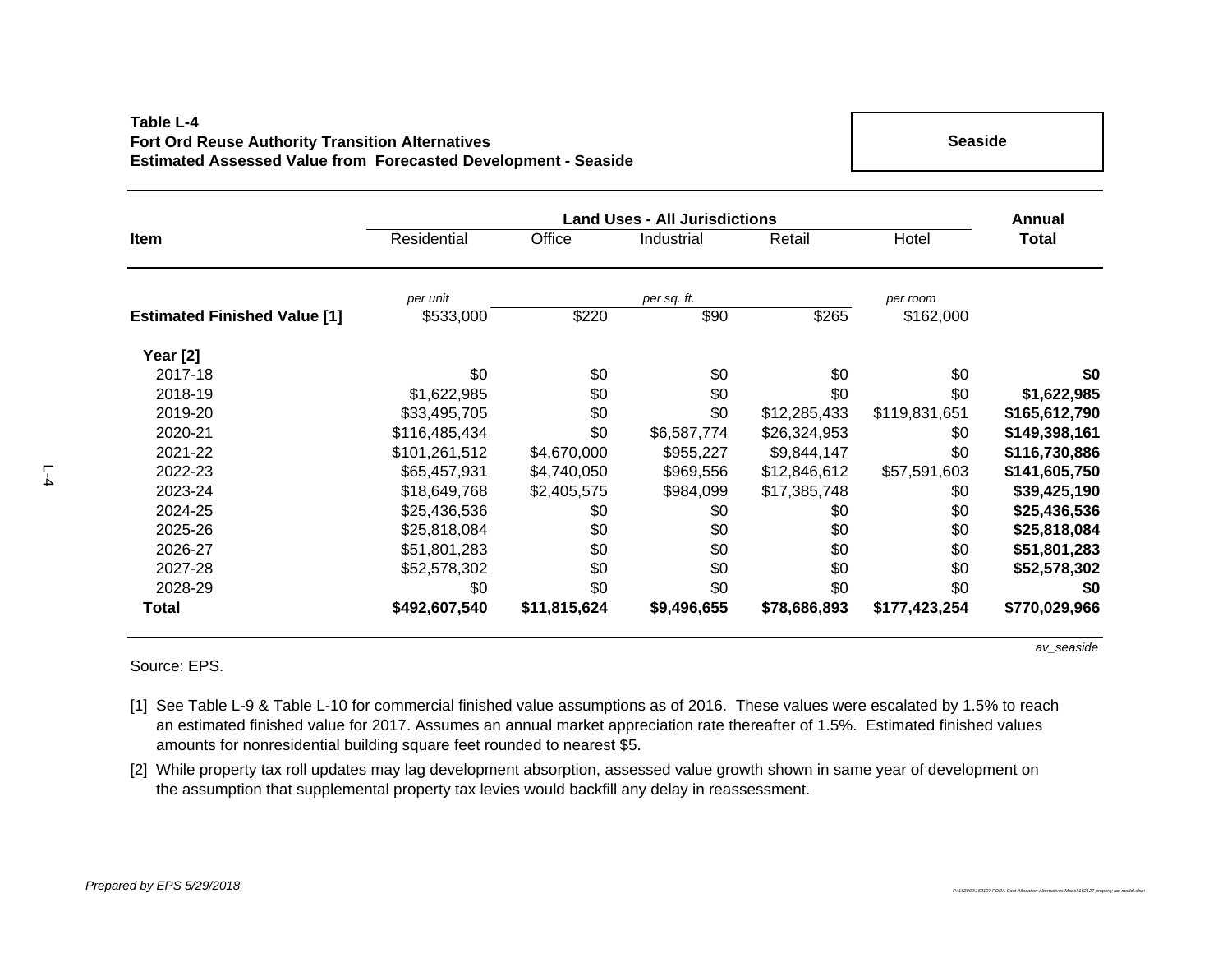## **Table L-5Fort Ord Reuse Authority Transition Alternatives Estimated Assessed Value from Forecasted Development - Marina**

**Marina**

|                                     | <b>Land Uses - All Jurisdictions</b> |               |              |              |              |                 |  |  |
|-------------------------------------|--------------------------------------|---------------|--------------|--------------|--------------|-----------------|--|--|
| <b>Item</b>                         | Residential                          | Office        | Industrial   | Retail       | Hotel        | <b>Total</b>    |  |  |
|                                     | per unit                             |               | per sq. ft.  |              | per room     |                 |  |  |
| <b>Estimated Finished Value [1]</b> | \$533,000                            | \$220         | \$90         | \$265        | \$162,000    |                 |  |  |
| Year [2]                            |                                      |               |              |              |              |                 |  |  |
| 2017-18                             | \$0                                  | \$0           | \$0          | \$0          | \$0          | \$0             |  |  |
| 2018-19                             | \$88,182,185                         | \$0           | \$0          | \$0          | \$0          | \$88,182,185    |  |  |
| 2019-20                             | \$109,821,985                        | \$5,212,939   | \$0          | \$5,460,193  | \$0          | \$120,495,116   |  |  |
| 2020-21                             | \$147,139,496                        | \$22,544,826  | \$7,058,329  | \$5,542,095  | \$0          | \$182,284,746   |  |  |
| 2021-22                             | \$149,346,588                        | \$22,882,998  | \$7,164,204  | \$5,625,227  | \$67,744,713 | \$252,763,730   |  |  |
| 2022-23                             | \$151,586,787                        | \$17,775,186  | \$7,271,667  | \$5,709,605  | \$0          | \$182,343,245   |  |  |
| 2023-24                             | \$153,860,589                        | \$18,041,814  | \$7,380,742  | \$0          | \$0          | \$179,283,144   |  |  |
| 2024-25                             | \$156,168,497                        | \$18,312,441  | \$7,491,453  | \$0          | \$0          | \$181,972,392   |  |  |
| 2025-26                             | \$158,511,025                        | \$18,587,128  | \$7,603,825  | \$0          | \$0          | \$184,701,977   |  |  |
| 2026-27                             | \$99,336,578                         | \$0           | \$0          | \$0          | \$0          | \$99,336,578    |  |  |
| 2027-28                             | \$44,536,915                         | \$0           | \$0          | \$0          | \$0          | \$44,536,915    |  |  |
| 2028-29                             | \$0                                  | \$0           | \$0          | \$0          | \$0          | \$0             |  |  |
| Total                               | \$1,258,490,643                      | \$123,357,331 | \$43,970,220 | \$22,337,120 | \$67,744,713 | \$1,515,900,027 |  |  |

### Source: EPS.

- [1] See Table L-9 & Table L-10 for commercial finished value assumptions as of 2016. These values were escalated by 1.5% to reach an estimated finished value for 2017. Assumes an annual market appreciation rate thereafter of 1.5%. Estimated finished values amounts for nonresidential building square feet rounded to nearest \$5.
- [2] While property tax roll updates may lag development absorption, assessed value growth shown in same year of development on the assumption that supplemental property tax levies would backfill any delay in reassessment.

*av\_marina*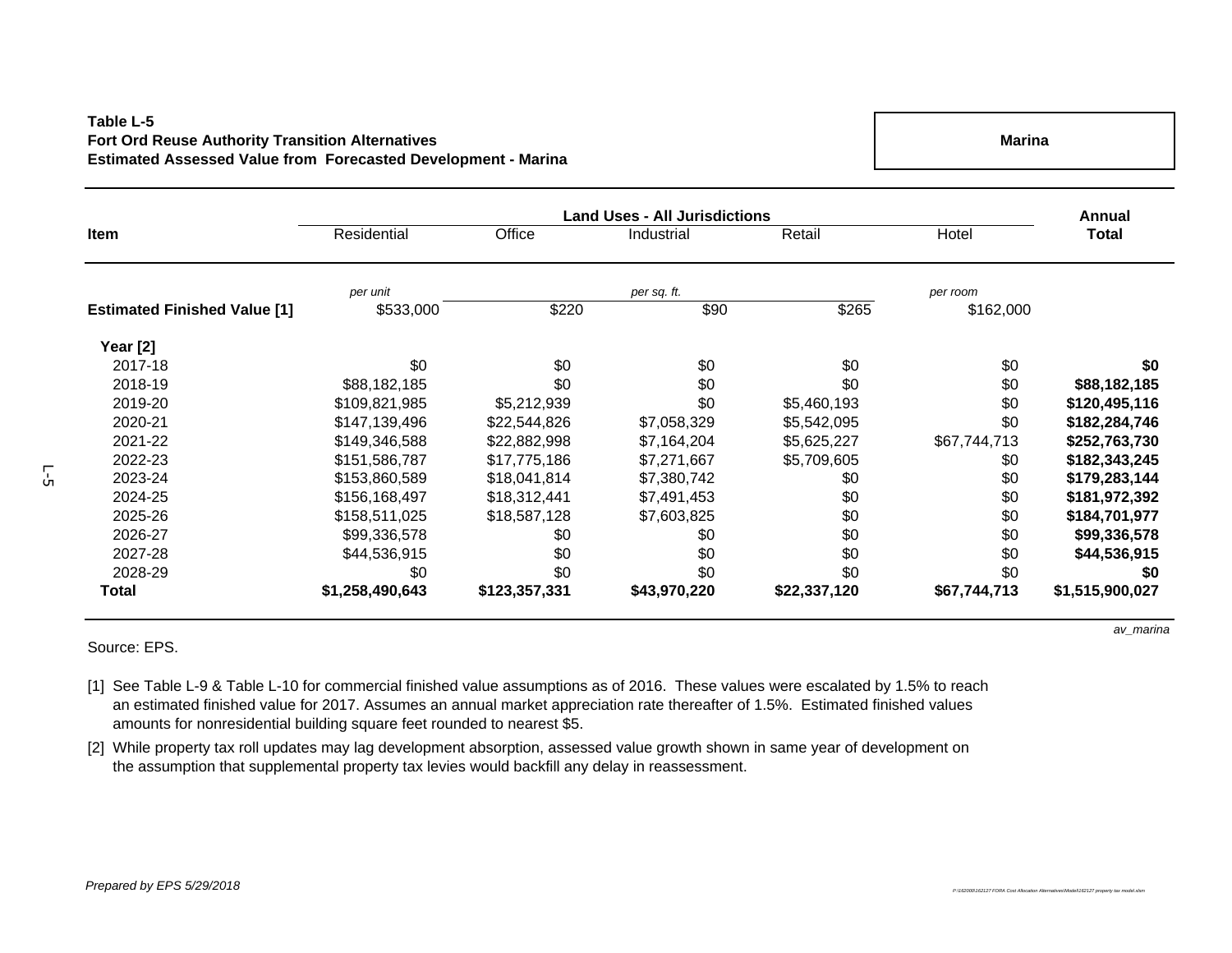### **Table L-6Fort Ord Reuse Authority Transition Alternatives Estimated Assessed Value from Forecasted Development - Del Rey Oaks**

**Del Rey Oaks**

|                                     | <b>Land Uses - All Jurisdictions</b> |              |             |        |              |               |  |  |
|-------------------------------------|--------------------------------------|--------------|-------------|--------|--------------|---------------|--|--|
| Item                                | Residential                          | Office       | Industrial  | Retail | Hotel        | Total         |  |  |
|                                     | per unit                             |              | per sq. ft. |        | per room     |               |  |  |
| <b>Estimated Finished Value [1]</b> | \$533,000                            | \$220        | \$90        | \$265  | \$162,000    |               |  |  |
| Year [2]                            |                                      |              |             |        |              |               |  |  |
| 2017-18                             | \$0                                  | \$0          | \$0         | \$0    | \$0          | \$0           |  |  |
| 2018-19                             | \$0                                  | \$0          | \$0         | \$0    | \$0          | \$0           |  |  |
| 2019-20                             | \$0                                  | \$45,329,900 | \$0         | \$0    | \$0          | \$45,329,900  |  |  |
| 2020-21                             | \$9,474,892                          | \$46,009,849 | \$0         | \$0    | \$0          | \$55,484,740  |  |  |
| 2021-22                             | \$28,851,045                         | \$0          | \$0         | \$0    | \$0          | \$28,851,045  |  |  |
| 2022-23                             | \$29,283,811                         | \$0          | \$0         | \$0    | \$0          | \$29,283,811  |  |  |
| 2023-24                             | \$29,723,068                         | \$0          | \$0         | \$0    | \$0          | \$29,723,068  |  |  |
| 2024-25                             | \$30,168,914                         | \$0          | \$0         | \$0    | \$98,887,182 | \$129,056,096 |  |  |
| 2025-26                             | \$61,242,896                         | \$0          | \$0         | \$0    | \$0          | \$61,242,896  |  |  |
| 2026-27                             | \$62,161,539                         | \$0          | \$0         | \$0    | \$0          | \$62,161,539  |  |  |
| 2027-28                             | \$58,145,416                         | \$0          | \$0         | \$0    | \$0          | \$58,145,416  |  |  |
| 2028-29                             | \$43,321,428                         | \$0          | \$0         | \$0    | \$0          | \$43,321,428  |  |  |
| Total                               | \$352,373,011                        | \$91,339,749 | \$0         | \$0    | \$98,887,182 | \$542,599,941 |  |  |

### Source: EPS.

- [1] See Table L-9 & Table L-10 for commercial finished value assumptions as of 2016. These values were escalated by 1.5% to reach an estimated finished value for 2017. Assumes an annual market appreciation rate thereafter of 1.5%. Estimated finished values amounts for nonresidential building square feet rounded to nearest \$5.
- [2] While property tax roll updates may lag development absorption, assessed value growth shown in same year of development on the assumption that supplemental property tax levies would backfill any delay in reassessment.

*av\_dro*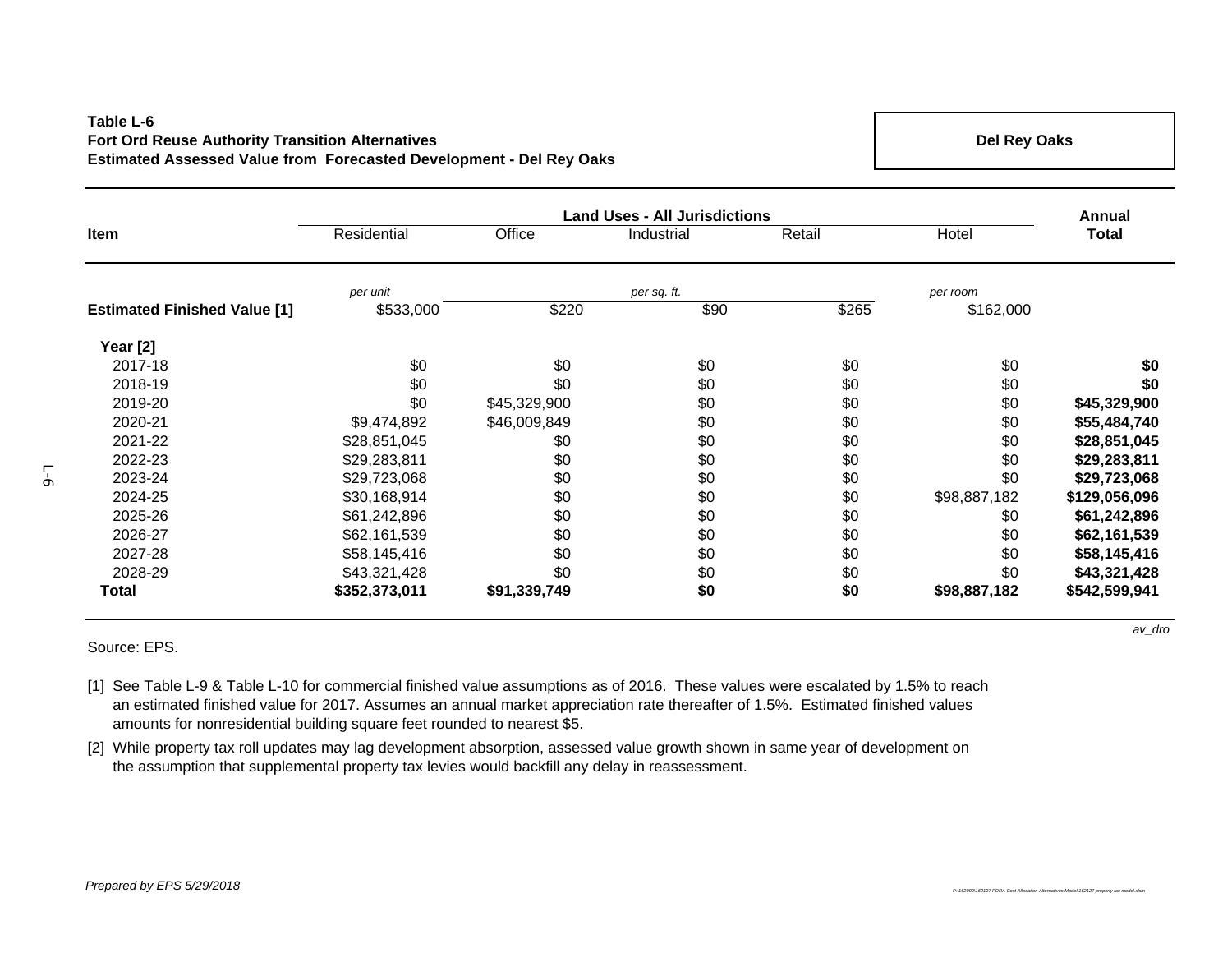## **Table L-7Fort Ord Reuse Authority Transition Alternatives Estimated Assessed Value from Forecasted Development - Monterey County**

**Monterey County**

|                                     | <b>Land Uses - All Jurisdictions</b> |              |             |             |           |               |
|-------------------------------------|--------------------------------------|--------------|-------------|-------------|-----------|---------------|
| Item                                | Residential                          | Office       | Industrial  | Retail      | Hotel     | <b>Total</b>  |
|                                     | per unit                             |              | per sq. ft. |             | per room  |               |
| <b>Estimated Finished Value [1]</b> | \$533,000                            | \$220        | \$90        | \$265       | \$162,000 |               |
| Year [2]                            |                                      |              |             |             |           |               |
| 2017-18                             | \$0                                  | \$0          | \$0         | \$0         | \$0       | \$0           |
| 2018-19                             | \$55,181,490                         | \$0          | \$0         | \$0         | \$0       | \$55,181,490  |
| 2019-20                             | \$56,009,212                         | \$5,439,588  | \$0         | \$3,276,116 | \$0       | \$64,724,916  |
| 2020-21                             | \$56,849,351                         | \$5,521,182  | \$0         | \$3,325,257 | \$0       | \$65,695,790  |
| 2021-22                             | \$57,702,091                         | \$4,670,000  | \$0         | \$2,812,613 | \$0       | \$65,184,704  |
| 2022-23                             | \$58,567,622                         | \$0          | \$0         | \$0         | \$0       | \$58,567,622  |
| 2023-24                             | \$59,446,136                         | \$0          | \$0         | \$0         | \$0       | \$59,446,136  |
| 2024-25                             | \$41,408,314                         | \$0          | \$0         | \$0         | \$0       | \$41,408,314  |
| 2025-26                             | \$0                                  | \$0          | \$0         | \$0         | \$0       | \$0           |
| 2026-27                             | \$0                                  | \$0          | \$0         | \$0         | \$0       | \$0           |
| 2027-28                             | \$0                                  | \$0          | \$0         | \$0         | \$0       | \$0           |
| 2028-29                             | \$0                                  | \$0          | \$0         | \$0         | \$0       | \$0           |
| <b>Total</b>                        | \$385,164,216                        | \$15,630,769 | \$0         | \$9,413,986 | \$0       | \$410,208,972 |

### Source: EPS.

[1] See Table L-9 & Table L-10 for commercial finished value assumptions as of 2016. These values were escalated by 1.5% to reach an estimated finished value for 2017. Assumes an annual market appreciation rate thereafter of 1.5%. Estimated finished values amounts for nonresidential building square feet rounded to nearest \$5.

[2] While property tax roll updates may lag development absorption, assessed value growth shown in same year of development on the assumption that supplemental property tax levies would backfill any delay in reassessment.

*av\_montco*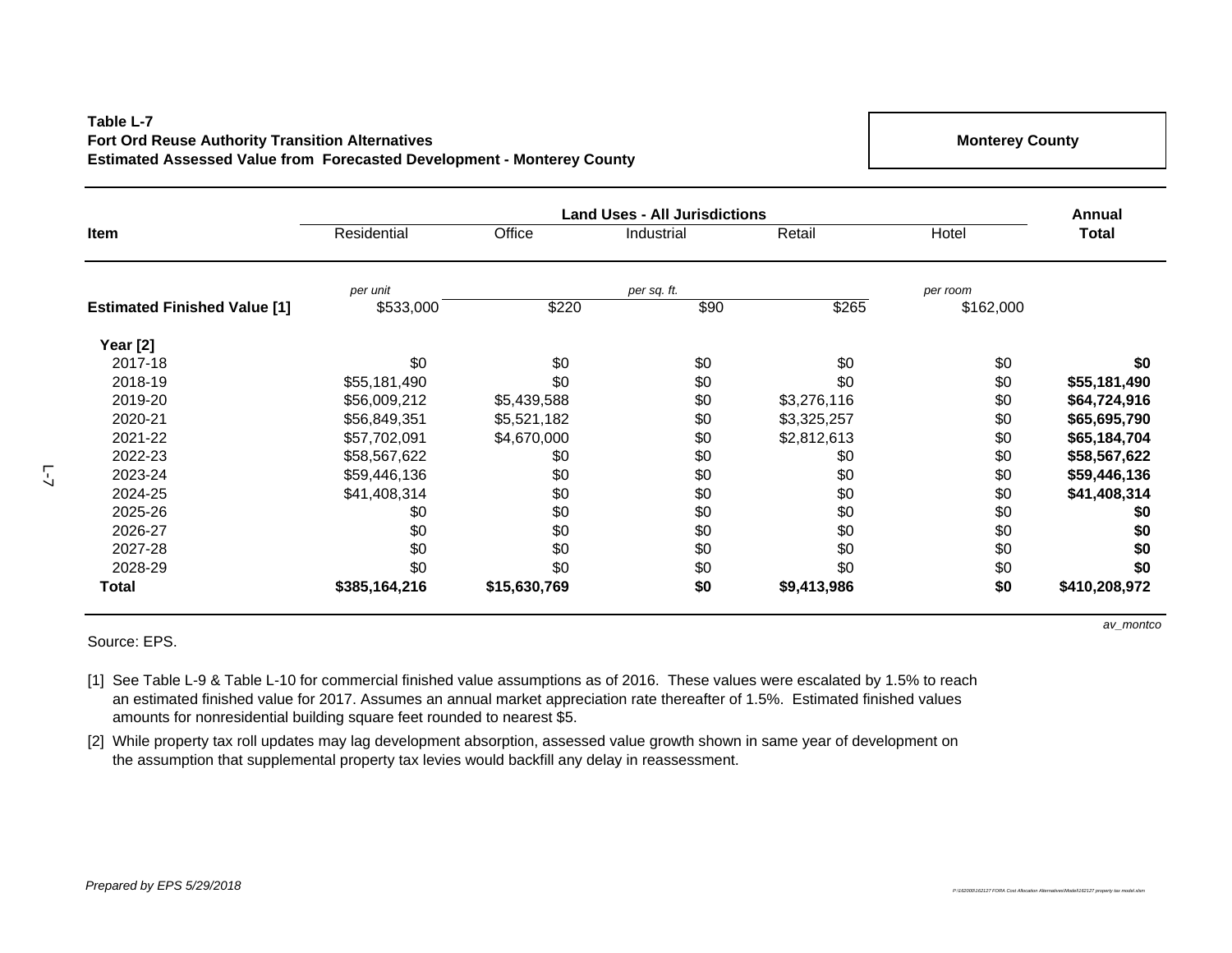## **Table L-8Fort Ord Reuse Authority Transition Alternatives Estimated Assessed Value from Forecasted Development - UC**

**UC**

**AnnualItemm** Residential Office Industrial Retail Hotel **Total** *per unit per room* **Estimated Finished**  $$533.000$  **\$220 \$90 \$265 \$162,000 \$90 Year [2]** 2017-18 \$0 \$0 \$0 \$0 \$0 **\$0** 2018-19 \$0 \$0 \$0 \$0 \$0 **\$0** 2019-20 \$0 \$6,799,485 \$927,203 \$0 \$0 **\$7,726,688** 2020-21 \$52,390,578 \$9,201,970 \$941,111 \$8,659,524 \$0 **\$71,193,182** 2021-22 \$53,176,437 \$21,014,998 \$955,227 \$11,602,030 \$0 **\$86,748,692** 2022-23 \$9,761,270 \$21,330,223 \$969,556 \$11,776,061 \$0 **\$43,837,110** 2023-24 \$0 \$21,650,177 \$984,099 \$11,952,702 \$0 **\$34,586,977** 2024-25 \$0 \$0 \$0 \$0 \$0 **\$0** 2025-26 \$0 \$0 \$0 \$0 \$0 **\$0** 2026-27 \$0 \$0 \$0 \$0 \$0 **\$0** 2027-28 \$0 \$0 \$0 \$0 \$0 **\$0** 2028-29 \$0 \$0 \$0 \$0 \$0 **\$0 Total \$115,328,285 \$79,996,853 \$4,777,195 \$43,990,317 \$0 \$244,092,649 Land Uses - All Jurisdictions***per sq. ft.* 

Source: EPS.

- [1] See Table L-9 & Table L-10 for commercial finished value assumptions as of 2016. These values were escalated by 1.5% to reach an estimated finished value for 2017. Assumes an annual market appreciation rate thereafter of 1.5%. Estimated finished values amounts for nonresidential building square feet rounded to nearest \$5.
- [2] While property tax roll updates may lag development absorption, assessed value growth shown in same year of development on the assumption that supplemental property tax levies would backfill any delay in reassessment.

*av\_uc*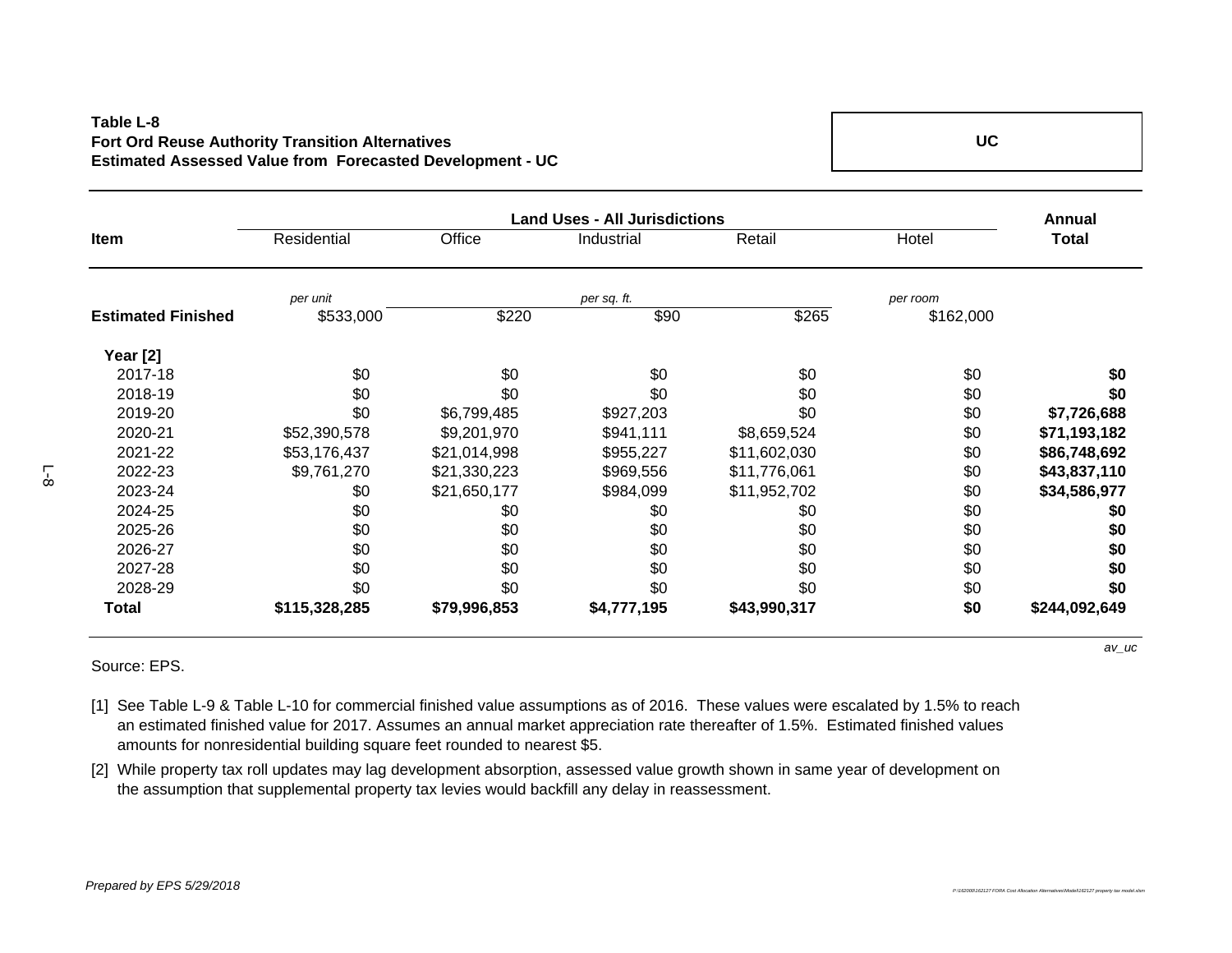### **Table L-9Fort Ord Reuse Authority Transition Alternatives Estimated Retail, Office, Industrial Finished Values**

|                                                 | Retail                    |                   | <b>Office</b>              |                    | <b>Industrial/R&amp;D</b>  |                    |
|-------------------------------------------------|---------------------------|-------------------|----------------------------|--------------------|----------------------------|--------------------|
| Item                                            | Assumption                | Amount            | Assumption                 | Amount             | Assumption                 | Amount             |
| <b>DEVELOPMENT PROGRAM ASSUMPTIONS</b>          |                           |                   |                            |                    |                            |                    |
| Site Area (Acres)                               |                           | 10.00             |                            | 10.00              |                            | 10.00              |
| Land Square Feet                                |                           | 435,600           |                            | 435,600            |                            | 435,600            |
| Assumed FAR                                     |                           | 0.25              |                            | 0.35               |                            | 0.40               |
| <b>Gross Building Square Feet</b>               |                           | 108,900           |                            | 152,460            |                            | 174,240            |
| Net Leasable Area (Sq. Ft.)<br>Rent per Sq. Ft. |                           | 87.120<br>\$30.00 |                            | 121,968<br>\$25.00 |                            | 139,392<br>\$10.00 |
| <b>REVENUE ASSUMPTIONS</b>                      |                           |                   |                            |                    |                            |                    |
| Gross Lease Revenue (Weighted Average) [1]      | \$30.00 /NLA sq. ft./year | \$2,613,600       | $$25.00$ /NLA sq. ft./year | \$3,049,200        | $$10.00$ /NLA sq. ft./year | \$1,393,920        |
| (less) Vacancy                                  | 5.0%                      | (\$130,680)       | 5.0%                       | (\$152,460)        | 5.0%                       | (\$69,696)         |
| (less) Leasing Commissions                      | 3.0% 5 years' rent        | (\$372,438)       | 3.0% 5 years' rent         | (\$434,511)        | 3.0% 5 years' rent         | (\$198,634)        |
| (less) Replacement/Reserve                      | 5.0%                      | (\$130,680)       | 5.0%                       | (\$152,460)        | 5.0%                       | (\$69,696)         |
| Subtotal, Annual Net Operating Income           |                           | \$1,979,802       |                            | \$2,309,769        |                            | \$1,055,894        |
| <b>Capitalized Value [2]</b>                    | 7.00% cap rate            | \$28,282,886      | 7.00% cap rate             | \$32,996,700       | 7.00% cap rate             | \$15,084,206       |
| Finished Value per Gross Bldg. Sq. Ft.          |                           | \$260             |                            | \$216              |                            | \$87               |
|                                                 |                           |                   |                            |                    |                            | comm val           |

Source: CoStar and EPS.

[1] Survey focuses on commercial listings built between 1996-2016 located within zip codes 93901, 93905, 93933, 93940, and 93955 and for which necessary information was made available from CoStar in July 2016. Estimated Values calibrated based on most recent transactions and anticipated future transactions.

[2] Survey focuses on commercial properties built between 1996-2016 located within the southern Monterey Bay region that have been sold since 2013 and for which necessary information was made available from CoStar in July 2016.